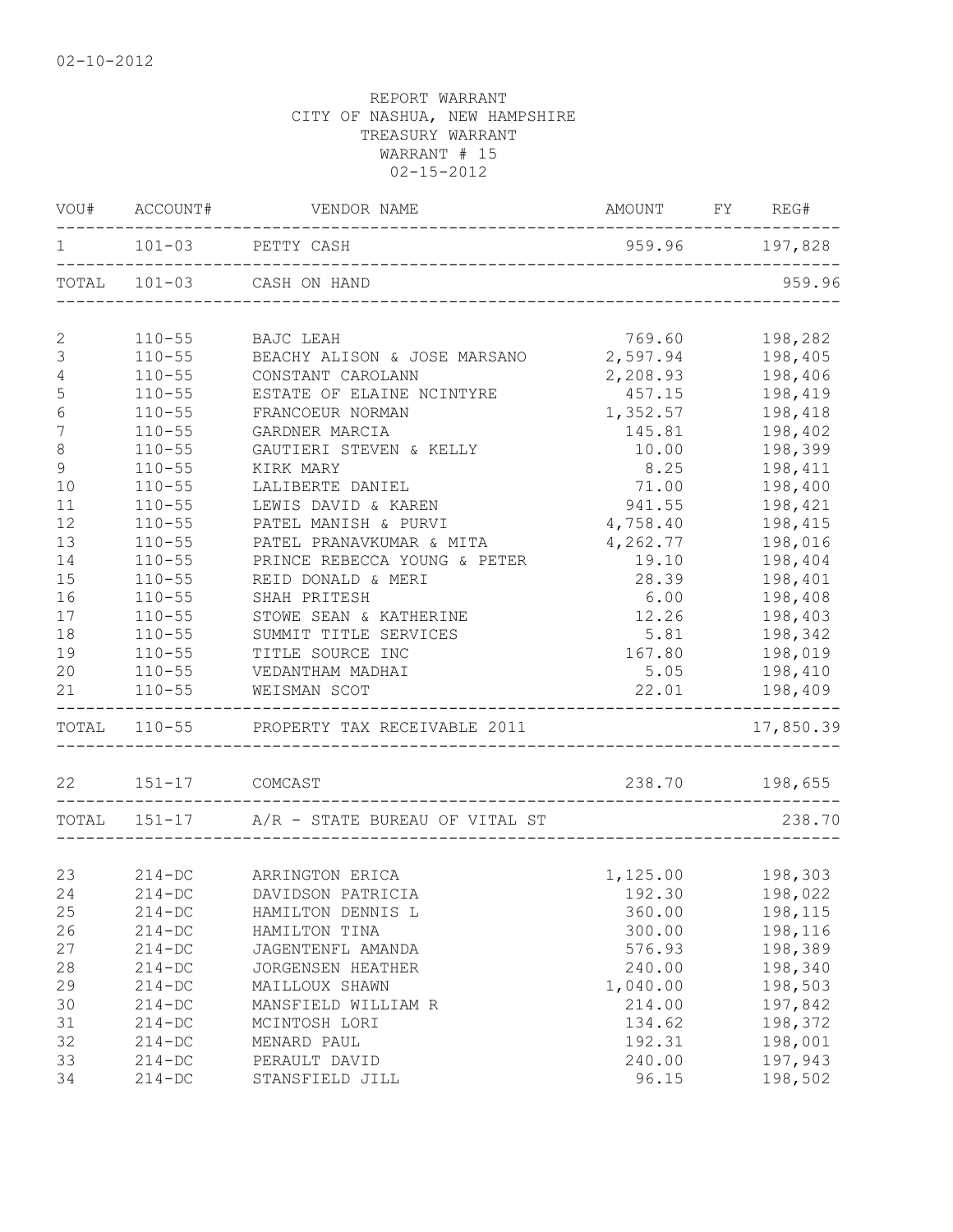| VOU#  | ACCOUNT#   | VENDOR NAME                                                    | AMOUNT<br>------------------------------------- | FY REG#                             |
|-------|------------|----------------------------------------------------------------|-------------------------------------------------|-------------------------------------|
|       |            | TOTAL 214-DC DEPENDENT CARE DEDUCTION                          | _____________________                           | 4,711.31                            |
| 35    | $255 - 00$ | STATE OF NEW HAMPSHIRE                                         | 38.50                                           | 198,653                             |
| 36    | $255 - 00$ | STATE OF NH-MV                                                 | 37, 248.37                                      | 12,386                              |
| 37    | $255 - 00$ | STATE OF NH-MV                                                 | 19,075.78                                       | 12,387                              |
| 38    | $255 - 00$ | STATE OF NH-MV                                                 | 19,011.52                                       | 12,389                              |
| 39    | $255 - 00$ | STATE OF NH-MV                                                 | 16,396.45                                       | 12,391                              |
| 40    | $255 - 00$ | STATE OF NH-MV                                                 | 20, 194.57                                      | 12,397                              |
| 41    | $255 - 00$ | STATE OF NH-MV                                                 | 25,466.16                                       | 12,399                              |
| 42    | $255 - 00$ | STATE OF NH-MV                                                 | 18,692.40                                       | 12,400                              |
| 43    | $255 - 00$ | STATE OF NH-MV                                                 | 11,928.06                                       | 12,401                              |
| 44    | $255 - 00$ | STATE OF NH-MV                                                 | 13,785.02                                       | 12,404                              |
| 45    | $255 - 00$ | STATE OF NH-MV                                                 | 15, 237. 13                                     | 12,405<br>. _ _ _ _ _ _ _ _ _ _ _ _ |
|       |            | TOTAL 255-00 STATE MVR                                         |                                                 | 197,073.96                          |
|       |            | 46 255-05 STATE OF NH                                          | 38.50 198,666                                   |                                     |
|       |            | TOTAL 255-05 STATE OF NH-FBI FINGERPRNT FEE                    |                                                 | 38.50                               |
| 47    |            | 257-00 BOYLE MARY                                              |                                                 | 10.00    198,422                    |
| 48    | $257 - 00$ | GAUTHIER BRUCE                                                 |                                                 | 60.00 198,423                       |
|       |            | TOTAL 257-00 MV REFUND PENDING                                 |                                                 | 70.00                               |
| 49    | $258 - 00$ | BRUNELLE NATHAN                                                | 140.00                                          | 198,424                             |
| TOTAL | $258 - 00$ | TVB REFUND PENDING                                             |                                                 | 140.00                              |
| 50    | $291 - 02$ | ALIOT ROBBIN                                                   | 2,092.61                                        | 198,407                             |
| TOTAL | $291 - 02$ | ________________________________<br>CONTINGENCY-PROPERTY TAXES |                                                 | 2,092.61                            |
| 51    | $291 - 18$ | ADIE JOHN                                                      | 16.75                                           | 198,524                             |
| 52    | $291 - 18$ | ANDERSON MARC                                                  | 199.72                                          | 198,554                             |
| 53    | $291 - 18$ | AURENZ PATRICIA                                                | 269.51                                          | 198,512                             |
| 54    | $291 - 18$ | BARKWELL-LYDON CARLA                                           | 23.09                                           | 198,560                             |
| 55    | $291 - 18$ | BATES DIANE                                                    | 168.37                                          | 198,530                             |
| 56    | $291 - 18$ | <b>BAUER LILLIAN</b>                                           | 161.30                                          | 198,525                             |
| 57    | $291 - 18$ | BEALS JEFFREY                                                  | 57.26                                           | 198,504                             |
| 58    | $291 - 18$ | BERNARD CELINE                                                 | 115.81                                          | 198,542                             |
| 59    | $291 - 18$ | BLAISDELL MARYLOU                                              | 115.44                                          | 198,543                             |
| 60    | $291 - 18$ | BLAISDELL MARYLOU                                              | 115.44                                          | 198,553                             |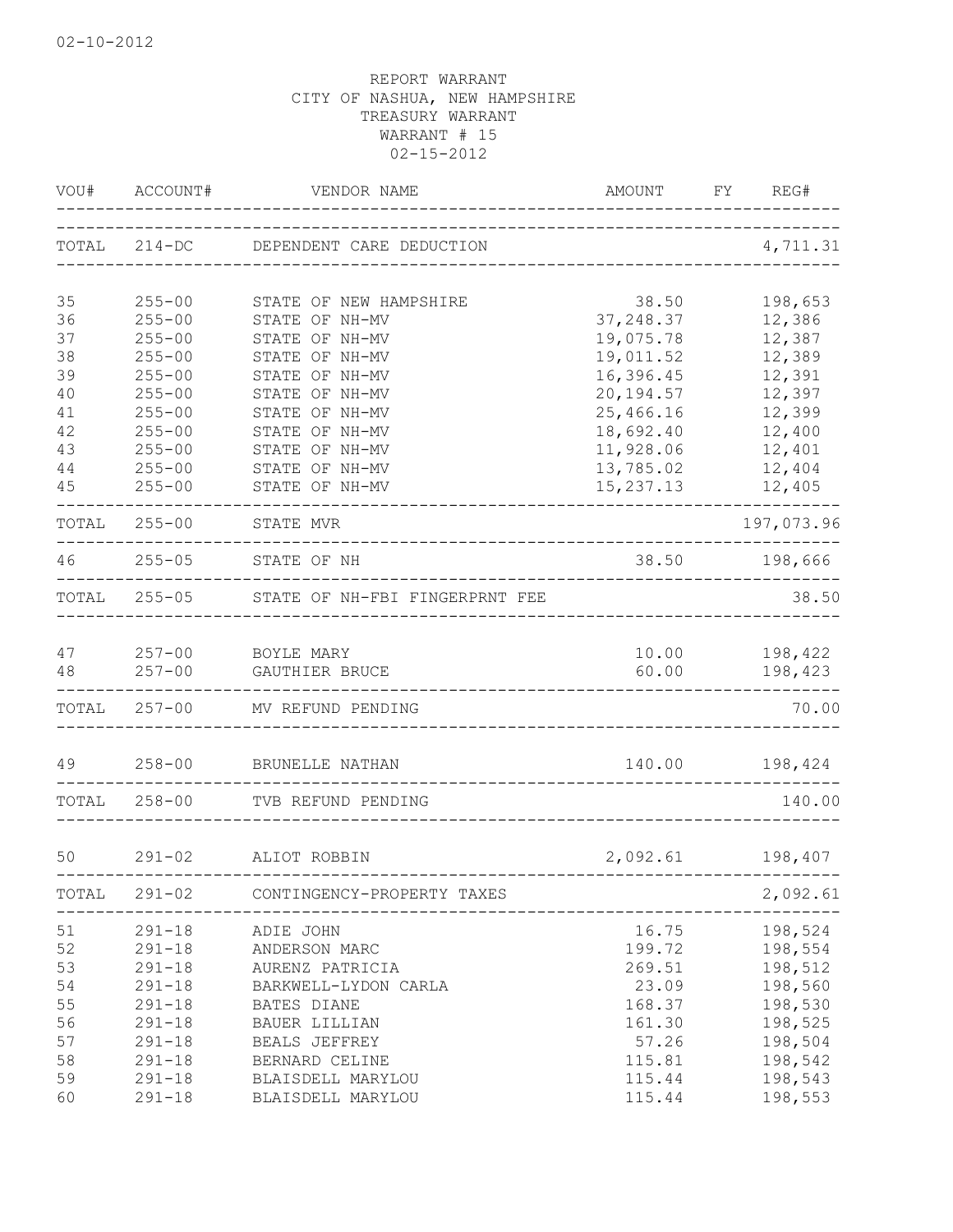| VOU#   | ACCOUNT#   | VENDOR NAME       | AMOUNT   | FY<br>REG# |
|--------|------------|-------------------|----------|------------|
| 61     | $291 - 18$ | BOLTON THOMAS     | 199.72   | 198,529    |
| 62     | $291 - 18$ | CANNON ANGELA     | 21.67    | 198,526    |
| 63     | $291 - 18$ | CELATA CHRISTINE  | 168.37   | 198,534    |
| 64     | $291 - 18$ | CISZEK SCOTT      | 199.72   | 198,541    |
| 65     | $291 - 18$ | CONNORS ANN       | 241.26   | 198,545    |
| 66     | $291 - 18$ | CONNORS ANN       | 241.26   | 198,547    |
| 67     | $291 - 18$ | D'ANTONI DOMINIC  | 115.44   | 198,540    |
| 68     | $291 - 18$ | DENEHY DAVID      | 28.63    | 198,548    |
| 69     | $291 - 18$ | DOBSON REBECCA    | 266.36   | 198,507    |
| 70     | $291 - 18$ | DOWD MICHAEL      | 423.82   | 198,551    |
| 71     | $291 - 18$ | DOWD MICHAEL      | 423.82   | 198,557    |
| 72     | $291 - 18$ | FALABELLA ERIN    | 1,192.02 | 198,550    |
| 73     | $291 - 18$ | FALK LOGAN        | 234.31   | 198,559    |
| 74     | $291 - 18$ | FILIPPOV ALBINA   | 143.14   | 198,527    |
| 75     | $291 - 18$ | FINNERTY THOMAS   | 487.90   | 198,555    |
| 76     | $291 - 18$ | GOODRIDGE JOHN    | 399.45   | 198,514    |
| 77     | $291 - 18$ | HALL MATTHEW      | 399.45   | 198,516    |
| 78     | $291 - 18$ | HUGHES JESSICA    | 178.72   | 198,515    |
| 79     | $291 - 18$ | HYLAND FRANCIS    | 661.95   | 198,508    |
| 80     | $291 - 18$ | JOHNSON PETER     | 73.88    | 198,520    |
| 81     | $291 - 18$ | KELLEY MARY       | 168.37   | 198,535    |
| 82     | $291 - 18$ | KENNISON LEON     | 30.47    | 198,511    |
| 83     | $291 - 18$ | LACROIX PAUL      | 93.91    | 198,558    |
| 84     | $291 - 18$ | LAPIN LISA        | 110.82   | 198,505    |
| 85     | $291 - 18$ | LAVOIE CORINNE    | 124.75   | 198,528    |
| 86     | $291 - 18$ | LAWLESS KARYN     | 127.20   | 198,513    |
| 87     | $291 - 18$ | LEARY DARREN      | 11.21    | 198,523    |
| $8\,8$ | $291 - 18$ | MCCARTHY GLORIA   | 168.37   | 198,537    |
| 89     | $291 - 18$ | MILLER CONSTANCE  | 168.37   | 198,538    |
| 90     | $291 - 18$ | MILLER MARGARET   | 168.37   | 198,536    |
| 91     | $291 - 18$ | MURPHY JOHN       | 499.31   | 198,544    |
| 92     | $291 - 18$ | NELSON DIANE      | 178.72   | 198,517    |
| 93     | $291 - 18$ | OGDEN KEVIN       | 110.82   | 198,549    |
| 94     | $291 - 18$ | PAPAS TRACY       | 138.52   | 198,522    |
| 95     | $291 - 18$ | QUADROS MICHELLE  | 229.02   | 198,519    |
| 96     | $291 - 18$ | REDMOND ELIZABETH | 168.37   | 198,531    |
| 97     | $291 - 18$ | RITCHIE CAROL     | 114.51   | 198,509    |
| 98     | $291 - 18$ | RITCHIE CAROL     | 57.26    | 198,521    |
| 99     | $291 - 18$ |                   | 168.37   |            |
|        |            | ROGERS ELIZABETH  |          | 198,532    |
| 100    | $291 - 18$ | SANDERS RENEE     | 168.37   | 198,533    |
| 101    | $291 - 18$ | SANTIAGO JOSUE    | 199.72   | 198,518    |
| 102    | $291 - 18$ | SCALES JAMILA     | 21.47    | 198,539    |
| 103    | $291 - 18$ | SIROIS JANE       | 126.89   | 198,506    |
| 104    | $291 - 18$ | SMITH LINDA       | 266.41   | 198,561    |
| 105    | $291 - 18$ | TREMBLAY ERIC     | 541.78   | 198,556    |
| 106    | $291 - 18$ | TUPPER NATHAN     | 598.27   | 198,546    |
| 107    | $291 - 18$ | VENEZIA JOSEPH    | 304.92   | 198,552    |
| 108    | $291 - 18$ | WHITE JOYCE       | 46.17    | 198,510    |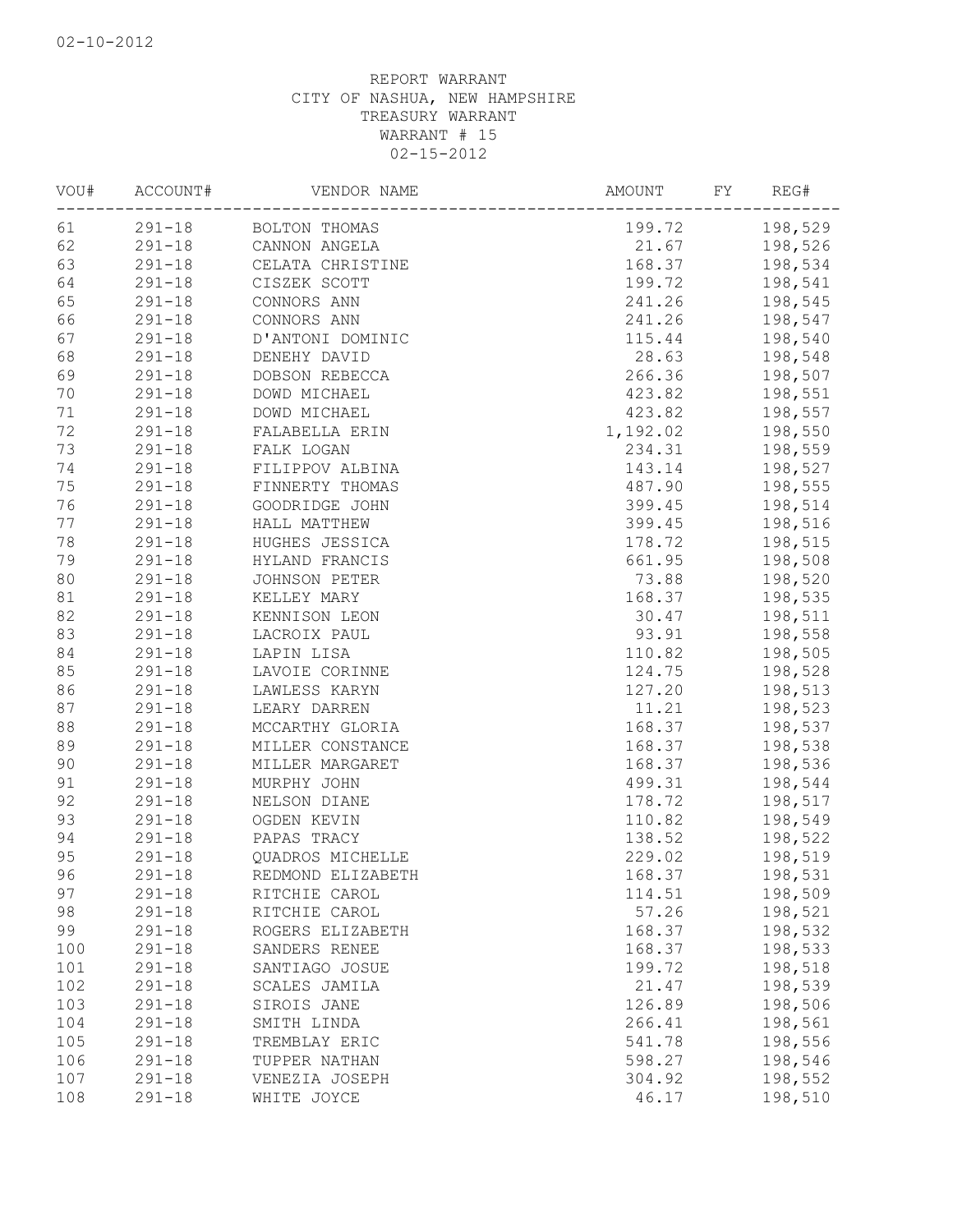| VOU#         | ACCOUNT#            | VENDOR NAME | AMOUNT | <b>FY</b> | REG#      |
|--------------|---------------------|-------------|--------|-----------|-----------|
|              |                     |             |        |           |           |
| TOTAL 291-18 | PAYROLL CONTINGENCY |             |        |           | 12,454.32 |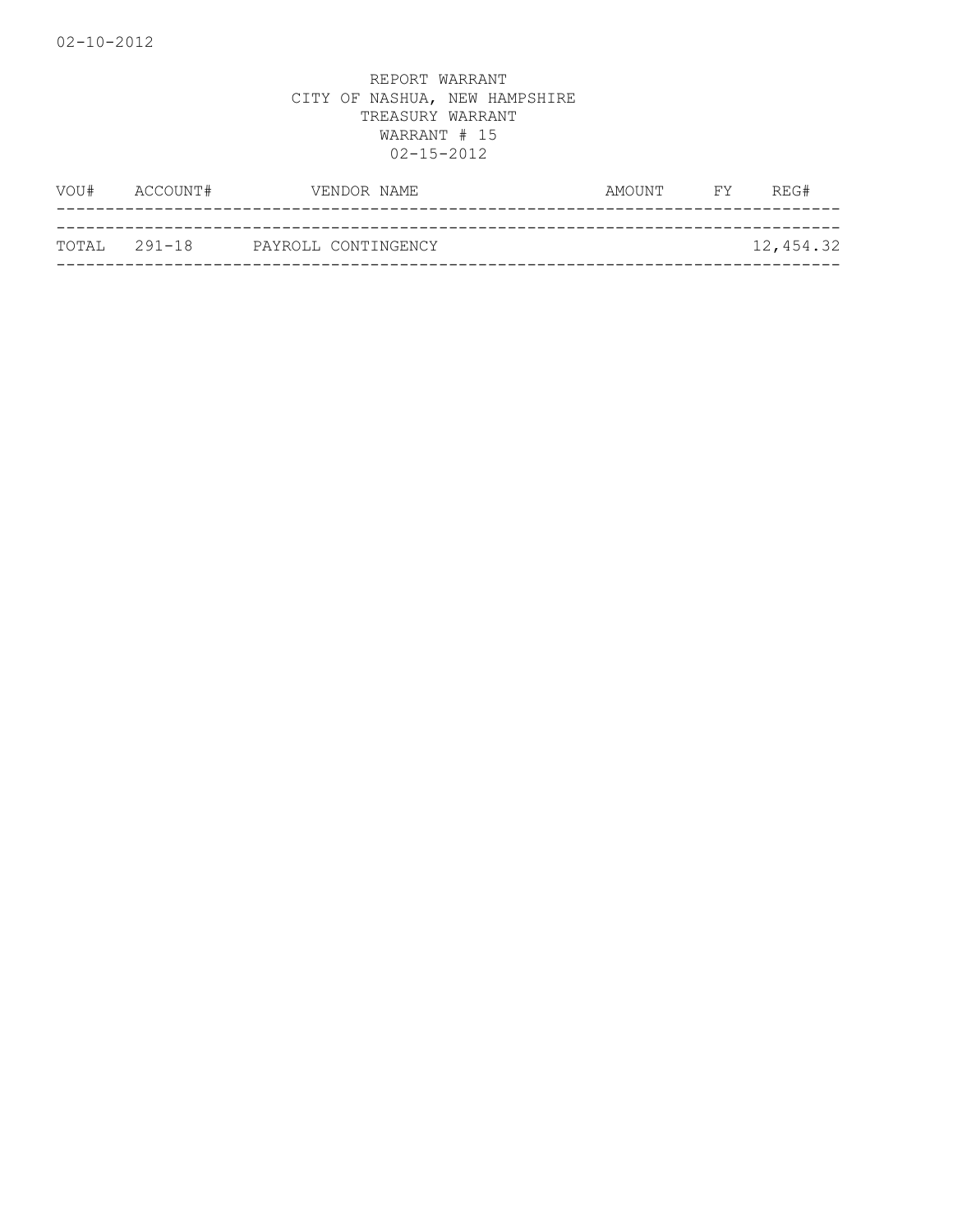| 109<br>305-18061<br>108.75<br>GRAHAM DONNA<br>110<br>305-32005<br>304.55<br>PUBLIC SERVICE OF NEW HAMPSHIR<br>111<br>305-34015<br>45.18<br>METROMEDIA ENERGY INC<br>112<br>305-34015<br>28.20<br>PENNICHUCK WATER<br>113<br>305-59100<br>20.57<br>NEXTEL COMMUNICATIONS<br>114<br>305-59286<br>175.00<br>COLLINS JOHN<br>115<br>305-59286<br>287.50<br>JEYNES MIKE<br>116<br>125.00<br>305-59286<br>KING TOM<br>287.50<br>117<br>305-59286<br>MCLEAN JIM<br>118<br>305-59286<br>O'NEIL TIM<br>275.00<br>305-59286<br>119<br>WALLENT FRANK J<br>187.50<br>TOTAL<br>305<br>SRF - CIVIC & COMM ACTIVITIES<br>120<br>308-31050<br>33.86<br>NEXTEL COMMUNICATIONS<br>121<br>6,702.48<br>308-59400<br>NORTHEAST DELTA<br>3,929.04<br>121<br>308-59402<br>NORTHEAST DELTA<br>14,812.50<br>122<br>$308 - 64040$<br>COMPUTER SCIENCE CORP<br>123<br>99.00<br>308-72010<br>CONWAY OFFICE PRODUCTS LLC<br>2,743.50<br>124<br>308-83004<br>VISION SERVICE PLAN<br>125<br>308-83010<br>ANTHEM BLUE CROSS BLUE SHIELD<br>73,824.37<br>125<br>469,612.44<br>308-83012<br>ANTHEM BLUE CROSS BLUE SHIELD<br>126<br>308-83012<br>PRATT ELAINE<br>99.78<br>127<br>308-83013<br>375,077.38<br>ANTHEM BLUE CROSS BLUE SHIELD<br>128<br>69,542.34<br>308-83016<br>HARVARD PILGRIM HEALTH CARE<br>129<br>308-83016<br>57,011.75<br>HARVARD PILGRIM HEALTH CARE | 198,334<br>197,825<br>198,664<br>198,645<br>198,633<br>198,027<br>198,121<br>198,103<br>198,008 |
|-----------------------------------------------------------------------------------------------------------------------------------------------------------------------------------------------------------------------------------------------------------------------------------------------------------------------------------------------------------------------------------------------------------------------------------------------------------------------------------------------------------------------------------------------------------------------------------------------------------------------------------------------------------------------------------------------------------------------------------------------------------------------------------------------------------------------------------------------------------------------------------------------------------------------------------------------------------------------------------------------------------------------------------------------------------------------------------------------------------------------------------------------------------------------------------------------------------------------------------------------------------------------------------------------------------------------------------------|-------------------------------------------------------------------------------------------------|
|                                                                                                                                                                                                                                                                                                                                                                                                                                                                                                                                                                                                                                                                                                                                                                                                                                                                                                                                                                                                                                                                                                                                                                                                                                                                                                                                         |                                                                                                 |
|                                                                                                                                                                                                                                                                                                                                                                                                                                                                                                                                                                                                                                                                                                                                                                                                                                                                                                                                                                                                                                                                                                                                                                                                                                                                                                                                         |                                                                                                 |
|                                                                                                                                                                                                                                                                                                                                                                                                                                                                                                                                                                                                                                                                                                                                                                                                                                                                                                                                                                                                                                                                                                                                                                                                                                                                                                                                         |                                                                                                 |
|                                                                                                                                                                                                                                                                                                                                                                                                                                                                                                                                                                                                                                                                                                                                                                                                                                                                                                                                                                                                                                                                                                                                                                                                                                                                                                                                         |                                                                                                 |
|                                                                                                                                                                                                                                                                                                                                                                                                                                                                                                                                                                                                                                                                                                                                                                                                                                                                                                                                                                                                                                                                                                                                                                                                                                                                                                                                         |                                                                                                 |
|                                                                                                                                                                                                                                                                                                                                                                                                                                                                                                                                                                                                                                                                                                                                                                                                                                                                                                                                                                                                                                                                                                                                                                                                                                                                                                                                         |                                                                                                 |
|                                                                                                                                                                                                                                                                                                                                                                                                                                                                                                                                                                                                                                                                                                                                                                                                                                                                                                                                                                                                                                                                                                                                                                                                                                                                                                                                         |                                                                                                 |
|                                                                                                                                                                                                                                                                                                                                                                                                                                                                                                                                                                                                                                                                                                                                                                                                                                                                                                                                                                                                                                                                                                                                                                                                                                                                                                                                         |                                                                                                 |
|                                                                                                                                                                                                                                                                                                                                                                                                                                                                                                                                                                                                                                                                                                                                                                                                                                                                                                                                                                                                                                                                                                                                                                                                                                                                                                                                         |                                                                                                 |
|                                                                                                                                                                                                                                                                                                                                                                                                                                                                                                                                                                                                                                                                                                                                                                                                                                                                                                                                                                                                                                                                                                                                                                                                                                                                                                                                         | 198,009                                                                                         |
|                                                                                                                                                                                                                                                                                                                                                                                                                                                                                                                                                                                                                                                                                                                                                                                                                                                                                                                                                                                                                                                                                                                                                                                                                                                                                                                                         | 197,911                                                                                         |
|                                                                                                                                                                                                                                                                                                                                                                                                                                                                                                                                                                                                                                                                                                                                                                                                                                                                                                                                                                                                                                                                                                                                                                                                                                                                                                                                         | 1,844.75                                                                                        |
|                                                                                                                                                                                                                                                                                                                                                                                                                                                                                                                                                                                                                                                                                                                                                                                                                                                                                                                                                                                                                                                                                                                                                                                                                                                                                                                                         |                                                                                                 |
|                                                                                                                                                                                                                                                                                                                                                                                                                                                                                                                                                                                                                                                                                                                                                                                                                                                                                                                                                                                                                                                                                                                                                                                                                                                                                                                                         | 198,633                                                                                         |
|                                                                                                                                                                                                                                                                                                                                                                                                                                                                                                                                                                                                                                                                                                                                                                                                                                                                                                                                                                                                                                                                                                                                                                                                                                                                                                                                         | 12,403                                                                                          |
|                                                                                                                                                                                                                                                                                                                                                                                                                                                                                                                                                                                                                                                                                                                                                                                                                                                                                                                                                                                                                                                                                                                                                                                                                                                                                                                                         | 12,403                                                                                          |
|                                                                                                                                                                                                                                                                                                                                                                                                                                                                                                                                                                                                                                                                                                                                                                                                                                                                                                                                                                                                                                                                                                                                                                                                                                                                                                                                         | 197,820                                                                                         |
|                                                                                                                                                                                                                                                                                                                                                                                                                                                                                                                                                                                                                                                                                                                                                                                                                                                                                                                                                                                                                                                                                                                                                                                                                                                                                                                                         | 197,948                                                                                         |
|                                                                                                                                                                                                                                                                                                                                                                                                                                                                                                                                                                                                                                                                                                                                                                                                                                                                                                                                                                                                                                                                                                                                                                                                                                                                                                                                         | 198,657                                                                                         |
|                                                                                                                                                                                                                                                                                                                                                                                                                                                                                                                                                                                                                                                                                                                                                                                                                                                                                                                                                                                                                                                                                                                                                                                                                                                                                                                                         | 12,394                                                                                          |
|                                                                                                                                                                                                                                                                                                                                                                                                                                                                                                                                                                                                                                                                                                                                                                                                                                                                                                                                                                                                                                                                                                                                                                                                                                                                                                                                         | 12,394                                                                                          |
|                                                                                                                                                                                                                                                                                                                                                                                                                                                                                                                                                                                                                                                                                                                                                                                                                                                                                                                                                                                                                                                                                                                                                                                                                                                                                                                                         | 198,263                                                                                         |
|                                                                                                                                                                                                                                                                                                                                                                                                                                                                                                                                                                                                                                                                                                                                                                                                                                                                                                                                                                                                                                                                                                                                                                                                                                                                                                                                         | 12,394                                                                                          |
|                                                                                                                                                                                                                                                                                                                                                                                                                                                                                                                                                                                                                                                                                                                                                                                                                                                                                                                                                                                                                                                                                                                                                                                                                                                                                                                                         | 12,395                                                                                          |
|                                                                                                                                                                                                                                                                                                                                                                                                                                                                                                                                                                                                                                                                                                                                                                                                                                                                                                                                                                                                                                                                                                                                                                                                                                                                                                                                         | 12,402                                                                                          |
| 130<br>308-83017<br>HARVARD PILGRIM HEALTH CARE<br>48,024.23                                                                                                                                                                                                                                                                                                                                                                                                                                                                                                                                                                                                                                                                                                                                                                                                                                                                                                                                                                                                                                                                                                                                                                                                                                                                            | 12,395                                                                                          |
| 131<br>308-83017<br>HARVARD PILGRIM HEALTH CARE<br>89, 363.52                                                                                                                                                                                                                                                                                                                                                                                                                                                                                                                                                                                                                                                                                                                                                                                                                                                                                                                                                                                                                                                                                                                                                                                                                                                                           | 12,402                                                                                          |
| 132<br>ANTHEM BLUE CROSS BLUE SHIELD<br>57,890.47<br>308-83018                                                                                                                                                                                                                                                                                                                                                                                                                                                                                                                                                                                                                                                                                                                                                                                                                                                                                                                                                                                                                                                                                                                                                                                                                                                                          | 12,394                                                                                          |
| 132<br>308-83019<br>ANTHEM BLUE CROSS BLUE SHIELD<br>106,986.09                                                                                                                                                                                                                                                                                                                                                                                                                                                                                                                                                                                                                                                                                                                                                                                                                                                                                                                                                                                                                                                                                                                                                                                                                                                                         | 12,394                                                                                          |
| 133<br>308-83020<br>17,822.05<br>NORTHEAST DELTA                                                                                                                                                                                                                                                                                                                                                                                                                                                                                                                                                                                                                                                                                                                                                                                                                                                                                                                                                                                                                                                                                                                                                                                                                                                                                        | 12,396                                                                                          |
| 134<br>308-83020<br>NORTHEAST DELTA<br>21,188.00                                                                                                                                                                                                                                                                                                                                                                                                                                                                                                                                                                                                                                                                                                                                                                                                                                                                                                                                                                                                                                                                                                                                                                                                                                                                                        | 12,403                                                                                          |
| 135<br>8,473.53<br>308-83021<br>NORTHEAST DELTA                                                                                                                                                                                                                                                                                                                                                                                                                                                                                                                                                                                                                                                                                                                                                                                                                                                                                                                                                                                                                                                                                                                                                                                                                                                                                         | 12,396                                                                                          |
| 136<br>308-83021<br>NORTHEAST DELTA<br>5,812.18                                                                                                                                                                                                                                                                                                                                                                                                                                                                                                                                                                                                                                                                                                                                                                                                                                                                                                                                                                                                                                                                                                                                                                                                                                                                                         | 12,403                                                                                          |
| 137<br>308-83022<br>NORTHEAST DELTA<br>172, 153.98                                                                                                                                                                                                                                                                                                                                                                                                                                                                                                                                                                                                                                                                                                                                                                                                                                                                                                                                                                                                                                                                                                                                                                                                                                                                                      | 12,396                                                                                          |
| 308-83025<br>138<br>FRED C CHURCH INSURANCE<br>6,063.00                                                                                                                                                                                                                                                                                                                                                                                                                                                                                                                                                                                                                                                                                                                                                                                                                                                                                                                                                                                                                                                                                                                                                                                                                                                                                 | 12,398                                                                                          |
| 139<br>308-83041<br>CULLENCOLLIMORE PLLC<br>5,374.67                                                                                                                                                                                                                                                                                                                                                                                                                                                                                                                                                                                                                                                                                                                                                                                                                                                                                                                                                                                                                                                                                                                                                                                                                                                                                    | 198,091                                                                                         |
| 26.00<br>140<br>308-83053<br>ASSOCIATED RADIOLOGISTS PA                                                                                                                                                                                                                                                                                                                                                                                                                                                                                                                                                                                                                                                                                                                                                                                                                                                                                                                                                                                                                                                                                                                                                                                                                                                                                 | 198,029                                                                                         |
| 141<br>308-83053<br>BEDFORD AMBULATORY SURG CTR<br>8,630.36                                                                                                                                                                                                                                                                                                                                                                                                                                                                                                                                                                                                                                                                                                                                                                                                                                                                                                                                                                                                                                                                                                                                                                                                                                                                             | 198,035                                                                                         |
| 142<br>45.00<br>308-83053<br>BRENNAN PAUL                                                                                                                                                                                                                                                                                                                                                                                                                                                                                                                                                                                                                                                                                                                                                                                                                                                                                                                                                                                                                                                                                                                                                                                                                                                                                               | 198,071                                                                                         |
| 143<br>308-83053<br>1,275.00<br>CENTERS FOR PAIN SOLUTIONS                                                                                                                                                                                                                                                                                                                                                                                                                                                                                                                                                                                                                                                                                                                                                                                                                                                                                                                                                                                                                                                                                                                                                                                                                                                                              | 197,854                                                                                         |
| 144<br>308-83053<br>38.28<br>CURRIER JEFF                                                                                                                                                                                                                                                                                                                                                                                                                                                                                                                                                                                                                                                                                                                                                                                                                                                                                                                                                                                                                                                                                                                                                                                                                                                                                               | 198,376                                                                                         |
| 145<br>308-83053<br>241.00<br>DARTMOUTH-HITCHCOCK CLINIC                                                                                                                                                                                                                                                                                                                                                                                                                                                                                                                                                                                                                                                                                                                                                                                                                                                                                                                                                                                                                                                                                                                                                                                                                                                                                | 198,066                                                                                         |
| 146<br>308-83053<br>270.00<br>FOUR SEASONS ORTHOPAEDIC CTR P                                                                                                                                                                                                                                                                                                                                                                                                                                                                                                                                                                                                                                                                                                                                                                                                                                                                                                                                                                                                                                                                                                                                                                                                                                                                            | 198,053                                                                                         |
| 147<br>308-83053<br>155.00<br>FOUR SEASONS ORTHOPEDIC                                                                                                                                                                                                                                                                                                                                                                                                                                                                                                                                                                                                                                                                                                                                                                                                                                                                                                                                                                                                                                                                                                                                                                                                                                                                                   | 198,380                                                                                         |
| 148<br>308-83053<br>JA HERNER CHIROPRACTIC PLLC<br>125.00                                                                                                                                                                                                                                                                                                                                                                                                                                                                                                                                                                                                                                                                                                                                                                                                                                                                                                                                                                                                                                                                                                                                                                                                                                                                               | 198,348                                                                                         |
| 149<br>308-83053<br>84.00<br>MARY HITCHCOCK MEM HOSP<br>198,196                                                                                                                                                                                                                                                                                                                                                                                                                                                                                                                                                                                                                                                                                                                                                                                                                                                                                                                                                                                                                                                                                                                                                                                                                                                                         |                                                                                                 |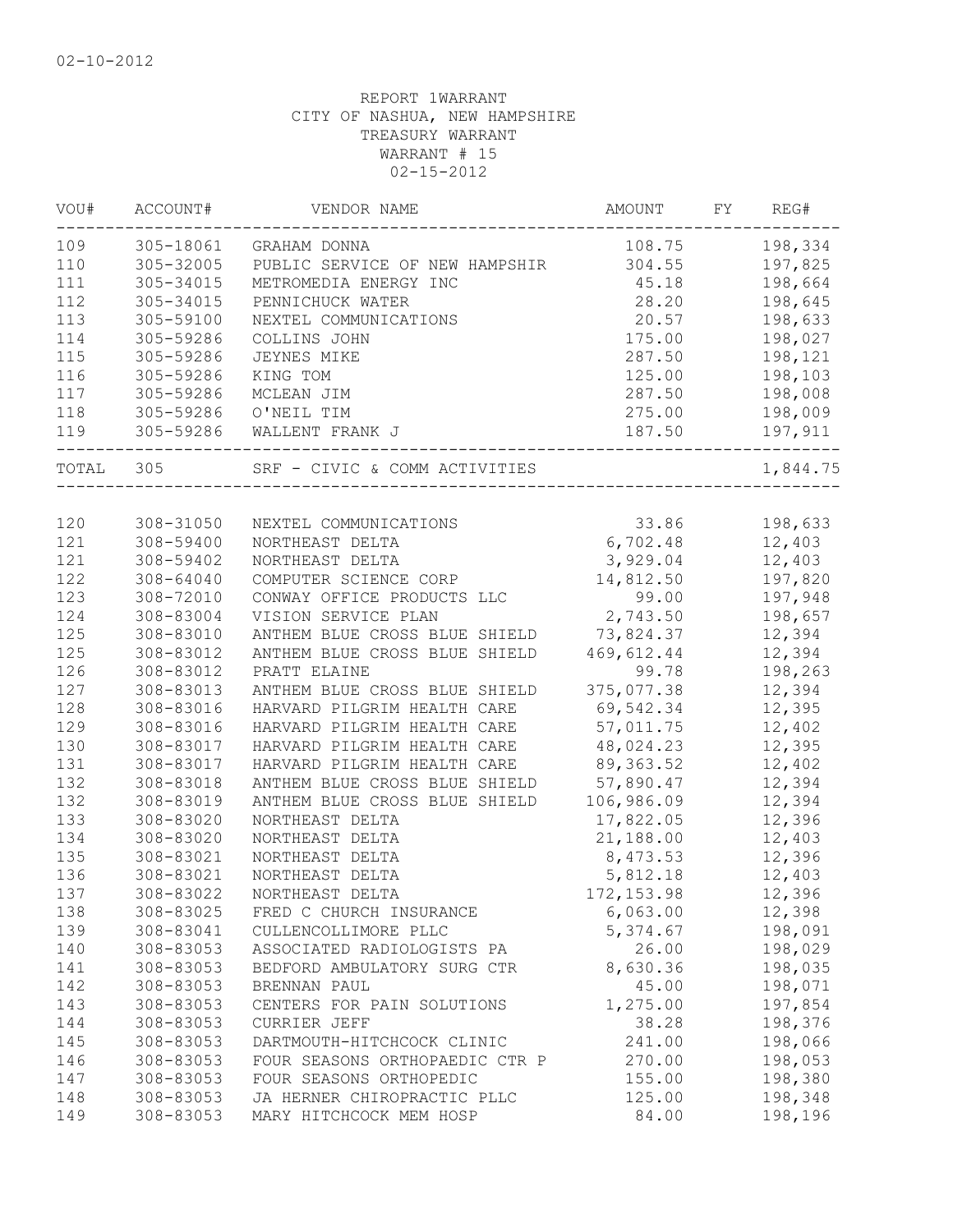| VOU#  | ACCOUNT#           | VENDOR NAME                    | AMOUNT    | FY | REG#         |
|-------|--------------------|--------------------------------|-----------|----|--------------|
| 150   | 308-83053          | MERRIMACK VISION CARE          | 218.00    |    | 198,349      |
| 151   | 308-83053          | NASHUA RADIOLOGY PA            | 337.00    |    | 198,030      |
| 152   | 308-83053          | OPT-ORTHOPEDIC PHYSICAL THERAP | 740.00    |    | 197,896      |
| 153   | 308-83053          | PAIN SOLUTIONS PLLC            | 1,000.00  |    | 197,949      |
| 154   | 308-83053          | SO NH REGIONAL MEDICAL CENTER  | 243.00    |    | 198,031      |
| 155   | 308-83053          | ST JOSEPH BUSINESS & HEALTH    | 246.00    |    | 197,956      |
| 156   | 308-83053          | ST JOSEPH'S HOSPITAL           | 4,792.50  |    | 197,890      |
| 157   | 308-83053          | THERIAULT ROBERT A DO PLLC     | 363.00    |    | 198,013      |
| 158   | 308-83054          | APPLE NASHUA LLC               | 3,729.00  |    | 197,897      |
| 159   | 308-83054          | ASSOCIATED RADIOLOGISTS PA     | 36.00     |    | 198,029      |
| 160   | 308-83054          | CPTE-NASHUA                    | 280.00    |    | 197,884      |
| 161   | 308-83054          | DARTMOUTH-HITCHCOCK CLINIC     | 246.00    |    | 198,066      |
| 162   | 308-83054          | FOUR SEASONS ORTHOPAEDIC CTR P | 866.00    |    | 198,053      |
| 163   | 308-83054          | HACKER PETER S MD<br>W/C       | 105.00    |    | 197,898      |
| 164   | 308-83054          | KOSOFSKY DAVID R DPM           | 113.08    |    | 197,997      |
| 165   | 308-83054          | LEVINE JACQUELINE              | 317.57    |    | 198,352      |
| 166   | 308-83054          | MERIDIAN RESOURCE COMPANY      | 756.73    |    | 197,987      |
| 167   | 308-83054          | NEB RADIOLOGY PC<br>W/C        | 235.00    |    | 198,047      |
| 168   | 308-83054          | OCCUPATIONAL HEALTH CTRS SOUTH | 2,671.21  |    | 197,965      |
| 169   | 308-83054          | STONERIVER PHARMACY SOLUTIONS  | 245.33    |    | 198,046      |
| 170   | 308-83055          | CLAIMS VERIFICATION INC        | 1,407.00  |    | 197,869      |
| 171   | 308-83055          | COLLINS NICOLE                 | 228.93    |    | 198,432      |
| 172   | 308-83055          | COVENTRY HEALTH CARE WORKERS C | 363.20    |    | 198,028      |
| 173   | 308-83055          | DEVINE MILLIMET & BRANCH PA    | 2,578.39  |    | 198,033      |
| 174   | 308-83056          | OCCUPATIONAL DRUG TESTING LLC  | 1,464.00  |    | 198,024      |
| 175   | 308-83064          | CULLENCOLLIMORE PLLC           | 672.50    |    | 198,091      |
| 176   | 308-83064          | FRONK ROBERT                   | 195.00    |    |              |
| 177   |                    |                                |           |    | 198,412      |
| 178   | 308-83064          | MINUTEMAN TRUCKS INC           | 18,445.01 |    | 198,108      |
|       | 308-83064          | MULVEY PROFESSIONAL ASSN       | 1,300.00  |    | 197,935      |
| 179   | 308-83064          | REINHOLD CHRITOPHER            | 4,750.00  |    | 197,823      |
| 180   | 308-83064          | RICK LABRIE APPRAISALS         | 105.00    |    | 197,942      |
| 181   | 308-83070          | TREASURER STATE OF NH          | 50.00     |    | 198,690      |
| 182   | 308-83075          | THIBAULT DONALD                | 354.00    |    | 198,393      |
| 183   | 308-83102          | CONCORD HOSPITAL               | 18.18     |    | 198,680      |
| 184   | 308-83199          | STANLEY ELEVATOR COMPANY INC   | 4,076.28  |    | 198,335      |
| 185   | 308-91005          | DUGAS ROSS                     | 59.94     |    | 198,564      |
| 186   | 308-91005          | LIBERTY WENDY                  | 75.36     |    | 198,562      |
| 187   | 308-95005          | CHANDLER LINDA                 | 30.00     |    | 198,563      |
| 188   | 308-95005          | LIBERTY WENDY                  | 30.00     |    | 198,562      |
| 189   | 308-95005          | NEW HAMPSHIRE ADJUSTERS ASSOCI | 30.00     |    | 198,676      |
| TOTAL | 308                | SRF - INSURANCE                |           |    | 1,677,303.01 |
|       |                    |                                |           |    |              |
|       | 234,438 3092-49075 | COSTA FRUIT & PRODUCE CO INC   | 56.84     |    | 198,353      |
|       | 234,439 3092-49085 | M SAUNDERS INC                 | 9,233.75  |    | 198,190      |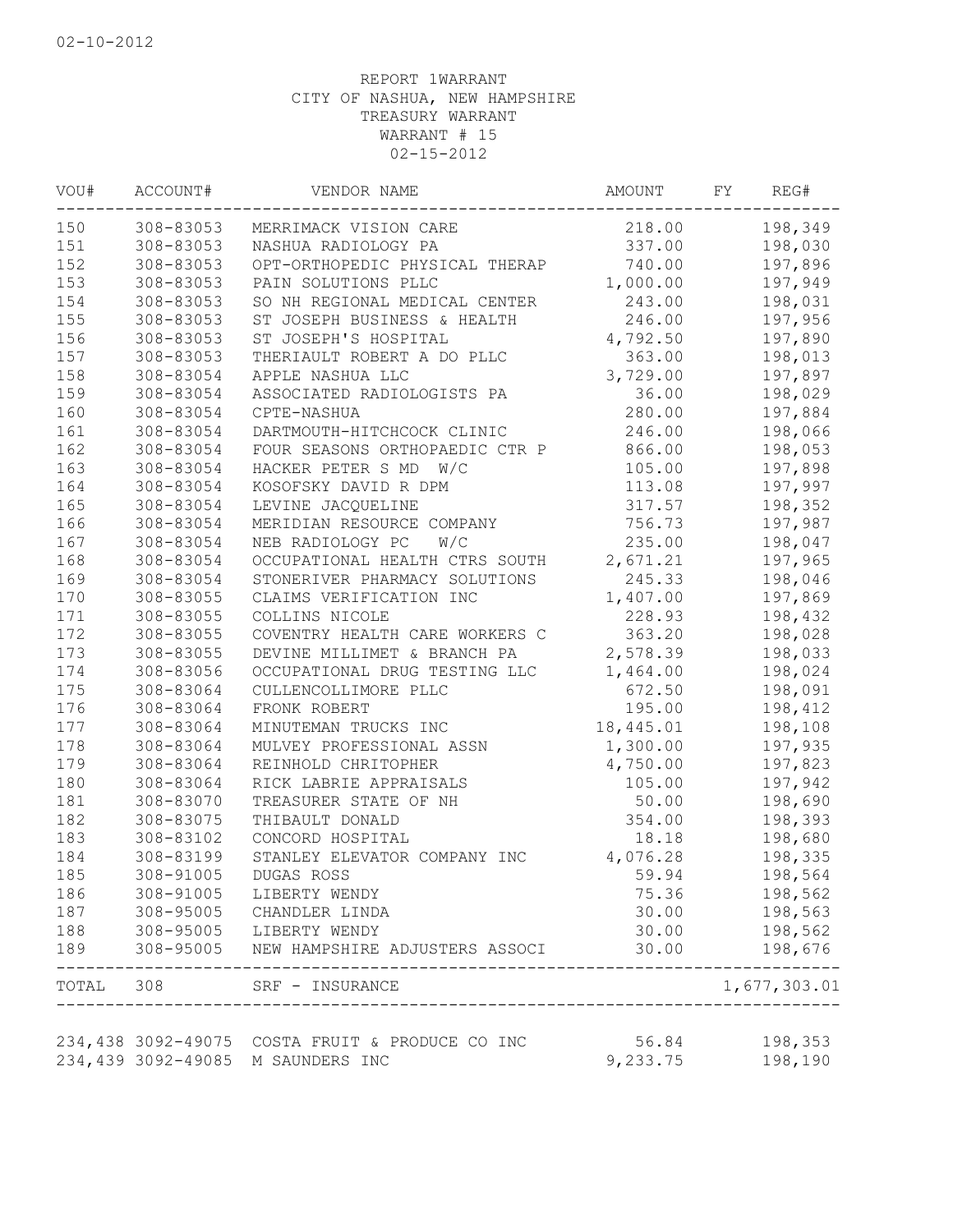|           | VOU# ACCOUNT#                            | VENDOR NAME                                                | AMOUNT FY       | REG#               |
|-----------|------------------------------------------|------------------------------------------------------------|-----------------|--------------------|
|           |                                          | TOTAL 309 FY12 FRESH FRUIT & VEG GRANT                     |                 | 9,290.59           |
|           |                                          | 234,440 3097-41015 STAPLES BUSINESS ADVANTAGE              | 504.85          | 198,075            |
|           | 234,441 3097-44005                       | ACE PRINTING COMPANY                                       | 35.00           | 198,049            |
|           | 234,442 3097-49075                       | CENTRAL PAPER                                              | 699.16          | 198,179            |
|           | 234,443 3097-49075                       | MANSFIELD PAPER CO INC                                     | 5,785.61        | 198,313            |
|           | 234,444 3097-49085                       | BOSTON PIE INC                                             | 3,853.20        | 198,320            |
|           | 234,445 3097-49085                       | COCA-COLA BOTTLING COMPANY                                 | 2,541.00        | 198,152            |
|           | 234,446 3097-49085                       | COSTA FRUIT & PRODUCE CO INC                               | 15,645.61       | 198,353            |
|           | 234,446 3097-49085                       | COSTA FRUIT & PRODUCE CO INC                               | 18,661.48       | 198,354            |
|           | 234,447 3097-49085                       | FANTINI BAKING CO., INC.                                   | 4,742.05        | 198,216            |
|           | 234,448 3097-49085                       | GARELICK FARMS LLC                                         | 23,549.08       | 198,020            |
|           | 234,448 3097-49085                       | GARELICK FARMS LLC                                         | 5,402.60        | 198,021            |
|           | 234,449 3097-49085                       | GILL'S PIZZA CO.                                           | 6, 115.80       | 198,202            |
|           | 234,450 3097-49085                       | GREAT STATE BEVERAGES INC                                  | 1,611.79        | 198,181            |
|           | 234,451 3097-49085                       | <b>GUSTIN KAREN</b>                                        | 19.74           | 198,185            |
|           | 234,452 3097-49085                       | M SAUNDERS INC                                             | 1,216.99        | 198,190            |
|           | 234,452 3097-49085                       | M SAUNDERS INC                                             | 7,658.22        | 198,191            |
|           | 234,453 3097-49085                       | MCKEE FOODS CORP                                           | 267.52          | 197,968            |
|           | 234,454 3097-49085                       | NEW ENGLAND ICE CREAM CORP                                 | 3,350.53        | 198,212            |
|           | 234,455 3097-49085                       | ORIGINAL CRISPY PIZZA CRUST CO                             | 9,884.59        | 197,990            |
|           | 234,456 3097-49085                       | OTIS SPUNKMEYER INC                                        | 150.12          | 198,143            |
|           | 234,457 3097-49085                       | REEM MKAYED                                                | 66.50           | 198,476            |
|           | 234,458 3097-49085                       | SURPLUS DISTRIBUTION SECTION                               | 2,147.75        | 198,010            |
|           | 234,459 3097-74092                       | AFFILIATED HVAC SERVICES LLC                               | 127.61          | 198,168            |
|           | 234,460 3097-74092                       | BASSETT SERVICES CORPORATION                               | 90.50           | 198,170            |
|           | 234,461 3097-74092                       | CASCO                                                      | 891.14          | 197,860            |
|           | 234,462 3097-74092<br>234,463 3097-91005 | HOBART SERVICE                                             | 811.49<br>87.14 | 197,872            |
|           | 234,464 3097-91005                       | <b>GUSTIN KAREN</b><br>KIMBELL JEANETTE                    | 78.39           | 198,185<br>198,156 |
|           | 234,465 3097-91005                       | RALPH PAULE                                                | 69.74           | 198,127            |
|           | 234,466 3097-91005                       | SLOSEK ODETTE                                              | 94.07           | 198,140            |
|           | 234,467 3097-94005                       | $SNA - NH$                                                 | 75.00           | 198,213            |
| TOTAL 309 |                                          | SRF - FOOD SERVICES                                        |                 | 116,234.27         |
|           |                                          | 234,468 3117-78007 RAYMOND J LEVESQUE & SONS 80.00 198,138 |                 |                    |
|           |                                          | TOTAL 311 DRIVER'S EDUCATION                               |                 | 80.00              |
|           |                                          |                                                            |                 |                    |
| 190       |                                          | 312-43005 PRINTGRAPHICS OF MAINE                           | 800.00          | 12,406             |
| 191       |                                          | 312-705 D & R TOWING INC                                   |                 | 345.00 198,309     |
| 192       |                                          | 312-78007 CARPARTS OF NASHUA                               | 402.02          | 197,858            |
| 193       |                                          | 312-78007 MAC MULKIN CHEVROLET INC                         | 33.62           | 198,311            |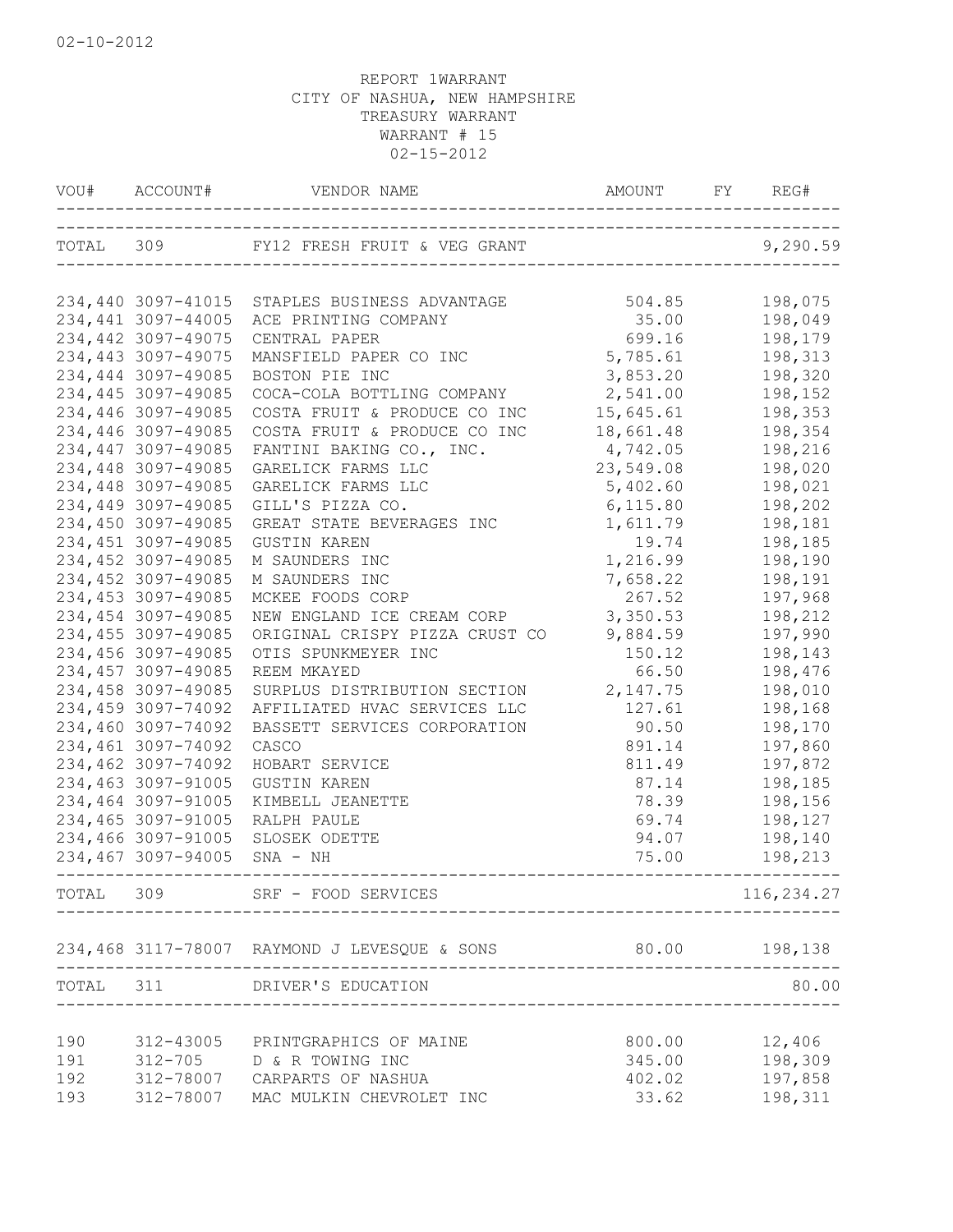| VOU#                                                                      | ACCOUNT#                                                                                                                                          | VENDOR NAME                                                                                                                                                                                               | AMOUNT                                                                                                                  | FY | REG#                                                                                                                 |
|---------------------------------------------------------------------------|---------------------------------------------------------------------------------------------------------------------------------------------------|-----------------------------------------------------------------------------------------------------------------------------------------------------------------------------------------------------------|-------------------------------------------------------------------------------------------------------------------------|----|----------------------------------------------------------------------------------------------------------------------|
| 194                                                                       |                                                                                                                                                   | 312-78007 QUIRK GM PARTS DEPOT                                                                                                                                                                            | 6.85                                                                                                                    |    | 198,017                                                                                                              |
| TOTAL                                                                     | 312                                                                                                                                               | SRF - FINANCIAL SERVICES                                                                                                                                                                                  |                                                                                                                         |    | 1,587.49                                                                                                             |
|                                                                           | 234,470 3122-49075                                                                                                                                | 234,469 3122-49075 MARKET BASKET<br>PAPANICOLAU MICHELLE                                                                                                                                                  | 341.43<br>31.28                                                                                                         |    | 197,986<br>198,242                                                                                                   |
|                                                                           |                                                                                                                                                   |                                                                                                                                                                                                           |                                                                                                                         |    |                                                                                                                      |
| TOTAL                                                                     | 312                                                                                                                                               | ADULT ED/CONTINUING ED                                                                                                                                                                                    |                                                                                                                         |    | 372.71                                                                                                               |
|                                                                           | 234, 471 3247-46040<br>234, 472 3247-64192<br>234, 473 3247-64192<br>234, 474 3247-64192<br>3247-705<br>$3247 - 705$                              | DAVIS ERICA<br>LITANIA SPORTS GROUP, INC.<br>MANSION GROVE HOUSE LLC<br>TIFFIN MATS INC<br>NASHUA SCHOOL DISTRICT #42<br>NASHUA SCHOOL DISTRICT #42                                                       | 639.26<br>395.00<br>411.72<br>7,500.00<br>470.00<br>150.00                                                              |    | 198,491<br>198,448<br>198,481<br>198,486<br>12,388<br>12,408                                                         |
| TOTAL                                                                     | 324                                                                                                                                               | ATHLETICS REVENUE FUND                                                                                                                                                                                    |                                                                                                                         |    | 9,565.98                                                                                                             |
| 197<br>198<br>199<br>200<br>201<br>202<br>203<br>204<br>205<br>206<br>207 | 331-01500<br>$331 - 01500$<br>331-01662<br>$331 - 309$<br>331-31050<br>331-59100<br>331-78007<br>331-94005<br>331-94005<br>331-94005<br>331-94005 | LAW WAREHOUSE INC<br>LITCHFIELD VANTAGE LLC<br>THE YOUTH COUNCIL<br>NEUCO<br>VERIZON WIRELESS<br>COMCAST<br>CARPARTS OF NASHUA<br>CITIZENS BANK<br>COUNTRY INN & SUITES<br>DESMET ROSS<br>PHELPS LAKEISHA | 416.67<br>1,583.33<br>1,800.00<br>3,056.93<br>514.03<br>241.14<br>19.84<br>336.30<br>3, 131.20<br>3, 257.23<br>2,460.00 |    | 197,953<br>198,567<br>197,867<br>198,679<br>198,665<br>198,656<br>197,858<br>12,390<br>198,683<br>198,566<br>198,565 |
| TOTAL                                                                     | 331                                                                                                                                               | SRF - POLICE DEPARTMENT                                                                                                                                                                                   |                                                                                                                         |    | 16,816.67                                                                                                            |
|                                                                           |                                                                                                                                                   | 234,475 3392-49035 SCHOLASTIC INCORPORATED<br>____________                                                                                                                                                | 8,392.95 198,331                                                                                                        |    |                                                                                                                      |
|                                                                           |                                                                                                                                                   |                                                                                                                                                                                                           |                                                                                                                         |    | 8,392.95                                                                                                             |
| 208<br>208<br>209<br>210<br>211<br>211                                    | 341-31045<br>341-54035<br>341-91025 PETTY CASH                                                                                                    | NEXTEL COMMUNICATIONS<br>341-31050 NEXTEL COMMUNICATIONS<br>TELEGRAPH PUBLISHING COMPANY<br>341-91025 DEMBKOSKI CORINN<br>341-94014 PETTY CASH                                                            | 63.73<br>79.98<br>215.68<br>96.80<br>52.75<br>12.25                                                                     |    | 198,633<br>198,633<br>198,327<br>198,569<br>198,568<br>198,568                                                       |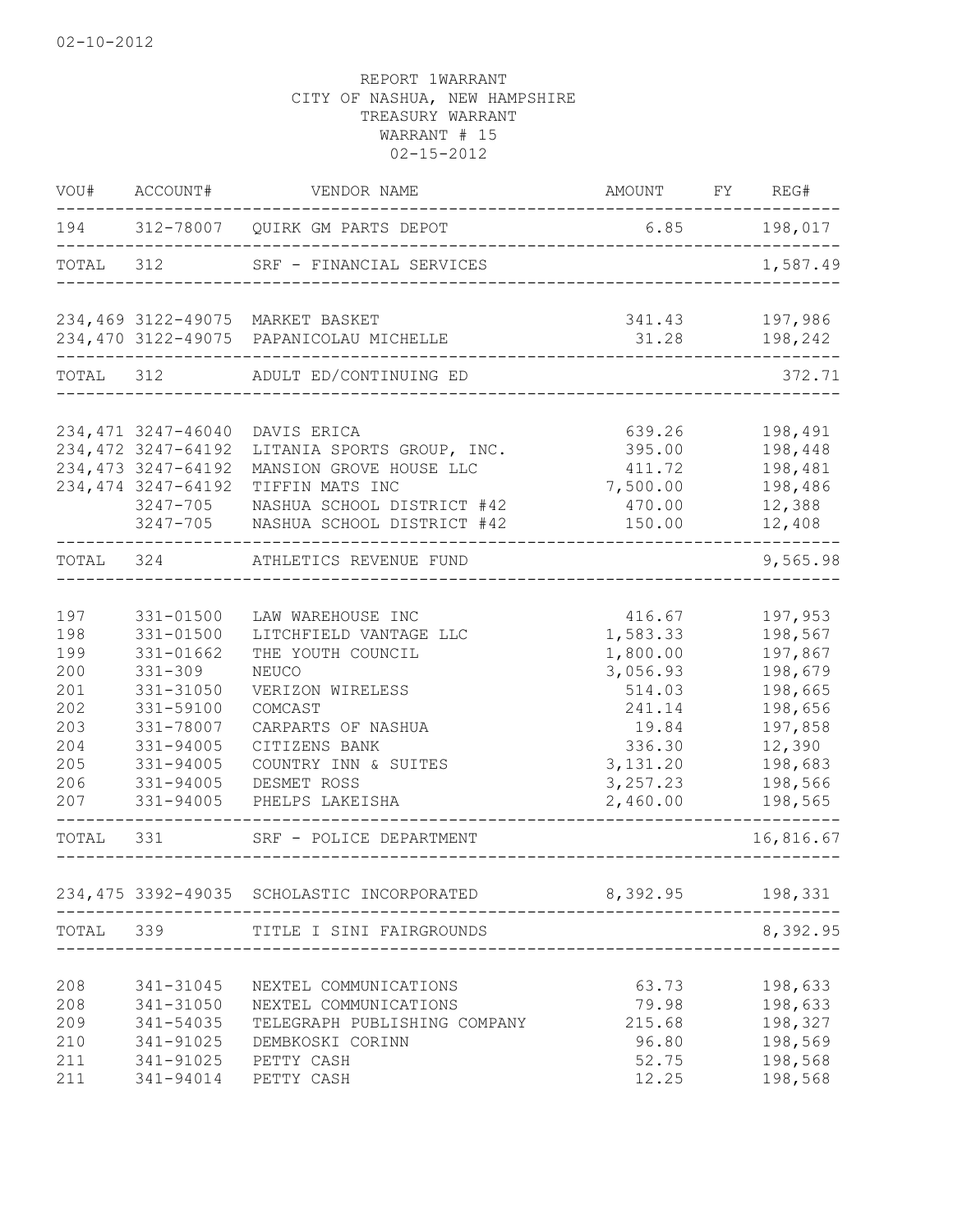|           |                                                                                                                                                                                                                                                                                             | VOU# ACCOUNT# VENDOR NAME AMOUNT FY REGES                                                                                                                                                                                                                                                                                                                    | AMOUNT FY REG#                                                                                                                                                |                                                                                                                                             |
|-----------|---------------------------------------------------------------------------------------------------------------------------------------------------------------------------------------------------------------------------------------------------------------------------------------------|--------------------------------------------------------------------------------------------------------------------------------------------------------------------------------------------------------------------------------------------------------------------------------------------------------------------------------------------------------------|---------------------------------------------------------------------------------------------------------------------------------------------------------------|---------------------------------------------------------------------------------------------------------------------------------------------|
|           |                                                                                                                                                                                                                                                                                             | TOTAL 341 SRF - COMMUNITY SERVICES                                                                                                                                                                                                                                                                                                                           |                                                                                                                                                               | 521.19                                                                                                                                      |
|           |                                                                                                                                                                                                                                                                                             | 212 342-59133 STERICYCLE INC                                                                                                                                                                                                                                                                                                                                 | 51.16 197,836                                                                                                                                                 |                                                                                                                                             |
| TOTAL 342 |                                                                                                                                                                                                                                                                                             | SRF - COMMUNITY HEALTH                                                                                                                                                                                                                                                                                                                                       |                                                                                                                                                               | 51.16                                                                                                                                       |
|           | 234,476 3440-49075<br>234, 477 3440-49075<br>234,478 3440-49075<br>234,479 3440-49075<br>234,480 3440-49075<br>234,481 3440-49075<br>234,482 3440-49075<br>234,483 3440-49075<br>234,484 3440-49075<br>234,485 3440-49075<br>234,486 3440-49075<br>234,487 3440-49075<br>234,488 3440-55020 | AC MOORE INC<br>AMERIMARK DIRECT<br>COGSWELL CATHERINE<br>GARELICK FARMS LLC<br>HAMM LINDA<br>LAVOICE SUSAN<br>M & N SPORTS LLC<br>MARKET BASKET<br>MARQUIS MARIA<br>NEW ENGLAND ICE CREAM CORP<br>SAM'S CLUB<br>SPOTTISWOOD LAURA<br>FIRST STUDENT INC                                                                                                      | 289.27<br>239.97<br>88.39<br>311.83<br>244.41<br>25.21<br>241.65<br>265.71<br>55.80<br>1,222.50<br>136.06<br>10.00<br>48.30                                   | 198,178<br>198,088<br>198,174<br>198,021<br>198,175<br>198,260<br>197,976<br>197,986<br>198,200<br>198,212<br>198,701<br>198,291<br>198,164 |
|           |                                                                                                                                                                                                                                                                                             | 234,489 3440-91040 DITOLLA-SLOZAK MARIE<br>--------------------------------------<br>TOTAL 344 AFTER SCHOOL PROGRAM                                                                                                                                                                                                                                          |                                                                                                                                                               | 45.07 198,442<br>3, 224.17                                                                                                                  |
|           | 234,490 3462-49075<br>234, 491 3462-49075<br>234,492 3462-49075<br>234, 493 3462-49075<br>234,494 3462-49075<br>234,495 3462-49075<br>234,496 3462-49075<br>234,497 3462-49075<br>234,498 3462-49075                                                                                        | AC MOORE INC<br>BULLUCK SHERI<br>CHARMINGFARE FARM INC<br>CONWAY ARENA<br>GARELICK FARMS LLC<br>JACK'S PIZZA<br>M SAUNDERS INC<br>MARKET BASKET<br>NEW ENGLAND ICE CREAM CORP<br>234,499 3462-49075 RICOH AMERICAS CORPORATION<br>234,500 3462-49075 STAPLES BUSINESS ADVANTAGE<br>234,501 3462-55020 FIRST STUDENT INC<br>--------------------------------- | 181.27<br>55.11<br>725.00<br>144.00<br>143.24<br>46.75<br>144.75<br>139.00<br>455.70<br>163.52 198,153<br>31.08 198,044<br>---------------------------------- | 198,178<br>198,472<br>198,684<br>198,201<br>198,021<br>198,067<br>198,191<br>197,986<br>198,212<br>110.95 198,164                           |
|           |                                                                                                                                                                                                                                                                                             | TOTAL 346 TITLE IV 21ST CENTURY MIDDLE                                                                                                                                                                                                                                                                                                                       | ---------------------------------                                                                                                                             | 2,340.37                                                                                                                                    |
|           | 234,502 3501-91040<br>3501-91040<br>234,503 3501-91040<br>234,504 3501-91040<br>234,505 3501-91040                                                                                                                                                                                          | CASTONGUAY HENRY<br>CITIZENS BANK<br>HOVEY DELESE<br>MAYERSON ACADEMY<br>NHASCD                                                                                                                                                                                                                                                                              | 133.73<br>205.00<br>146.58<br>3,300.00<br>1,237.50                                                                                                            | 198,159<br>12,390<br>198,264<br>198,488<br>198,203                                                                                          |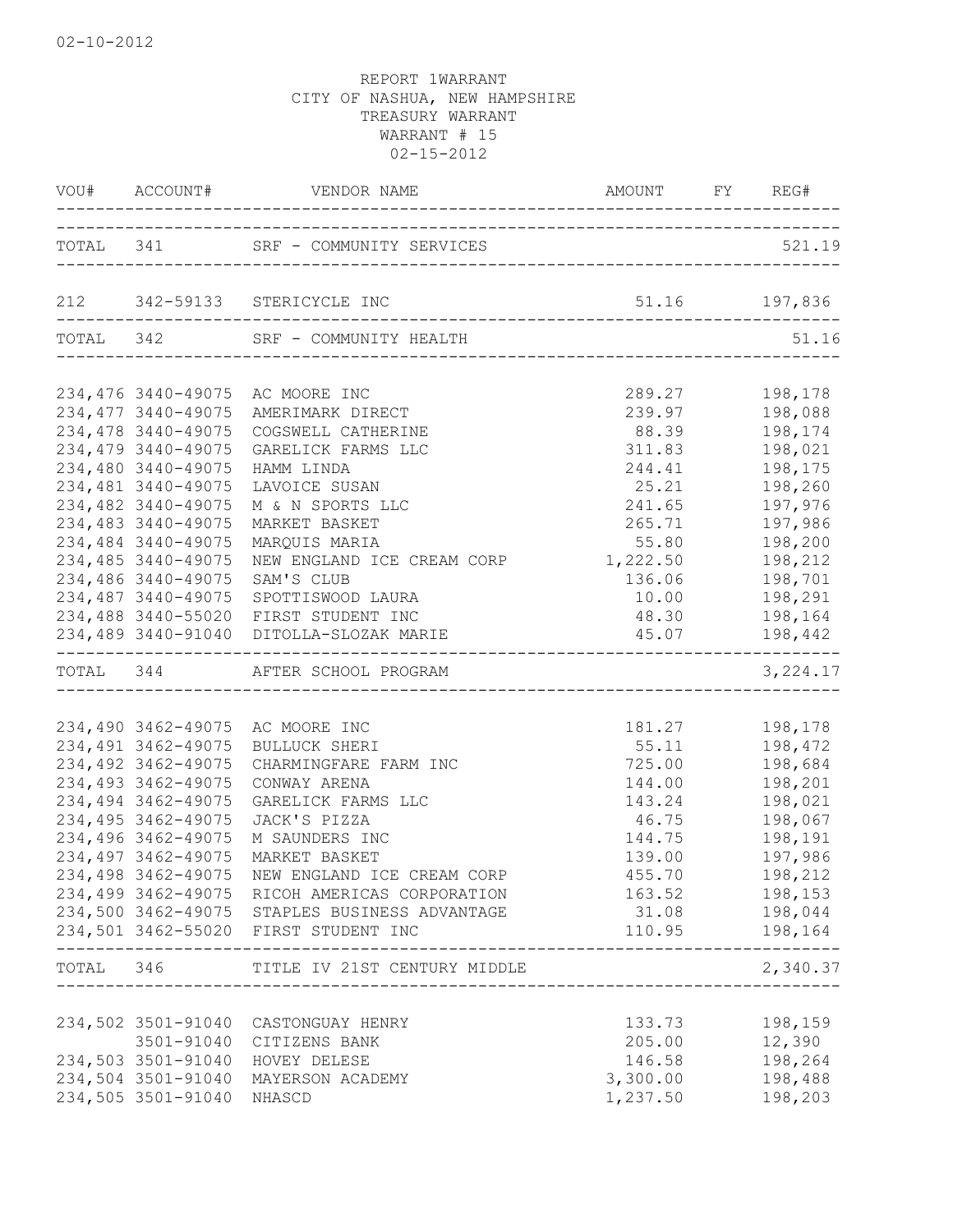| VOU#                                                                                    | ACCOUNT#                                                                                                                                                              | VENDOR NAME<br>--------                                                                                                                                                                                                                                                                                                                                                                   | AMOUNT                                                                                                                                       | FY | REG#                                                                                                                                                     |
|-----------------------------------------------------------------------------------------|-----------------------------------------------------------------------------------------------------------------------------------------------------------------------|-------------------------------------------------------------------------------------------------------------------------------------------------------------------------------------------------------------------------------------------------------------------------------------------------------------------------------------------------------------------------------------------|----------------------------------------------------------------------------------------------------------------------------------------------|----|----------------------------------------------------------------------------------------------------------------------------------------------------------|
| TOTAL                                                                                   | 350                                                                                                                                                                   | TITLE IIA QUALITY TEACHERS                                                                                                                                                                                                                                                                                                                                                                |                                                                                                                                              |    | 5,022.81                                                                                                                                                 |
| 214<br>215                                                                              | 353-07010<br>353-75021                                                                                                                                                | HIGHWAY TECH<br>MORIN'S LANDSCAPING INC                                                                                                                                                                                                                                                                                                                                                   | 634.50<br>19,550.00                                                                                                                          |    | 197,912<br>198,068                                                                                                                                       |
| TOTAL                                                                                   | 353                                                                                                                                                                   | SRF - STREET DEPT                                                                                                                                                                                                                                                                                                                                                                         |                                                                                                                                              |    | 20,184.50                                                                                                                                                |
| 216                                                                                     |                                                                                                                                                                       | 371-53100 NCM DEMOLITION & REMEDIATION L 111, 227.70 198, 386                                                                                                                                                                                                                                                                                                                             |                                                                                                                                              |    |                                                                                                                                                          |
| TOTAL                                                                                   | 371                                                                                                                                                                   | SRF - COMMUNITY DEVELOPMENT                                                                                                                                                                                                                                                                                                                                                               |                                                                                                                                              |    | 111,227.70                                                                                                                                               |
| 217<br>218<br>219                                                                       | 373-01310<br>373-01310<br>373-53075                                                                                                                                   | D L KING & ASSOCIATES INC<br>D L KING & ASSOCIATES/RETAINAG<br>CHISHOLM DEBORA A                                                                                                                                                                                                                                                                                                          | 81,900.00<br>9,100.00<br>1,248.75                                                                                                            |    | 197,901<br>12,407<br>197,950                                                                                                                             |
| TOTAL 373                                                                               |                                                                                                                                                                       | SRF - ECONOMIC DEVELOPMENT                                                                                                                                                                                                                                                                                                                                                                |                                                                                                                                              |    | 92,248.75                                                                                                                                                |
| 220<br>221<br>222<br>223<br>224<br>225<br>226<br>227<br>228<br>229<br>230<br>231<br>232 | 374-07045<br>374-07090<br>374-07249<br>374-07253<br>374-07255<br>374-07261<br>374-07340<br>374-07340<br>374-07340<br>374-07340<br>374-07580<br>374-08034<br>374-08042 | SMITH BRUCE AND P M MACKAY & S<br>NASHUA SOUP KITCHEN & SHELTER<br>NASHUA DENTAL CONNECTION AND<br><b>BRIDGES</b><br>LAMPREY HEALTH CARE INC<br>NH LEGAL ASSISTANCE<br>HILLSBOROUGH COUNTY TREASURER<br>PETTY CASH<br>RICE ROBERT<br>TELEGRAPH PUBLISHING COMPANY<br>GIRLS INC OF NH AND PM MACKAY<br>QUIRK GM PARTS DEPOT<br>ADT SECURITY SERVICES INC<br>TOTAL 374 SRF - URBAN PROGRAMS | 25,000.00<br>8,750.00<br>13,650.00<br>4,000.00<br>6,734.40<br>163.10<br>10.00<br>32.00<br>250.00<br>128.45<br>8,675.00<br>207.88<br>5,000.00 |    | 198,572<br>197,951<br>198,571<br>197,961<br>197,893<br>198,374<br>198,325<br>197,829<br>197,873<br>198,327<br>198,570<br>198,017<br>198,064<br>72,600.83 |
|                                                                                         |                                                                                                                                                                       | 234,506 3751-94030 CONLEY MOIRA                                                                                                                                                                                                                                                                                                                                                           |                                                                                                                                              |    | 40.09 198,154                                                                                                                                            |
|                                                                                         |                                                                                                                                                                       | TOTAL 375 ARRA TITLE I A                                                                                                                                                                                                                                                                                                                                                                  |                                                                                                                                              |    | 40.09                                                                                                                                                    |
|                                                                                         |                                                                                                                                                                       | 234,507 3761-49075 HARVARD UNIVERSITY                                                                                                                                                                                                                                                                                                                                                     | 145.00                                                                                                                                       |    | 198,467                                                                                                                                                  |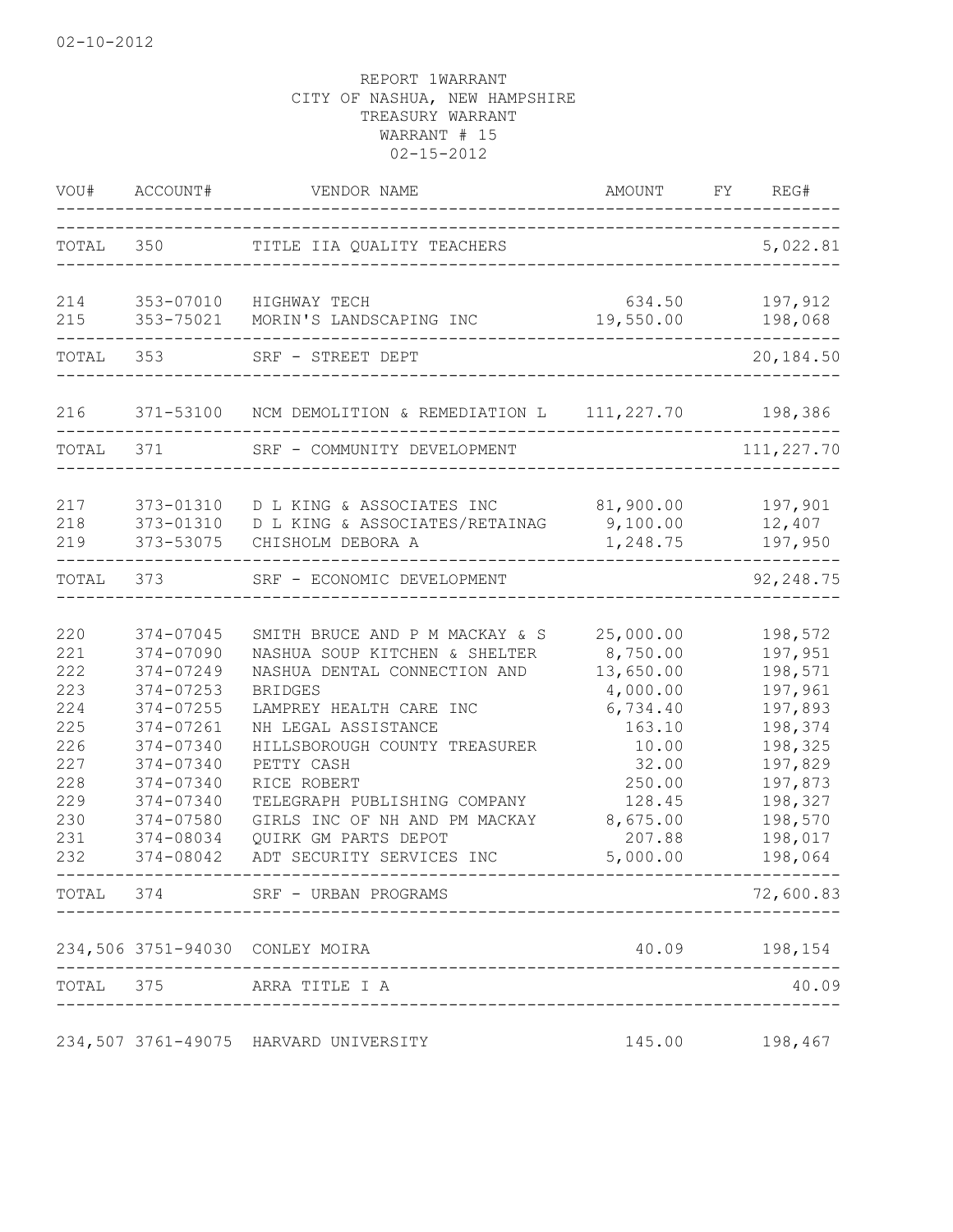| VOU# | ACCOUNT#           | VENDOR NAME                                    | AMOUNT         | FY REG#        |
|------|--------------------|------------------------------------------------|----------------|----------------|
|      | TOTAL 376 TITLE IA |                                                |                | 145.00         |
|      |                    |                                                |                |                |
|      | 234,508 3762-42010 | PETTY CASH                                     | 43.47          | 198,573        |
|      | 234,509 3762-49050 | CHISHOLM JUNE                                  | 148.85         | 198,129        |
|      | 234,510 3762-49050 | PETTY CASH                                     | 75.26          | 198,573        |
|      | 234,511 3762-49050 | ROCCA SUSAN                                    | 46.36          | 198,133        |
|      | 234,512 3762-53101 | BLUNT STEVE                                    | 200.00         | 198,176        |
|      |                    | 234,513 3762-94030 CMI EDUCATION INSTITUTE INC | 189.99         | 198,489        |
|      |                    | TOTAL 376 TITLE I ESEA                         |                | 703.93         |
|      |                    | 234,514 3772-49035 CONTINENTAL PRESS INC       | 986.70 197,899 |                |
|      |                    | TOTAL 377 TITLE III ENHANCING ENG LANG         |                | 986.70         |
|      |                    |                                                |                |                |
| 233  | 378-09043          | CONWAY OFFICE PRODUCTS LLC                     |                | 109.00 197,948 |
| 234  | 378-09061          | CINTAS #016                                    | 86.30          | 198,377        |
| 235  | 378-09061          | MB MAINTENANCE INC                             | 350.00         | 198,042        |
| 236  | 378-09061          | NEXTEL COMMUNICATIONS                          | 754.89         | 198,633        |
| 237  | 378-09061          | QUIRK GM PARTS DEPOT                           | 180.00         | 198,017        |
| 238  | 378-09061          | SAFETY KLEEN INC                               | 374.02         | 198,000        |
| 239  | 378-09061          | UNITED PARCEL SERVICE                          | 24.59          | 198,696        |
| 240  | 378-09071          | CITY OF NASHUA/TAX COLLECTOR'S                 | 198.66         | 198,574        |
| 241  | 378-09073          | PETRO-CANADA AMERICA                           | 1,848.89       | 198,102        |
| 242  | 378-09091          | BALDWIN FILTERS                                | 426.76         | 197,928        |
| 243  | 378-09091          | CENTRAL PAPER PRODUCTS CO                      | 165.36         | 198,101        |
| 244  | 378-09091          | CUMMINS NORTHEAST LLC                          | 300.25         | 198,069        |
| 245  | 378-09091          | FASTENAL COMPANY                               | 56.83          | 198,015        |
| 246  | 378-09091          | GILLIG LLC                                     | 936.69         | 198,034        |
| 247  | 378-09091          | GRAINGER                                       | 11.86          | 197,905        |
| 248  | 378-09091          | HOME DEPOT CREDIT SERVICES                     | 169.06         | 198,640        |
| 249  | 378-09091          | MB MAINTENANCE INC                             | 164.60         | 198,042        |
| 250  | 378-09091          | MOLLY CORPORATION                              | 214.70         | 198,358        |
| 251  | 378-09091          | NAPA AUTO PARTS                                | 767.78         | 198,054        |
| 252  | 378-09091          | NORTHERN BUS SALES INC                         | 323.44         | 197,963        |
| 253  | 378-09091          | RYDER FLEET PRODUCTS.COM INC                   | 157.55         | 198,057        |
| 254  | 378-09091          | STAPLES ADVANTAGE                              | 181.70         | 198,106        |
| 255  | 378-09102          | PUBLIC SERVICE OF NEW HAMPSHIR                 | 1,126.84       | 197,825        |
| 256  | 378-09112          | METROMEDIA ENERGY INC                          | 167.17         | 198,664        |
| 256  | 378-09114          | METROMEDIA ENERGY INC                          | 126.16         | 198,664        |
| 257  | 378-09114          | NATIONAL GRID                                  | 130.63         | 197,824        |
| 258  | 378-09115          | METROMEDIA ENERGY INC                          | 907.57         | 198,664        |
| 259  | 378-09120          | PENNICHUCK WATER                               | 251.67         | 198,645        |
| 259  | 378-09124          | PENNICHUCK WATER                               | 51.04          | 198,645        |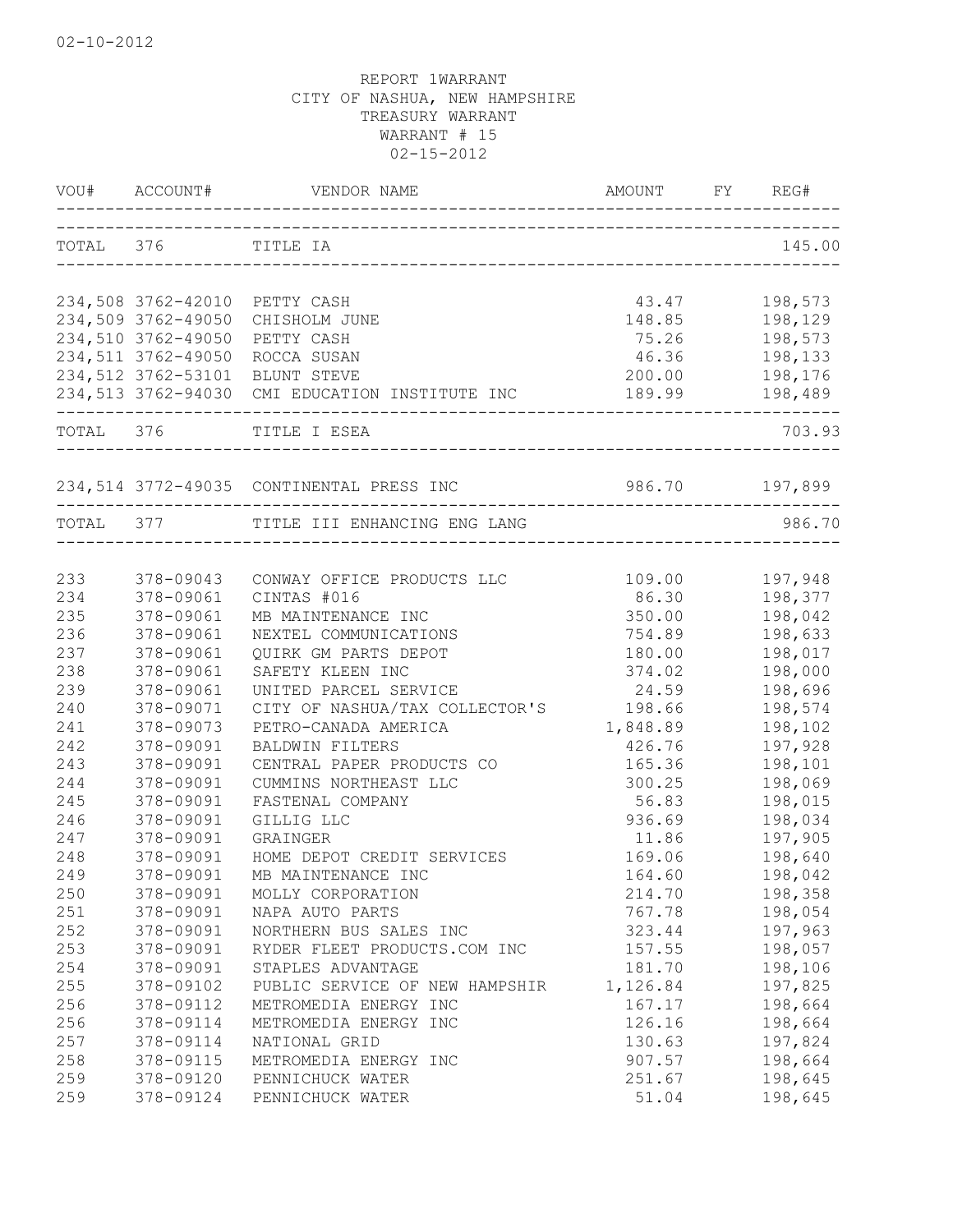| VOU#      | ACCOUNT#           | VENDOR NAME                                       | AMOUNT     | FY | REG#               |
|-----------|--------------------|---------------------------------------------------|------------|----|--------------------|
| 259       | 378-09125          | PENNICHUCK WATER                                  | 103.39     |    | 198,645            |
| 260       | 378-09133          | FAIRPOINT COMMUNICATIONS                          | 203.45     |    | 198,669            |
| 261       | 378-09230          | FIRST TRANSIT INC                                 | 125,083.70 |    | 198,630            |
| TOTAL 378 |                    | TRANSPORTATION                                    |            |    | 135, 954.55        |
|           |                    |                                                   |            |    |                    |
|           |                    | 234,515 3901-53102 LEUCI JR ROBERT M              | 150.00     |    | 198,461            |
|           |                    | 234,516 3901-91040 VERLEY MICHELE                 | 66.30      |    | 198,288            |
| TOTAL 390 |                    | PERKINS VOCATIONAL ED                             |            |    | 216.30             |
|           | 234,517 3902-53102 |                                                   | 90.00      |    |                    |
|           | 234,518 3902-53102 | FOLEY JAMES<br>GEORGIANA WAYNE                    | 90.00      |    | 198,379<br>198,498 |
|           | 234,519 3902-53102 | HASBROUCK TARA L                                  | 225.00     |    | 198,286            |
|           | 234,520 3902-53102 | INTERSECT INC                                     | 337.50     |    | 198,204            |
|           | 234,521 3902-53102 | LEDUC JEFFREY                                     | 90.00      |    | 198,499            |
|           | 234,522 3902-53102 | PROULX MARK                                       | 180.00     |    | 198,002            |
|           | 234,523 3902-53102 | STECKEVICZ MICHAEL                                | 90.00      |    | 198,497            |
|           | 234,524 3902-64040 | TECHNICAL EDUCATION SOLUTIONS                     | 3,590.00   |    | 198,283            |
|           | 234,525 3902-64045 | APPLE COMPUTER INC                                | 1,496.00   |    | 198,171            |
|           | 234,526 3902-64045 | COMPUTER HUT OF N E INC                           | 7,458.27   |    | 198,333            |
|           | 234,527 3902-64045 | PRO AV SYSTEMS INC                                | 12,473.00  |    | 198,224            |
|           | 234,528 3902-64192 | AUDIO-VIDEO CORP                                  | 2,788.00   |    | 198,473            |
|           | 3902-64192         | CITIZENS BANK                                     | 611.17     |    | 12,390             |
|           | 234,529 3902-64192 | MAINE OXY-ACETYLENE SUPPLY CO                     | 1,323.78   |    | 197,833            |
|           | 234,530 3902-64192 | PROJECT LEAD THE WAY INC                          | 9,835.62   |    | 198,165            |
|           | 234,531 3902-91040 | AUTHENTIC EDUCATION                               | 1,950.00   |    | 198,270            |
|           | 234,532 3902-91040 | DARWISH COLLEEN                                   | 69.95      |    | 198,221            |
| TOTAL     | 390                | VOC ED SECONDARY PERKINS                          |            |    | 42,698.29          |
|           |                    |                                                   |            |    |                    |
|           | 234,533 3927-49050 | GENERAL LINEN SERVICE INC                         | 265.53     |    | 198,294            |
|           | 234,534 3927-49050 | NORTHCENTER FOODSERVICES LLC                      | 998.35     |    | 198,169            |
|           |                    | 234,535 3927-53100 D A BUCCI & SONS INC           | 27.00      |    | 197,879            |
|           |                    | TOTAL 392 CULINARY ARTS                           |            |    | 1,290.88           |
|           |                    | 234,536 3940-64192 ABLENET INC                    |            |    | 567.00 198,355     |
|           |                    | TOTAL 394 ARRA IDEA SPEC ED                       |            |    | 567.00             |
|           |                    | 234,537 3952-49075 STAPLES BUSINESS ADVANTAGE     | 124.94     |    | 198,044            |
|           |                    | 234,538 3952-53109 ARCHITECTS FOR LEARNING WELLES | 2,000.00   |    | 198,494            |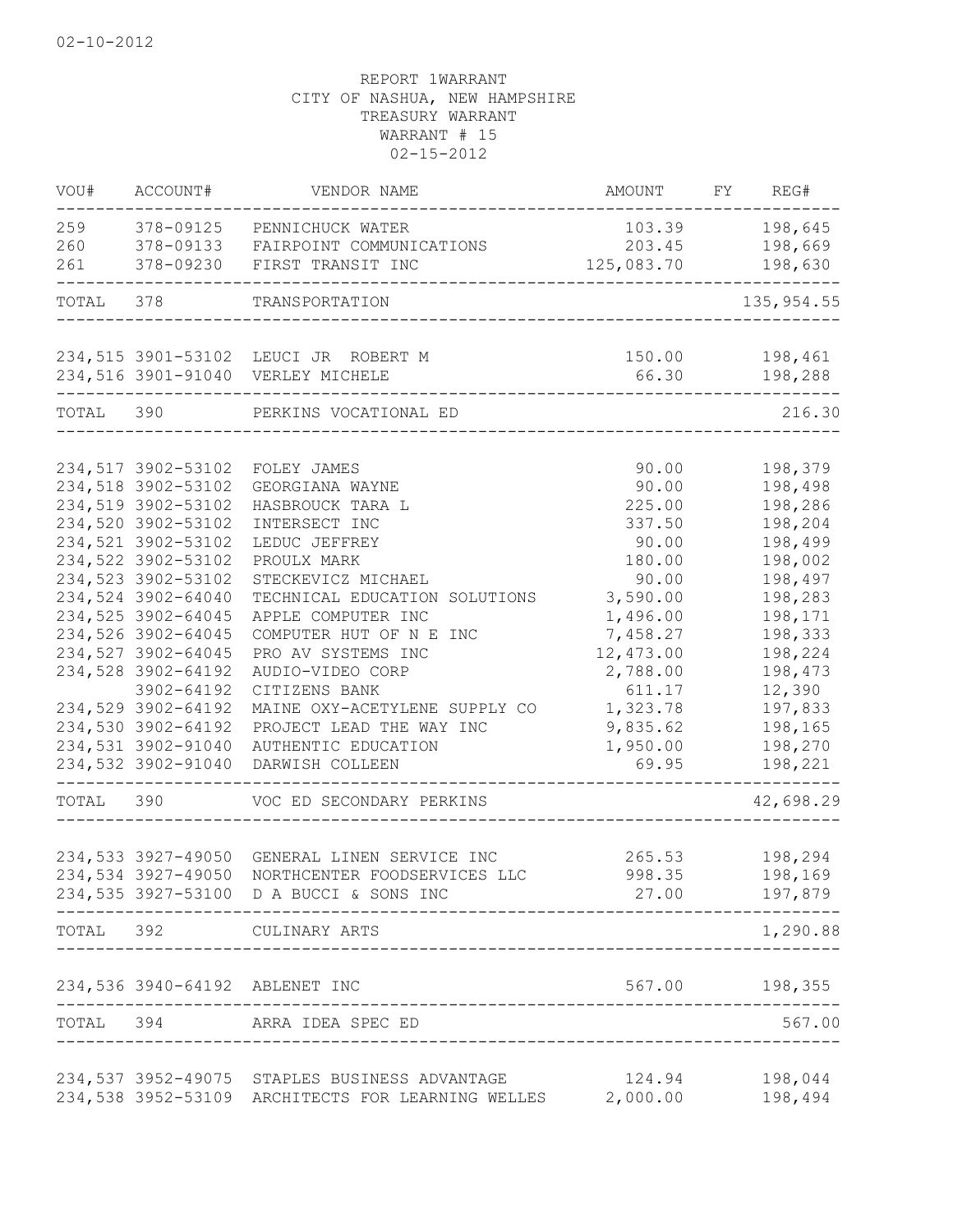| ACCOUNT#<br>VOU#                                                                                                                                       | VENDOR NAME                                                                                                                                                                           | AMOUNT FY                                                              | REG#                                                                      |
|--------------------------------------------------------------------------------------------------------------------------------------------------------|---------------------------------------------------------------------------------------------------------------------------------------------------------------------------------------|------------------------------------------------------------------------|---------------------------------------------------------------------------|
| 234,539 3952-53109<br>234,540 3952-53109<br>234,541 3952-53109<br>234,542 3952-53109<br>234,543 3952-53109<br>234,544 3952-53109<br>234,545 3952-91040 | BOLICK TERESA DBA BOLICK TERES<br>CARROLL CENTER FOR THE BLIND (<br>HAMILTON JEANNA<br>INTERIM HEALTHCARE OF THE NORT<br>LAVINE HOLLY<br>REGENCY NURSING CARE LLC<br>UNIVERSITY OF NH | 2,550.00<br>2,380.68<br>25.00<br>468.00<br>250.00<br>1,800.00<br>99.00 | 198,125<br>198,210<br>198,475<br>198,014<br>198,297<br>198,468<br>198,166 |
| TOTAL                                                                                                                                                  |                                                                                                                                                                                       |                                                                        | 9,697.62                                                                  |
|                                                                                                                                                        | 234,546 3977-53109 BOOTHBY THERAPY SERVICES LLC                                                                                                                                       | 723.27                                                                 | 198,287                                                                   |
| 397<br>TOTAL                                                                                                                                           | SPECIAL ED LOCAL                                                                                                                                                                      |                                                                        | 723.27                                                                    |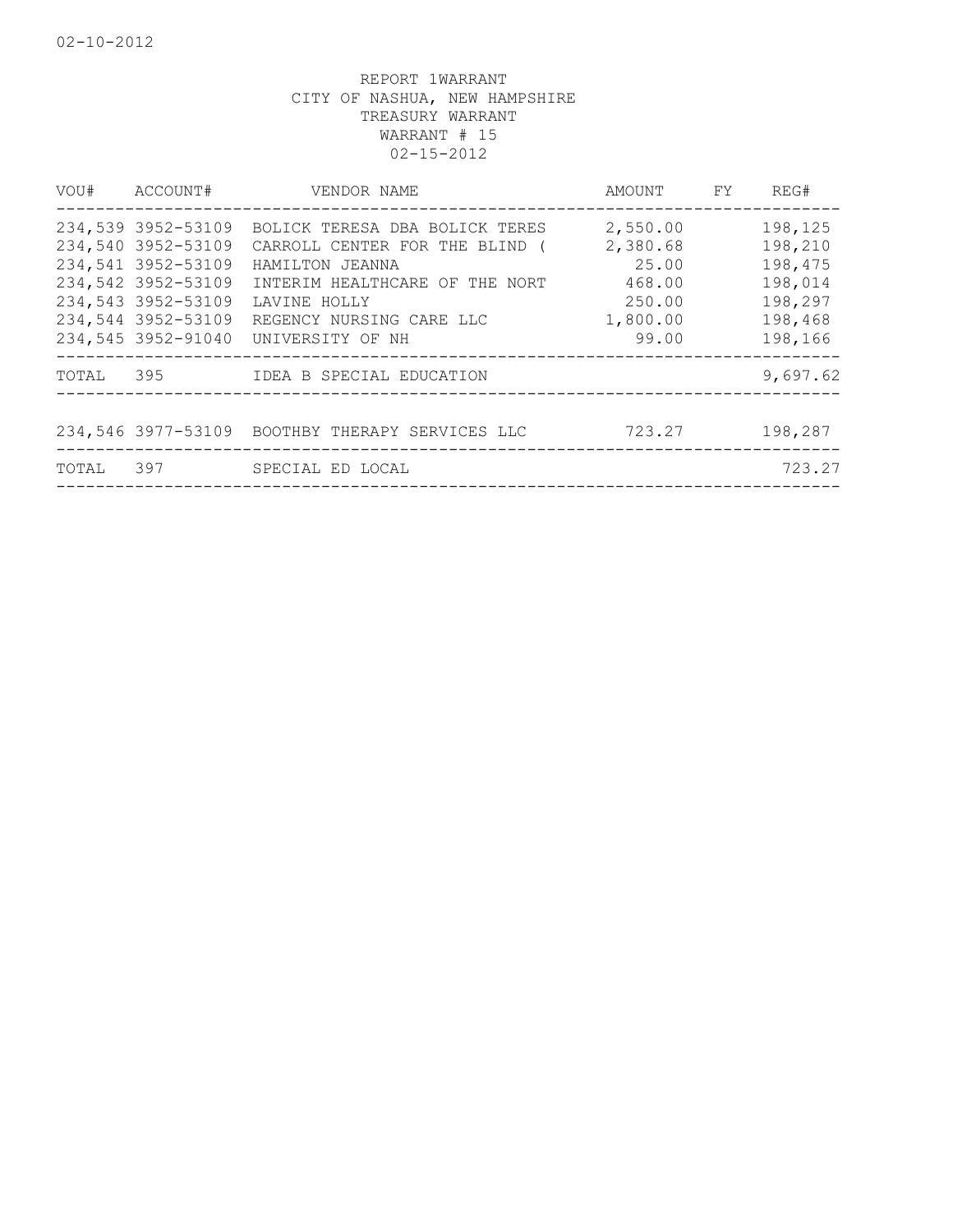|                          | VOU# ACCOUNT#         | VENDOR NAME                                                                                                         | AMOUNT FY REG#                            |                                                     |
|--------------------------|-----------------------|---------------------------------------------------------------------------------------------------------------------|-------------------------------------------|-----------------------------------------------------|
|                          |                       | 263 412-162 HILLSBOROUGH COUNTY TREASURER 94.20 198,325                                                             |                                           |                                                     |
|                          |                       | TOTAL 412-16 FINANCIAL SERVICES<br>INT & COST ON REDEMPTION                                                         |                                           | 94.20                                               |
| 264<br>265<br>266<br>267 | 412-180<br>412-180    | 412-180 DECAREAU KATIA<br>DOHERTY GALE<br>RAMIREZ GUADALUPE<br>412-180 RHEAUME YVETTE<br>268 412-180 RHODES DAVID C | 44.00<br>53.00<br>64.00<br>53.00<br>35.00 | 198,425<br>198,426<br>198,428<br>198,429<br>198,427 |
|                          |                       | TOTAL 412-18 FINANCIAL SERVICES<br>AUTO PERMITS                                                                     |                                           | 249.00                                              |
|                          |                       | 269 476-191 ST LAURENT CONSTRUCTION                                                                                 | 14.00 198,434                             |                                                     |
|                          | TOTAL 476-19 BUILDING | BUILDING PERMITS                                                                                                    |                                           | 14.00                                               |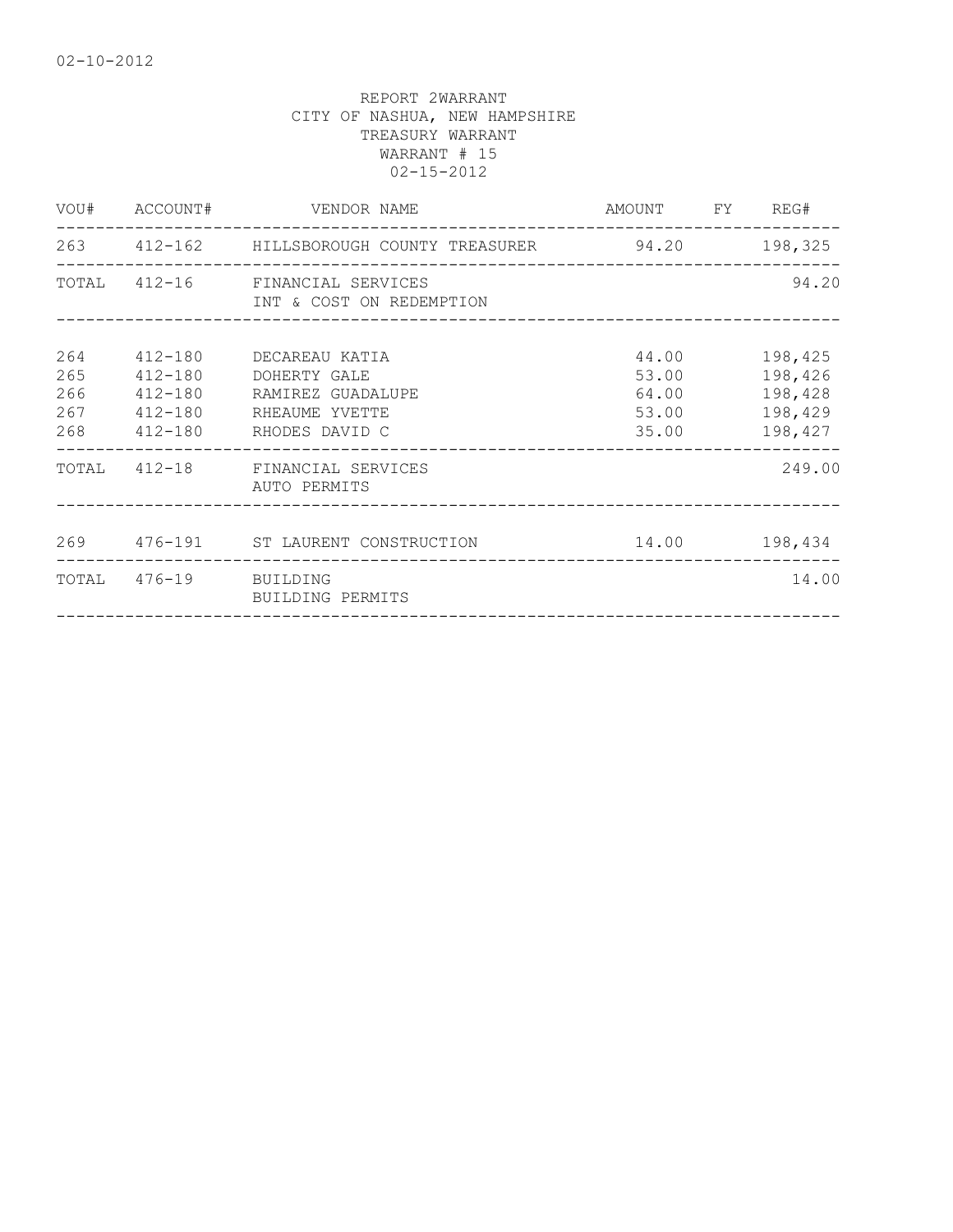| VOU#       | ACCOUNT#               | VENDOR NAME                                            | AMOUNT               | FY | REG#               |
|------------|------------------------|--------------------------------------------------------|----------------------|----|--------------------|
| 270        | $501 - 94005$          | CITIZENS BANK                                          | 100.00               |    | 12,390             |
| 270        | 501-98015              | CITIZENS BANK                                          | 88.23                |    | 12,390             |
| 270        | 501-98029              | CITIZENS BANK                                          | 278.89               |    | 12,390             |
| 271        | $501 - 72010$          | CONWAY OFFICE PRODUCTS LLC                             | 63.00                |    | 197,948            |
| 272        | $501 - 94005$          | GREATER NASHUA CHAMBER OF COMM                         | 225.00               |    | 198,638            |
| 273        | $501 - 94005$          | PETTY CASH                                             | 40.00                |    | 197,829            |
| 274        | 501-98029              | SAM'S CLUB DIRECT                                      | 36.88                |    | 198,649            |
| 275        | $501 - 61022$          | STAPLES ADVANTAGE                                      | 229.99               |    | 198,106            |
| TOTAL      | 501                    | MAYOR'S OFFICE                                         |                      |    | 1,061.99           |
| 276        | 502-95005              | ANCO SIGNS & STAMPS INC                                | 113.90               |    | 198,039            |
| 277        | 502-72010              | CONWAY OFFICE PRODUCTS LLC                             | 103.00               |    | 197,948            |
| 278        | 502-91015              | PETTY CASH                                             | 48.40                |    | 197,829            |
|            |                        |                                                        |                      |    |                    |
| TOTAL      | 502                    | LEGAL DEPARTMENT                                       |                      |    | 265.30             |
| 279        |                        | 503-72010 CONWAY OFFICE PRODUCTS LLC                   |                      |    |                    |
| 280        | 503-41015              | PERFECTA CAMERA CORP                                   | 25.00                |    | 198,037            |
| TOTAL      | 503                    | BOARD OF ALDERMEN                                      |                      |    | 165.00             |
|            |                        |                                                        |                      |    |                    |
| 281        | 505-81007              | ADULT LEARNING CENTER                                  | 250.00               |    | 198,575            |
| 282        | 505-81007              | CITIZENS BANK                                          | 980.04               |    | 12,390             |
| 283        | 505-81039              | HUMANE SOCIETY OF NEW ENGLAND                          | 8,256.75             |    | 197,945            |
| 284        | 505-81121              | NASHUA POLICE ATHLETIC LEAGUE                          | 7,425.00             |    | 198,093            |
| 285        | 505-81116              | SALVATION ARMY                                         | 2,321.50             |    | 197,863            |
| 286        | 505-81078              | ST JOSEPH COMMUNITY SERVICES I                         | 2,104.19             |    | 198,323<br>-----   |
| TOTAL      | 505                    | CIVIC & COMM. ACTIVITIES                               |                      |    | 21,337.48          |
|            |                        |                                                        |                      |    |                    |
| 287<br>288 | 506-31005<br>506-31005 | BAYRING COMMUNICATIONS                                 | 2,222.60             |    | 198,667            |
| 289        | 506-31005              | FAIRPOINT COMMUNICATIONS<br>LANGUAGE LINE SERVICES INC | 833.83<br>422.00     |    | 198,669<br>197,920 |
| 290        | 506-31005              | PAETEC COMMUNICATIONS INC                              | 600.00               |    | 198,626            |
| TOTAL      | 506                    | TELECOMMUNICATIONS                                     |                      |    | 4,078.43           |
|            |                        |                                                        |                      |    |                    |
| 291<br>291 | 508-83100<br>508-83101 | STATE OF NH UC<br>STATE OF NH UC                       | 7,161.12<br>8,848.48 |    | 198,692<br>198,692 |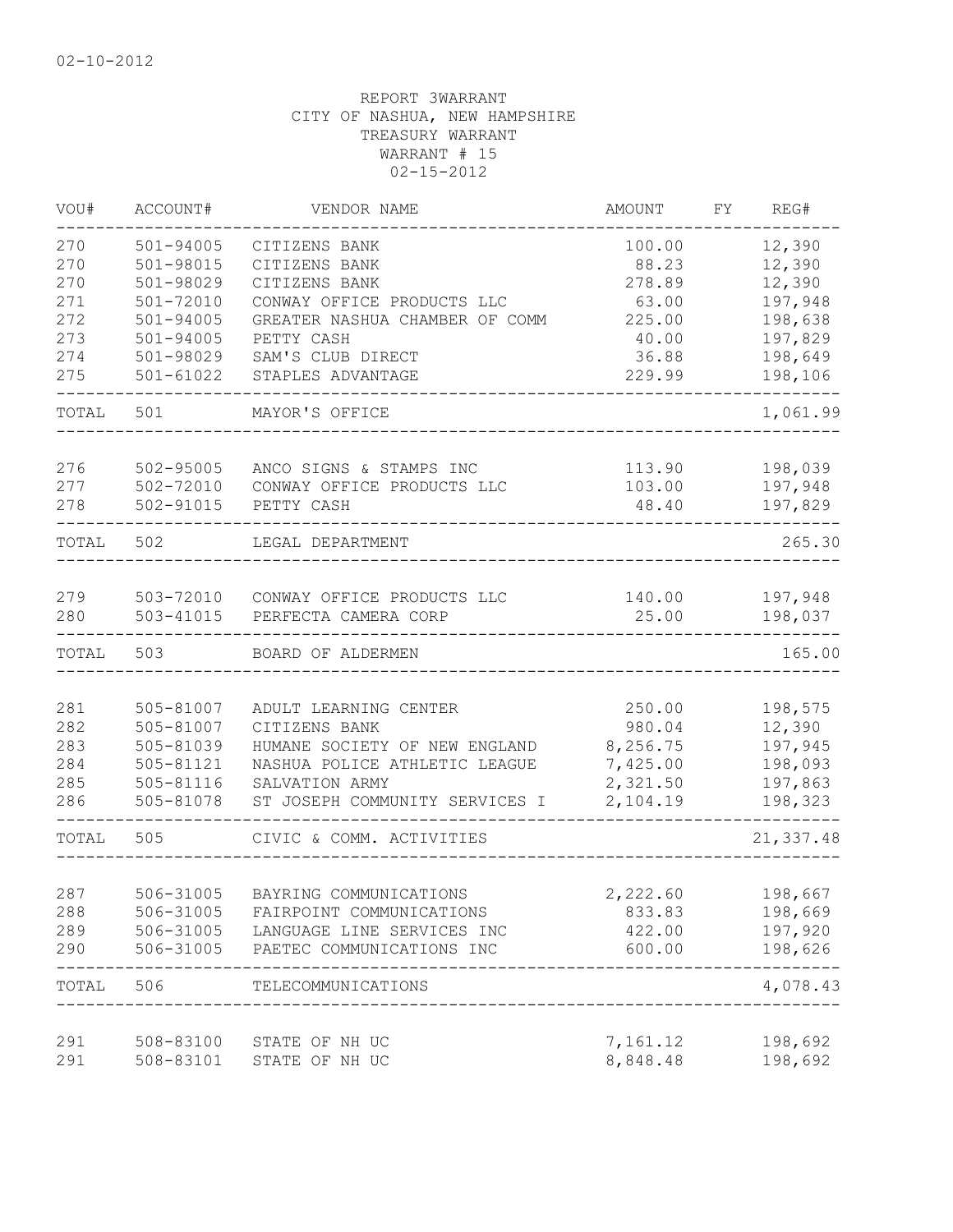| VOU#                                                        | ACCOUNT#                                                                                                          | VENDOR NAME                                                                                                                                                                        | AMOUNT<br>____________________________________                                       | FY REG#                                                                                         |
|-------------------------------------------------------------|-------------------------------------------------------------------------------------------------------------------|------------------------------------------------------------------------------------------------------------------------------------------------------------------------------------|--------------------------------------------------------------------------------------|-------------------------------------------------------------------------------------------------|
|                                                             |                                                                                                                   | TOTAL 508 INSURANCE-EMPLOYEE BENEFITS                                                                                                                                              |                                                                                      | 16,009.60                                                                                       |
| 292                                                         |                                                                                                                   | 511-72010 CONWAY OFFICE PRODUCTS LLC                                                                                                                                               |                                                                                      | 63.00 197,948                                                                                   |
| TOTAL 511                                                   |                                                                                                                   | CITI-STAT                                                                                                                                                                          |                                                                                      | 63.00                                                                                           |
| 293<br>294<br>295<br>295                                    | 512-41010<br>512-59266<br>$512 - 41005$<br>512-72010                                                              | ANCO SIGNS & STAMPS INC<br>CBCINNOVIS INC<br>CONWAY OFFICE PRODUCTS LLC<br>CONWAY OFFICE PRODUCTS LLC                                                                              | 64.00<br>29.50<br>308.00<br>206.00                                                   | 198,039<br>198,663<br>197,948<br>197,948                                                        |
| 296<br>297<br>298                                           | 512-43005<br>512-41015<br>512-66025                                                                               | PRINTGRAPHICS OF MAINE<br>STAPLES ADVANTAGE<br>US BANCORP EQUIPMENT FINANCE I                                                                                                      | 800.00<br>857.04<br>26.55                                                            | 12,406<br>198,106<br>198,685                                                                    |
| TOTAL                                                       | 512                                                                                                               | FINANCIAL SERVICES                                                                                                                                                                 |                                                                                      | 2,291.09                                                                                        |
| 299<br>300<br>301<br>302<br>303<br>303<br>304<br>305<br>305 | 513-59100<br>513-41015<br>513-59100<br>513-72010<br>513-43005<br>513-49075<br>513-95005<br>513-49075<br>513-59115 | ACCURATE PRINTING INCORPORATED<br>AMAZON.COM LLC<br>COLLINS FLOWERS INC<br>CONWAY OFFICE PRODUCTS LLC<br>J P COOKE CO<br>J P COOKE CO<br>NAGARA<br>PETTY CASH<br>PETTY CASH        | 220.00<br>80.20<br>500.00<br>239.00<br>36.03<br>1,042.80<br>150.00<br>26.58<br>52.59 | 198,324<br>198,693<br>197,830<br>197,948<br>197,882<br>197,882<br>198,671<br>197,829<br>197,829 |
| TOTAL                                                       | 513                                                                                                               | CITY CLERK'S OFFICE                                                                                                                                                                | ________________________________                                                     | 2,347.20                                                                                        |
| 306                                                         |                                                                                                                   | 515-72010 CONWAY OFFICE PRODUCTS LLC                                                                                                                                               | 120.00                                                                               | 197,948                                                                                         |
| TOTAL                                                       | 515                                                                                                               | HUMAN RESOURCES                                                                                                                                                                    |                                                                                      | 120.00                                                                                          |
| 306<br>307<br>307<br>307<br>308<br>308                      | 516-72010<br>516-54006<br>516-54011<br>516-54016<br>516-54006<br>516-54016                                        | CONWAY OFFICE PRODUCTS LLC<br>TELEGRAPH PUBLISHING COMPANY<br>TELEGRAPH PUBLISHING COMPANY<br>TELEGRAPH PUBLISHING COMPANY<br>UNION LEADER CORPORATION<br>UNION LEADER CORPORATION | 2,441.00<br>55.05<br>1,027.60<br>360.70<br>91.75<br>90.57                            | 197,948<br>198,327<br>198,327<br>198,327<br>198,631<br>198,631                                  |
| TOTAL                                                       | 516                                                                                                               | PURCHASING DEPARTMENT                                                                                                                                                              |                                                                                      | 4,066.67                                                                                        |
|                                                             |                                                                                                                   |                                                                                                                                                                                    |                                                                                      |                                                                                                 |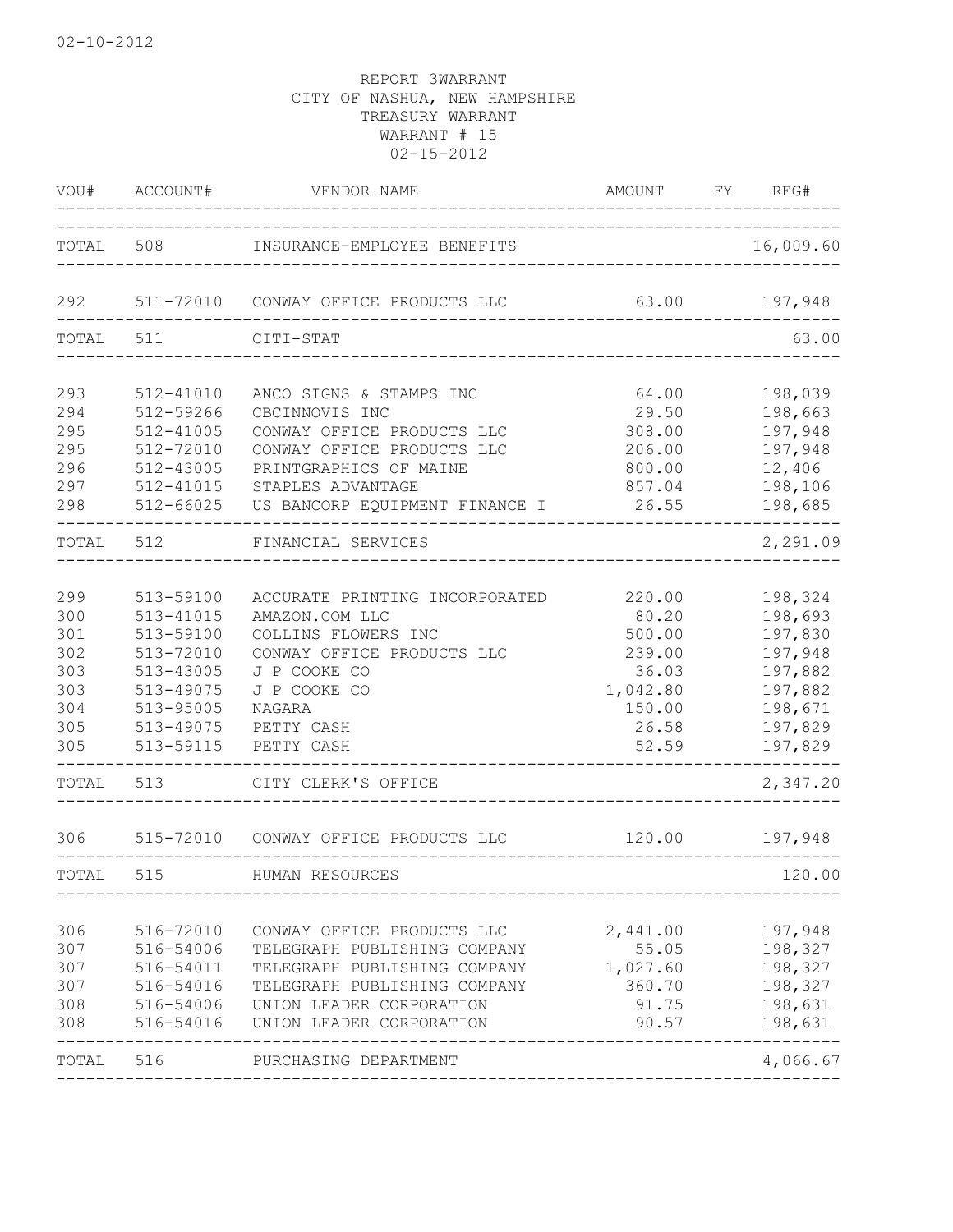| VOU#      | ACCOUNT#      | VENDOR NAME                   | <b>AMOUNT</b> | FY | REG#     |
|-----------|---------------|-------------------------------|---------------|----|----------|
| 309       | 517-59135     | BAIN PEST CONTROL SERVICE INC | 150.00        |    | 198,330  |
| 310       | 517-75023     | BLUE TARP FINANCIAL, INC      | 4.04          |    | 198,674  |
| 311       | 517-75023     | HEATING SPECIALTIES OF NH INC | 52.24         |    | 198,310  |
| 312       | 517-75105     | HUFF & GAUTHIER INC           | 330.50        |    | 198,095  |
| 313       | 517-75130     | J LAWRENCE HALL INC           | 120.00        |    | 198,347  |
| 314       | 517-34015     | METROMEDIA ENERGY INC         | 3, 351.23     |    | 198,664  |
| 315       | 517-34015     | NATIONAL GRID                 | 943.99        |    | 197,824  |
| 316       | 517-31050     | NEXTEL COMMUNICATIONS         | 68.72         |    | 198,633  |
| 317       | 517-33005     | PENNICHUCK WATER              | 416.74        |    | 198,645  |
| 318       | 517-75023     | STANLEY ELEVATOR COMPANY INC  | 249.00        |    | 198,335  |
| TOTAL 517 |               | BUILDING MAINT - CITY ADMIN   |               |    | 5,686.46 |
| 319       | 519-72010     | CONWAY OFFICE PRODUCTS LLC    | 99.00         |    | 197,948  |
| 320       | 519-43005     | FEDEX                         | 78.20         |    | 198,627  |
| 321       | 519-95005     | GREATER MANCHESTER/NASHUA     | 270.00        |    | 198,698  |
| 322       | 519-91005     | LEMAY ANDREW G                | 7.77          |    | 198,577  |
| 323       | 519-95005     | <b>NHAAO</b>                  | 100.00        |    | 198,689  |
| 324       | 519-43005     | PETTY CASH                    | 6.83          |    | 197,829  |
| 325       | 519-41015     | STAPLES ADVANTAGE             | 50.49         |    | 198,106  |
| 326       | 519-91005     | TURGISS GARY                  | 62.16         |    | 197,933  |
| 327       | 519-91005     | TURGISS GREG                  | 74.93         |    | 198,576  |
| TOTAL     | 519           | ASSESSORS                     |               |    | 749.38   |
|           |               |                               |               |    |          |
| 328       | 520-34015     | METROMEDIA ENERGY INC         | 732.90        |    | 198,664  |
| 329       | 520-34015     | NATIONAL GRID                 | 455.82        |    | 197,824  |
| TOTAL     | 520           | HUNT BUILDING                 |               |    | 1,188.72 |
|           |               |                               |               |    |          |
| 330       | 522-49025     | CITIZENS BANK                 | 20.00         |    | 12,390   |
| 330       | $522 - 64040$ | CITIZENS BANK                 | 108.95        |    | 12,390   |
| 330       | 522-74035     | CITIZENS BANK                 | 636.00        |    | 12,390   |
| 330       | $522 - 74040$ | CITIZENS BANK                 | 89.99         |    | 12,390   |
| 331       | 522-31050     | NEXTEL COMMUNICATIONS         | 99.87         |    | 198,633  |
| 332       | $522 - 41015$ | STAPLES ADVANTAGE             | 77.66         |    | 198,106  |
| 333       | 522-31050     | VERIZON WIRELESS              | 40.01         |    | 198,694  |
| TOTAL     | 522           | INFORMATION TECHNOLOGY        |               |    | 1,072.48 |
| 334       | $524 - 64045$ | CDW GOVERNMENT INC            | 140.00        |    | 198,146  |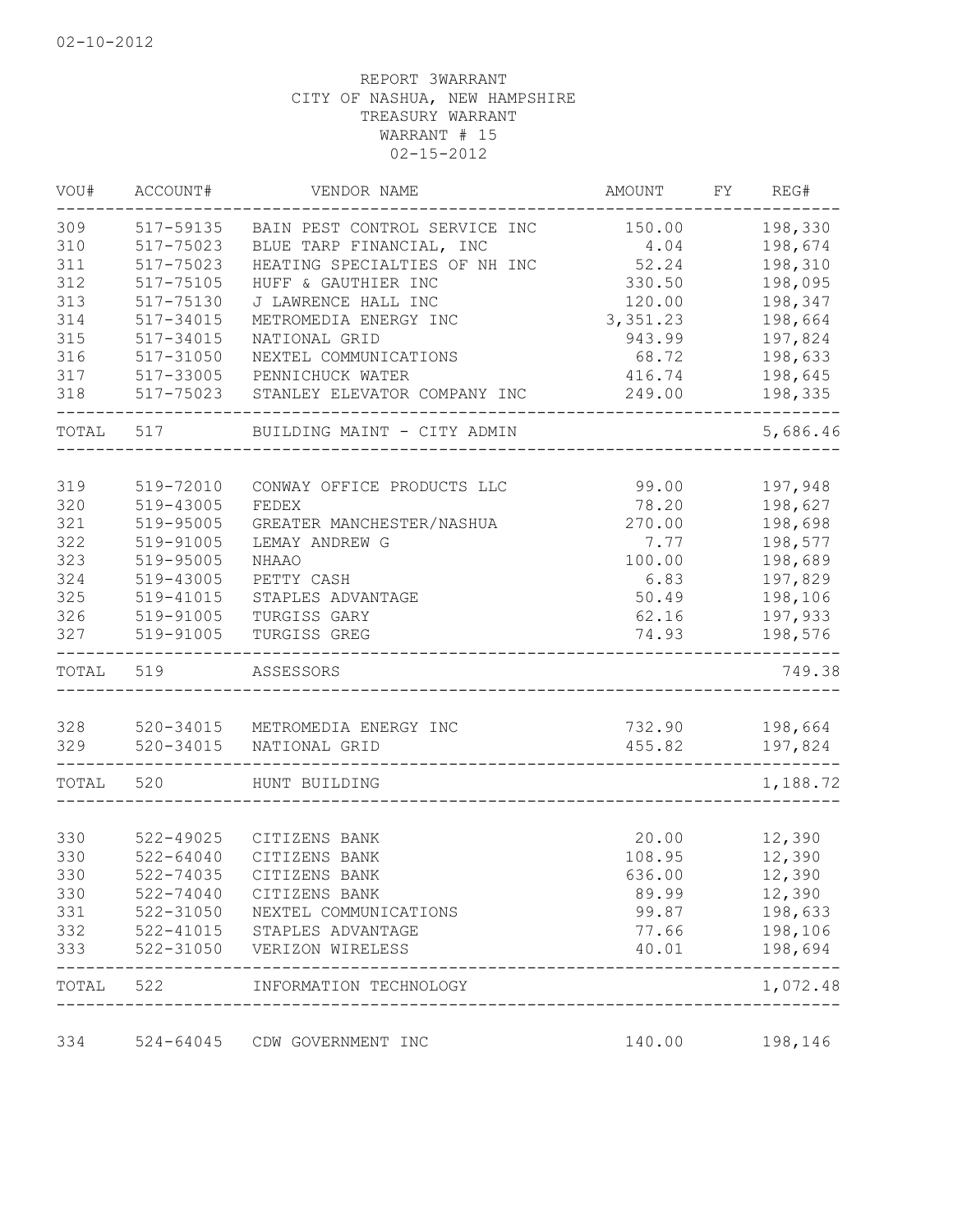|     |               | VOU# ACCOUNT# VENDOR NAME                | AMOUNT FY REG# |         |
|-----|---------------|------------------------------------------|----------------|---------|
|     |               | TOTAL 524 COMPUTERS - CITYWIDE           |                | 140.00  |
| 335 |               | 531-78007 ADAMSON INDUSTRIES CORP 449.90 |                | 198,003 |
| 336 | 531-53125     | ADAMSON WILLIAM                          | 200.00         | 198,582 |
| 337 | 531-78007     | AHC CORPORATION                          | 917.16         | 198,110 |
| 338 | $531 - 46040$ | ALL SPORTS HEROES UNIFORMS,              | 240.89         | 197,936 |
| 339 | 531-46040     | ALLARD CRAIG                             | 475.56         | 198,583 |
| 340 | 531-95000     | AMERICAN POLYGRAPH ASSOCIATION           | 150.00         | 198,651 |
| 341 | 531-53070     | ANIMAL HOSPITAL OF NASHUA INC            | 55.88          | 198,043 |
| 342 | 531-74092     | ARCOMM COMMUNICATIONS CORP 2,084.45      |                | 198,435 |
| 343 | 531-75023     | B & S LOCKSMITH INC                      | 30.00          | 198,011 |
| 344 | 531-59100     | BAER ALEXANDRA                           | 50.00          | 197,991 |
| 345 | 531-42000     | BELLETETES INC                           | 64.76          | 197,973 |
| 345 | 531-75023     | BELLETETES INC                           | 131.65         | 197,973 |
| 345 | 531-78007     | BELLETETES INC                           | 1.34           | 197,973 |
| 346 | 531-91025     | BELMONT PHILIP                           | 44.40          | 198,592 |
| 347 | 531-46030     | BEN'S UNIFORMS                           | 9,872.00       | 198,337 |
| 347 | $531 - 46040$ | BEN'S UNIFORMS                           | 1,584.99       | 198,337 |
| 347 | 531-46045     | BEN'S UNIFORMS                           | 25.00          | 198,337 |
| 348 | 531-78007     | BEST FORD                                | 183.79         | 197,859 |
| 348 | 531-78075     | BEST FORD                                | 2,893.48       | 197,859 |
| 349 | 531-95000     | BLUE BOOK                                | 71.95          | 198,700 |
| 350 | 531-47010     | BOUND TREE MEDICAL LLC                   | 396.42         | 198,007 |
| 351 | 531-78007     | CARPARTS OF NASHUA                       | 42.66          | 197,858 |
| 352 | 531-42000     | CENTRAL PAPER PRODUCTS CO                | 262.58         | 198,101 |
| 353 | 531-31025     | CINFO PETER                              | 45.96          | 198,578 |
| 354 | 531-94005     | CITIZENS BANK                            | 418.10         | 12,390  |
| 354 | 531-98035     | CITIZENS BANK                            | 33.77          | 12,390  |
| 355 | 531-46040     | COLLINS NICHOLE                          | 202.25         | 198,584 |
| 356 | 531-31025     | COMCAST                                  | 231.59         | 198,656 |
| 357 | 531-72010     | CONWAY OFFICE PRODUCTS LLC 1,462.00      |                | 197,948 |
| 358 | $531 - 46040$ | CROSSON KYLE                             | 199.97         | 198,587 |
| 359 | 531-91025     | DAY-LEWIS IAN                            | 88.80          | 198,593 |
| 360 |               | 531-45125 DELL MARKETING LP              | 148.61         | 197,929 |
| 361 | 531-78007     | DEPENDABLE LOCK SERVICE INC              | 18.00          | 198,073 |
| 362 | 531-46040     | DEWITT JOSEPH                            | 49.98          | 198,597 |
| 363 | 531-94005     | ECGIA                                    | 125.00         | 198,661 |
| 364 | 531-75023     | F W WEBB COMPANY                         | 226.21         | 197,919 |
| 365 | 531-31025     | FAIRPOINT COMMUNICATIONS                 | 28.63          | 198,669 |
| 366 | 531-49075     | FISHER AUTO PARTS                        | 180.00         | 198,373 |
| 366 | $531 - 64080$ | FISHER AUTO PARTS                        | 180.00         | 198,373 |
| 366 | 531-78007     | FISHER AUTO PARTS                        | 183.46         | 198,373 |
| 367 | $531 - 46040$ | GEORGE'S APPAREL                         | 379.00         | 197,909 |
| 368 | 531-91025     | GOODWIN ROBERT A                         | 44.40          | 198,598 |
| 369 | 531-45125     | GOVCONNECTION INC                        | 25.50          | 197,847 |
| 370 | 531-45220     | GRANITE STATE PLASMA CUTTING L           | 370.00         | 198,387 |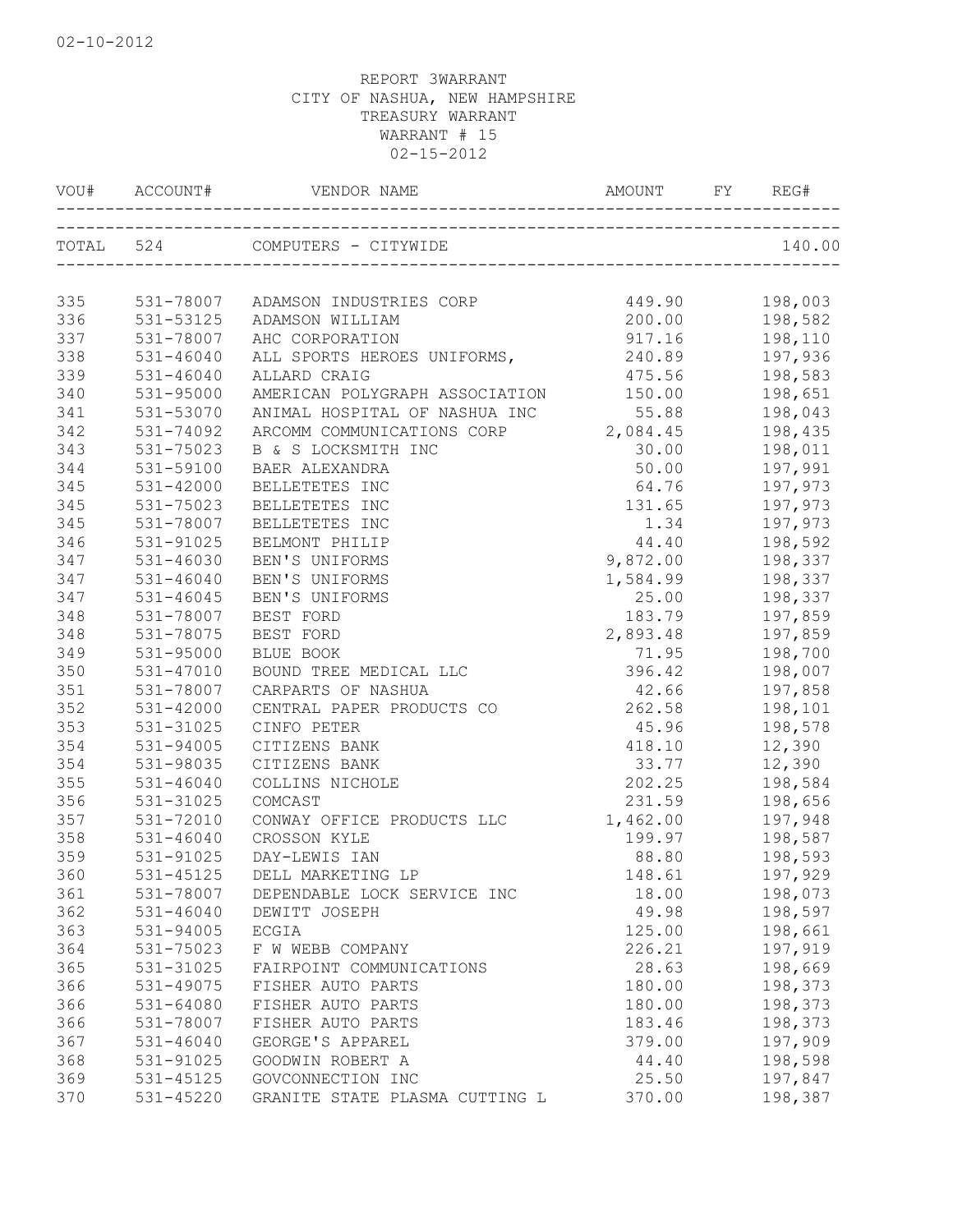| VOU# | ACCOUNT#      | VENDOR NAME                    | AMOUNT    | FY | REG#    |
|------|---------------|--------------------------------|-----------|----|---------|
| 371  | 531-91025     | HALLAM STEVEN                  | 44.40     |    | 198,601 |
| 372  | $531 - 46040$ | HANNON PATRICK                 | 87.52     |    | 198,585 |
| 373  | 531-75023     | HOME DEPOT CREDIT SERVICES     | 294.68    |    | 198,659 |
| 374  | 531-45005     | INTERSTATE ARMS CORP           | 2,696.88  |    | 197,888 |
| 374  | 531-64105     | INTERSTATE ARMS CORP           | 4,879.50  |    | 197,888 |
| 375  | $531 - 46040$ | LANG MICHAEL                   | 89.95     |    | 198,596 |
| 376  | 531-75023     | LOWE'S                         | 1.58      |    | 198,660 |
| 377  | 531-78007     | MAC MULKIN CHEVROLET INC       | 209.68    |    | 198,311 |
| 378  | $531 - 46040$ | MALONEY JAMES                  | 89.99     |    | 198,604 |
| 378  | 531-53065     | MALONEY JAMES                  | 608.10    |    | 198,604 |
| 379  | 531-75023     | METRO GROUP INC (THE)          | 175.00    |    | 198,284 |
| 380  | 531-34015     | METROMEDIA ENERGY INC          | 5,023.01  |    | 198,664 |
| 381  | $531 - 46040$ | MOUSHEGIAN MICHAEL             | 115.15    |    | 198,586 |
| 382  | 531-91025     | MURRAY ANTHONY                 | 44.40     |    | 198,602 |
| 383  | 531-45220     | MYPILOTSTORE.COM               | 923.20    |    | 198,417 |
| 384  | 531-95000     | NAPARS                         | 115.00    |    | 198,678 |
| 385  | 531-75023     | NASHUA WALLPAPER & PAINT CO    | 16.56     |    | 197,984 |
| 386  | 531-94005     | NECNA                          | 600.00    |    | 198,662 |
| 387  | 531-94005     | NETOA                          | 645.00    |    | 198,677 |
| 388  | 531-78007     | NEW G.H. BERLIN OIL COMPANY    | 65.36     |    | 197,999 |
| 389  | $531 - 46040$ | NEWELL JOHN T                  | 45.98     |    | 198,603 |
| 390  | 531-95000     | NNEPAC                         | 50.00     |    | 198,675 |
| 391  | 531-74055     | OFFICE ENVIRONMENTS OF NEW ENG | 1,289.90  |    | 198,078 |
| 392  | 531-53065     | PEASE WILLIAM                  | 210.00    |    | 198,580 |
| 393  | 531-33005     | PENNICHUCK WATER               | 738.37    |    | 198,645 |
| 394  | 531-75023     | PETTY CASH                     | 10.00     |    | 198,599 |
| 394  | 531-78007     | PETTY CASH                     | 25.00     |    | 198,599 |
| 395  | 531-91025     | PETTY CASH                     | 2.25      |    | 198,600 |
| 396  | 531-41015     | PITNEY BOWES INC               | 57.69     |    | 198,636 |
| 397  | $531 - 46040$ | PORTILLO JULIANA               | 89.98     |    | 198,590 |
| 398  | 531-94005     | POWERS ROBERT                  | 290.00    |    | 198,581 |
| 399  | 531-32005     | PUBLIC SERVICE OF NEW HAMPSHIR | 12,912.59 |    | 197,825 |
| 399  | 531-32035     | PUBLIC SERVICE OF NEW HAMPSHIR | 517.74    |    | 197,825 |
| 400  | 531-59100     | R B ALLEN CO INC               | 700.00    |    | 197,848 |
| 401  | $531 - 42000$ | <b>REXEL</b>                   | 45.48     |    | 198,382 |
| 402  | 531-46040     | RILEY'S SPORT SHOP INC         | 66.86     |    | 197,851 |
| 403  | 531-95000     | ROTARY CLUB OF NASHUA WEST     | 330.00    |    | 198,643 |
| 404  | 531-78007     | SAFETY KLEEN INC               | 57.37     |    | 198,000 |
| 405  | 531-78100     | SANEL AUTO PARTS CO            | 98.35     |    | 197,977 |
| 406  | 531-91025     | SEERO STEVEN                   | 44.40     |    | 198,594 |
| 407  | 531-34015     | SHATTUCK MALONE OIL CO         | 470.36    |    | 198,623 |
| 408  | 531-69025     | SNAP ON TOOLS                  | 295.70    |    | 197,886 |
| 409  | 531-44005     | SOURCE 4 INC                   | 213.89    |    | 197,940 |
| 410  | 531-53045     | ST JOSEPH BUSINESS & HEALTH    | 580.85    |    | 197,956 |
| 411  | 531-31025     | ST ONGE JOSHUA                 | 45.96     |    | 198,588 |
| 412  | 531-41005     | STAPLES ADVANTAGE              | 425.97    |    | 198,106 |
| 412  | 531-41015     | STAPLES ADVANTAGE              | 1,434.75  |    | 198,106 |
| 413  | $531 - 46040$ | SULLIVAN MICHAEL               | 223.93    |    | 198,579 |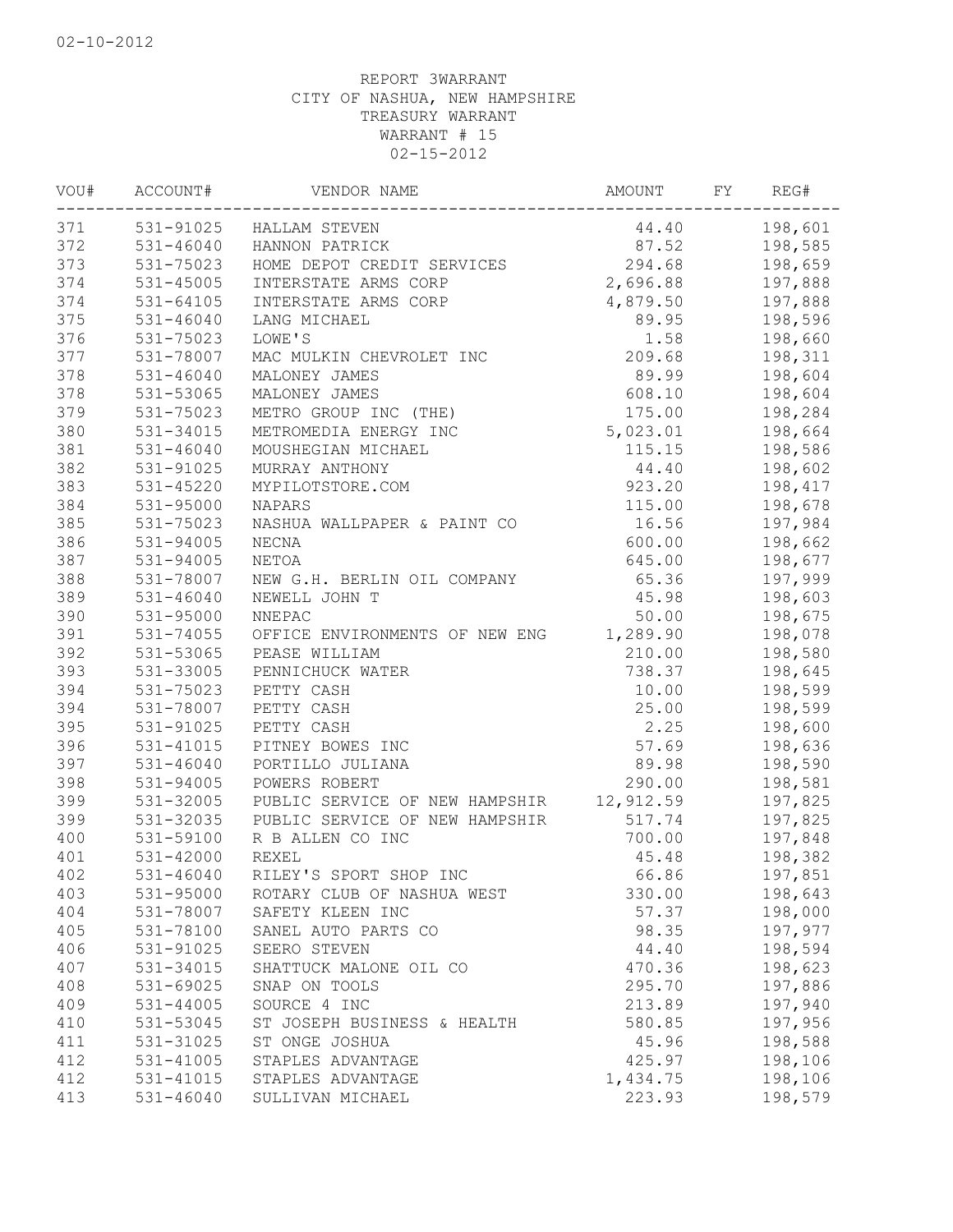| WOU# | ACCOUNT#      | VENDOR NAME                    | AMOUNT    | FY | REG#      |
|------|---------------|--------------------------------|-----------|----|-----------|
| 414  | 531-42000     | THE DURKIN CO INC              | 632.05    |    | 197,998   |
| 415  | 531-91025     | THOMAS SEAN                    | 44.40     |    | 198,589   |
| 416  | 531-78007     | TOWERS MOTOR PARTS CORP        | 120.36    |    | 198,059   |
| 417  | 531-94005     | TRAINING CAMP                  | 2,991.00  |    | 197,826   |
| 418  | 531-95000     | TREASURER STATE OF NH          | 75.00     |    | 198,595   |
| 419  | 531-91025     | TREFRY JOSHUA                  | 44.40     |    | 198,591   |
| 420  | $531 - 46030$ | TSSI                           | 524.80    |    | 198,391   |
| 421  | 531-31025     | VERIZON WIRELESS               | 1,072.81  |    | 198,658   |
| 422  | 531-78007     | ZEP SALES & SERVICE            | 237.68    |    | 198,420   |
|      | TOTAL 531     | POLICE DEPARTMENT              |           |    | 68,610.92 |
|      |               |                                |           |    |           |
| 423  | 532-46030     | ALEC'S SHOE STORE INC          | 89.95     |    | 197,966   |
| 424  | 532-94010     | ALVAREZ ANGEL                  | 100.00    |    | 198,433   |
| 425  | 532-94010     | APCO CLASS REGISTRATION        | 1,716.00  |    | 197,844   |
| 426  | 532-78100     | BATTERIES PLUS                 | 52.80     |    | 198,083   |
| 426  | 532-79045     | BATTERIES PLUS                 | 64.63     |    | 198,083   |
| 427  | 532-78035     | BEARINGS SPECIALTY CO INC      | 113.76    |    | 198,351   |
| 428  | 532-75901     | BELLETETES INC                 | 1.40      |    | 197,973   |
| 428  | 532-78100     | BELLETETES INC                 | 19.60     |    | 197,973   |
| 429  | 532-74020     | BUSINESS ELECTRONICS INC       | 3,750.00  |    | 198,650   |
| 430  | 532-49025     | CHANNING BETE CO INC           | 74.95     |    | 198,148   |
| 431  | 532-72010     | CONWAY OFFICE PRODUCTS LLC     | 632.00    |    | 197,948   |
| 432  | 532-75105     | ELECTRICAL SUPPLY OF MILFORD I | 119.77    |    | 197,962   |
| 433  | 532-64080     | FIRE TECH & SAFETY OF NEW ENGL | 10,540.00 |    | 198,065   |
| 434  | 532-94010     | FITZ SHAWN                     | 60.00     |    | 198,392   |
| 435  | 532-63005     | FLETCHER'S APPLIANCE           | 774.00    |    | 197,908   |
| 436  | 532-69025     | HOME DEPOT CREDIT SERVICES     | 367.00    |    | 198,640   |
| 436  | 532-75023     | HOME DEPOT CREDIT SERVICES     | 126.53    |    | 198,640   |
| 437  | 532-78095     | JACK YOUNG COMPANY, INC        | 132.96    |    | 198,092   |
| 437  | 532-78100     | JACK YOUNG COMPANY, INC        | 397.18    |    | 198,092   |
| 438  | 532-46040     | KTM EMBROIDERY LLC             | 159.00    |    | 198,087   |
| 439  | 532-75105     | M & M ELECTRICAL SUPPLY CO INC | 88.78     |    | 198,307   |
| 440  | 532-34015     | METROMEDIA ENERGY INC          | 6,353.75  |    | 198,664   |
| 441  | 532-78020     | MINUTEMAN TRUCKS INC           | 746.42    |    | 198,006   |
| 441  | 532-78080     | MINUTEMAN TRUCKS INC           | 52.37     |    | 198,006   |
| 441  | 532-78105     | MINUTEMAN TRUCKS INC           | 376.41    |    | 198,006   |
| 442  | 532-34015     | NATIONAL GRID                  | 1,371.41  |    | 197,824   |
| 443  | 532-42010     | NEW ENGLAND PAPER & SUPPLY     | 911.12    |    | 197,994   |
| 443  | 532-42020     | NEW ENGLAND PAPER & SUPPLY     | 248.32    |    | 197,994   |
| 444  | 532-31040     |                                |           |    | 198,633   |
|      |               | NEXTEL COMMUNICATIONS          | 264.97    |    |           |
| 445  | 532-33005     | PENNICHUCK WATER               | 946.18    |    | 198,645   |
| 446  | 532-41015     | PETTY CASH                     | 4.49      |    | 198,605   |
| 446  | 532-43005     | PETTY CASH                     | 7.50      |    | 198,605   |
| 446  | 532-75023     | PETTY CASH                     | 32.76     |    | 198,605   |
| 446  | 532-78100     | PETTY CASH                     | 2.66      |    | 198,605   |
| 447  | 532-94010     | PHILLIPS STEVEN A              | 60.00     |    | 198,097   |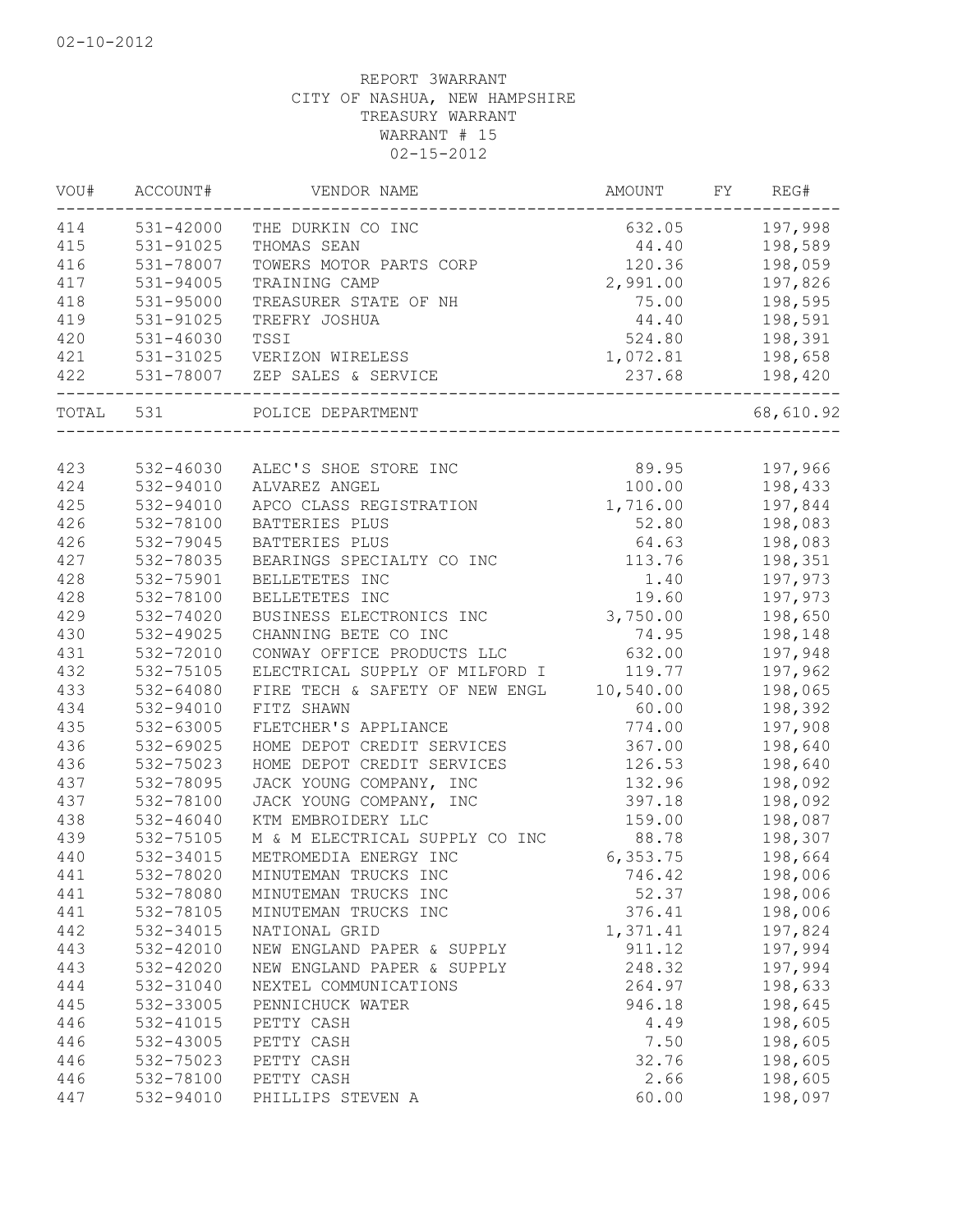| VOU#      | ACCOUNT#  | VENDOR NAME                                        | <b>AMOUNT</b>      | FY | REG#                     |
|-----------|-----------|----------------------------------------------------|--------------------|----|--------------------------|
| 448       | 532-78075 | SANEL AUTO PARTS CO                                | 414.09             |    | 197,977                  |
| 448       | 532-78095 | SANEL AUTO PARTS CO                                | 530.19             |    | 197,977                  |
| 448       | 532-78100 | SANEL AUTO PARTS CO                                | 235.06             |    | 197,977                  |
| 449       | 532-69035 | SNAP ON TOOLS                                      | 999.00             |    | 197,886                  |
| 450       | 532-41015 | STAPLES ADVANTAGE                                  | 316.36             |    | 198,106                  |
| 451       | 532-94010 | TREASURER STATE OF NH                              | 190.00             |    | 198,635                  |
| 452       | 532-59100 | TRUE BLUE CLEANERS                                 | 253.26             |    | 198,005                  |
| 453       | 532-78095 | TST EQUIPMENT INC                                  | 50.28              |    | 197,954                  |
| 454       | 532-78020 | YANKEE TRUCKS                                      | 161.28             |    | 197,871                  |
| 454       | 532-78075 | YANKEE TRUCKS                                      | 83.00              |    | 197,871                  |
| 454       | 532-78080 | YANKEE TRUCKS                                      | 25.78              |    | 197,871                  |
| 454       | 532-78095 | YANKEE TRUCKS                                      | 277.09             |    | 197,871                  |
| TOTAL 532 |           | FIRE DEPARTMENT<br>____________________________    |                    |    | 34,294.06                |
|           |           | 455 533-33010 PENNICHUCK WATER                     | 219,467.96 198,645 |    |                          |
|           | TOTAL 533 | WATER SUPPLY (PUBLIC HYDRANTS)                     |                    |    | 219,467.96               |
|           |           |                                                    |                    |    |                          |
| 456       | 536-49075 | MOTOROLA                                           | 464.25             |    | 198,647                  |
| 456       | 536-64040 | MOTOROLA                                           | 100.00             |    | 198,647                  |
| 456       | 536-64255 | MOTOROLA                                           | 5,329.28           |    | 198,647                  |
| 457       | 536-74015 | RADIO IP                                           | 7,543.04           |    | 198,652                  |
| 458       | 536-43005 | UNITED PARCEL SERVICE                              | 30.11              |    | 198,696<br>$\frac{1}{2}$ |
| TOTAL     | 536       | CITYWIDE COMMUNICATIONS                            |                    |    | 13,466.68                |
| 459       | 541-72010 | CONWAY OFFICE PRODUCTS LLC                         | 309.00             |    | 197,948                  |
| 460       | 541-33005 | PENNICHUCK WATER                                   | 217.38             |    | 198,645                  |
| 461       | 541-91015 | PETTY CASH                                         | 23.31              |    | 198,607                  |
| 461       | 541-94005 | PETTY CASH                                         | 65.36              |    | 198,607                  |
| 462       | 541-94005 | SHAW'S / OSCO PHARMACY #7513                       | 183.74             |    | 198,606                  |
| TOTAL     | 541       | COMMUNITY SERVICES DIVISION                        |                    |    | 798.79                   |
| 463       | 542-31050 |                                                    | 32.86              |    |                          |
| 464       | 542-91005 | NEXTEL COMMUNICATIONS<br>O'MEARA JILL              | 185.94             |    | 198,633<br>198,430       |
| 465       | 542-91005 | PETTY CASH                                         | 59.95              |    | 198,607                  |
| TOTAL     | 542       | <u> Liberalis en Liberalis</u><br>COMMUNITY HEALTH |                    |    | 278.75                   |
| 466       | 543-31050 | NEXTEL COMMUNICATIONS                              | 12.74              |    | 198,633                  |
| 467       | 543-49075 | PAPER THERMOMETER COMPANY                          | 254.95             |    | 197,835                  |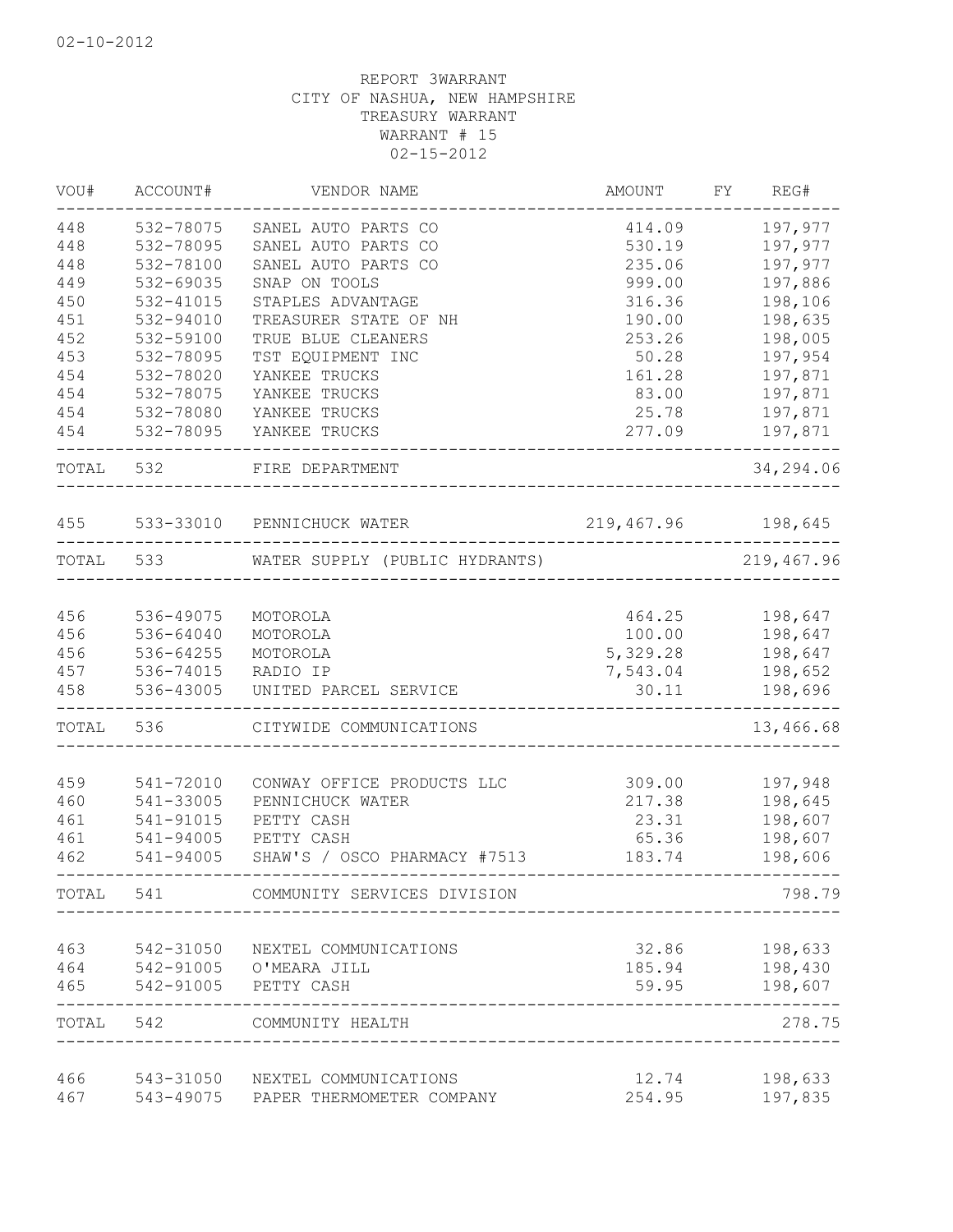|            | VOU# ACCOUNT# |                                               |          | AMOUNT FY REG#            |
|------------|---------------|-----------------------------------------------|----------|---------------------------|
|            |               |                                               |          | 267.69                    |
| 468<br>469 |               | 544-91005 MACK ROBERT<br>544-94005 PETTY CASH | 12.00    | 104.95 198,608<br>198,609 |
|            | TOTAL 544     | WELFARE ADMINISTRATION                        |          | 116.95                    |
| 470        | 545-97020     | 188 CONCORD ST LLC DBA LILLIAN                | 245.00   | 198,026                   |
| 471        | 545-97020     | 28-34 RR SQUARE LLC                           | 480.00   | 197,876                   |
| 472        | 545-97020     | BEAULIEU FRANCIS                              | 500.00   | 197,939                   |
| 473        | 545-97020     | BOULDER PARK                                  | 750.00   | 197,982                   |
| 474        | 545-97020     | BUTLER JOSEPH                                 | 400.00   | 197,861                   |
| 475        | 545-97020     | CAMPBELL GILBERT DBA WOODLANDS                | 950.00   | 197,889                   |
| 476        | 545-97020     | DAVIS FUNERAL HOME                            | 750.00   | 197,874                   |
| 477        | 545-97015     | DEMOULAS SUPERMARKETS INC                     | 1,567.28 | 198,624                   |
| 478        | 545-97020     | DERBY DOLORES                                 | 227.82   | 197,995                   |
| 479        | 545-97020     | FARWELL FUNERAL SERVICE INC                   | 750.00   | 197,850                   |
| 480        | 545-97020     | FLAGLER PROPERTIES                            | 150.00   | 198,077                   |
| 481        | 545-97020     | GANDER PROP MANAGEMENT LLC                    | 426.08   | 197,952                   |
| 482        | 545-97020     | GAUTHIER REALTY/CONNIE GAUTHIE                | 600.00   | 198,099                   |
| 483        | 545-97020     | HAMMERHEAD RENTAL PROPERTIES                  | 914.00   | 198,012                   |
| 484        | 545-97020     | HANSON ROCKY                                  | 735.00   | 198,414                   |
| 485        | 545-97020     | HILSKE DANIELLE                               | 900.97   | 197,821                   |
| 486        | 545-97020     | LACOURSE ANTHONY                              | 1,125.00 | 198,413                   |
| 487        | 545-97020     | LAMERAND ENTERPRISES/KYLE LAME                | 918.00   | 198,056                   |
| 488        | 545-97020     | LAPOINTE OLIVER MARIE GABE & D                | 233.00   | 197,964                   |
| 489        | 545-97020     | LIAKAKOS FOTIOS                               | 523.85   | 197,845                   |
| 490        | 545-97020     | LSB ASSOCIATES I LTD PRC                      | 974.40   | 197,916                   |
| 491        | 545-97020     | MACH CONSULTING GROUP LLC                     | 427.56   | 198,118                   |
| 492        | 545-97020     | MOTEL 6                                       | 193.72   | 198,058                   |
| 493        | 545-97020     | NASHUA HOUSING AUTHORITY                      | 206.00   | 198,062                   |
| 494        | 545-97020     | NASHUA PASTORAL CARE                          | 360.00   | 197,974                   |
| 495        | 545-97020     | PINE HILL GARDENS ASSOCIATION                 | 949.46   | 197,937                   |
| 496        | 545-97015     | PSNH                                          | 528.03   | 198,686                   |
| 497        | 545-97020     | SOUTHERN NH SERV MNGT CORP                    | 50.00    | 197,970                   |
| 498        | 545-97020     | SYLVAIN THERESE B                             | 500.00   | 197,971                   |
| 499        | 545-97020     | TREMBLAY LISE                                 | 447.81   | 198,113                   |
| 500        | 545-97020     | WEST HOLLIS TRUST                             | 800.00   | 198,040                   |
| 501        | 545-97015     | WINGATE'S PHARMACY INC                        | 3,222.69 | 198,625                   |
| 502        | 545-97020     | WRN REAL ESTATE LLC                           | 780.00   | 198,041                   |
| TOTAL 545  |               | WELFARE COSTS                                 |          | 22,585.67                 |

503 551-72010 CONWAY OFFICE PRODUCTS LLC 315.00 197,948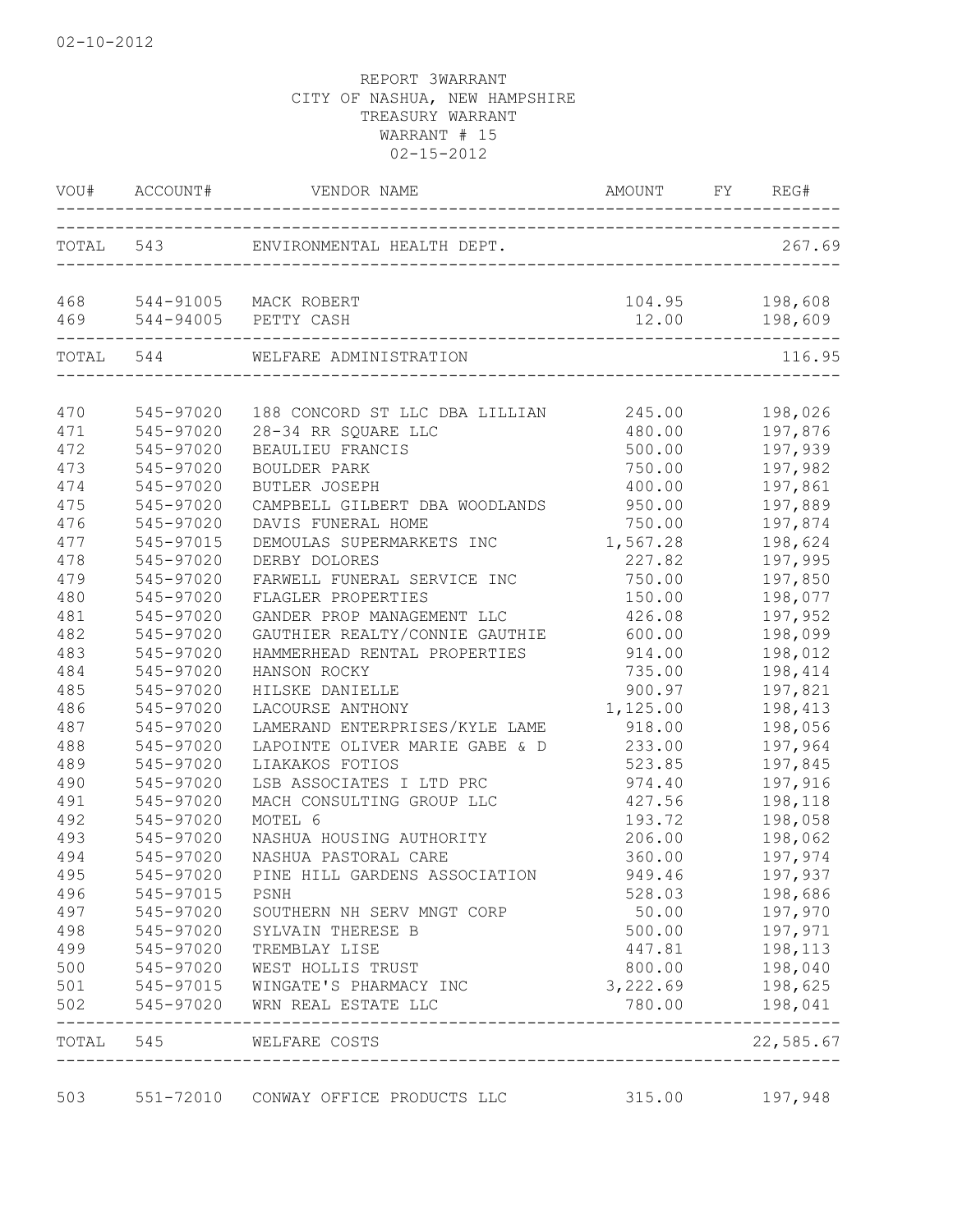| WOU# | ACCOUNT#      | VENDOR NAME                      | AMOUNT         | FY | REG#     |
|------|---------------|----------------------------------|----------------|----|----------|
| 504  | 551-49075     | IMTEK REPROGRAPHICS INC          | 390.07         |    | 198,163  |
| 505  | 551-59100     | JACKSON DAWN                     | 50.00          |    | 198,368  |
| 506  | 551-59100     | JAN-PRO CLEANING SYSTEMS NORTH   | 665.00         |    | 198,346  |
| 507  | 551-49075     | MARSHALL SIGNS INC               | 190.00         |    | 198,338  |
| 508  | 551-34015     | METROMEDIA ENERGY INC            | 162.65         |    | 198,664  |
| 509  | 551-41015     | NEW ENGLAND PAPER & SUPPLY       | 70.59          |    | 197,994  |
| 510  | 551-31050     | NEXTEL COMMUNICATIONS            | 205.45         |    | 198,633  |
| 511  | 551-33005     | PENNICHUCK WATER                 | 103.40         |    | 198,645  |
| 512  | 551-49075     | PETTY CASH                       | 27.77          |    | 197,829  |
| 513  | 551-32005     | PUBLIC SERVICE OF NEW HAMPSHIR   | 1,096.38       |    | 197,825  |
| 514  | 551-41015     | STAPLES ADVANTAGE                | 524.61         |    | 198,106  |
| 515  |               | 551-95010 WASTE & RECYCLING NEWS | 49.00          |    | 198,687  |
|      | TOTAL 551     | PUBLIC WORKS DIV & ENGINEERING   | ______________ |    | 3,849.92 |
|      |               |                                  |                |    |          |
| 516  | 552-75021     | BOT-L-GAS INCORPORATED           | 76.22          |    | 198,321  |
| 517  | 552-59050     | BOYKIN CLYDE                     | 94.00          |    | 198,395  |
| 518  | 552-78007     | CARPARTS OF NASHUA               | 317.88         |    | 197,858  |
| 519  | 552-72010     | CONWAY OFFICE PRODUCTS LLC       | 138.00         |    | 197,948  |
| 520  | 552-59050     | COYLE KEVIN                      | 974.00         |    | 197,892  |
| 521  | 552-59020     | CULINARY ARTS                    | 3,162.50       |    | 197,849  |
| 522  | 552-48015     | DENNIS K BURKE INC               | 2,818.98       |    | 198,697  |
| 523  | 552-59050     | DEVITO JOHN                      | 248.00         |    | 198,390  |
| 524  | 552-59050     | DROWN JOYCE                      | 550.00         |    | 198,048  |
| 525  | 552-46045     | DYER SHAWN M                     | 37.99          |    | 198,611  |
| 526  | 552-78007     | FREIGHTLINER OF NH INC           | 38.18          |    | 198,070  |
| 527  | 552-75021     | GATE CITY FENCE CO INC           | 1,034.00       |    | 197,955  |
| 528  | $552 - 64192$ | GRAINGER                         | 300.51         |    | 197,992  |
| 529  | $552 - 46045$ | HASKELL PAUL                     | 46.00          |    | 198,610  |
| 530  | 552-78100     | HEWS COMPANY, LLC                | 185.58         |    | 197,983  |
| 531  | 552-75021     | HOME DEPOT CREDIT SERVICES       | 70.89          |    | 198,640  |
| 531  | 552-75022     | HOME DEPOT CREDIT SERVICES       | 182.99         |    | 198,640  |
| 532  | 552-59020     | HOSPITALITY & TOURISM            | 1,836.99       |    | 198,343  |
| 533  | $552 - 46030$ | HUDSON SMALL ENGINE              | 340.00         |    | 197,967  |
| 534  | 552-75022     | JAN-PRO CLEANING SYSTEMS NORTH   | 300.00         |    | 198,346  |
| 535  | 552-75021     | JOHNSON'S ELECTRIC INC           | 1,042.88       |    | 197,922  |
| 535  | 552-75022     | JOHNSON'S ELECTRIC INC           | 12.24          |    | 197,922  |
| 535  | 552-75040     | JOHNSON'S ELECTRIC INC           | 250.00         |    | 197,922  |
| 536  | 552-75040     | KOHL GLENN                       | 510.00         |    | 197,903  |
| 537  | 552-59050     | LANG SEAN                        | 220.00         |    | 198,397  |
| 538  | 552-75022     | LOWE'S                           | 47.78          |    | 198,660  |
| 539  | 552-59050     | MANSOR DAVE                      | 1,190.00       |    | 198,177  |
| 540  | 552-78065     | MAYNARD & LESIEUR INCORPORATED   | 398.70         |    | 198,318  |
| 541  | 552-59050     | MELLIN JAKE                      | 50.00          |    | 198,394  |
| 542  | 552-34015     | METROMEDIA ENERGY INC            | 977.19         |    | 198,664  |
| 542  | 552-34045     | METROMEDIA ENERGY INC            | 143.99         |    | 198,664  |
| 543  | 552-78007     | NAPA AUTO PARTS                  | 243.61         |    | 198,054  |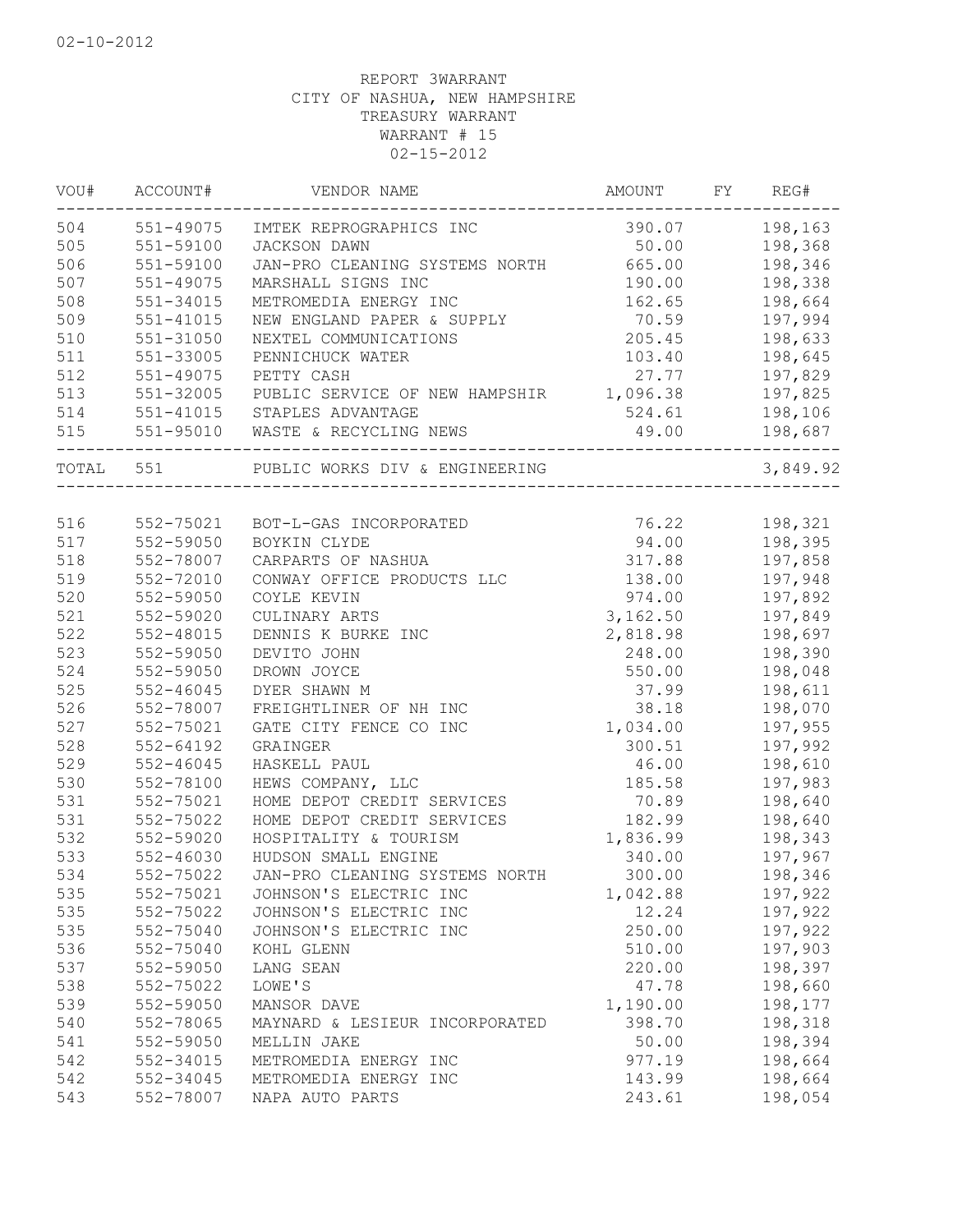| VOU#      | ACCOUNT#      | VENDOR NAME                    | AMOUNT    | FY | REG#       |
|-----------|---------------|--------------------------------|-----------|----|------------|
| 544       | 552-75021     | NASHUA OUTDOOR POWER EQUIPMENT | 85.00     |    | 197,980    |
| 545       | 552-75135     | NASHUA WALLPAPER & PAINT CO    | 381.59    |    | 197,984    |
| 546       | 552-34015     | NATIONAL GRID                  | 71.10     |    | 197,824    |
| 546       | 552-34045     | NATIONAL GRID                  | 174.66    |    | 197,824    |
| 547       | 552-31050     | NEXTEL COMMUNICATIONS          | 112.61    |    | 198,633    |
| 548       | 552-59050     | NICHOLSON MORRIS               | 326.00    |    | 197,932    |
| 549       | 552-33005     | PENNICHUCK WATER               | 543.03    |    | 198,645    |
| 549       | 552-33040     | PENNICHUCK WATER               | 164.38    |    | 198,645    |
| 550       | 552-59050     | PERRIN DAVID                   | 264.00    |    | 198,396    |
| 551       | 552-32040     | PUBLIC SERVICE OF NEW HAMPSHIR | 2,195.27  |    | 197,825    |
| 552       | 552-59050     | REYNOLDS SCOTT                 | 326.00    |    | 198,120    |
| 553       | 552-59050     | ROBICHAUD ROGER                | 458.00    |    | 198,061    |
| 554       | 552-59050     | ROCHELEAU ROBERT               | 176.00    |    | 198,370    |
| 555       | 552-78007     | SANEL AUTO PARTS CO            | 242.08    |    | 197,977    |
| 555       | 552-78100     | SANEL AUTO PARTS CO            | 171.59    |    | 197,977    |
| 556       | 552-41015     | STAPLES ADVANTAGE              | 273.51    |    | 198,106    |
| 557       | 552-46045     | UNIFIRST CORPORATION           | 232.42    |    | 198,072    |
| 558       | 552-59050     | WELLIVER RON                   | 396.00    |    | 197,941    |
| 559       | 552-59050     | WHEELER DOUG                   | 232.00    |    | 198,023    |
| 560       | 552-59050     | ZAPENAS BRAD                   | 600.00    |    | 198,004    |
| TOTAL 552 |               | PARKS AND RECREATION           |           |    | 25, 264.34 |
|           |               |                                |           |    |            |
| 561       | 553-69025     | AIRGAS EAST                    | 9.49      |    | 197,902    |
| 562       | 553-78100     | AUTO ELECTRIC WAREHOUSE INC    | 195.00    |    | 197,831    |
| 563       | 553-42010     | BANNER SYSTEMS OF MASSACHUSETT | 330.43    |    | 198,306    |
| 564       | 553-78100     | BEARINGS SPECIALTY CO INC      | 82.07     |    | 198,351    |
| 565       | 553-45060     | BELLETETES INC                 | 166.35    |    | 197,973    |
| 565       | 553-49075     | BELLETETES INC                 | 8.51      |    | 197,973    |
| 565       | 553-69025     | BELLETETES INC                 | 46.31     |    | 197,973    |
| 566       | 553-78100     | BEST FORD                      | 101.98    |    | 197,859    |
| 567       | $553 - 45010$ | BROX INDUSTRIES INC            | 2,110.24  |    | 197,887    |
| 567       | 553-45015     | BROX INDUSTRIES INC            | 770.50    |    | 197,887    |
| 567       | 553-45030     | BROX INDUSTRIES INC            | 8,102.31  |    | 197,887    |
| 567       | 553-45190     | BROX INDUSTRIES INC            | 868.94    |    | 197,887    |
| 568       | 553-59150     | CALLOGIX INC                   | 92.72     |    | 198,371    |
| 569       | $553 - 46045$ | CCP INDUSTRIES INC             | 474.41    |    | 197,979    |
| 570       | 553-75023     | CONGRESS SUPPLY INC            | 471.16    |    | 198,326    |
| 571       | 553-72035     | CONWAY OFFICE PRODUCTS LLC     | 99.00     |    | 197,948    |
| 572       | 553-45060     | CORRIVEAU ROUTHIER INC         | 4.13      |    | 198,308    |
| 573       | 553-59100     | D & R TOWING INC               | 105.00    |    | 198,309    |
| 574       | 553-48015     | DENNIS K BURKE INC             | 21,761.76 |    | 198,697    |
| 575       | 553-78100     | DONOVAN EQUIPMENT CO INC       | 669.09    |    | 197,885    |
| 576       | 553-45260     | EASTERN MINERALS INC           | 93,037.57 |    | 198,081    |
| 577       | 553-49075     | FISHER AUTO PARTS              | 286.56    |    | 198,373    |
| 577       | 553-78100     | FISHER AUTO PARTS              | 141.86    |    | 198,373    |
| 578       | 553-45265     | FL MERRILL CONSTRUCTION INC    | 5,031.95  |    | 198,032    |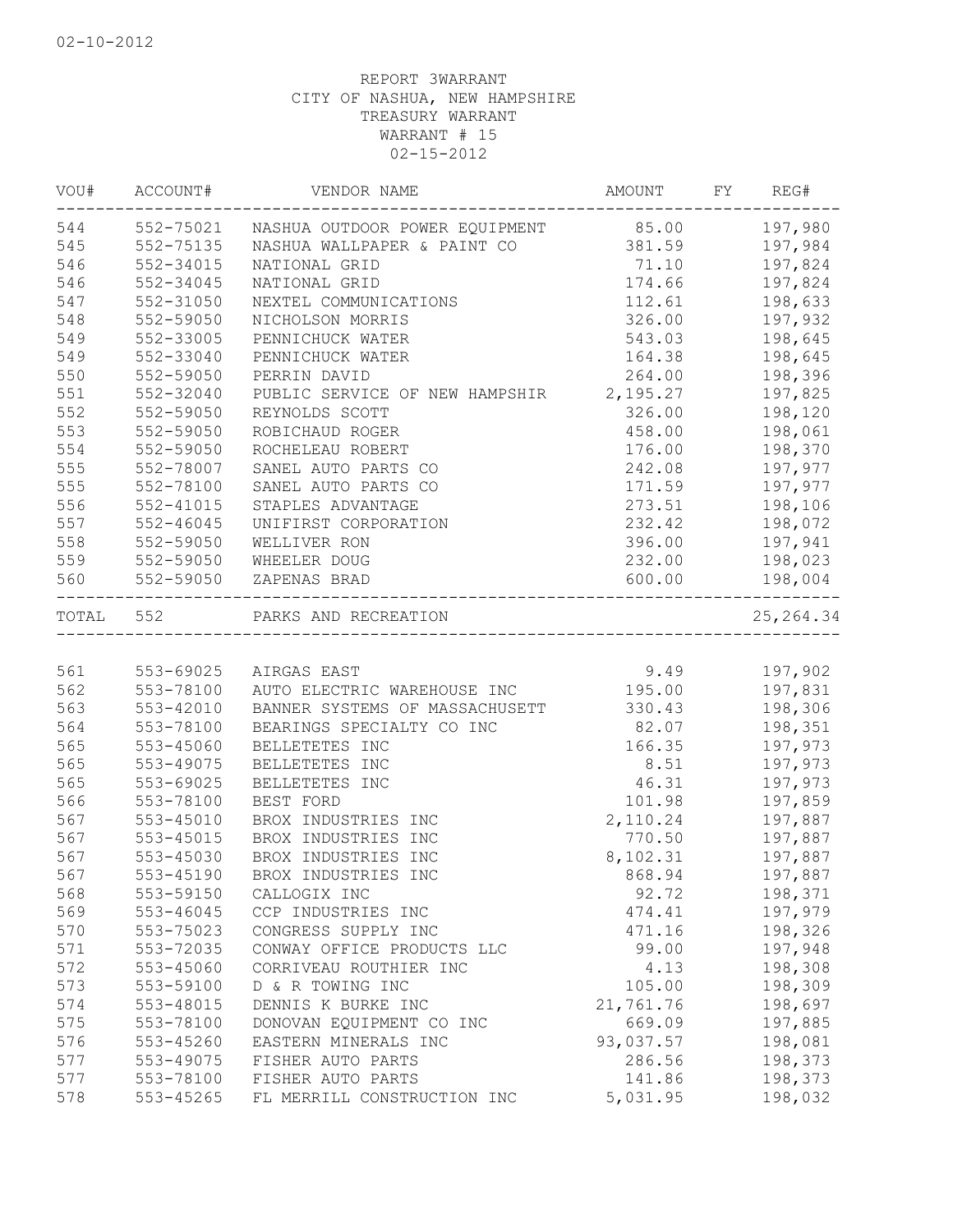| VOU#  | ACCOUNT#               | VENDOR NAME                                | AMOUNT    | FY. | REG#                       |
|-------|------------------------|--------------------------------------------|-----------|-----|----------------------------|
| 579   | 553-78100              | FREIGHTLINER OF NH INC                     | 252.00    |     | 198,070                    |
| 580   | 553-75130              | G H PHILBRICK SONS INC                     | 2,490.50  |     | 197,993                    |
| 581   | 553-45060              | GATE CITY FENCE CO INC                     | 12.00     |     | 197,955                    |
| 582   | 553-78100              | GMS HYDRAULICS INC                         | 488.88    |     | 198,339                    |
| 583   | 553-45260              | GRANITE STATE MINERALS INC                 | 39,493.60 |     | 197,838                    |
| 584   | 553-45060              | HOME DEPOT CREDIT SERVICES                 | 57.92     |     | 198,640                    |
| 585   | 553-78100              | HOWARD P FAIRFIELD, LLC                    | 7,460.82  |     | 198,240                    |
| 586   | 553-59105              | JAN-PRO CLEANING SYSTEMS NORTH             | 620.00    |     | 198,346                    |
| 587   | 553-49075              | LIBERTY INTN'L TRUCKS OF NH LL             | 128.27    |     | 198,316                    |
| 587   | 553-77020              | LIBERTY INTN'L TRUCKS OF NH LL             | 305.06    |     | 198,316                    |
| 587   | 553-78100              | LIBERTY INTN'L TRUCKS OF NH LL             | 214.11    |     | 198,316                    |
| 588   | 553-69030              | MATCO TOOLS                                | 19.85     |     | 197,846                    |
| 589   | 553-78065              | MAYNARD & LESIEUR INCORPORATED             | 110.20    |     | 198,318                    |
| 590   | 553-78100              | MB TRACTOR & EQUIPMENT                     | 237.98    |     | 198,336                    |
| 591   | 553-34015              | METROMEDIA ENERGY INC                      | 4,714.04  |     | 198,664                    |
| 592   | 553-49075              | NAPA AUTO PARTS                            | 230.22    |     | 198,054                    |
| 592   | 553-69025              | NAPA AUTO PARTS                            | 58.94     |     | 198,054                    |
| 592   | 553-78100              | NAPA AUTO PARTS                            | 1,863.66  |     | 198,054                    |
| 593   | 553-45060              | NASHUA LUMBER COMPANY INC                  | 155.00    |     | 198,305                    |
| 594   | 553-78035              | NEW G.H. BERLIN OIL COMPANY                | 3,047.23  |     | 197,999                    |
| 595   | 553-31050              | NEXTEL COMMUNICATIONS                      | 428.82    |     | 198,633                    |
| 596   | 553-46045              | NH BRAGG & SONS INC                        | $-24.00$  |     | 197,855                    |
| 596   | 553-49075              | NH BRAGG & SONS INC                        | 674.46    |     | 197,855                    |
| 597   | 553-31050              | NORTHEAST PAGING/UCOM                      | 338.40    |     | 198,363                    |
| 598   | 553-33005              | PENNICHUCK WATER                           | 535.97    |     | 198,645                    |
| 599   | 553-49075              | PERMA-LINE CORP OF NEW ENGLAND             | 71.70     |     | 197,870                    |
| 600   | 553-46045              | PHOENIX SCREEN PRINTING                    | 4,211.50  |     | 198,082                    |
| 601   | 553-78100              | PINE MOTOR PARTS                           | $-216.16$ |     | 198,319                    |
| 602   | 553-32005              | PUBLIC SERVICE OF NEW HAMPSHIR             | 2,918.43  |     | 197,825                    |
|       |                        |                                            | 850.00    |     |                            |
| 603   | 553-75100<br>553-78100 | R G TOMBS DOOR CO INC                      |           |     | 197,864                    |
| 604   |                        | RO-BRAND PRODUCTS INC                      | 468.55    |     | 198,063                    |
| 605   | 553-49075              | SANEL AUTO PARTS CO                        | 152.27    |     | 197,977                    |
| 605   | 553-78100              | SANEL AUTO PARTS CO                        | $-16.72$  |     | 197,977                    |
| 606   | 553-48005              | SHATTUCK MALONE OIL CO                     | 7,413.60  |     | 198,623                    |
| 607   | 553-69025              | SNAP ON TOOLS                              | 309.27    |     | 197,886                    |
| 608   | 553-77020              | SOUTHWORTH MILTON INC                      | $-682.82$ |     | 197,878                    |
| 608   | 553-78100              | SOUTHWORTH MILTON INC                      | 409.80    |     | 197,878                    |
| 609   | 553-45060              | SWENSON GRANITE WORKS                      | 480.00    |     | 198,142                    |
| 610   | 553-46045              | UNIFIRST CORPORATION                       | 709.65    |     | 198,072                    |
| TOTAL | 553                    | STREET DEPARTMENT<br>_____________________ |           |     | 215,960.34<br>___________. |
|       |                        |                                            |           |     |                            |
| 611   | 555-47010              | BASS FIRST AID SERVICE COMPANY             | 180.90    |     | 197,917                    |
| 612   | 555-45285              | BELLETETES INC                             | 13.21     |     | 197,973                    |
| 612   | 555-49075              | BELLETETES INC                             | 8.99      |     | 197,973                    |
| 613   | 555-72035              | CONWAY OFFICE PRODUCTS LLC                 | 109.00    |     | 197,948                    |
| 614   | 555-34015              | ENERGYNORTH PROPANE                        | 1,558.88  |     | 198,641                    |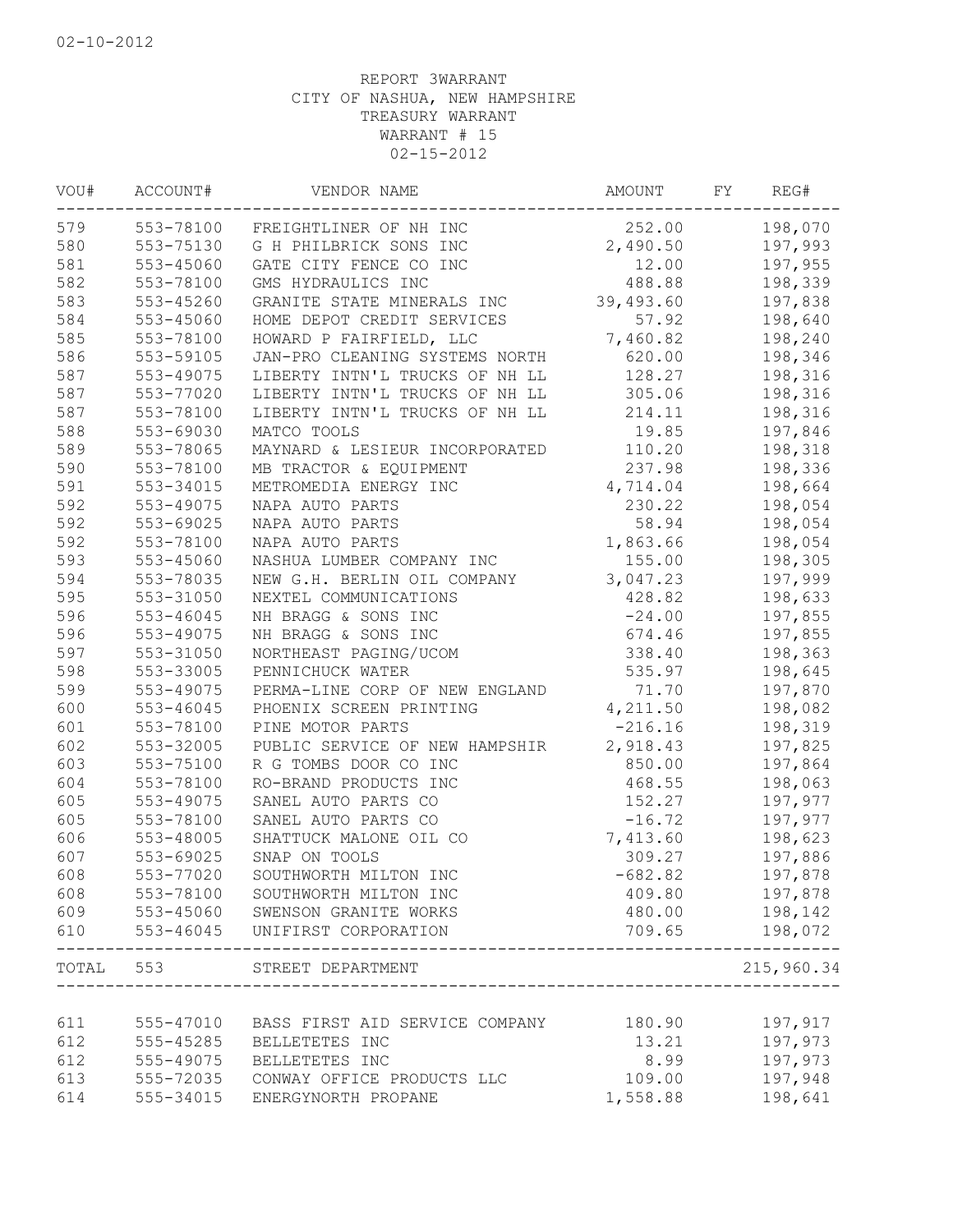| VOU#  | ACCOUNT#      | VENDOR NAME                    | AMOUNT   | FY. | REG#      |
|-------|---------------|--------------------------------|----------|-----|-----------|
| 615   | 555-59170     | HI-WAY SAFETY SYSTEMS INC      | 292.32   |     | 197,900   |
| 616   | 555-69030     | HOME DEPOT CREDIT SERVICES     | 150.28   |     | 198,640   |
| 617   | 555-59105     | JAN-PRO CLEANING SYSTEMS NORTH | 235.00   |     | 198,346   |
| 618   | 555-49075     | LED EMERGENCY LIGHTING INC     | 422.07   |     | 198,439   |
| 619   | 555-31050     | NEXTEL COMMUNICATIONS          | 122.31   |     | 198,633   |
| 620   | 555-46045     | NH BRAGG & SONS INC            | 574.54   |     | 197,855   |
| 621   | 555-45288     | OCEAN STATE SIGNAL CO          | 900.00   |     | 198,080   |
| 622   | 555-45285     | PERMA-LINE CORP OF NEW ENGLAND | 1,663.15 |     | 197,870   |
| TOTAL | 555           | TRAFFIC DEPARTMENT             |          |     | 6, 230.65 |
| 623   | 557-75023     | CENTRAL PAPER PRODUCTS CO      | 184.92   |     | 198,101   |
| 624   | 557-94005     | NEW ENGLAND PARKING COUNCIL    | 400.00   |     | 198,644   |
| 625   | 557-33005     | PENNICHUCK WATER               | 74.98    |     | 198,645   |
| 626   | 557-49075     | PETTY CASH                     | 33.95    |     | 197,829   |
| 627   | 557-91005     | STANSFIELD JILL                | 27.08    |     | 198,612   |
| 628   | 557-41015     | STAPLES ADVANTAGE              | 23.35    |     | 198,106   |
| TOTAL | 557           | PARKING LOTS                   |          |     | 744.28    |
|       |               |                                |          |     |           |
| 629   | 561-75160     | PETTY CASH                     | 16.01    |     | 197,829   |
| 630   | 561-34005     | SHATTUCK MALONE OIL CO         | 1,402.79 |     | 198,623   |
| TOTAL | 561           | EDGEWOOD CEMETERY              |          |     | 1,418.80  |
| 631   | 571-72010     | CONWAY OFFICE PRODUCTS LLC     | 470.00   |     | 197,948   |
| 632   | $571 - 41015$ | STAPLES ADVANTAGE              | 213.21   |     | 198,106   |
| TOTAL | 571           | COMMUNITY DEVELOPMENT          |          |     | 683.21    |
| 633   | 572-91005     | PETTY CASH                     | 170.37   |     | 197,829   |
| 633   | 572-98029     | PETTY CASH                     | 66.12    |     | 197,829   |
|       |               | TOTAL 572 PLANNING DEPARTMENT  |          |     | 236.49    |
|       |               |                                |          |     |           |
| 634   | 573-72010     | CONWAY OFFICE PRODUCTS LLC     | 63.00    |     | 197,948   |
| 635   |               | 573-91005 LAFLEUR LINDA        | 23.31    |     | 198,613   |
| 636   |               | 573-41015 STAPLES ADVANTAGE    | 81.66    |     | 198,106   |
| 637   |               | 573-95010 UNION LEADER CORP    | 226.72   |     | 198,637   |
| TOTAL | 573           | ECONOMIC DEVELOPMENT           |          |     | 394.69    |
|       |               |                                |          |     |           |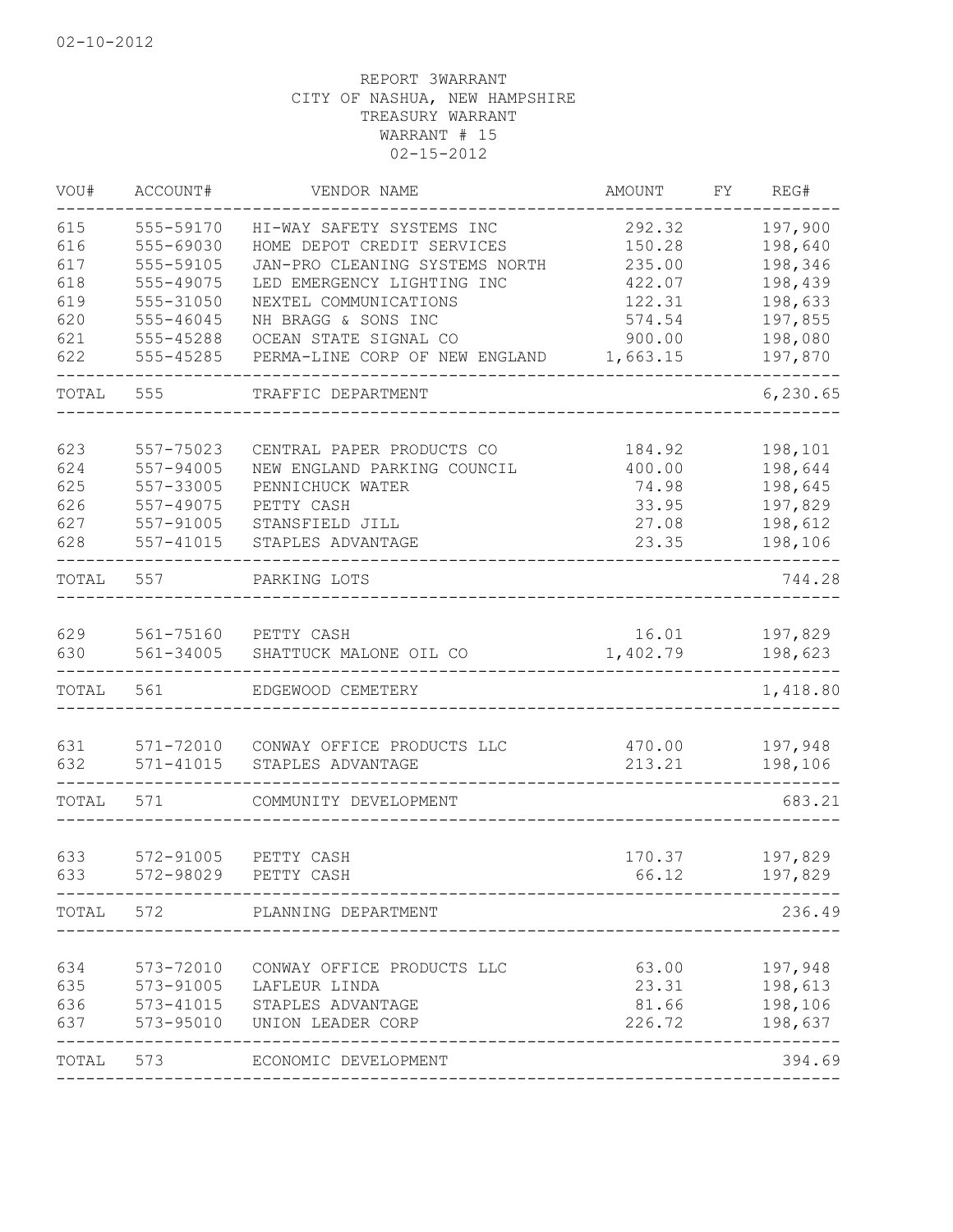| VOU#  | ACCOUNT#      | VENDOR NAME                    | AMOUNT   | FY | REG#      |
|-------|---------------|--------------------------------|----------|----|-----------|
| 638   |               | 575-45050 AMAZON.COM LLC       | 262.64   |    | 198,693   |
| 639   | 575-72010     | AMS IMAGING                    | 495.00   |    | 198,672   |
| 640   | 575-41015     | ANCO SIGNS & STAMPS INC        | 15.85    |    | 198,039   |
| 641   | $575 - 45050$ | BAKER & TAYLOR                 | 2,477.05 |    | 197,913   |
| 641   | $575 - 45050$ | BAKER & TAYLOR                 | 1,031.32 |    | 197,914   |
| 641   | $575 - 45050$ | BAKER & TAYLOR                 | 407.14   |    | 197,915   |
| 642   | 575-45085     | BAKER & TAYLOR ENTERTAINMENT   | 291.03   |    | 197,906   |
| 642   | 575-45315     | BAKER & TAYLOR ENTERTAINMENT   | 1,325.36 |    | 197,906   |
| 643   | 575-45050     | BLACK RABBIT BOOKS             | 43.90    |    | 198,364   |
| 644   | 575-95005     | BOSTON CHILDREN'S MUSEUM       | 700.00   |    | 198,648   |
| 645   | 575-45220     | BRODART COMPANY                | 656.64   |    | 198,314   |
| 646   | 575-72010     | CONWAY OFFICE PRODUCTS LLC     | 317.00   |    | 197,948   |
| 647   | 575-45220     | GAYLORD BROS INC               | 54.47    |    | 198,328   |
| 648   | 575-59100     | HALE ROBERT P                  | 236.50   |    | 198,211   |
| 649   | 575-75160     | HARRY W WELLS & SON INC        | 272.98   |    | 198,184   |
| 650   | 575-45050     | INGRAM LIBRARY SERVICES INC    | 323.49   |    | 198,100   |
| 651   | 575-57010     | JANDI ENTERPRISES INC          | 960.00   |    | 198,699   |
| 652   | 575-75105     | JOHNSON'S ELECTRIC INC         | 135.00   |    | 197,922   |
| 653   | 575-34015     | METROMEDIA ENERGY INC          | 2,043.67 |    | 198,664   |
| 654   | 575-45085     | MICROMARKETING LLC             | 355.59   |    | 197,972   |
| 655   | $575 - 45315$ | MULTICULTURAL BOOKS & VIDEOS   | 416.61   |    | 197,988   |
| 656   | 575-42020     | NEW ENGLAND PAPER & SUPPLY     | 429.00   |    | 197,994   |
| 657   | 575-31040     | NEXTEL COMMUNICATIONS          | 13.31    |    | 198,633   |
| 658   | 575-94005     | NHLA - CHILIS                  | 145.00   |    | 198,673   |
| 659   | 575-57010     | OCLC INC                       | 575.00   |    | 198,341   |
| 660   | 575-95005     | PEABODY ESSEX MUSEUM           | 250.00   |    | 198,646   |
| 661   | 575-45050     | PENWORTHY COMPANY              | 2,412.94 |    | 198,045   |
| 662   | 575-32005     | PUBLIC SERVICE OF NEW HAMPSHIR | 5,649.30 |    | 197,825   |
| 663   | 575-45085     | RANDOM HOUSE INC               | 63.00    |    | 198,111   |
| 664   | 575-45085     | RECORDED BOOKS LLC             | 20.85    |    | 198,076   |
| 665   | 575-43005     | SHERMAN CATHERINE              | 76.55    |    | 198,431   |
| 666   | $575 - 45050$ | SIMON & SCHUSTER               | 31.64    |    | 197,907   |
| 667   | 575-75023     | STANLEY ELEVATOR COMPANY INC   | 750.00   |    | 198,335   |
| 668   | 575-41015     | STAPLES ADVANTAGE              | 109.03   |    | 198,106   |
|       |               |                                |          |    |           |
| TOTAL | 575           | PUBLIC LIBRARIES               |          |    | 23,346.86 |
| 669   | 576-91005     | COLLINS MARK                   | 130.43   |    | 198,614   |
| 670   | 576-91005     | PETTY CASH                     | 41.62    |    | 197,829   |
|       |               |                                |          |    |           |
| TOTAL | 576           | BUILDING DEPARTMENT            |          |    | 172.05    |
| 671   | 577-31050     | NEXTEL COMMUNICATIONS          | 41.79    |    | 198,633   |
| 671   | 577-31065     | NEXTEL COMMUNICATIONS          | 79.98    |    | 198,633   |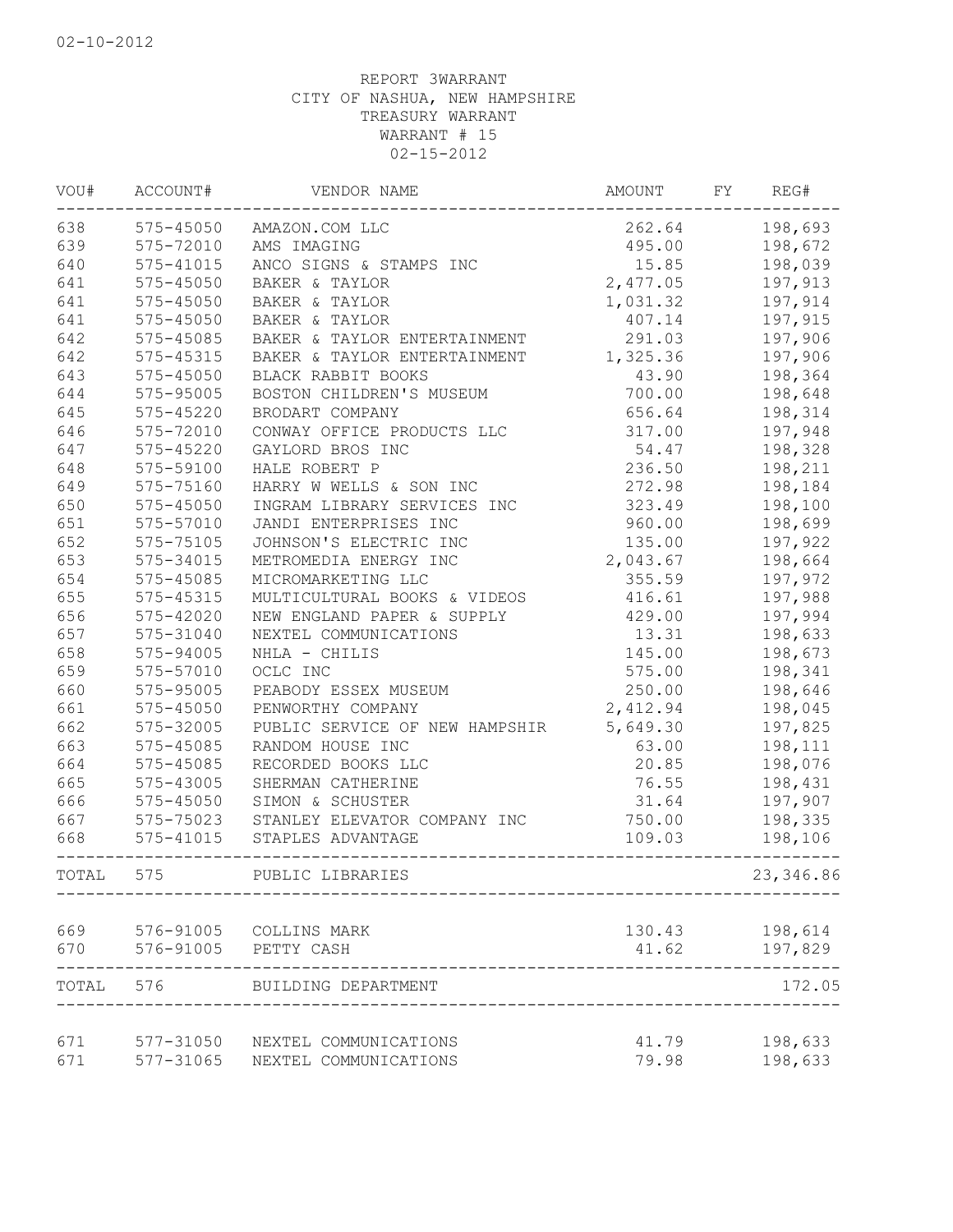| VOU# ACCOUNT#     | VENDOR NAME                    | AMOUNT FY | REG#    |
|-------------------|--------------------------------|-----------|---------|
|                   | TOTAL 577 CODE ENFORCEMENT     |           | 121.77  |
|                   |                                |           |         |
| 234,547 581-49050 | A & E ROASTERY                 | 194.10    | 198,449 |
| 234,548 581-49075 | ABLENET INC                    | 34.02     | 198,355 |
| 234,549 581-49050 | AC MOORE INC                   | 132.45    | 197,938 |
| 234,550 581-53103 | ACUCARE NURSING PROFESSIONALS  | 934.17    | 198,137 |
| 234,551 581-53101 | ADULT LEARNING CENTER          | 54,000.00 | 198,074 |
| 234,551 581-84030 | ADULT LEARNING CENTER          | 26,850.00 | 198,074 |
| 234,552 581-49050 | ADVANCE STORE PRODUCTS         | 392.50    | 198,712 |
| 234,553 581-42110 | ALARMAX DISTRIBUTORS INC       | 906.13    | 198,123 |
| 234,554 581-64040 | ALLDATA                        | 975.00    | 198,711 |
| 234,555 581-75023 | ALTERNATIVE COMMUNICATIONS SER | 450.00    | 198,052 |
| 234,556 581-91005 | ALVES ARELINDA                 | 53.01     | 198,252 |
| 234,557 581-42110 | AMERICAN SECURITY & FIRE PROTE | 1,600.00  | 197,840 |
| 234,557 581-53100 | AMERICAN SECURITY & FIRE PROTE | 2,250.00  | 197,840 |
| 234,558 581-59130 | APFELBERG MICHAEL              | 320.00    | 198,289 |
| 234,559 581-49050 | APPLE COMPUTER INC             | 249.50    | 198,171 |
| 234,559 581-64045 | APPLE COMPUTER INC             | 978.50    | 198,171 |
| 234,560 581-42130 | ARCSOURCE INC                  | 18.01     | 197,978 |
| 234,561 581-49075 | B & S LOCKSMITH INC            | 530.24    | 198,011 |
| 234,562 581-74092 | BAILEY DAVID                   | 110.00    | 197,904 |
| 234,563 581-94010 | BALA LIZ                       | 612.00    | 198,496 |
| 234,564 581-49035 | BARNES & NOBLE INC             | 28.24     | 197,832 |
| 234,564 581-49050 | BARNES & NOBLE INC             | 1,187.04  | 197,832 |
| 234,565 581-42110 | BATTERY SPECIALISTS OF NH LLC  | 789.81    | 198,271 |
| 234,566 581-31005 | BAYRING COMMUNICATIONS         | 2,268.99  | 198,709 |
| 234,567 581-49050 | BELLETETES INC                 | 91.93     | 197,973 |
| 234,567 581-49075 | BELLETETES INC                 | 213.38    | 197,973 |
| 234,568 581-78007 | BEST FORD                      | 961.28    | 197,859 |
| 234,569 581-49050 | BLICK ART MATERIALS            | 295.29    | 198,244 |
| 234,570 581-49075 | BLUETARP FINANCIAL INC         | 89.92     | 198,444 |
| 234,571 581-59130 | BONTATIBUS MICHAEL             | 80.00     | 198,255 |
| 234,572 581-59130 | BOOTH KELLI                    | 80.00     | 198,460 |
| 234,573 581-59130 | BOYLE GLENN                    | 80.00     | 198,237 |
| 234,574 581-94010 | BREEN CARA                     | 1,516.80  | 198,315 |
| 234,575 581-59130 | BURKHART DENNIS                | 80.00     | 197,960 |
| 234,576 581-49050 | BURMAX CO INC                  | 949.41    | 198,187 |
| 234,577 581-91005 | CALHOUN RANDY                  | 372.97    | 198,136 |
| 234,578 581-55015 | CANFIELD BRAD                  | 1,110.00  | 198,186 |
| 234,579 581-42130 | CAPP INC                       | 3,812.00  | 198,114 |
| 234,580 581-41015 | CARTRIDGE WORLD NASHUA         | 208.89    | 198,222 |
| 234,580 581-41040 | CARTRIDGE WORLD NASHUA         | 136.96    | 198,222 |
| 234,580 581-49050 | CARTRIDGE WORLD NASHUA         | 728.92    | 198,222 |
| 234,581 581-94010 | CASEY THOMAS                   | 360.00    | 198,281 |
| 234,582 581-84030 | CEDARCREST INC                 | 44.57     | 197,853 |
| 234,583 581-42010 | CENTRAL PAPER PRODUCTS CO      | 4,593.95  | 198,329 |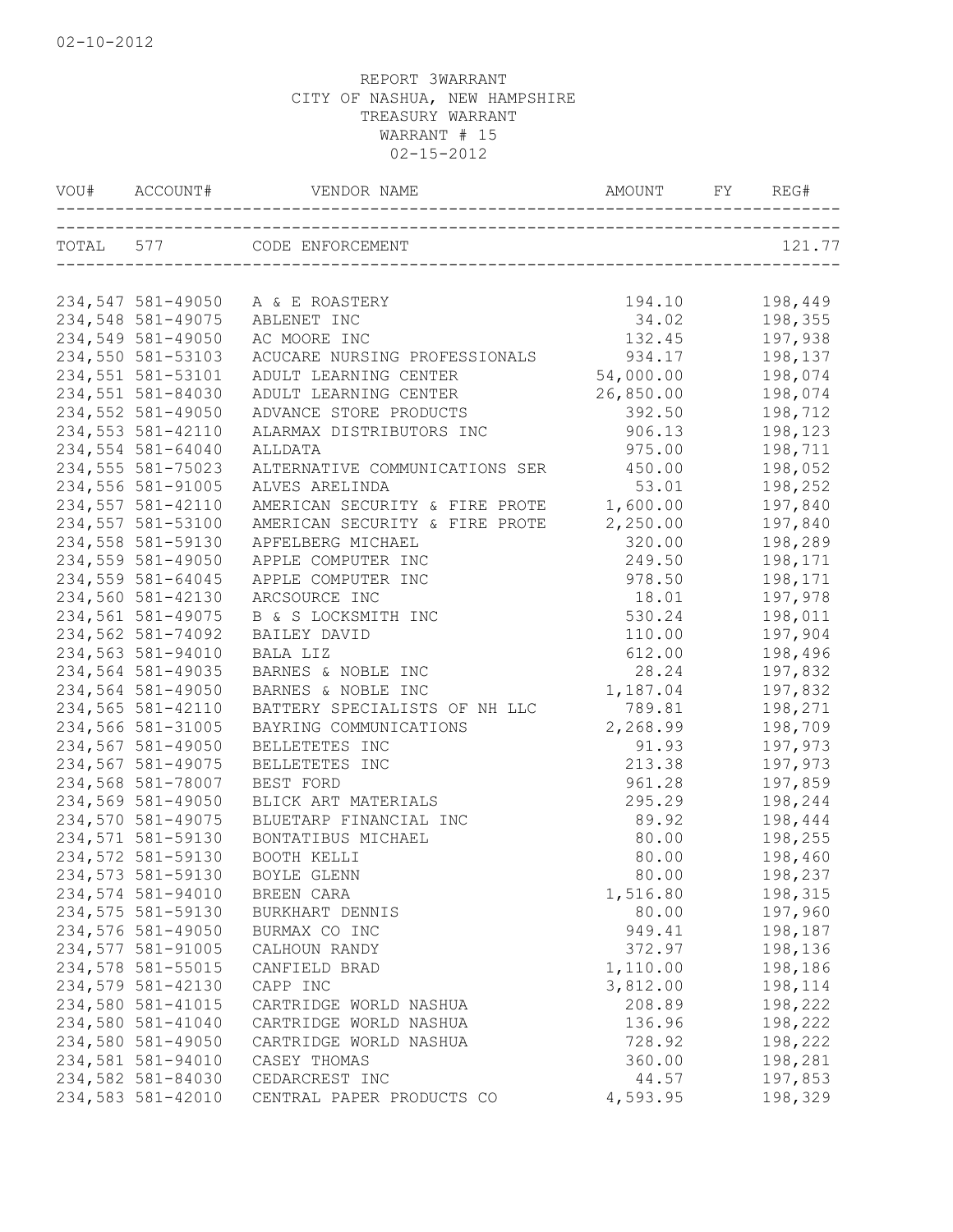| VOU# | ACCOUNT#          | VENDOR NAME                    | AMOUNT    | FY | REG#    |
|------|-------------------|--------------------------------|-----------|----|---------|
|      | 234,583 581-42020 | CENTRAL PAPER PRODUCTS CO      | 6,099.96  |    | 198,329 |
|      | 234,584 581-59130 | CHANDLER RONALD                | 60.00     |    | 198,232 |
|      | 234,585 581-78007 | CHAPPELL TRACTOR SALES, INC    | 143.34    |    | 198,361 |
| 672  | 581-49050         | CITIZENS BANK                  | 36.96     |    | 12,390  |
| 672  | 581-49075         | CITIZENS BANK                  | 425.00    |    | 12,390  |
|      | 234,586 581-53103 | CLARK ASSOCIATES/DEBRA P CLARK | 33,851.00 |    | 197,895 |
|      | 234,587 581-94010 | CLARKE CYNTHIA                 | 1,000.00  |    | 198,258 |
|      | 234,588 581-59130 | COLLETTI ROBERT                | 60.00     |    | 198,228 |
|      | 234,589 581-59130 | COLLINGS MARK                  | 60.00     |    | 198,304 |
|      | 234,590 581-49050 | COLLINS EDUCATION ASSOCIATES L | 627.00    |    | 198,195 |
|      | 234,591 581-53103 | COMPASSIONATE STAFFING LLC     | 843.75    |    | 197,989 |
|      | 234,592 581-64045 | COMPUTER HUT OF N E INC        | 42.00     |    | 198,333 |
|      | 234,592 581-74092 | COMPUTER HUT OF N E INC        | 899.25    |    | 198,333 |
|      | 234,593 581-94010 | CONLEY VALERIE                 | 1,600.00  |    | 198,477 |
|      | 234,594 581-49050 | CONTINENTAL MATHEMATICS LEAGUE | 44.00     |    | 198,126 |
|      | 234,595 581-42130 | CONTROL TECHNOLOGIES INC       | 314.28    |    | 198,117 |
|      | 234,595 581-75015 | CONTROL TECHNOLOGIES INC       | 88.96     |    | 198,117 |
|      | 234,596 581-41015 | CONWAY OFFICE PRODUCTS LLC     | 182.93    |    | 197,948 |
|      | 234,597 581-44005 | COPY SHOP                      | 2,195.00  |    | 197,946 |
|      | 234,598 581-59130 | CORMIER MARY JANE              | 60.00     |    | 197,958 |
|      | 234,599 581-49910 | CORRIVEAU ROUTHIER INC         | 3.39      |    | 198,308 |
|      | 234,600 581-59130 | COTE LAURENT                   | 80.00     |    | 198,275 |
|      | 234,601 581-59130 | COUROUNIS JAMES                | 80.00     |    | 198,238 |
|      | 234,602 581-74092 | COUSIN'S VIDEO INC             | 139.74    |    | 198,274 |
|      | 234,603 581-84030 | CROTCHED MOUNTAIN REHAB CTR    | 9,305.67  |    | 198,128 |
|      | 234,604 581-78007 | CUES INC                       | 607.11    |    | 198,051 |
|      | 234,605 581-49050 | CURTIN BRENDA                  | 145.47    |    | 198,194 |
|      | 234,606 581-64045 | CUSTOM COMPUTER SPECIALIST INC | 34,467.70 |    | 198,094 |
|      | 234,607 581-49050 | DAILEANES MARK                 | 518.58    |    | 198,134 |
|      | 234,608 581-49030 | DELANEY EDUCATIONAL INC        | 636.31    |    | 198,261 |
|      | 234,609 581-94030 | DEROSA PHIL                    | 40.80     |    | 198,296 |
|      | 234,610 581-59130 | DOKMO LEW                      | 80.00     |    | 198,227 |
|      | 234,611 581-77005 | DONALD M THERIAULT INC         | 2,250.00  |    | 197,877 |
|      | 234,612 581-59130 | DONNELLY ROBERT                | 160.00    |    | 198,241 |
|      | 234,613 581-91005 | DRAKOULAKOS JENNIFER           | 4.38      |    | 198,162 |
|      | 234,614 581-91005 | DROLET KATHLEEN                | 104.79    |    | 198,141 |
|      | 234,615 581-59130 | DUDA MONIQUE                   | 150.00    |    | 198,268 |
|      | 234,616 581-91005 | DUFFY CAROL                    | 17.34     |    | 198,131 |
|      | 234,617 581-59130 | DURANT MICHAEL                 | 80.00     |    | 198,484 |
|      | 234,618 581-84030 | EASTER SEALS OF NH INC         | 12,511.16 |    | 198,079 |
|      | 234,618 581-84055 | EASTER SEALS OF NH INC         | 7,116.58  |    | 198,079 |
|      | 234,619 581-49050 | EDUCATION WEEK                 | 64.94     |    | 198,710 |
|      | 234,620 581-59130 | EDWARDS SEAN                   | 60.00     |    | 198,485 |
|      | 234,621 581-34015 | ENERGYNORTH PROPANE            | 1,093.23  |    | 198,322 |
|      | 234,622 581-49050 | EPS/SCHOOLSPECIALTY INTERVENTI | 319.00    |    | 198,443 |
|      | 234,623 581-42130 | F W WEBB COMPANY               | 932.72    |    | 197,919 |
|      | 234,624 581-31005 | FAIRPOINT COMMUNICATIONS INC   | 28.68     |    | 198,703 |
|      | 234,625 581-34015 | FAIRPOINT COMMUNICATIONS INC   | 28.63     |    | 198,705 |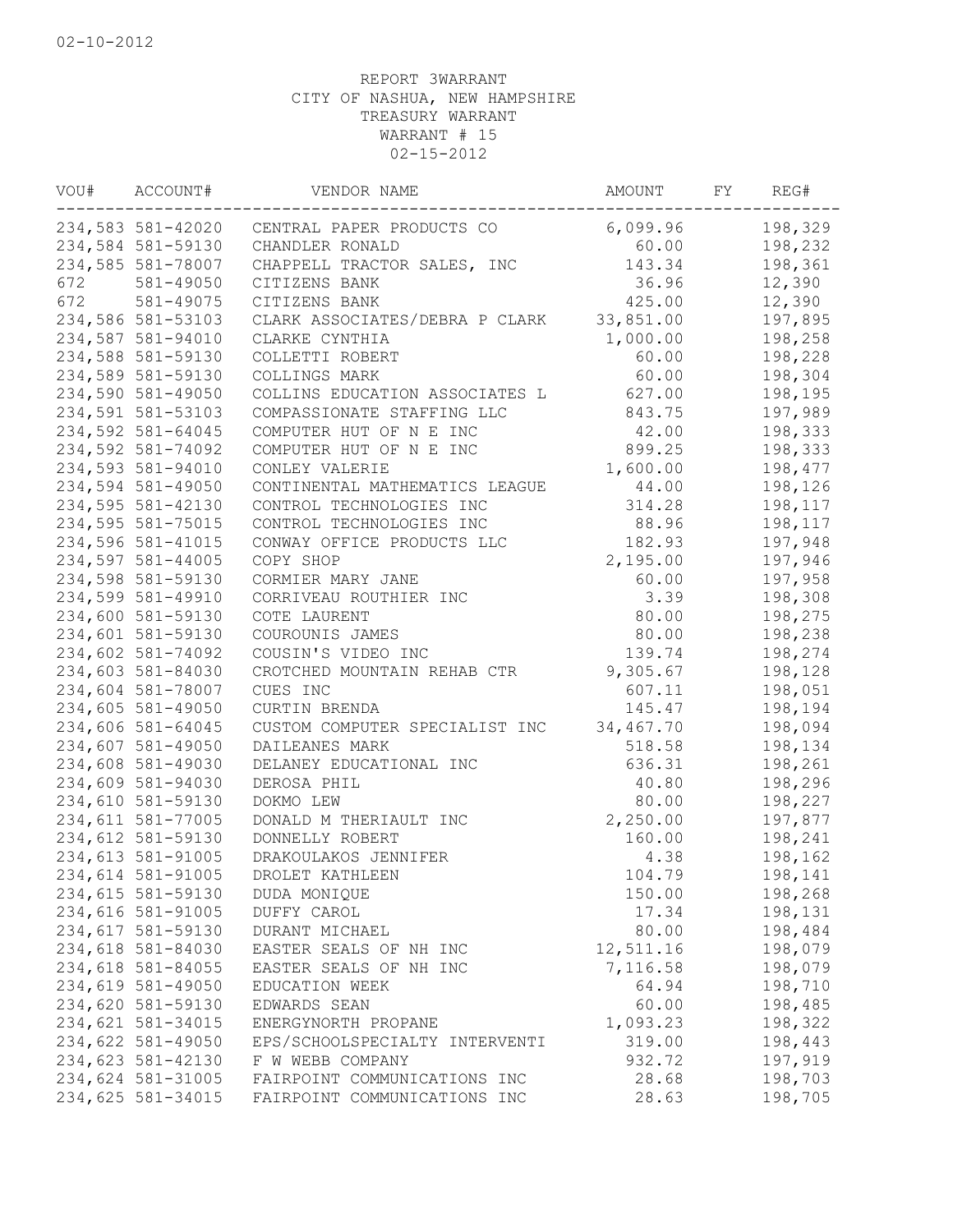| VOU# | ACCOUNT#          | VENDOR NAME                                 | AMOUNT          | FY | REG#    |
|------|-------------------|---------------------------------------------|-----------------|----|---------|
|      | 234,626 581-34015 | FAIRPOINT COMMUNICATIONS INC                | 31.60           |    | 198,706 |
|      | 234,627 581-34015 | FAIRPOINT COMMUNICATIONS INC                | 28.63           |    | 198,707 |
|      | 234,628 581-31005 | FAIRPOINT COMMUNICATIONS INC                | 28.63           |    | 198,708 |
|      | 234,629 581-49075 | FASTENAL CO                                 | 82.95           |    | 197,875 |
|      | 234,630 581-59130 | FERLAN JOHN                                 | 120.00          |    | 198,456 |
|      | 234,631 581-59130 | FERNANDES DON                               | 180.00          |    | 198,272 |
|      | 234,632 581-49050 | FILMAROBICS INC                             | 37.90           |    | 198,487 |
|      | 234,633 581-42010 | FILTER SALES & SERVICE                      | 355.82          |    | 198,139 |
|      | 234,634 581-55005 | FIRST STUDENT INC                           | 2,951.43        |    | 198,164 |
|      | 234,634 581-55015 | FIRST STUDENT INC                           | 43, 361. 13     |    | 198,164 |
|      | 234,634 581-55020 | FIRST STUDENT INC                           | 136.00          |    | 198,164 |
|      | 234,634 581-55025 | FIRST STUDENT INC                           | 5,486.40        |    | 198,164 |
|      | 234,634 581-55035 | FIRST STUDENT INC                           | 1,541.64        |    | 198,164 |
|      | 234,635 581-49050 | FLINN SCIENTIFIC INC                        | 31.83           |    | 197,924 |
|      | 234,636 581-49050 | FOLLETT EDUCATIONAL SRVS INC                | 3,255.00        |    | 197,865 |
|      | 234,637 581-49030 | FOLLETT LIBRARY RESOURCES                   | 119.77          |    | 197,868 |
|      | 234,637 581-49050 | FOLLETT LIBRARY RESOURCES                   | 65.30           |    | 197,868 |
|      | 234,637 581-49055 | FOLLETT LIBRARY RESOURCES                   | 181.87          |    | 197,868 |
|      | 234,638 581-59130 | FORTIER RICHARD SR                          | 80.00           |    | 198,245 |
|      | 234,639 581-59130 | FROST KEITH                                 | 80.00           |    | 198,225 |
|      | 234,640 581-59130 | FULTON JOHN                                 | 60.00           |    | 198,218 |
|      | 234,641 581-95010 | <b>GALE</b>                                 | 50.00           |    | 198,060 |
|      | 234,642 581-84030 | GATEWAYS COMMUNITY SERVICES                 | 4,645.50        |    | 198,280 |
|      | 234,643 581-91005 | GAUTHIER ANN                                | 13.32           |    | 198,214 |
|      | 234,644 581-49050 | GERMAN BOOK CENTER NA INC                   | 296.31          |    | 198,295 |
|      |                   |                                             |                 |    |         |
|      | 234,645 581-49050 | GET DOWN TONIGHT ENTERTAINMENT<br>GODDU DAN | 150.00<br>60.00 |    | 198,459 |
|      | 234,646 581-59130 |                                             |                 |    | 197,925 |
|      | 234,647 581-94010 | GOSSELIN JENNIFER                           | 1,680.00        |    | 198,451 |
|      | 234,648 581-64192 | GOVCONNECTION INC                           | 2,784.14        |    | 197,847 |
|      | 234,649 581-42130 | GRAINGER                                    | 3,467.78        |    | 197,931 |
|      | 234,650 581-53100 | GRANITE STATE SHUTTLE SERVICE               | 160.00          |    | 198,293 |
|      | 234,651 581-84030 | GREATER LAWRENCE ED COLLABORAT              | 32,622.16       |    | 198,180 |
|      | 234,652 581-59130 | HAMILTON MICHAEL                            | 60.00           |    | 198,223 |
|      | 234,653 581-84055 | HAMPSTEAD SCHOOL DISTRICT                   | 15,600.00       |    | 198,450 |
|      | 234,654 581-49050 | HANNAFORD                                   | 140.51          |    | 198,089 |
|      | 234,655 581-91005 | HATFIELD ELAINE                             | 9.16            |    | 197,881 |
|      | 234,656 581-42130 | HEATING SPECIALTIES OF NH INC               | 119.25          |    | 198,310 |
|      | 234,657 581-49050 | HEDBERG KRISTINA                            | 59.94           |    | 198,205 |
|      | 234,658 581-59130 | HERMAN ROBERT                               | 120.00          |    | 198,480 |
|      | 234,659 581-49050 | HERTZ FURNITURE SYSTEMS                     | 518.18          |    | 198,172 |
|      | 234,660 581-59130 | HICKS ADAM                                  | 80.00           |    | 198,235 |
|      | 234,661 581-49050 | HIGHSMITH LLC                               | 163.85          |    | 198,381 |
|      | 234,662 581-74092 | HILLYARD/MANCHESTER                         | 1,421.85        |    | 198,447 |
|      | 234,663 581-49050 | HM RECEIVABLES CO LLC                       | 409.20          |    | 198,290 |
|      | 234,664 581-49075 | HOME DEPOT CREDIT SERVICES                  | 311.15          |    | 198,161 |
|      | 234,665 581-49050 | HOME DEPOT CREDIT SERVICES                  | 573.89          |    | 198,182 |
|      | 234,666 581-53100 | HOWARD SANDRA                               | 300.00          |    | 198,482 |
|      | 234,667 581-84055 | HUDSON SCHOOL DISTRICT                      | 12,765.34       |    | 198,632 |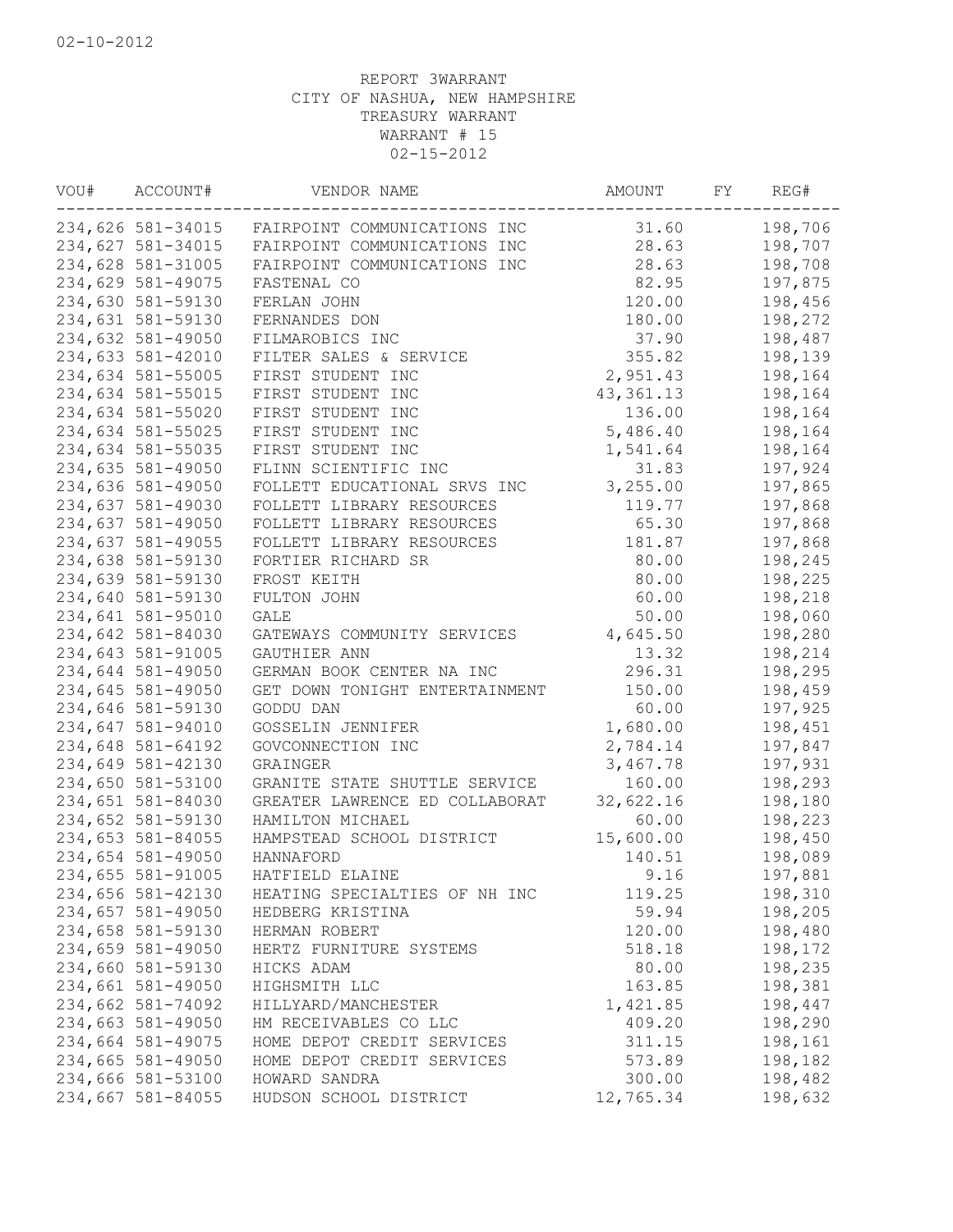| VOU# | ACCOUNT#          | VENDOR NAME                    | AMOUNT      | FY | REG#    |
|------|-------------------|--------------------------------|-------------|----|---------|
|      | 234,668 581-59300 | HUDSON SCHOOL DISTRICT         | 54.04       |    | 198,619 |
|      | 234,669 581-41015 | IMTEK REPROGRAPHICS INC        | 76.50       |    | 198,163 |
|      | 234,670 581-59130 | INFANTINO SCOTT                | 60.00       |    | 198,273 |
|      | 234,671 581-84030 | INSTITUTE OF PROFESSIONAL PRAC | 2,940.33    |    | 198,230 |
|      | 234,672 581-53103 | INTERIM HEALTHCARE OF THE NORT | 208.00      |    | 198,014 |
|      | 234,673 581-49050 | J W PEPPER & SON INC           | 1,019.48    |    | 197,934 |
|      | 234,674 581-91005 | JALBERT DONALD                 | 139.31      |    | 198,466 |
|      | 234,675 581-59130 | JINN ALICE                     | 264.00      |    | 198,458 |
|      | 234,676 581-59130 | JOHNSON EVAN                   | 60.00       |    | 198,236 |
|      | 234,677 581-44005 | JOSTENS INC                    | 3,038.96    |    | 198,150 |
|      | 234,678 581-59130 | KAJEN CHARLES                  | 60.00       |    | 198,278 |
|      | 234,679 581-49050 | KELVIN LP                      | 51.95       |    | 198,356 |
|      | 234,680 581-42110 | KEYSTONE BATTERY               | 1,321.60    |    | 198,160 |
|      | 234,681 581-49050 | KOCZALKA POLLY                 | 950.00      |    | 198,492 |
|      | 234,682 581-59130 | KUBA GARY                      | 80.00       |    | 198,233 |
|      | 234,683 581-91005 | LALIME MAUREEN                 | 11.10       |    | 198,173 |
|      | 234,684 581-55015 | LANDRY DOUGLAS                 | 52.17       |    | 198,470 |
|      | 234,685 581-59130 | LATHAM FREDERICK               | 80.00       |    | 198,219 |
|      | 234,686 581-91005 | LAVOIE ANDREA                  | 44.40       |    | 198,464 |
|      | 234,687 581-94010 | LAVOIE DEANNA                  | 1,203.20    |    | 198,285 |
|      | 234,688 581-49050 | LEONAS KATE                    | 14.19       |    | 198,465 |
|      | 234,689 581-84030 | LIGHTHOUSE SCHOOL INC          | 78,885.40   |    | 198,130 |
|      | 234,690 581-59130 | LIZOTTE TIMOTHY                | 80.00       |    | 198,441 |
|      | 234,691 581-59130 | LOUGHRAN SHAWN                 | 120.00      |    | 198,454 |
|      | 234,692 581-59130 | LOWTHER JAMES                  | 60.00       |    | 198,253 |
|      | 234,693 581-91040 | LTR TUTORING ASSOC. LLC        | 500.00      |    | 198,239 |
|      | 234,694 581-91005 | LUCAS MARK                     | 46.34       |    | 198,301 |
|      | 234,695 581-59130 | LUNGO STEPHEN                  | 60.00       |    | 198,483 |
|      | 234,696 581-42110 | M & M ELECTRICAL SUPPLY CO INC | 2,955.61    |    | 198,307 |
|      | 234,697 581-53100 | MAILFINANCE                    | 308.82      |    | 198,445 |
|      | 234,697 581-72035 | MAILFINANCE                    | 436.80      |    | 198,445 |
|      | 234,698 581-95010 | MAKEMUSIC                      | 159.55      |    | 198,501 |
|      | 234,699 581-49050 | MANSFIELD PAPER CO INC         | 91.48       |    | 198,313 |
|      | 234,700 581-49050 | MARKET BASKET                  | 980.27      |    | 197,986 |
|      | 234,700 581-49075 | MARKET BASKET                  | 132.79      |    | 197,986 |
|      | 234,701 581-59130 | MARTINEAU PAUL                 | 60.00       |    | 198,096 |
|      | 234,702 581-75090 | MARVELL PLATE GLASS INC        | 164.31      |    | 197,862 |
|      | 234,703 581-94030 | MATTHEWS ELIZABETH             | 151.02      |    | 198,267 |
|      | 234,704 581-78007 | MAYNARD & LESIEUR INCORPORATED | 208.00      |    | 198,318 |
|      | 234,705 581-59130 | MCCARTHY DENNIS                | 80.00       |    | 198,036 |
|      | 234,706 581-53103 | MCCARTNEY AMY                  | 6,873.00    |    | 198,256 |
|      | 234,707 581-59130 | MCDONOUGH THOMAS               | 60.00       |    | 198,457 |
|      | 234,708 581-49035 | MCGRAW HILL COMPANIES          | 2,390.42    |    | 197,959 |
|      | 234,708 581-49050 | MCGRAW HILL COMPANIES          | $-1,947.00$ |    | 197,959 |
|      | 234,709 581-59130 | MCNAMARA SHAWN                 | 80.00       |    | 198,452 |
|      | 234,710 581-59130 | MENCK ROBERT III               | 172.00      |    | 198,254 |
|      | 234,711 581-94010 | MERCIER KATIE                  | 1,137.60    |    | 198,469 |
|      | 234,712 581-49075 | MERRIMACK BUILDING SUPPLY INC  | 2, 116.27   |    | 198,122 |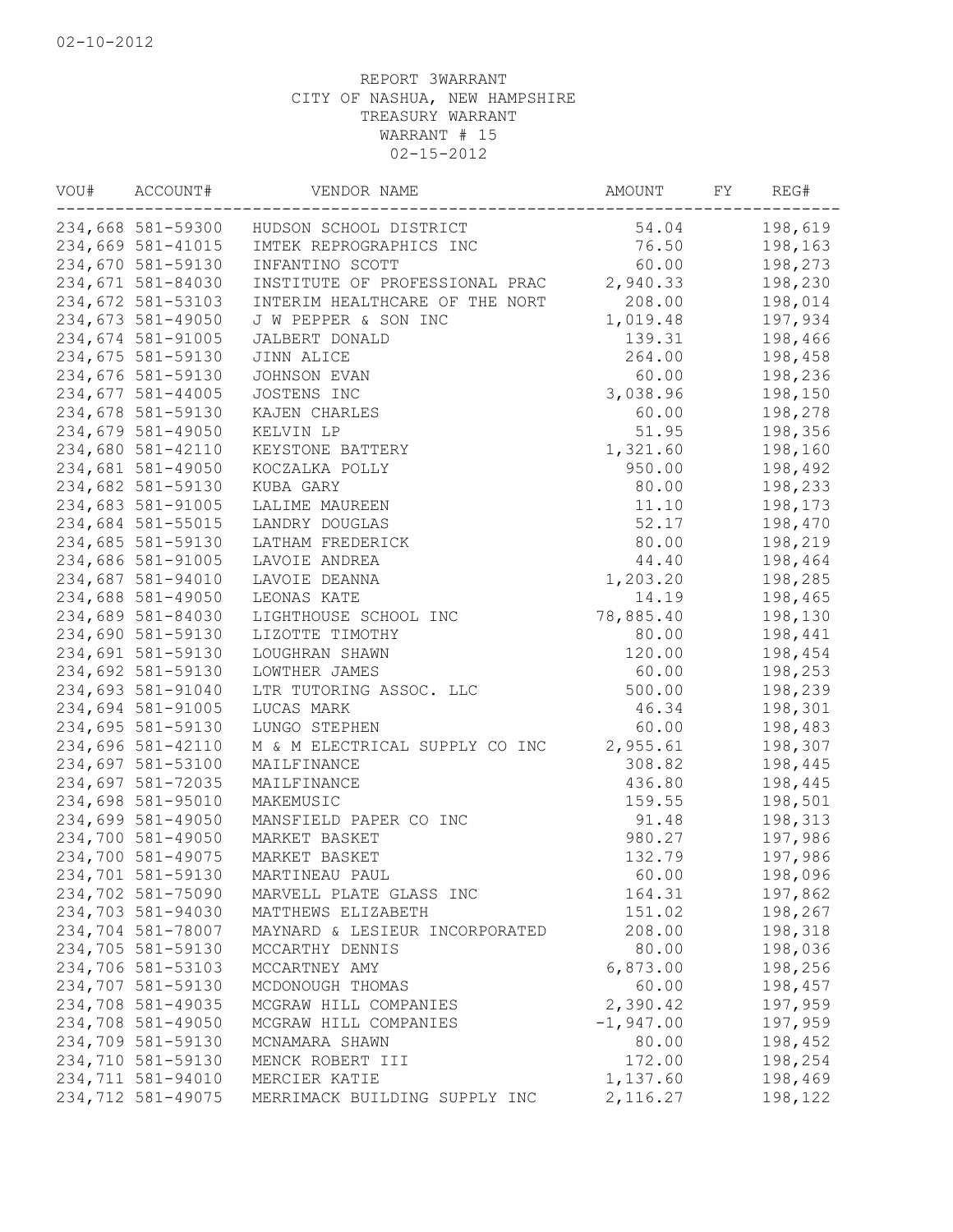| VOU# | ACCOUNT#          | VENDOR NAME                    | AMOUNT     | FY | REG#    |
|------|-------------------|--------------------------------|------------|----|---------|
|      | 234,713 581-84030 | MERRIMACK SPECIAL EDUCATION    | 32,530.36  |    | 198,250 |
|      | 234,714 581-53100 | METRO GROUP INC (THE)          | 3,405.00   |    | 198,284 |
|      | 234,715 581-34015 | METROMEDIA ENERGY INC          | 141,289.47 |    | 198,702 |
|      | 234,716 581-59130 | MICHAEL BARBARA                | 80.00      |    | 198,217 |
|      | 234,717 581-84055 | MILFORD SCHOOL DISTRICT        | 2,769.59   |    | 198,145 |
|      | 234,718 581-84055 | MOUNT PROSPECT ACADEMY         | 12,320.10  |    | 198,193 |
|      | 234,719 581-53100 | MULTI-STATE BILLING SERVICES L | 2,604.73   |    | 198,259 |
|      | 234,720 581-78007 | NAPA AUTO PARTS                | 131.66     |    | 198,054 |
|      | 234,720 581-78007 | NAPA AUTO PARTS                | 20.60      |    | 198,055 |
|      | 234,721 581-84030 | NASHOBA LEARNING GROUP INC     | 8,861.60   |    | 198,207 |
|      | 234,722 581-84030 | NASHUA CHILDREN'S HOME         | 39,396.60  |    | 198,155 |
|      | 234,723 581-49050 | NASHUA OUTDOOR POWER EQUIPMENT | 90.65      |    | 197,980 |
|      | 234,723 581-49910 | NASHUA OUTDOOR POWER EQUIPMENT | 395.86     |    | 197,980 |
| 673  | 581-45295         | NASHUA SCHOOL DISTRICT #42     | 1,500.00   |    | 12,388  |
| 674  | 581-45295         | NASHUA SCHOOL DISTRICT #42     | 900.00     |    | 12,408  |
| 674  | 581-91040         | NASHUA SCHOOL DISTRICT #42     | 990.00     |    | 12,408  |
|      | 234,724 581-49075 | NASHUA WALLPAPER & PAINT CO    | 136.91     |    | 197,984 |
|      | 234,725 581-78007 | NASHUA WHOLESALE TIRE INC      | 132.00     |    | 197,957 |
|      | 234,726 581-34015 | NATIONAL GRID                  | 9,218.80   |    | 198,713 |
|      | 234,727 581-42010 | NATIONWIDE SALES & SERVICE     | 1,609.63   |    | 198,144 |
|      | 234,728 581-95005 | NH SMASH                       | 95.00      |    | 198,495 |
|      | 234,729 581-95005 | NHASP                          | 720.00     |    | 198,639 |
|      | 234,730 581-94030 | NHSAA                          | 120.00     |    | 198,198 |
|      | 234,731 581-59130 | NITSO PAUL                     | 60.00      |    | 198,453 |
|      | 234,732 581-49030 | OLLIS BOOK CORP                | 123.65     |    | 198,292 |
|      | 234,733 581-59130 | OLSON PETER                    | 92.00      |    | 198,276 |
|      | 234,734 581-91005 |                                | 58.70      |    | 198,157 |
|      |                   | PAPANICOLAOU PAULA             |            |    |         |
|      | 234,735 581-59130 | PARKER ROY H                   | 80.00      |    | 198,229 |
|      | 234,736 581-49075 | PASEK CORP                     | 1,420.19   |    | 198,119 |
|      | 234,737 581-53103 | PAWLETKO PHD TERESE            | 987.50     |    | 198,479 |
|      | 234,738 581-42120 | PEABODY SUPPLY CO INC          | 424.68     |    | 198,446 |
|      | 234,739 581-33005 | PENNICHUCK WATER WORKS INC     | 7,399.77   |    | 198,628 |
|      | 234,740 581-53100 | PERFORMANCE REHAB INC.         | 5,424.40   |    | 198,192 |
|      | 234,741 581-49050 | PETTY CASH                     | 30.00      |    | 198,615 |
|      | 234,742 581-41015 | PETTY CASH                     | 2.97       |    | 198,616 |
|      | 234,742 581-43005 | PETTY CASH                     | 45.18      |    | 198,616 |
|      | 234,743 581-49050 | PETTY CASH                     | 28.60      |    | 198,617 |
|      | 234,744 581-59130 | PINCENCE RON                   | 60.00      |    | 198,234 |
|      | 234,745 581-43005 | PITNEY BOWES INCORPORATED      | 128.55     |    | 198,332 |
|      | 234,746 581-49050 | PITSCO INC                     | 380.70     |    | 197,837 |
|      | 234,747 581-84030 | PLUS CO INC (THE)              | 615.00     |    | 198,050 |
|      | 234,748 581-64192 | PRO AV SYSTEMS INC             | 2,883.00   |    | 198,224 |
|      | 234,749 581-49050 | PROJECT LEAD THE WAY INC       | 110.20     |    | 198,165 |
|      | 234,750 581-32005 | PSNH                           | 3,601.33   |    | 198,691 |
|      | 234,751 581-32005 | PUBLIC SERVICE OF NH           | 41,594.58  |    | 198,688 |
|      | 234,752 581-53103 | READYNURSE STAFFING SERVICES   | 970.70     |    | 197,926 |
|      | 234,753 581-49050 | REALITYWORKS INC               | 147.00     |    | 198,478 |
|      | 234,754 581-49050 | REALLY GOOD STUFF INC          | 110.14     |    | 198,135 |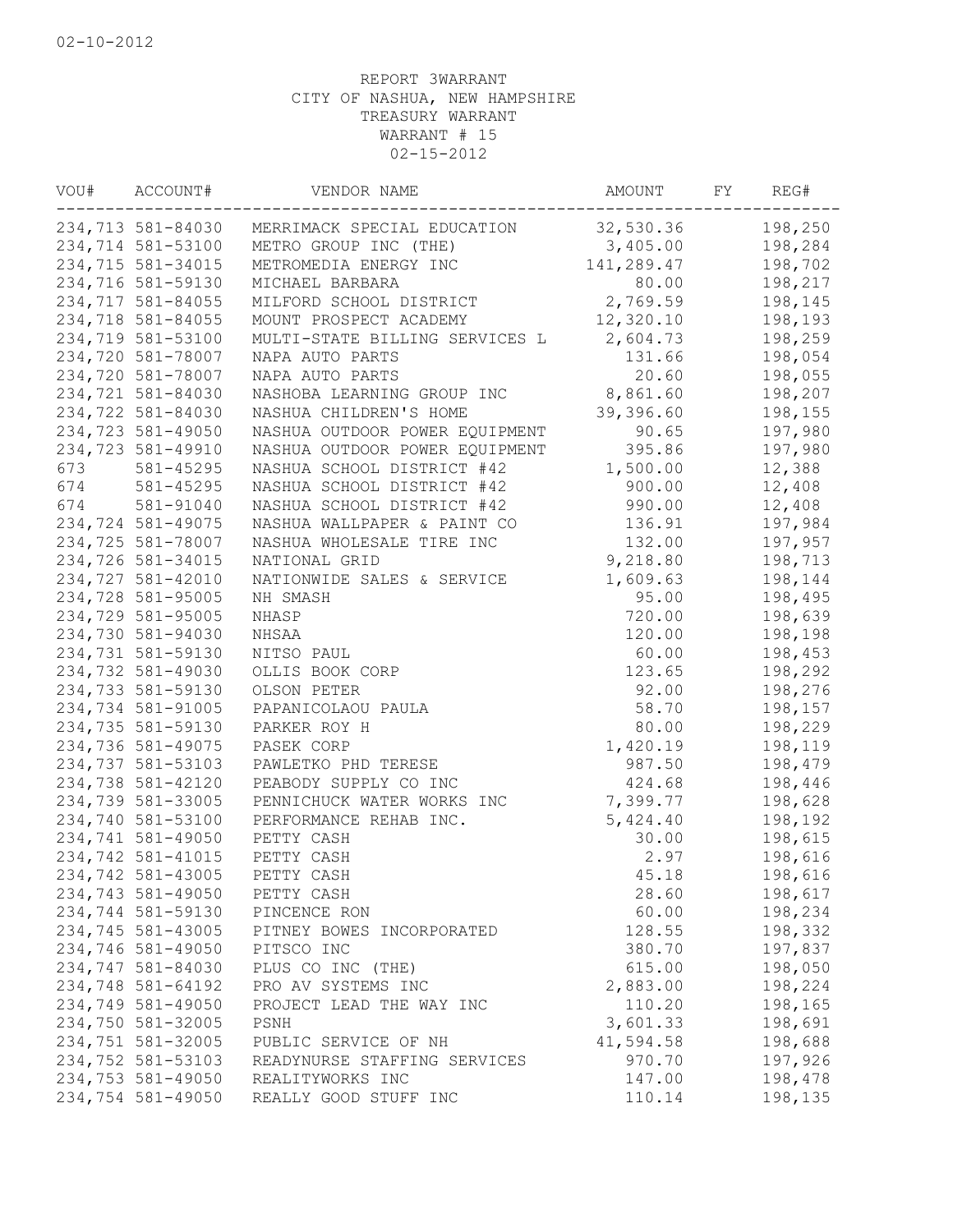| VOU# | ACCOUNT#          | VENDOR NAME                   | AMOUNT     | FY | REG#    |
|------|-------------------|-------------------------------|------------|----|---------|
|      | 234,755 581-46040 | RED BRICK CLOTHING CO         | 270.00     |    | 197,927 |
|      | 234,756 581-42110 | REDLON & JOHNSON              | 13.54      |    | 198,098 |
|      | 234,757 581-84030 | REGIONAL SERVICES & EDUCATION | 10,730.63  |    | 197,857 |
|      | 234,758 581-94030 | RIVARD ALBERT                 | 125.00     |    | 198,158 |
|      | 234,759 581-59130 | ROUSSEAU CHRIS                | 80.00      |    | 198,257 |
|      | 234,760 581-59130 | ROY GEORGE                    | 80.00      |    | 198,249 |
|      | 234,761 581-42130 | RT STEARNS INC                | 744.43     |    | 198,493 |
|      | 234,762 581-91005 | RYAN DAVID                    | 210.12     |    | 198,247 |
|      | 234,763 581-42130 | S G TORRICE CO INC            | 1,111.90   |    | 198,300 |
|      | 234,764 581-49075 | SAM'S CLUB/GEMB               | 209.31     |    | 198,634 |
|      | 234,765 581-59130 | SANDSTRUM ERIC                | 92.00      |    | 198,251 |
|      | 234,766 581-78007 | SANEL AUTO PARTS CO           | 569.36     |    | 197,977 |
|      | 234,767 581-49110 | SCANTRON CORP                 | 56.43      |    | 198,246 |
|      | 234,768 581-49050 | SCHOLASTIC INCORPORATED       | 283.19     |    | 198,331 |
|      | 234,769 581-49050 | SCHOOL HEALTH CORP            | 34.78      |    | 197,866 |
|      | 234,770 581-41015 | SCHOOL SPECIALTY INC          | 287.71     |    | 198,151 |
|      | 234,770 581-44005 | SCHOOL SPECIALTY INC          | 162.80     |    | 198,151 |
|      | 234,770 581-49050 | SCHOOL SPECIALTY INC          | 4,015.31   |    | 198,151 |
|      | 234,771 581-49050 | SCHOOL-TECH INC               | 80.62      |    | 198,312 |
|      | 234,772 581-84030 | <b>SERESC</b>                 | 55, 471.50 |    | 197,856 |
|      | 234,773 581-42130 | SIEMENS INDUSTRY, INC         | 810.00     |    | 198,199 |
|      | 234,774 581-49050 | SIMPLEXGRINNELL               | 77.97      |    | 197,852 |
|      | 234,775 581-49050 | SMALL ENGINE WAREHOUSE INC    | 2,268.60   |    | 198,490 |
|      | 234,776 581-84030 | SPAULDING YOUTH CENTER        | 23,617.25  |    | 197,841 |
|      |                   |                               |            |    |         |
|      | 234,776 581-84055 | SPAULDING YOUTH CENTER        | 4,639.53   |    | 197,841 |
|      | 234,777 581-31005 | SPRINT                        | 13.14      |    | 198,704 |
|      | 234,778 581-53100 | STANLEY ELEVATOR COMPANY INC  | 610.00     |    | 198,335 |
|      | 234,779 581-41015 | STAPLES BUSINESS ADVANTAGE    | 454.17     |    | 198,044 |
|      | 234,779 581-49050 | STAPLES BUSINESS ADVANTAGE    | 2,511.46   |    | 198,044 |
|      | 234,779 581-49110 | STAPLES BUSINESS ADVANTAGE    | 477.81     |    | 198,044 |
|      | 234,780 581-53100 | STATE OF NH CRIMINAL RECORDS  | 775.00     |    | 198,618 |
|      | 234,781 581-59130 | STUMPF THOMAS                 | 60.00      |    | 197,930 |
|      | 234,782 581-91005 | SWINDELL LORNE                | 84.53      |    | 198,167 |
|      | 234,783 581-49075 | SYSCO BOSTON LLC              | 733.54     |    | 198,471 |
|      | 234,784 581-64040 | TECHNICAL EDUCATION SOLUTIONS | 360.00     |    | 198,283 |
|      | 234,785 581-53100 | TERMINIX PROCESSING CENTER    | 297.00     |    | 198,209 |
|      | 234,786 581-59130 | THONE JOEL                    | 130.61     |    | 198,500 |
|      | 234,787 581-49035 | TOADSTOOL BOOKSHOP            | 184.36     |    | 197,944 |
|      | 234,788 581-49050 | TOBII ASSISTIVE TECH INC      | 225.00     |    | 198,474 |
|      | 234,789 581-42120 | TOTAL AIR SUPPLY INC          | 159.15     |    | 198,038 |
|      | 234,790 581-94010 | TOTTEN GREENWOOD JOSHUA       | 4,083.20   |    | 198,277 |
|      | 234,791 581-84055 | TREASURER STATE OF NH         | 3,927.00   |    | 198,147 |
|      | 234,792 581-53100 | UNIVERSAL RECYCLING TECH LLC  | 933.75     |    | 198,345 |
|      | 234,793 581-59130 | VAN ERON DENNIS               | 120.00     |    | 198,220 |
|      | 234,794 581-84030 | VERMONT CTR FOR THE DEAF &    | 15,996.10  |    | 198,269 |
|      | 234,795 581-75180 | VIKING ROOFING, INC.          | 7,535.00   |    | 198,208 |
|      | 234,796 581-49050 | VORIAS CHARLES                | 60.23      |    | 198,197 |
|      | 234,797 581-49050 | WALMART COMMUNITY             | 716.04     |    | 198,109 |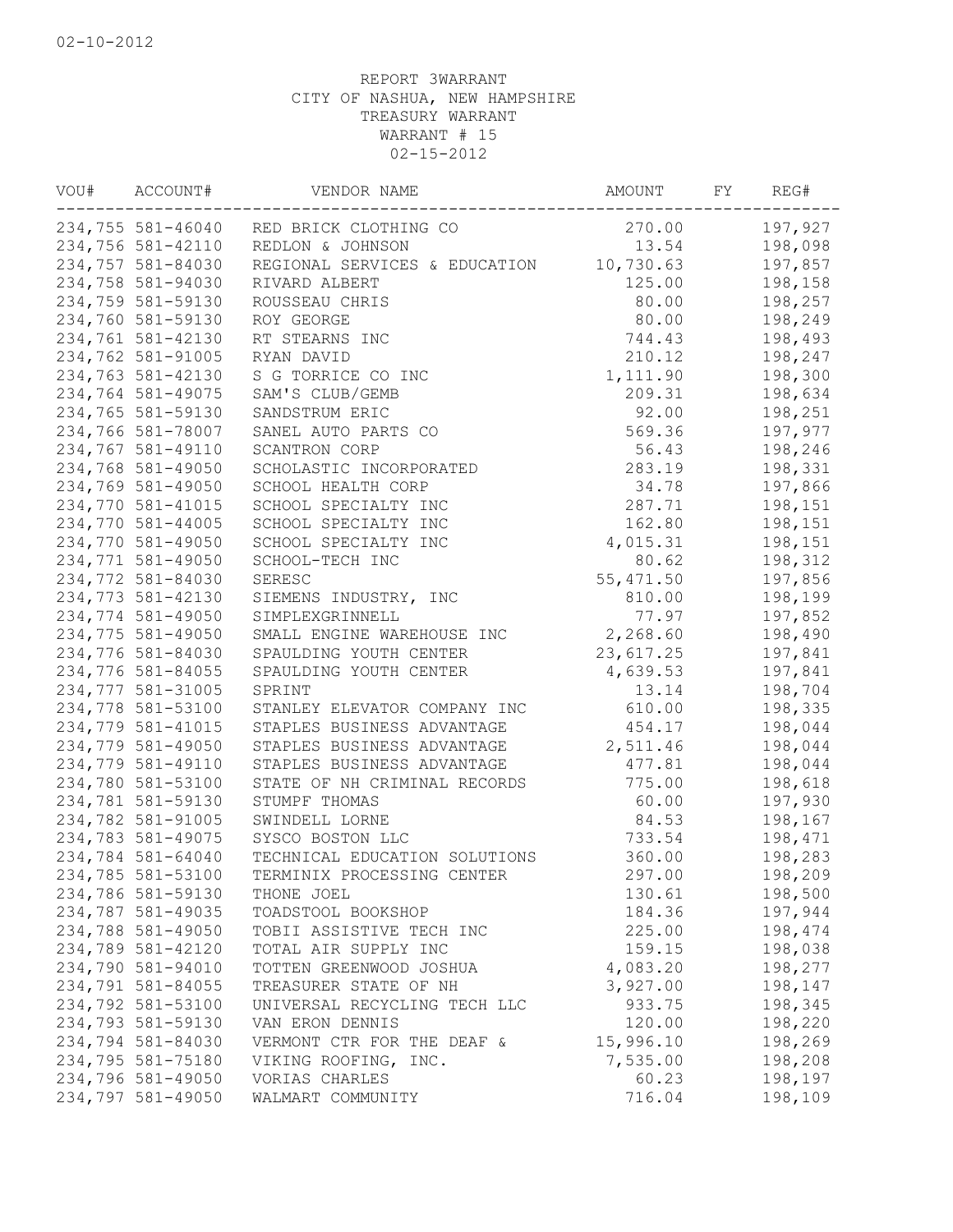|           | VOU# ACCOUNT#     | VENDOR NAME                                 | AMOUNT     | FY REG#    |
|-----------|-------------------|---------------------------------------------|------------|------------|
|           | 234,798 581-41045 | WB MASON COMPANY INC                        | 2,903.00   | 197,883    |
|           | 234,799 581-84055 | WEDIKO CHILDREN'S SERVICES                  | 4,035.97   | 198,018    |
|           | 234,800 581-49050 | WEST MUSIC                                  | 34.45      | 198,124    |
|           | 234,801 581-91005 | WILBORG SUSAN                               | 91.91      | 198,463    |
|           | 234,802 581-49050 | WILD SIDE NORTH INC                         | 164.98     | 198,215    |
|           | 234,803 581-59130 | WILHELMI FREDERICK                          | 80.00      | 198,231    |
|           | 234,804 581-49050 | WILLAM C MARLOW LLC                         | 196.15     | 198,266    |
|           | 234,805 581-42110 | WILLIAMS COMMUNICATIONS SERVIC              | 332.50     | 198,189    |
|           | 234,806 581-59130 | WONG GARY                                   | 60.00      | 198,440    |
|           | 234,807 581-64040 | X2 DEVELOPMENT CORP                         | 300.00     | 198,243    |
|           | 234,808 581-53101 | YOUTH COUNCIL (THE)                         | 6,012.50   | 198,183    |
|           | 234,809 581-53100 | YOUTH EDUCATIONAL EMPLOYMENT S              | 1,552.76   | 198,629    |
|           | 234,810 581-59130 | ZWICKER DAVE                                | 60.00      | 198,226    |
| TOTAL 581 |                   | SCHOOL DEPARTMENT<br>______________________ |            | 964,629.66 |
|           |                   |                                             |            |            |
| 675       | 590-23531         | SHI INTERNATIONAL CORP                      | 983.00     | 198,299    |
| 676       | 590-23551         | ECKHARDT & JOHNSON INC                      | 7,401.35   | 198,132    |
| 677       | 590-24515         | OFFICETEAM                                  | 2,000.00   | 198,265    |
|           | 234,811 590-24581 | NASHUA OUTDOOR POWER EQUIPMENT              | 1,492.00   | 197,980    |
|           | 234,811 590-24581 | NASHUA OUTDOOR POWER EQUIPMENT              | 2,347.00   | 197,980    |
| 678       | 590-24595         | HAGE HODES PA                               | 4,437.50   | 198,375    |
| TOTAL 590 |                   | PRIOR YEAR OBLIGATIONS                      |            | 18,660.85  |
| 679       |                   | 592-85010 US BANK NA (091000022)            | 71,781.25  | 12,393     |
| TOTAL     | 592               | BONDED DEBT SERVICE                         |            | 71,781.25  |
|           |                   |                                             |            |            |
| 680       | 595-22015         | BAJC LEAH                                   | 8.32       | 198,282    |
| 681       | 595-22015         | ESTATE OF ELAINE NCINTYRE                   | 4.96       | 198,419    |
| 682       | 595-22015         | FRANCOEUR NORMAN                            | 14.08      | 198,418    |
| 683       | 595-22015         | LEWIS DAVID & KAREN                         | 9.60       | 198,421    |
| 684       | 595-22025         | FREMEAU APPRAISAL INC                       | 3,000.00   | 198,188    |
| 685       | 595-22025         | RIVENSON HOWARD L PHD                       | 4,000.00   | 198,416    |
| TOTAL     | 595               | OVERLAY                                     |            | 7,036.96   |
| 686       | 599-68050         | SOUTHWORTH MILTON INC                       | 121,794.28 | 197,878    |
|           |                   |                                             |            |            |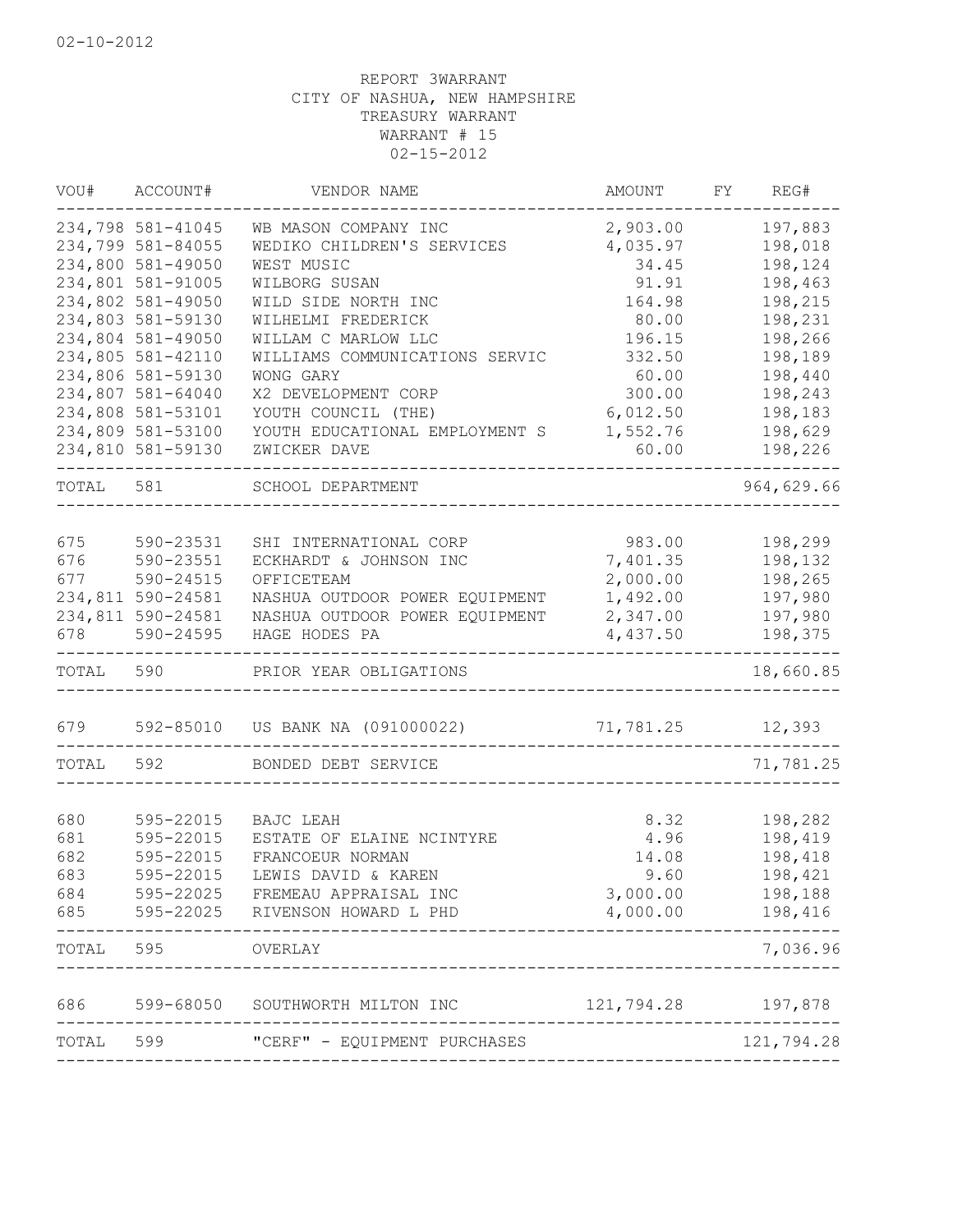|                           | VOU# ACCOUNT# VENDOR NAME                                             | AMOUNT FY REG#<br>------------------- |          |
|---------------------------|-----------------------------------------------------------------------|---------------------------------------|----------|
|                           | 687 617-01 RADON RESOURCES INC                                        | 420.00 198,149                        |          |
| _________________________ | TOTAL 617-01 CAP IMP - BUILDING MAINT<br>GENERAL REPAIRS - CITY HALL  |                                       | 420.00   |
|                           | 688 653-20 HIGHWAY TECH<br>634.50 197,912                             |                                       |          |
|                           | TOTAL 653-20 CAP IMP - STREET DEPT<br>SIDEWALK CONSTR & REPLACEMENT   |                                       | 634.50   |
|                           | 689 653-28 BROX INDUSTRIES INC 501.83 197,887                         |                                       |          |
|                           | TOTAL 653-28 CAP IMP - STREET DEPT<br>SIDEWALK PROGRAM FY10           |                                       | 501.83   |
|                           | 690 671-53 NOBIS ENGINEERING INC 2,535.84 198,084                     |                                       |          |
|                           | TOTAL 671-53 CAP IMP - COMM DEVELOP<br>MOHAWK TANNERY BLDG DEMOLITION | __________________________________    | 2,535.84 |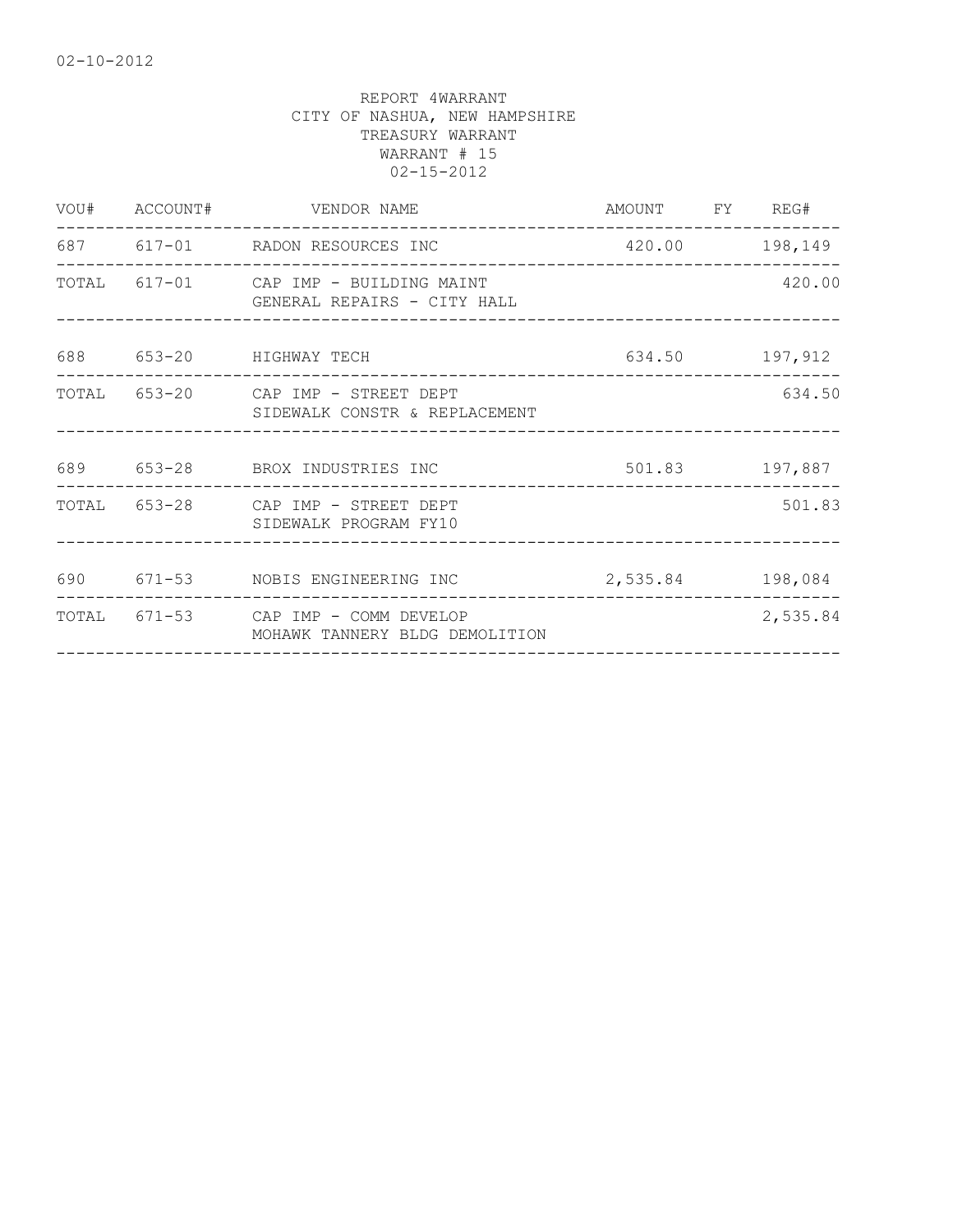| VOU#      | ACCOUNT#                               | PROGRAM<br>VENDOR NAME                    | AMOUNT     | FY | REG#               |
|-----------|----------------------------------------|-------------------------------------------|------------|----|--------------------|
| 691       | 701-53025                              | 3753 C W DOWNER & CO                      | 351,813.78 |    | 198,112            |
| 692       | 701-53025                              | 3753 PATENAUDE JOHN L                     | 7,206.48   |    | 198,357            |
| 693       | 701-53025                              | 3753 PECKAR & ABRAMSON                    | 850.20     |    | 198,360            |
| 694       | 701-91080                              | 3753 CITIZENS BANK                        | 2,152.85   |    | 12,390             |
| 695       | 701-91080                              | 3753 PETTY CASH                           | 74.20      |    | 197,829            |
| 696       | 701-98029                              | 3753 SAM'S CLUB DIRECT                    | 42.35      |    | 198,649            |
| TOTAL     | 701                                    | CPF-MAYOR'S OFFICE                        | 362,139.86 |    |                    |
| 697       |                                        | 717-01310 3732 PROJECT RESOURCE GROUP LLC | 6, 250.00  |    | 198,620            |
| 698       | 717-53187                              | 3732 ECKHARDT & JOHNSON INC               | 16,775.00  |    | 198,132            |
| TOTAL     | 717                                    | CPF-GENERAL GOV'T BUILDINGS               | 23,025.00  |    |                    |
|           |                                        |                                           |            |    |                    |
| 699       | 720-53186                              | 3738 COMPUTER CABLE COMPANY INC           | 787.00     |    | 198,369            |
| 700       | 720-53186                              | 3738 COWEN ASSOCIATES                     | 2,497.15   |    | 198,378            |
| 701       | 720-53186                              | 3738 CRAM & FERGUSON ARCHITECTS           | 622.00     |    | 198,359            |
| TOTAL     | 720                                    | CPF - HUNT BUILDING                       | 3,906.15   |    |                    |
| 702       | 722-12890                              | 3735 OFFICETEAM                           | 804.00     |    |                    |
| 703       | 722-53029                              | 3735 KRONOS INC                           | 1,665.00   |    | 198,265<br>198,383 |
| 704       | 722-53029                              | 3735 VELOCITY TECHNOLOGY SOLUTIONS        | 302,770.73 |    | 198,367            |
| 705       | 722-53036                              | 3735 COURTYARD BY MARRIOTT NASHUA         | 1,740.00   |    | 198,388            |
| 706       | 722-53036                              | 3735 CROWNE PLAZA HOTEL                   | 1,260.00   |    | 197,985            |
| 707       | 722-53140                              | 3735 CAREER CONNECTIONS                   | 1,556.96   |    | 197,947            |
| 708       | 722-98033                              | 3735 PETTY CASH                           | 107.86     |    | 197,829            |
| TOTAL     | 722                                    | CPF-INFORMATION TECHNOLOGY                | 309,904.55 |    |                    |
|           |                                        |                                           |            |    |                    |
| 709       | 753-01310                              | 3740 NCM DEMOLITION & REMEDIATION L       | 14,280.00  |    | 198,386            |
| 710       | 753-53075                              | 3740 URBAN DESIGN ASSOCIATES              | 3,164.51   |    | 197,880            |
| TOTAL 753 |                                        | CPF-STREET DEPT                           | 17,444.51  |    |                    |
|           |                                        |                                           |            |    |                    |
|           | 234,812 781-01310                      | 3775 HARVEY CONSTRUCTION CO               | 64,057.43  |    | 197,834            |
|           | 234,813 781-01680<br>234,814 781-01695 | 3775 ENVIROVANTAGE INC                    | 4,700.00   |    | 198,262            |
|           |                                        | 3775 CX ASSOCIATES LLC                    | 11,718.00  |    | 198,462            |
|           | 234,815 781-01695                      | 3775 HARVEY CONSTRUCTION CO               | 105,648.59 |    | 197,834            |
|           | 234,816 781-53095                      | 3775 TURNER BUILDING SCIENCE LLC          | 38,310.90  |    | 198,248            |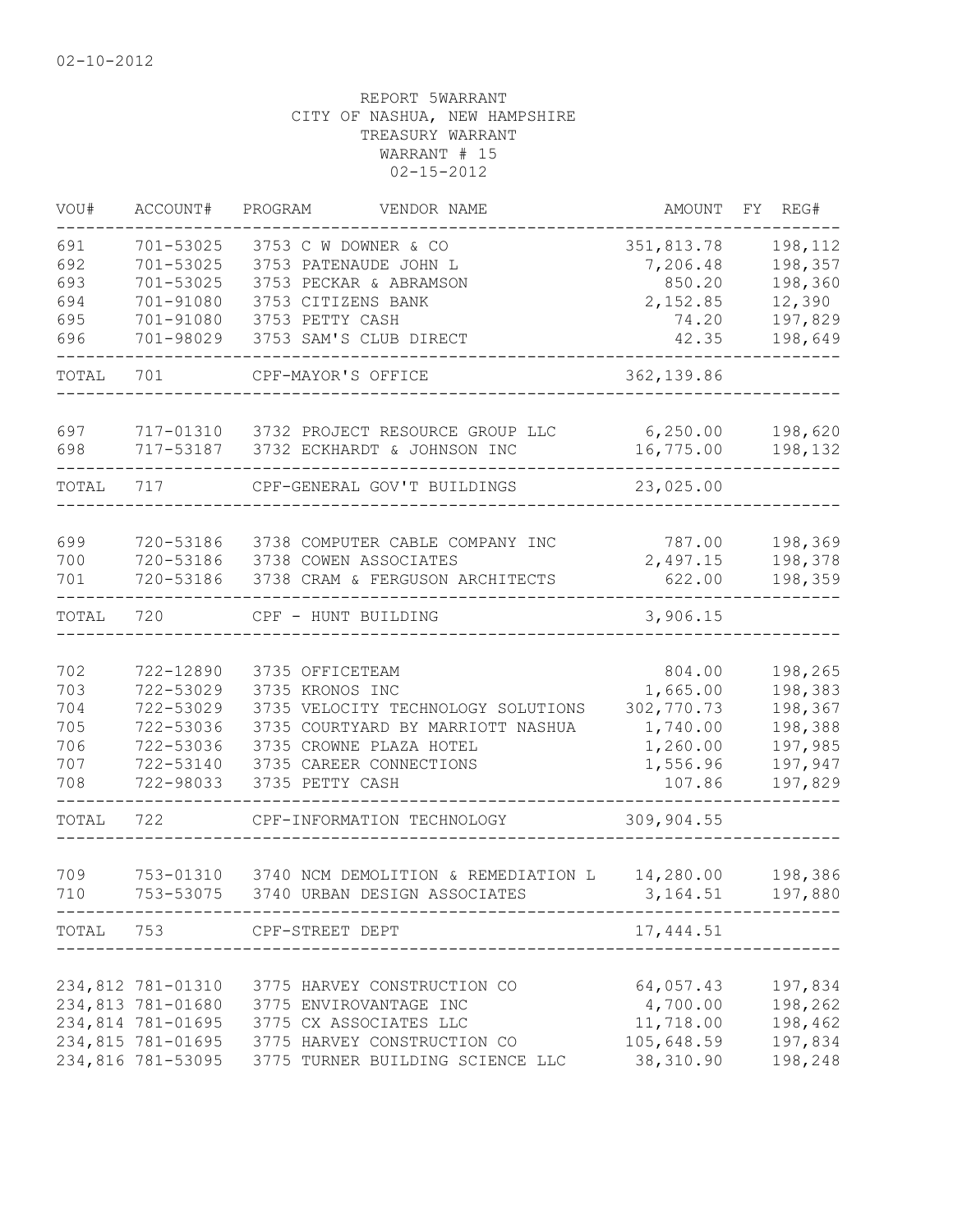| VOU#       | ACCOUNT#               | PROGRAM                  | VENDOR NAME                                                              | AMOUNT FY            | REG#               |
|------------|------------------------|--------------------------|--------------------------------------------------------------------------|----------------------|--------------------|
| TOTAL      | 781                    | CPF-SCHOOL DEPARTMENT    |                                                                          | 224,434.92           |                    |
| 711<br>712 | 792-53030<br>792-53075 |                          | 3799 AECOM TECHNOLOGY CORPORATION<br>3794 COMPREHENSIVE ENVIRONMENTAL IN | 3,288.70<br>3,045.00 | 198,206<br>198,104 |
| TOTAL      | 792                    | CPF-WASTEWATER USER FUND |                                                                          | 6,333.70             |                    |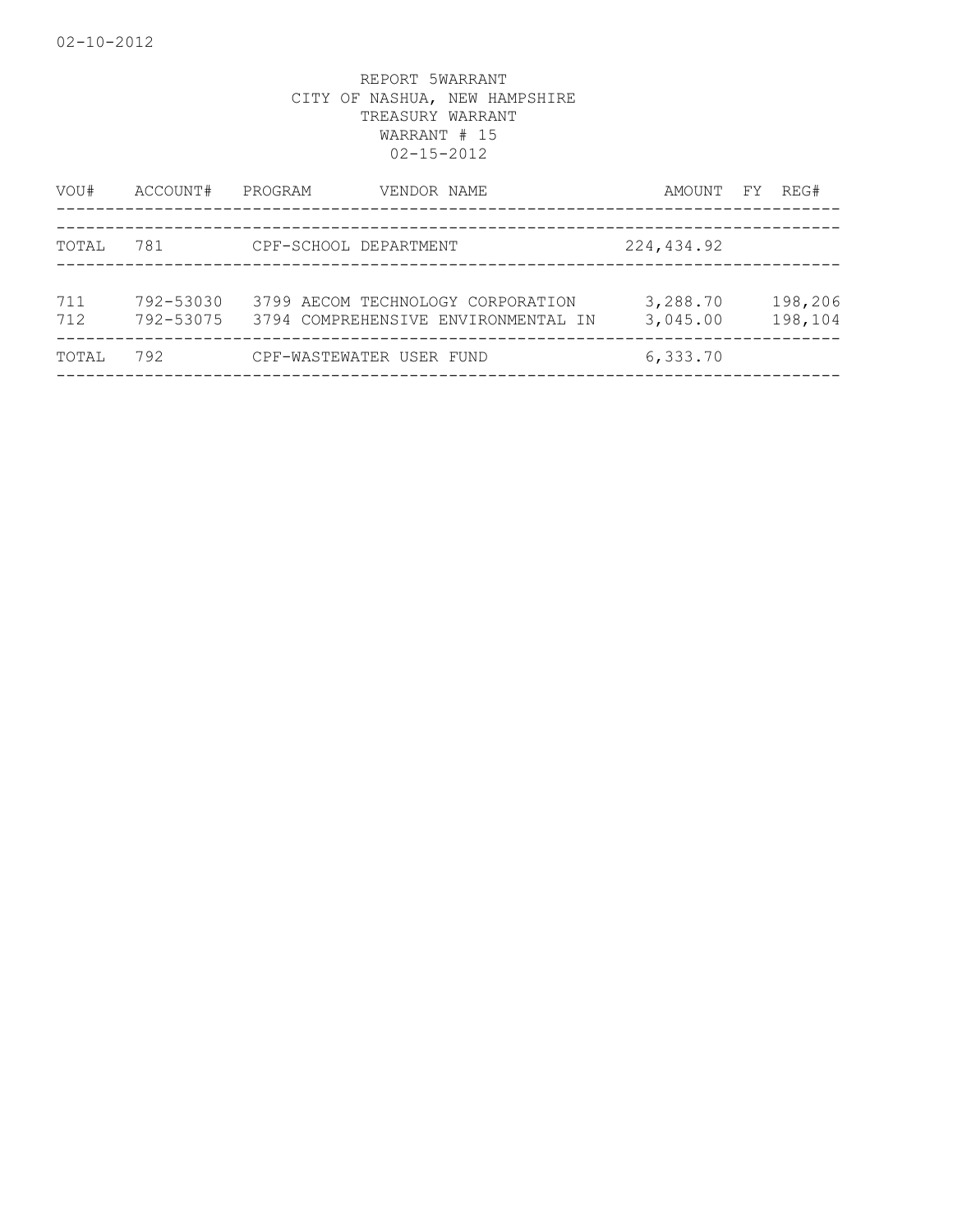| VOU#  | ACCOUNT#         | VENDOR NAME                    | AMOUNT     | FY | REG#        |
|-------|------------------|--------------------------------|------------|----|-------------|
| 713   | 801-31005        | COMCAST                        | 7.00       |    | 198,654     |
| 714   | 801-31050        | NEXTEL COMMUNICATIONS          | 107.39     |    | 198,633     |
| 715   | 801-32005        | PUBLIC SERVICE OF NEW HAMPSHIR | 686.34     |    | 197,825     |
| 716   | 801-33005        | PENNICHUCK WATER               | 272.88     |    | 198,645     |
| 717   | 801-34015        | ENERGYNORTH PROPANE            | 1,931.11   |    | 198,641     |
| 718   | 801-41015        | STAPLES ADVANTAGE              | 71.67      |    | 198,106     |
| 719   | 801-46030        | M & N SPORTS LLC               | 289.75     |    | 197,976     |
| 720   | 801-48005        | SHATTUCK MALONE OIL CO         | 1,182.07   |    | 198,623     |
| 720   | 801-48005        | SHATTUCK MALONE OIL CO         | 1,027.87   |    | 198,623     |
| 720   | 801-48005        | SHATTUCK MALONE OIL CO         | 359.75     |    | 198,623     |
| 721   | 801-49040        | CALLOGIX INC                   | 185.43     |    | 198,371     |
| 722   | 801-49040        | UNIFIRST CORPORATION           | 250.62     |    | 198,072     |
| 723   | 801-53030        | SANBORN HEAD & ASSOCIATES INC  | 11,905.95  |    | 198,670     |
| 724   | 801-59100        | D-LUX SCREEN PRINTING INC      | 306.70     |    | 198,438     |
| 725   | 801-59100        | MAINE OXY-ACETYLENE SUPPLY CO  | 200.00     |    | 197,833     |
| 726   | 801-59100        | MARK LAMBERT ELECTRIC LLC      | 871.30     |    | 198,437     |
| 727   | 801-59100        | NH DEPT OF SAFETY              | 25.00      |    | 197,827     |
| 728   | 801-59100        | <b>NRRA</b>                    | 1,500.00   |    | 198,642     |
| 729   | 801-59100        | UNIVERSAL SIGNWORKS            | 885.00     |    | 198,385     |
| 730   | 801-59105        | BILL'S WORLD CLASS CLEANING IN | 780.00     |    | 198,302     |
| 731   | 801-59238        | US BANCORP EQUIPMENT FINANCE I | 26.55      |    | 198,685     |
| 732   | 801-64192        | NORTHEAST SCALE CO INC         | 2,500.00   |    | 197,843     |
| 733   | 801-72010        | CONWAY OFFICE PRODUCTS LLC     | 58.00      |    | 197,948     |
| 734   | 801-75023        | BELLETETES INC                 | 19.13      |    | 197,973     |
| 735   | 801-75023        | F W WEBB COMPANY               | 12.36      |    | 197,919     |
| 736   | 801-75023        | FOUR SEASONS AIR               | 270.00     |    | 198,298     |
| 737   | 801-77020        | EASTERN NEW ENGLAND HYDRAULICS | 790.00     |    | 198,455     |
| 738   | 801-77020        | LIBERTY INTN'L TRUCKS OF NH LL | $-450.00$  |    | 198,316     |
| 739   | 801-77020        | SOUTHWORTH MILTON INC          | 1,473.67   |    | 197,878     |
| 740   | 801-78100        | GRANITE STATE GLASS            | 562.00     |    | 198,025     |
| 741   | 801-78100        | P/M SERVICES OF NEW HAMPSHIRE  | 1,272.00   |    | 198,398     |
| 742   | 801-85060        | TREASURER STATE OF NH          | 183,798.10 |    | 12,392      |
| 742   | 801-85065        | TREASURER STATE OF NH          | 54, 242.49 |    | 12,392      |
| TOTAL | 801              | SOLID WASTE DISPOSAL           |            |    | 267, 420.13 |
|       |                  |                                |            |    |             |
| 743   | $802 - 215 - 00$ | JNT REALTY                     | 52.00      |    | 198,384     |
| 744   | 802-31005        | BAYRING COMMUNICATIONS         | 60.42      |    | 198,667     |
| 745   | 802-31005        | FAIRPOINT COMMUNICATIONS       | 63.30      |    | 198,669     |
| 746   | 802-31005        | NEXTEL COMMUNICATIONS          | 85.21      |    | 198,633     |
| 746   | 802-31005        | NEXTEL COMMUNICATIONS          | 125.58     |    | 198,633     |
| 747   | 802-33005        | PENNICHUCK WATER               | 21.35      |    | 198,645     |
| 747   | 802-33005        | PENNICHUCK WATER               | 1,934.00   |    | 198,645     |
| 748   | 802-34015        | METROMEDIA ENERGY INC          | 11,205.26  |    | 198,664     |
| 749   | 802-41015        | CORDIAL GREETING               | 74.78      |    | 198,436     |
| 750   | 802-41015        | STAPLES ADVANTAGE              | 199.45     |    | 198,106     |
| 751   | 802-42010        | GRAINGER                       | 103.73     |    | 197,905     |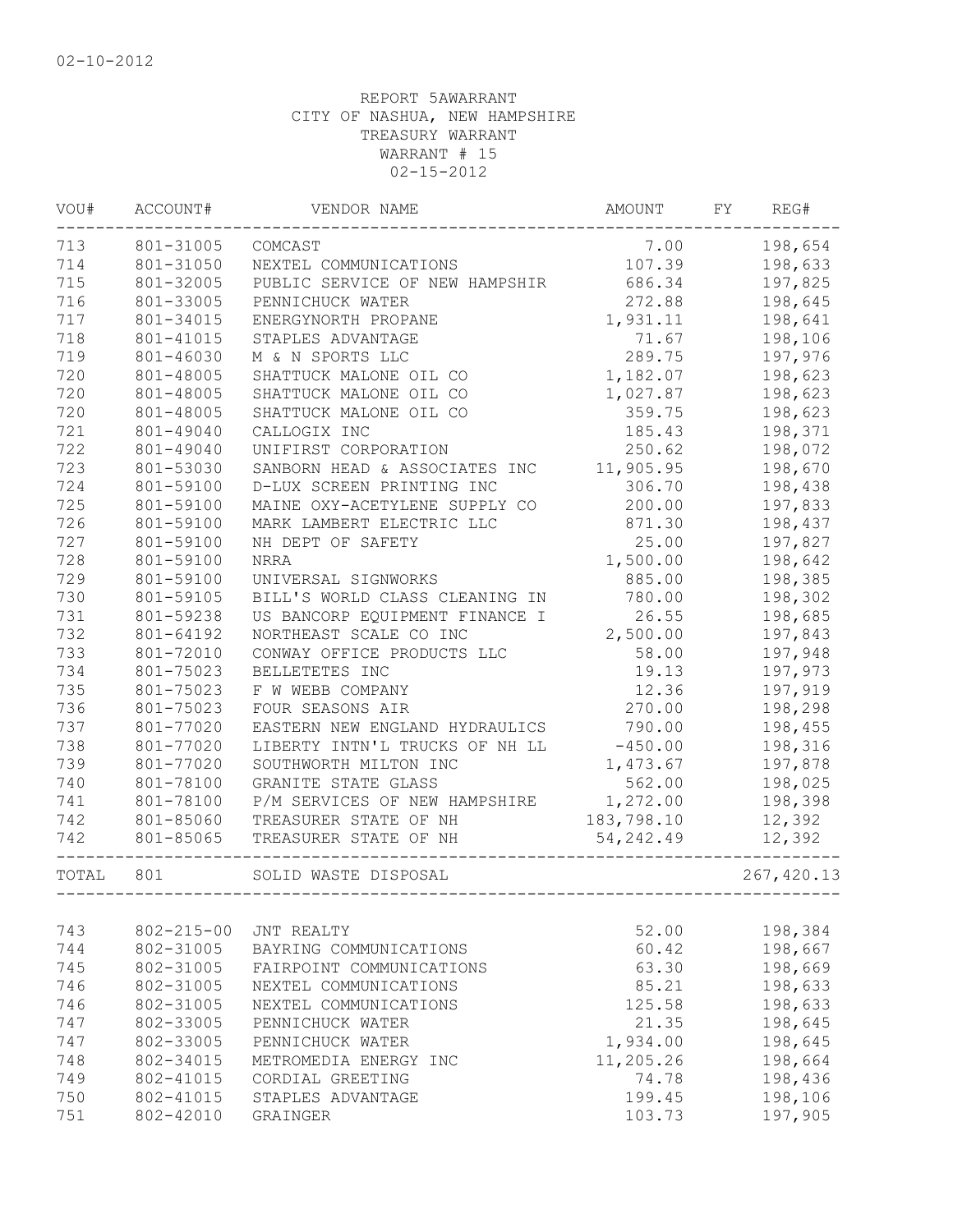| VOU#             | ACCOUNT#  | VENDOR NAME                    | AMOUNT          | FΥ | REG#    |
|------------------|-----------|--------------------------------|-----------------|----|---------|
| 752<br>802-45103 |           | JCI JONES                      | 3,168.19        |    | 198,365 |
| 753              | 802-45175 | ARCSOURCE INC                  | 80.80           |    | 197,978 |
| 754              | 802-46045 | ALEC'S SHOE STORE INC          | 82.00           |    | 197,966 |
| 755              | 802-46045 | M & N SPORTS LLC               | 505.30          |    | 197,976 |
| 756              | 802-46045 | UNIFIRST CORPORATION           | 34.11           |    | 198,072 |
| 756              | 802-46045 | UNIFIRST CORPORATION           | 209.41          |    | 198,072 |
| 757              | 802-467   | HILLSBOROUGH COUNTY TREASURER  | 260.84          |    | 198,325 |
| 758              | 802-48015 | DENNIS K BURKE INC             | 466.94          |    | 198,697 |
| 758              | 802-48015 | DENNIS K BURKE INC             | 466.95          |    | 198,697 |
| 759              | 802-49025 | J J KELLER & ASSOCIATES INC    | 211.38          |    | 197,839 |
| 760              | 802-49070 | LAB SAFETY SUPPY INC           | 27.22           |    | 198,105 |
| 761              | 802-49070 | MILLIPORE CORPORATION          | 65.49           |    | 197,921 |
| 762              | 802-49070 | VWR INTERNATIONAL INC          | 1,035.22        |    | 198,107 |
| 763              | 802-53030 | EASTERN ANALYTICAL INC         | 130.00          |    | 197,975 |
| 764              | 802-54020 | TELEGRAPH PUBLISHING COMPANY   | 271.33          |    | 198,327 |
| 765              | 802-54020 | UNION LEADER CORPORATION       | 209.63          |    | 198,631 |
| 766              | 802-59100 | TREASURER STATE OF NH          | 210.00          |    | 198,681 |
| 767              | 802-59220 | PRINTGRAPHICS OF MAINE         | 131.99          |    | 197,918 |
| 768              | 802-59225 | RESOURCE MANAGEMENT INC        | 41,555.64       |    | 198,350 |
| 769              | 802-59230 | BROX INDUSTRIES INC            | 891.15          |    | 197,887 |
| 770              | 802-59238 | US BANCORP EQUIPMENT FINANCE I | 26.55           |    | 198,685 |
| 771              | 802-59275 | PENNICHUCK WATER               | 8,495.37        |    | 197,996 |
| 772              | 802-59320 | SANEL AUTO PARTS CO            | 11.88           |    | 197,977 |
| 773              | 802-64095 | EASTERN INDUSTRIAL AUTOMATION  | 146.27          |    | 198,366 |
| 774              | 802-64095 | M & M ELECTRICAL SUPPLY CO INC | 103.36          |    | 198,307 |
| 775              | 802-64095 | PINE MOTOR PARTS               | 199.50          |    | 198,319 |
| 776              | 802-64192 | <b>BAU HOPKINS</b>             | 3,658.00        |    | 197,894 |
| 777              | 802-64192 | GRAINGER                       | 598.68          |    | 197,905 |
| 778              | 802-66025 | CONWAY OFFICE PRODUCTS LLC     | 103.00          |    | 197,948 |
| 779              | 802-77062 | FLOWROX INC                    | 499.36          |    | 198,279 |
| 780              | 802-77065 | CLEAR EDGE                     | 5,638.00        |    | 198,090 |
| 781              | 802-77065 | GRAINGER                       | 59.98           |    | 197,905 |
| 782              | 802-77066 | BELLETETES INC                 | 50.28           |    | 197,973 |
| 783              | 802-77066 | FASTENAL COMPANY               | 211.25          |    | 198,015 |
| 784              | 802-77066 | MCMASTER-CARR SUPPLY CO        | 877.19          |    | 197,969 |
| 785              | 802-77066 | PEABODY SUPPLY COMPANY         | 61.91           |    | 198,362 |
| 786              | 802-77067 |                                |                 |    |         |
| 787              | 802-77067 | EASTERN INDUSTRIAL AUTOMATION  | 328.68<br>12.30 |    | 198,366 |
|                  |           | FASTENAL COMPANY               |                 |    | 198,015 |
| 788              | 802-77067 | GRAINGER                       | 455.05          |    | 197,905 |
| 789              | 802-77067 | M & B MACHINING AND WELDING    | 564.00          |    | 198,317 |
| 790              | 802-77067 | PEABODY SUPPLY COMPANY         | 77.38           |    | 198,362 |
| 791              | 802-77067 | PINE MOTOR PARTS               | 96.14           |    | 198,319 |
| 792              | 802-77069 | <b>BAU HOPKINS</b>             | 1,545.00        |    | 197,894 |
| 793              | 802-77069 | BELLETETES INC                 | 44.76           |    | 197,973 |
| 794              | 802-77069 | FASTENAL COMPANY               | 14.06           |    | 198,015 |
| 795              | 802-77069 | FREDERICKSEAL INC              | 490.91          |    | 197,891 |
| 796              | 802-77069 | GRAINGER                       | 1,657.42        |    | 197,905 |
| 797              | 802-77069 | HOME DEPOT CREDIT SERVICES     | 41.94           |    | 198,640 |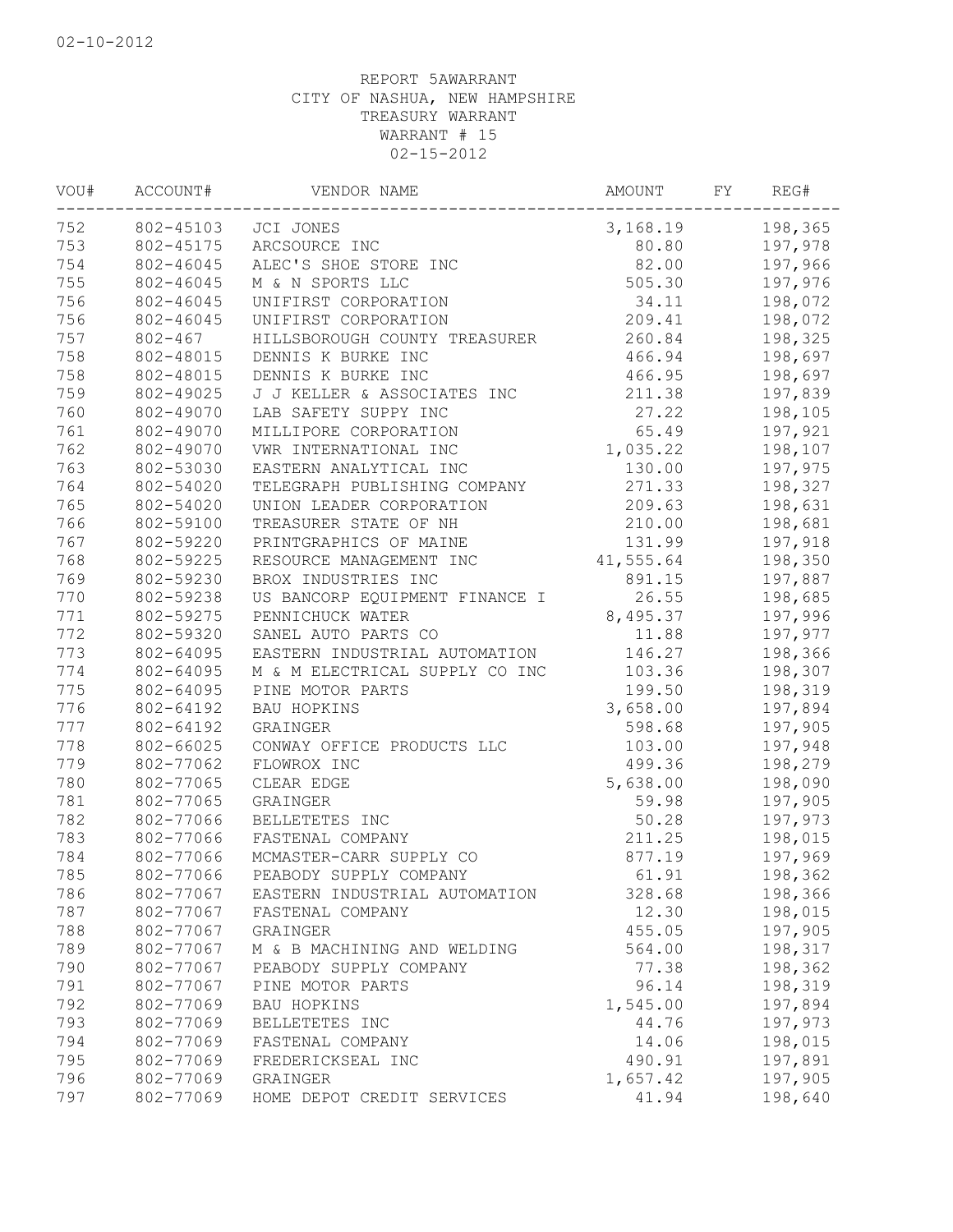| VOU#  | ACCOUNT#  | VENDOR NAME                       | AMOUNT   | FY. | REG#      |
|-------|-----------|-----------------------------------|----------|-----|-----------|
| 798   | 802-77069 | M & M ELECTRICAL SUPPLY CO<br>INC | 252.63   |     | 198,307   |
| 798   | 802-77069 | M & M ELECTRICAL SUPPLY CO<br>INC | 312.51   |     | 198,307   |
| 799   | 802-77069 | MCMASTER-CARR SUPPLY CO           | 563.29   |     | 197,969   |
| 800   | 802-77069 | PINE MOTOR PARTS                  | 4.25     |     | 198,319   |
| 801   | 802-77070 | ATCO INTERNATIONAL                | 273.60   |     | 198,086   |
| 802   | 802-77070 | PINE MOTOR PARTS                  | 131.99   |     | 198,319   |
| 803   | 802-77070 | WINDWARD PETROLEUM INC            | 3,015.21 |     | 197,910   |
| 804   | 802-94005 | ADIE JOHN                         | 882.06   |     | 198,622   |
| 805   | 802-94005 | CIARDELLI GERALDINE               | 346.78   |     | 198,621   |
| 806   | 802-94005 | KEATING WILLIAM                   | 36.00    |     | 198,344   |
| 806   | 802-95005 | KEATING WILLIAM                   | 150.00   |     | 198,344   |
| 807   | 802-95005 | NEW ENGLAND BIOSOLIDS & RESIDU    | 1,760.00 |     | 198,668   |
| 808   | 802-96004 | FEDEX                             | 229.92   |     | 198,627   |
| TOTAL | 802       | SEWERAGE DISPOSAL SYSTEM          |          |     | 97,965.13 |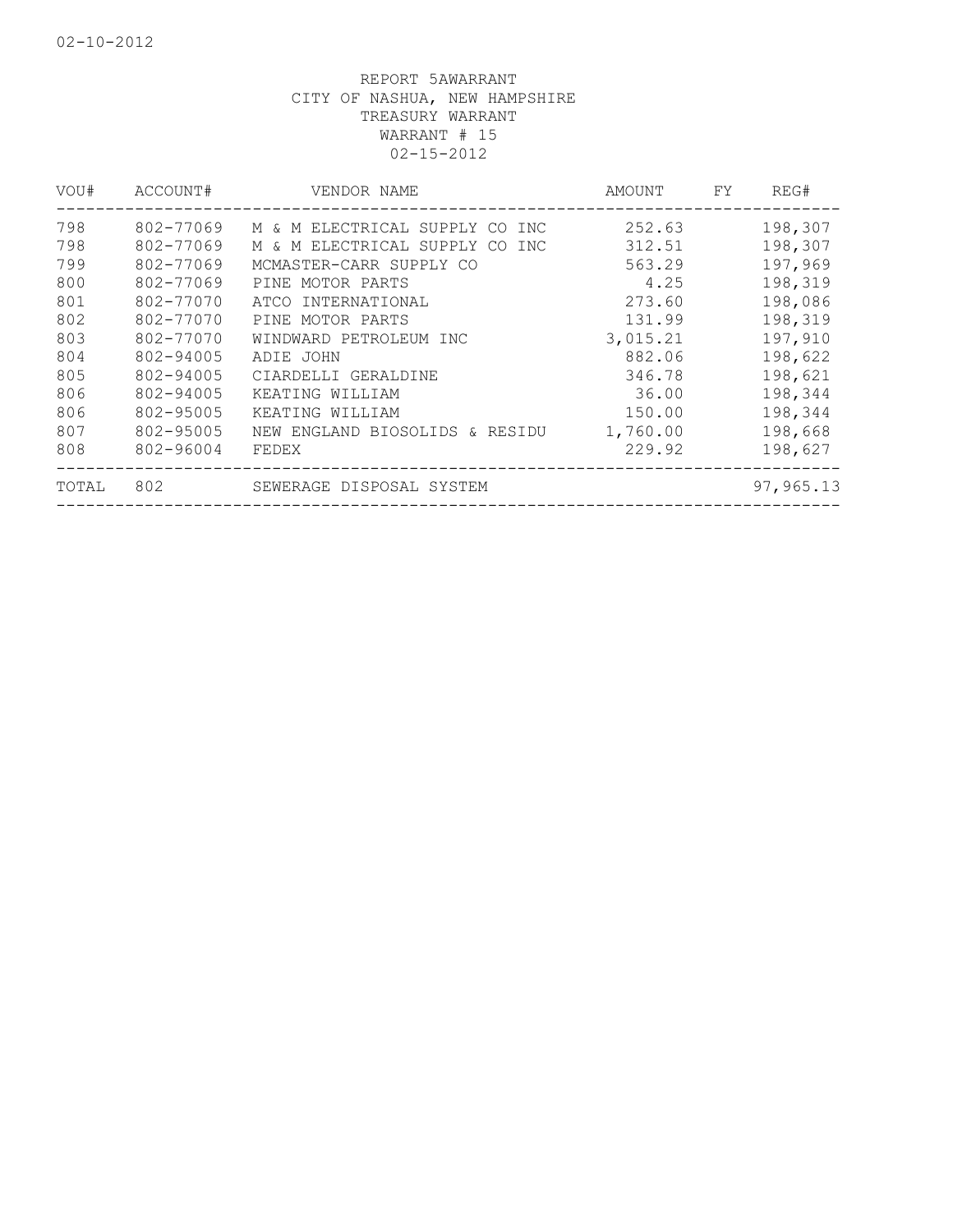| VOU#                                   | ACCOUNT#                                                                       | VENDOR NAME                                                                                                                                               | AMOUNT                                                  | FY REG#                                                        |
|----------------------------------------|--------------------------------------------------------------------------------|-----------------------------------------------------------------------------------------------------------------------------------------------------------|---------------------------------------------------------|----------------------------------------------------------------|
| 809                                    |                                                                                | 920-59100 COMPUTER CABLE COMPANY INC                                                                                                                      | 9,996.00                                                | 198,369                                                        |
| TOTAL                                  | 920                                                                            | HUNT MEMORIAL BLDG TRUST FUND                                                                                                                             |                                                         | 9,996.00                                                       |
| 810                                    |                                                                                | 931-59100 LA PHOTOWORKS & CUSTOM FRAMING                                                                                                                  | 105.00                                                  | 197,923                                                        |
| TOTAL                                  | 931                                                                            | POLICE TRUST FUND                                                                                                                                         |                                                         | 105.00                                                         |
| 811<br>812                             | $951 - 05058$<br>$951 - 22$                                                    | BROX INDUSTRIES INC<br>231 MAIN DUNSTABLE LLC                                                                                                             | 1,492.76<br>4,940.51                                    | 197,887<br>197,822                                             |
| TOTAL                                  | 951                                                                            | PWD & ENG TRUST FUND                                                                                                                                      |                                                         | 6,433.27                                                       |
| 813<br>814                             | 961-45195                                                                      | 961-45185 HARDY DORIC INC<br>JP BARTLETT CO INC                                                                                                           | 780.00<br>1,661.56                                      | 197,981<br>198,695<br>-----                                    |
| TOTAL                                  | 961                                                                            | EDGEWOOD CEMETERY TRUST FUND                                                                                                                              |                                                         | 2,441.56                                                       |
| 815<br>816<br>817<br>818<br>819<br>820 | 975-31040<br>975-33005<br>975-34015<br>$975 - 45050$<br>975-45050<br>975-45050 | BAYRING COMMUNICATIONS<br>PENNICHUCK WATER<br>METROMEDIA ENERGY INC<br>CONCORD HISTORICAL SOCIETY<br>GREY HOUSE PUBLISHING<br>INGRAM LIBRARY SERVICES INC | 25.00<br>23.85<br>412.56<br>67.90<br>424.50<br>1,132.00 | 198,667<br>198,645<br>198,664<br>198,682<br>198,085<br>198,100 |
| TOTAL                                  | 975                                                                            | LIBRARY TRUST FUND                                                                                                                                        |                                                         | 2,085.81                                                       |
| 821                                    | 981-49075                                                                      | CITIZENS BANK                                                                                                                                             | 505.00                                                  | 12,390                                                         |
| TOTAL                                  | 981                                                                            | <b>SCHOOL TRUST FUND</b>                                                                                                                                  |                                                         | 505.00                                                         |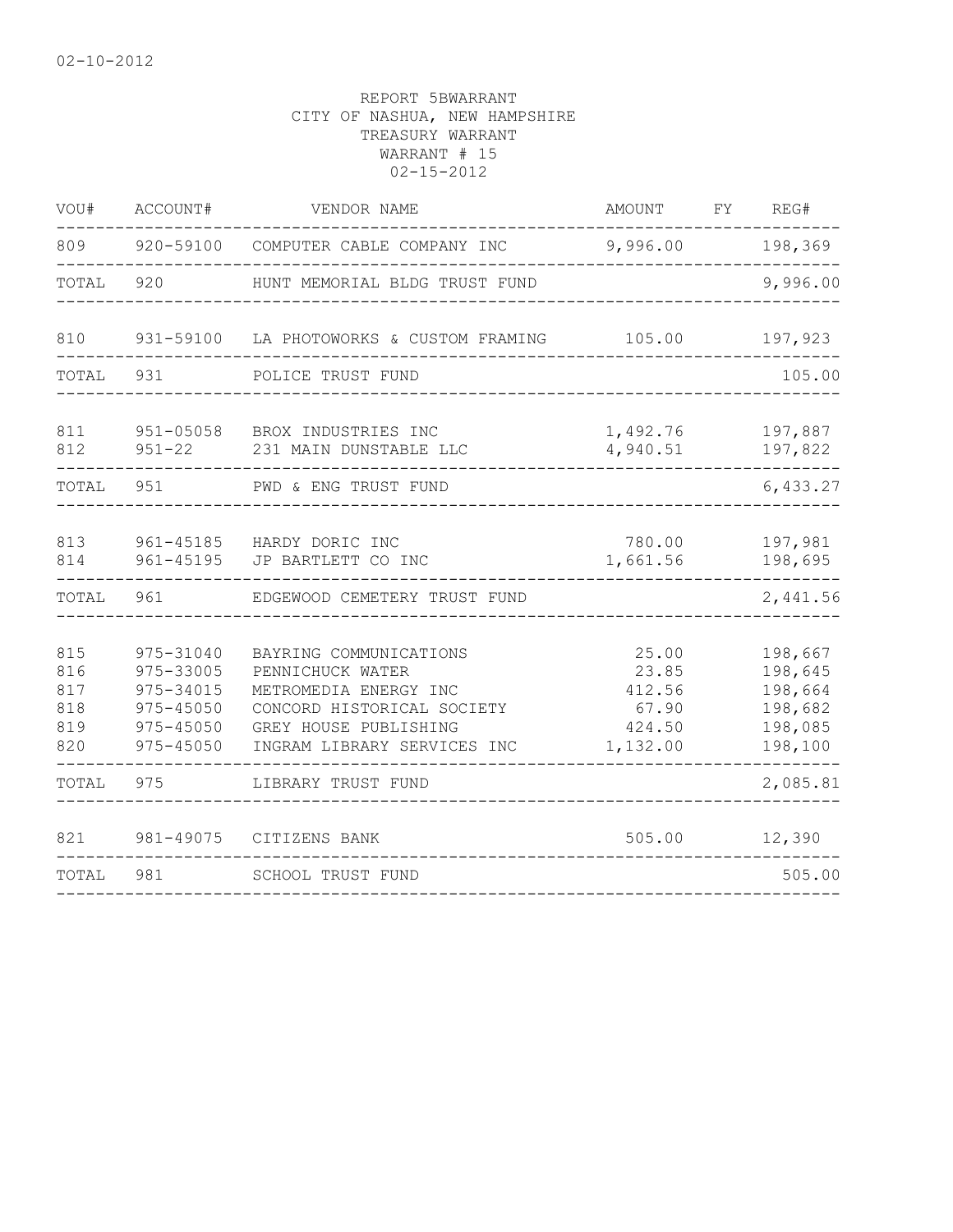|           |  | ACCOUNT# PAYROLL WEEK ENDING | AMOUNT |
|-----------|--|------------------------------|--------|
|           |  |                              |        |
| TOTAL 951 |  |                              |        |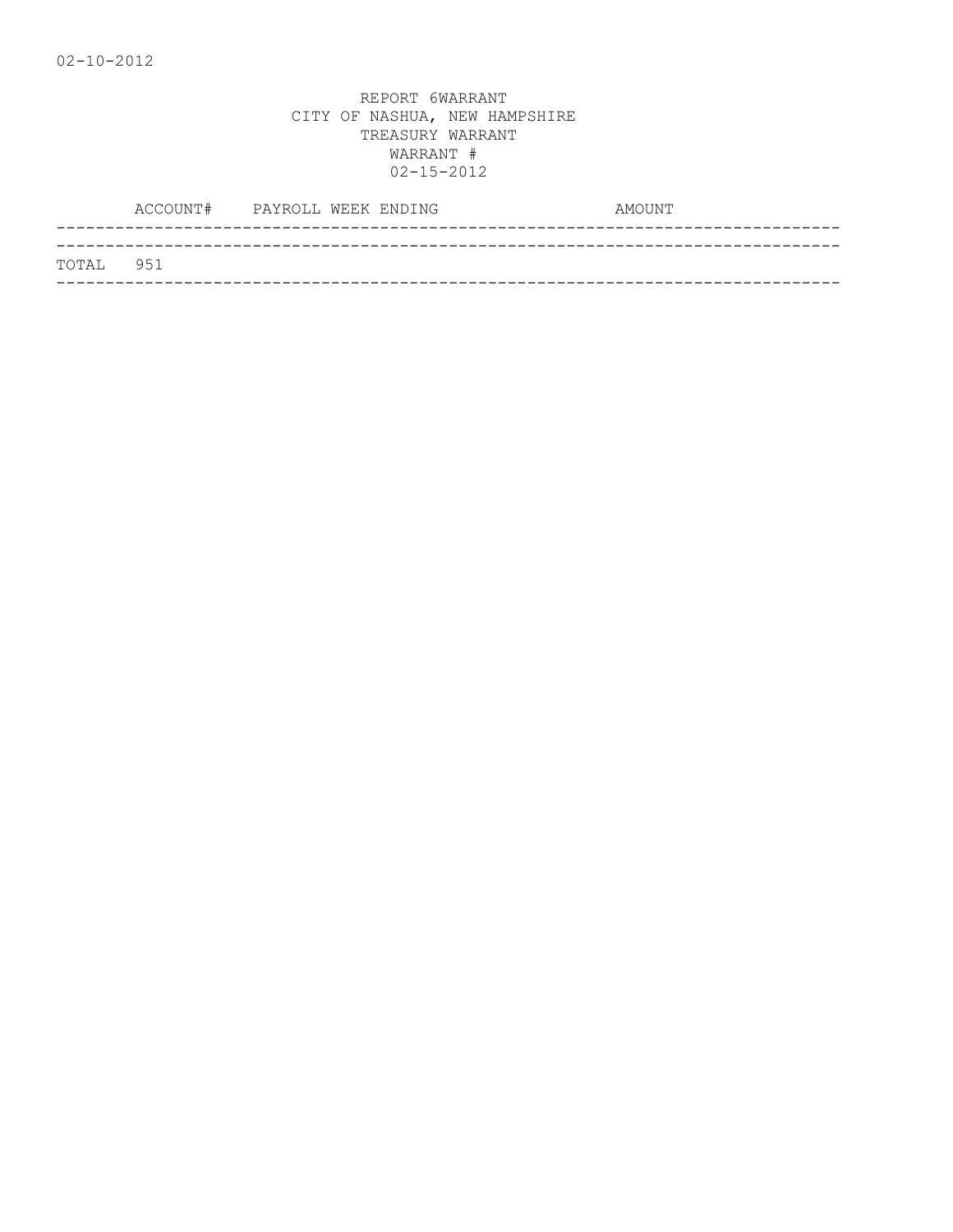|           | ACCOUNT#  | PAYROLL WEEK ENDING           | AMOUNT   |           |
|-----------|-----------|-------------------------------|----------|-----------|
|           | 305-11125 | 04-FEB-2012                   | 962.06   |           |
|           | 305-11125 | 28-JAN-2012                   | 962.06   |           |
|           | 305-11239 | $04 - FEB - 2012$             | 1,080.53 |           |
|           |           | 305-11239 28-JAN-2012         | 1,080.52 |           |
| TOTAL 305 |           | SRF - CIVIC & COMM ACTIVITIES |          | 4,085.17  |
|           |           |                               |          |           |
|           | 308-11130 | 04-FEB-2012                   | 862.72   |           |
|           | 308-11130 | 28-JAN-2012                   | 862.73   |           |
|           | 308-11418 | 04-FEB-2012                   | 315.80   |           |
|           | 308-11441 | 04-FEB-2012                   | 1,453.63 |           |
|           | 308-11441 | 28-JAN-2012                   | 1,453.63 |           |
|           | 308-11446 | 04-FEB-2012                   | 1,156.28 |           |
|           | 308-11446 | 28-JAN-2012                   | 1,156.28 |           |
|           | 308-11447 | 04-FEB-2012                   | 257.36   |           |
|           | 308-11447 | 28-JAN-2012                   | 257.36   |           |
|           | 308-11540 | 04-FEB-2012                   | 1,083.90 |           |
|           | 308-11540 | 28-JAN-2012                   | 1,083.90 |           |
|           | 308-11578 | $04 - FEB - 2012$             | 997.83   |           |
|           | 308-11578 | 28-JAN-2012                   | 997.83   |           |
|           | 308-11589 | 04-FEB-2012                   | 1,080.52 |           |
|           | 308-11589 | 28-JAN-2012                   | 1,080.52 |           |
|           | 308-11608 | 04-FEB-2012                   | 976.17   |           |
|           | 308-11608 | 28-JAN-2012                   | 976.17   |           |
|           | 308-83051 | 04-FEB-2012                   | 1,266.13 |           |
|           | 308-83051 | 28-JAN-2012                   | 1,211.01 |           |
|           | 308-83052 | 04-FEB-2012                   | 1,530.79 |           |
|           | 308-83052 | 28-JAN-2012                   | 1,530.79 |           |
|           | 308-83102 | 04-FEB-2012                   | 2,076.93 |           |
|           | 308-83102 | 28-JAN-2012                   | 1,384.62 |           |
| TOTAL     | 308       | SRF - INSURANCE               |          | 25,052.90 |
|           |           | 309-31050 28-JAN-2012         | $-40.00$ |           |
| TOTAL 309 |           |                               |          | $-40.00$  |
|           |           |                               |          |           |
|           |           | 3092-13004 04-FEB-2012        | 642.64   |           |
|           |           | 3092-13004 28-JAN-2012        | 1,415.96 |           |
| TOTAL 309 |           | FRESH FRUIT & VEGETABLE GRANT |          | 2,058.60  |
|           |           | 3097-11162 04-FEB-2012        | 645.75   |           |
|           |           | 3097-11162 28-JAN-2012        | 645.75   |           |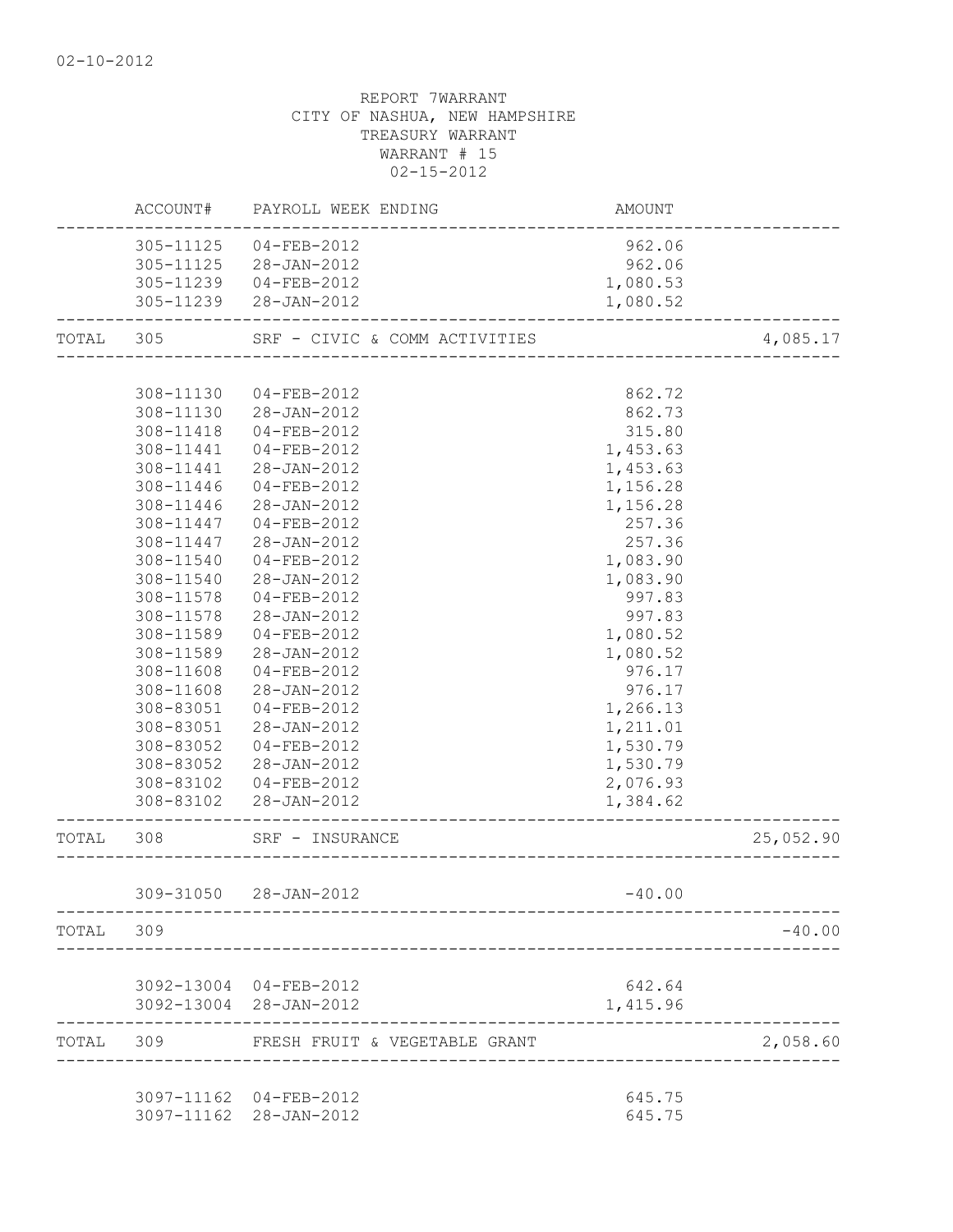|           |            | ACCOUNT# PAYROLL WEEK ENDING      | AMOUNT      |           |
|-----------|------------|-----------------------------------|-------------|-----------|
|           |            | 3097-11408 04-FEB-2012            | 679.13      |           |
|           |            | 3097-11408 28-JAN-2012            | 830.29      |           |
|           | 3097-12112 | 04-FEB-2012                       | 708.58      |           |
|           | 3097-12112 | 28-JAN-2012                       | 391.78      |           |
|           | 3097-12830 | 04-FEB-2012                       | 77.87       |           |
|           | 3097-19138 | 28-JAN-2012                       | 3,029.27    |           |
|           | 3097-19139 | 28-JAN-2012                       | 13, 142. 23 |           |
|           | 3097-19140 | $04 - FEB - 2012$                 | 8,907.51    |           |
|           | 3097-19140 | 28-JAN-2012                       | 8,921.69    |           |
|           | 3097-19540 | 04-FEB-2012                       | 24,705.89   |           |
|           | 3097-19540 | 28-JAN-2012                       | 22, 457.87  |           |
|           | 3097-19544 | 04-FEB-2012                       | 666.81      |           |
|           |            | 3097-19544 28-JAN-2012            | 695.64      |           |
|           |            | 3097-19545 04-FEB-2012            | 1,686.03    |           |
|           |            | 3097-19545 28-JAN-2012            | 1,444.39    |           |
|           |            | TOTAL 309 SRF - FOOD SERVICES     |             | 89,636.48 |
|           |            | 3117-12006 28-JAN-2012            | 850.00      |           |
|           |            | --------------------------------- |             |           |
| TOTAL 311 |            | DRIVER'S EDUCATION                |             | 850.00    |
|           |            |                                   |             |           |
|           |            | 312-11165 04-FEB-2012             | 1,070.96    |           |
|           |            | 312-11165 28-JAN-2012             | 1,070.96    |           |
|           | 312-11191  | 04-FEB-2012                       | 827.26      |           |
|           | 312-11191  | 28-JAN-2012                       | 827.27      |           |
|           | 312-11445  | 04-FEB-2012                       | 109.36      |           |
|           | 312-11445  | 28-JAN-2012                       | 109.36      |           |
|           | 312-11547  | 04-FEB-2012                       | 2,235.48    |           |
|           | 312-11547  | 28-JAN-2012                       | 2,235.48    |           |
|           | 312-12052  | 04-FEB-2012                       | 677.71      |           |
|           | 312-12052  | 28-JAN-2012                       | 573.99      |           |
|           | 312-13004  | $04 - FEB - 2012$                 | 679.46      |           |
|           | 312-13004  | 28-JAN-2012                       | 522.93      |           |
| TOTAL     | 312        | SRF - FINANCIAL SERVICES          |             | 10,940.22 |
|           |            |                                   |             |           |
|           | 3122-12006 | 04-FEB-2012                       | 250.00      |           |
|           | 3122-12006 | 28-JAN-2012                       | 400.00      |           |
|           | 3122-13004 | 28-JAN-2012                       | 100.00      |           |
| TOTAL     | 312        | ADULT ED/CONTINUING ED            |             | 750.00    |
|           |            |                                   |             |           |

3212-12006 28-JAN-2012 150.00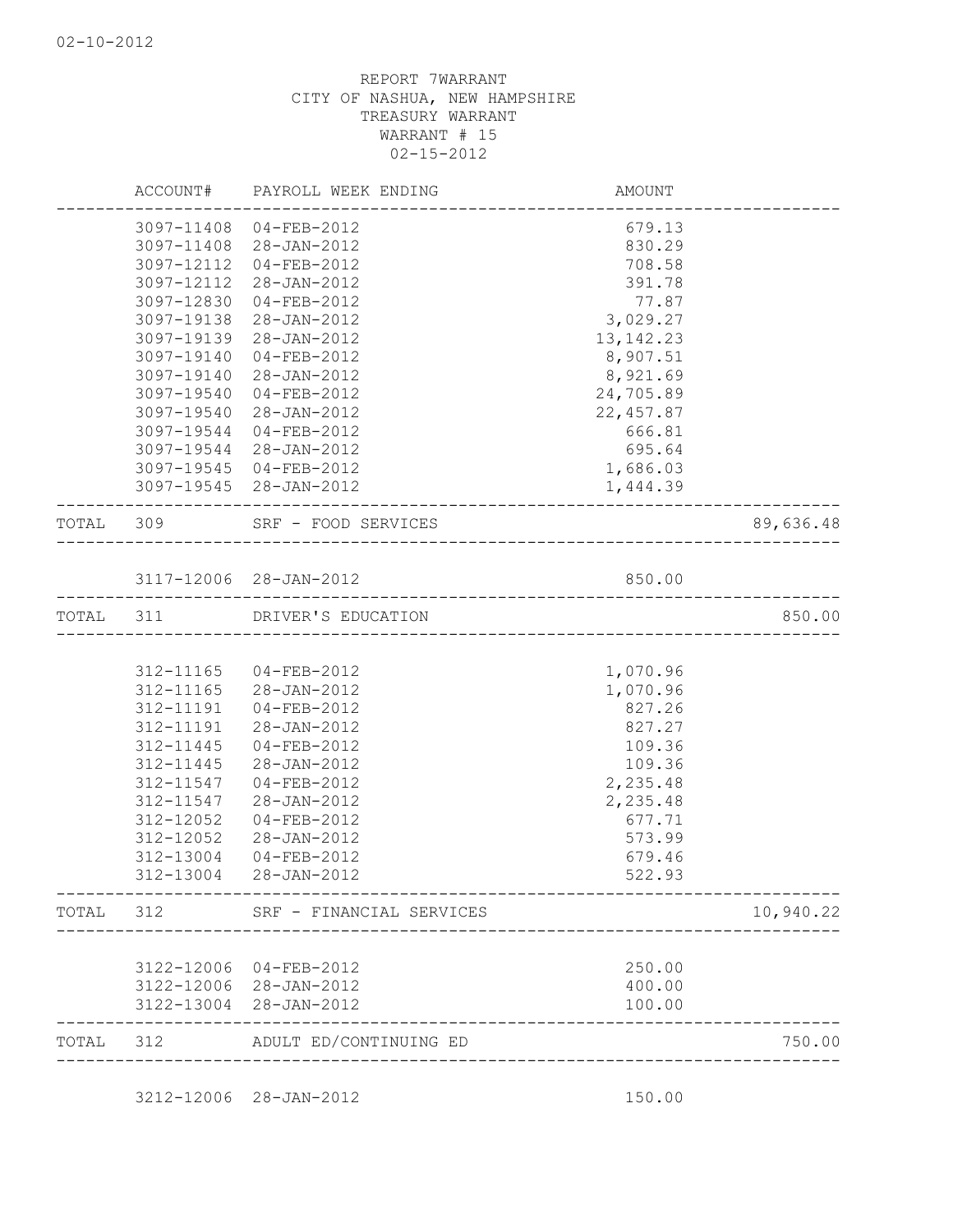|           | ACCOUNT#  | PAYROLL WEEK ENDING                    | AMOUNT                                 |           |
|-----------|-----------|----------------------------------------|----------------------------------------|-----------|
|           |           | TOTAL 321 ADULT ED/COLLEGE TRANSITIONS |                                        | 150.00    |
|           |           | 3262-11860 28-JAN-2012                 | 2,211.46                               |           |
| TOTAL 326 |           | NH ALTERNATE ASSES COACH               |                                        | 2,211.46  |
|           |           |                                        |                                        |           |
|           | 331-11250 | 04-FEB-2012                            | 717.44                                 |           |
|           | 331-11250 | 28-JAN-2012                            | 717.44                                 |           |
|           | 331-11558 | $04 - FEB - 2012$                      | 1,238.73                               |           |
|           | 331-11558 | 28-JAN-2012                            | 1,238.73                               |           |
|           | 331-12115 | $04 - FEB - 2012$                      | 555.49                                 |           |
|           | 331-12115 | 28-JAN-2012                            | 555.49                                 |           |
|           | 331-13038 | $04 - FEB - 2012$                      | 468.11                                 |           |
|           | 331-13038 | 28-JAN-2012                            | 752.03                                 |           |
|           | 331-13044 | $04 - FEB - 2012$                      | 1,601.37                               |           |
|           | 331-13044 | 28-JAN-2012                            | 2,161.96                               |           |
|           | 331-18036 | 04-FEB-2012                            | 3,303.01                               |           |
|           |           | 331-18036 28-JAN-2012                  | 6,838.27                               |           |
| TOTAL 331 |           | SRF - POLICE DEPARTMENT                |                                        | 20,148.07 |
|           |           |                                        |                                        |           |
|           |           | 332-13004 04-FEB-2012                  | 213.16                                 |           |
|           |           | 332-13004 28-JAN-2012                  | 213.16                                 |           |
|           |           | 332-18084 28-JAN-2012                  | 263.31                                 |           |
| TOTAL 332 |           | SRF - FIRE DEPARTMENT                  |                                        | 689.63    |
|           |           | 3362-13133 28-JAN-2012                 | 225.00                                 |           |
|           |           |                                        |                                        |           |
| TOTAL     | 336       | TITLE I SINI DR CRISP                  | -------------------------------------- | 225.00    |
|           |           |                                        |                                        |           |
|           | 341-01210 | $04 - FEB - 2012$                      | 437.49                                 |           |
|           | 341-01210 | 28-JAN-2012                            | 437.49                                 |           |
|           | 341-11024 | $04 - FEB - 2012$                      | 264.35                                 |           |
|           | 341-11024 | 28-JAN-2012                            | 264.35                                 |           |
|           | 341-11235 | $04 - FEB - 2012$                      | 973.73                                 |           |
|           | 341-11235 | $28 - JAN - 2012$                      | 973.73                                 |           |
|           | 341-11484 | $04 - FEB - 2012$                      | 963.20                                 |           |
|           | 341-11484 | 28-JAN-2012                            | 963.20                                 |           |
|           | 341-11563 | $04 - FEB - 2012$                      | 1,019.33                               |           |
|           | 341-11563 | 28-JAN-2012                            | 1,019.34                               |           |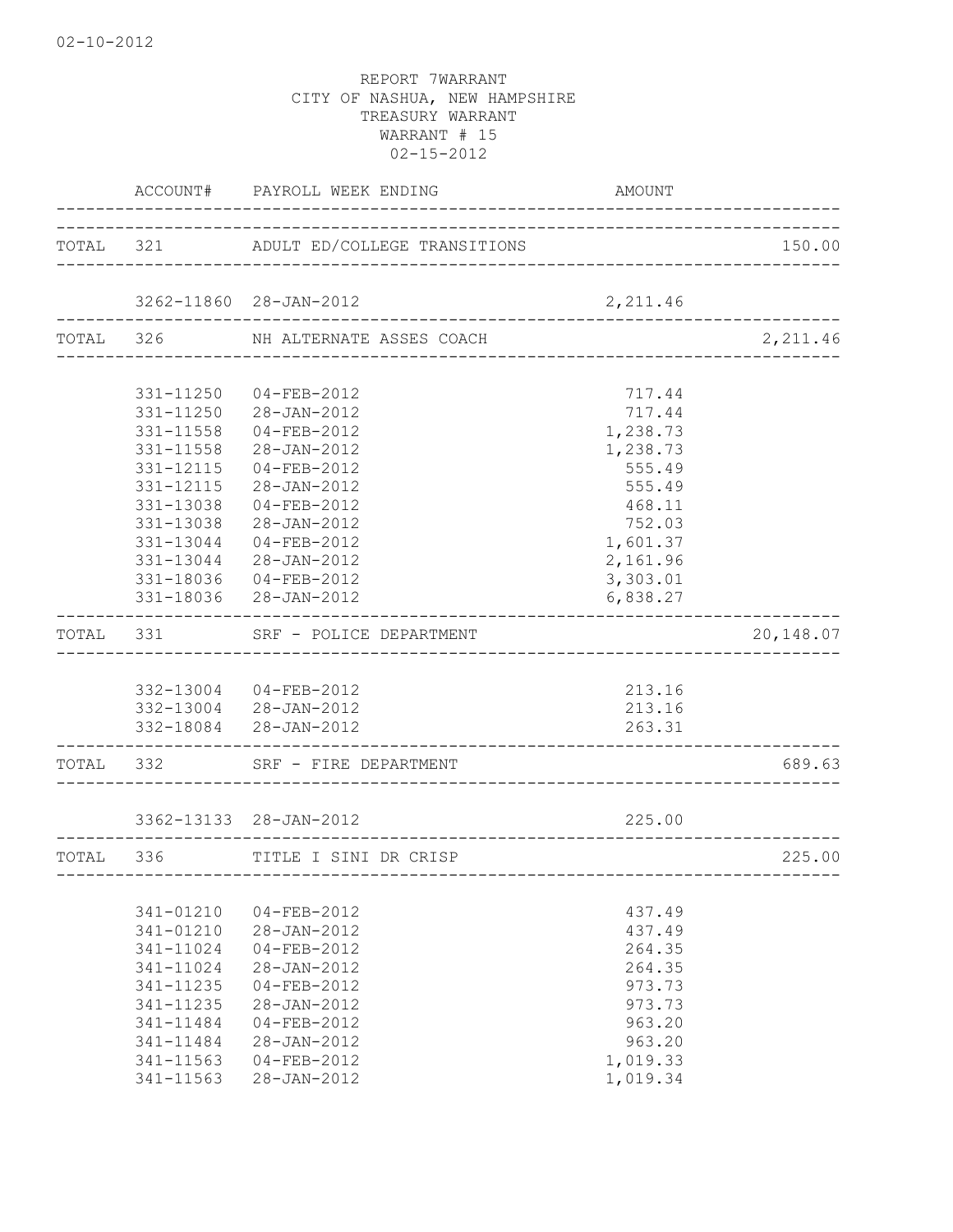|           | ACCOUNT#   | PAYROLL WEEK ENDING                              | <b>AMOUNT</b>                      |           |
|-----------|------------|--------------------------------------------------|------------------------------------|-----------|
|           |            | TOTAL 341 SRF - COMMUNITY SERVICES               |                                    | 7,316.21  |
|           |            |                                                  |                                    |           |
|           | 342-12000  | 04-FEB-2012                                      | 518.10                             |           |
|           | 342-12000  | 28-JAN-2012                                      | 518.10                             |           |
|           | 342-12199  | $04 - FEB - 2012$                                | 959.35                             |           |
|           | 342-12199  | 28-JAN-2012                                      | 959.35                             |           |
|           | 342-12582  | 04-FEB-2012                                      | 838.02                             |           |
|           | 342-12582  | 28-JAN-2012                                      | 838.02                             |           |
| TOTAL 342 |            | SRF - COMMUNITY HEALTH                           | _____________________              | 4,630.94  |
|           |            | 3440-12078 04-FEB-2012                           | 887.50                             |           |
|           |            | 3440-12078 28-JAN-2012                           | 7,437.50                           |           |
| TOTAL 344 |            | AFTER SCHOOL PROGRAM                             | __________________________________ | 8,325.00  |
|           |            |                                                  |                                    |           |
|           | 3452-11162 | $04 - FEB - 2012$                                | 711.38                             |           |
|           |            | 3452-11162 28-JAN-2012                           | 711.38                             |           |
|           |            | 3452-11860 28-JAN-2012                           | 7,124.29                           |           |
|           |            | 3452-12006 04-FEB-2012<br>3452-12006 28-JAN-2012 | 3,506.47<br>4,207.95               |           |
| TOTAL 345 |            | TITLE IV 21ST CENT ELEM                          |                                    | 16,261.47 |
|           |            |                                                  |                                    |           |
|           |            | 3462-11860 28-JAN-2012<br>3462-12006 04-FEB-2012 | 3,698.58<br>1,526.02               |           |
|           |            | 3462-12006 28-JAN-2012                           | 4, 177.14                          |           |
| TOTAL     | 346        | TITLE IV 21ST CENT MIDDLE                        |                                    | 9,401.74  |
|           |            |                                                  | ________________________________   |           |
|           | 3468-11162 | 04-FEB-2012                                      | 645.75                             |           |
|           | 3468-11162 | 28-JAN-2012                                      | 645.75                             |           |
|           |            | 3468-11870 28-JAN-2012                           | 4,488.23                           |           |
|           |            | 3468-19230 28-JAN-2012                           | 2,130.55                           |           |
| TOTAL     | 346        | SMALLER LEARNING COMMUNITY                       |                                    | 7,910.28  |
|           | 3502-11726 | 28-JAN-2012                                      | 13,220.83                          |           |
|           | 3502-11803 | 28-JAN-2012                                      | 1,105.04                           |           |
|           | 3502-12201 | 04-FEB-2012                                      | 62.00                              |           |
|           |            | 3502-12201 28-JAN-2012                           | 186.00                             |           |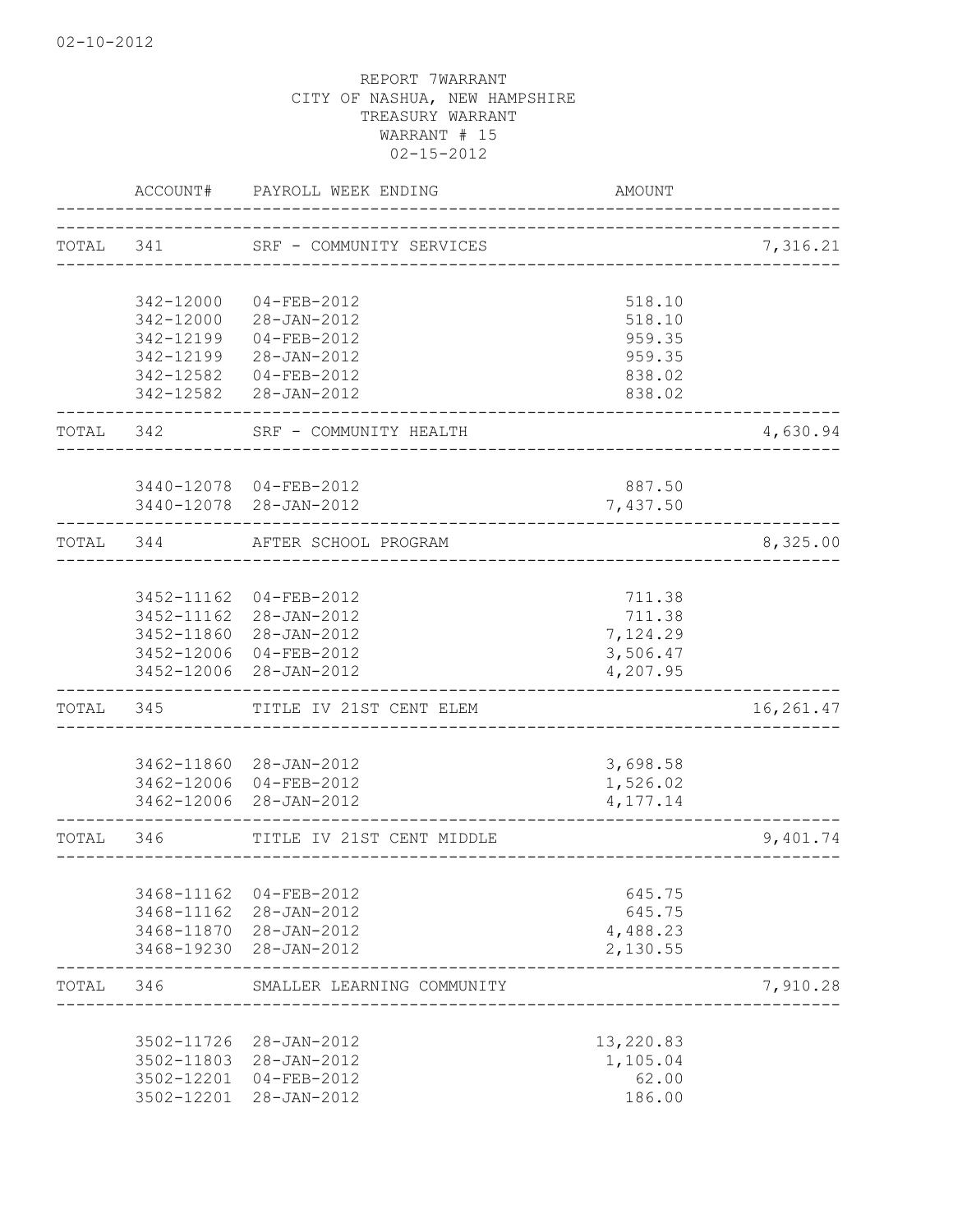|           | ACCOUNT#                 | PAYROLL WEEK ENDING         | AMOUNT              |            |
|-----------|--------------------------|-----------------------------|---------------------|------------|
| TOTAL 350 |                          | TITLE IIA HQT               |                     | 14,573.87  |
|           |                          | _________________________   |                     |            |
|           | 352-11562                | 04-FEB-2012                 | 420.52              |            |
|           |                          | 352-11562 28-JAN-2012       | 462.55              |            |
| TOTAL 352 |                          | SRF - PARKS AND RECREATION  |                     | 883.07     |
|           |                          |                             |                     |            |
|           | 3532-11870               | 28-JAN-2012                 | 300.00              |            |
|           | 3532-12006               | $04 - FEB - 2012$           | 275.00              |            |
|           | 3532-12006               | 28-JAN-2012                 | 7,675.00            |            |
|           | 3532-13032<br>3532-13032 | 04-FEB-2012<br>28-JAN-2012  | 217.74<br>190.64    |            |
| TOTAL 353 |                          | ADULT ED/HS DIPLOMA PROGRAM |                     | 8,658.38   |
|           |                          |                             |                     |            |
|           | 3612-11515               | 28-JAN-2012                 | 4,177.23            |            |
|           | 3612-11726               | 28-JAN-2012                 | 18,851.30           |            |
|           | 3612-11845               | $04 - FEB - 2012$           | 2,263.12            |            |
|           | 3612-11845               | 28-JAN-2012                 | 144.68              |            |
|           | 3612-12111               | $04 - FEB - 2012$           | 14,648.67           |            |
|           | 3612-12111               | 28-JAN-2012                 | 14,583.86           |            |
|           | 3612-12198               | 28-JAN-2012                 | 1,748.26            |            |
| TOTAL     | 361                      | ED JOBS                     |                     | 56, 417.12 |
|           |                          |                             |                     |            |
|           |                          | 373-53075 04-FEB-2012       | 55.56               |            |
|           | 373-53075                | 28-JAN-2012                 | 55.56               |            |
| TOTAL     | 373                      | SRF - ECONOMIC DEVELOPMENT  | ------------------- | 111.12     |
|           |                          |                             |                     |            |
|           | 374-0705P                | 04-FEB-2012                 | 1,780.30            |            |
|           | 374-0705P                | $28 - JAN - 2012$           | 1,780.30            |            |
|           | 374-07235                | $04 - FEB - 2012$           | 564.09              |            |
|           | 374-07235                | $28 - JAN - 2012$           | 564.09              |            |
|           | 374-07285                | $04 - FEB - 2012$           | 18.52               |            |
|           | 374-07340                | 04-FEB-2012                 | 464.38              |            |
|           | 374-07340                | $28 - JAN - 2012$           | 464.38              |            |
|           | 374-0734P                | $04 - FEB - 2012$           | 1,081.59            |            |
|           | 374-0734P                | $28 - JAN - 2012$           | 1,081.59            |            |
|           | 374-07506                | 04-FEB-2012                 | 18.52               |            |
|           | $374 - 07506$            | 28-JAN-2012                 | 18.52               |            |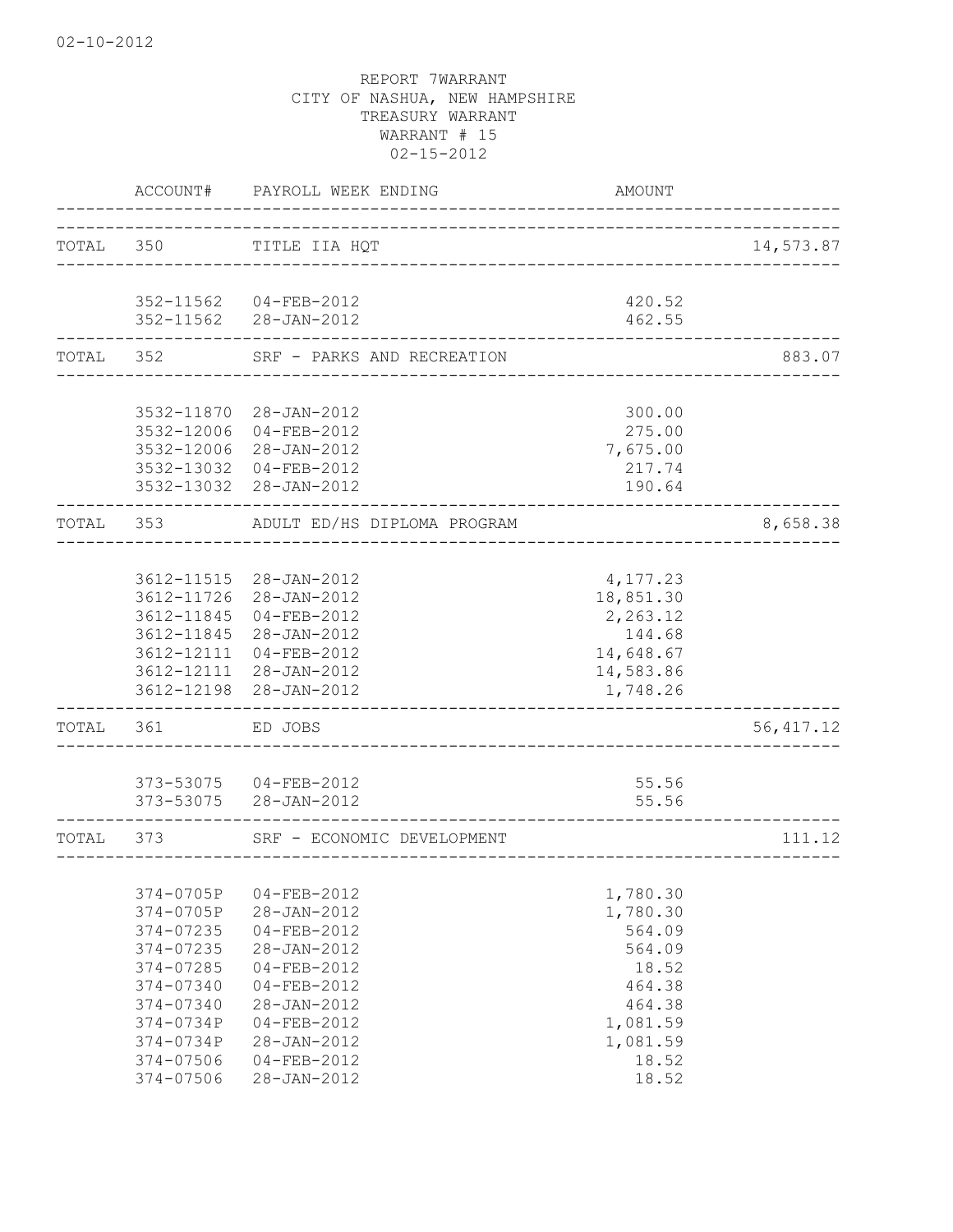|                          | ACCOUNT# PAYROLL WEEK ENDING                     | AMOUNT             |             |
|--------------------------|--------------------------------------------------|--------------------|-------------|
|                          | TOTAL 374 SRF - URBAN PROGRAMS                   |                    | 7,836.28    |
|                          |                                                  |                    |             |
|                          | 3762-11726 28-JAN-2012                           | 17,324.18          |             |
|                          | 3762-11802 28-JAN-2012                           | 2,064.08           |             |
| 3762-11870               | 28-JAN-2012                                      | 2,860.09           |             |
| 3762-12111               | $04 - FEB - 2012$                                | 12,872.47          |             |
| 3762-12111               | 28-JAN-2012                                      | 5,491.69           |             |
| 3762-12126               | 04-FEB-2012                                      | 616.53             |             |
| 3762-12126               | 28-JAN-2012                                      | 616.53             |             |
| 3762-12135<br>3762-12135 | 04-FEB-2012<br>28-JAN-2012                       | 320.16<br>1,088.22 |             |
| 3762-12198               | 28-JAN-2012                                      | 53, 952.23         |             |
| 3762-12201               | 04-FEB-2012                                      | 313.00             |             |
| 3762-12201               | $28 - JAN - 2012$                                | 176.70             |             |
| 3762-13133               | 28-JAN-2012                                      | 543.75             |             |
| 3762-13137               | 04-FEB-2012                                      | 35.83              |             |
| 3762-13137               | 28-JAN-2012                                      | 167.21             |             |
| 3762-17004               | 28-JAN-2012                                      | 281.00             |             |
|                          | 3762-19000 04-FEB-2012                           | 4,155.54           |             |
|                          | 3762-19000 28-JAN-2012                           | 4,274.84           |             |
| TOTAL 376 TITLE IA       |                                                  |                    | 107, 154.05 |
|                          |                                                  |                    |             |
|                          | 3771-11515 04-FEB-2012<br>3771-12006 04-FEB-2012 | 925.00<br>218.75   |             |
|                          | 3771-12006 28-JAN-2012                           | 420.00             |             |
|                          |                                                  |                    |             |
|                          | TOTAL 377 TITLE III ENHANCING ENG LANG           |                    | 1,563.75    |
|                          | 3772-11515 04-FEB-2012                           | 200.00             |             |
|                          | 3772-11515 28-JAN-2012                           | 187.50             |             |
|                          | 3772-12006 04-FEB-2012                           | 870.00             |             |
|                          | 3772-12006 28-JAN-2012                           | 1,633.75           |             |
|                          | TOTAL 377 TITLE III ENHANCING ENG LANG           |                    | 2,891.25    |
|                          |                                                  |                    |             |
| 378-01210                | $04 - FEB - 2012$                                | 550.36             |             |
| 378-01210                | 28-JAN-2012                                      | 550.36             |             |
| 378-09003<br>378-09003   | 04-FEB-2012<br>28-JAN-2012                       | 550.37<br>550.37   |             |
| 378-11676                | 04-FEB-2012                                      | 934.06             |             |
| 378-11676                | 28-JAN-2012                                      | 934.06             |             |
| 378-11677                | 04-FEB-2012                                      | 277.82             |             |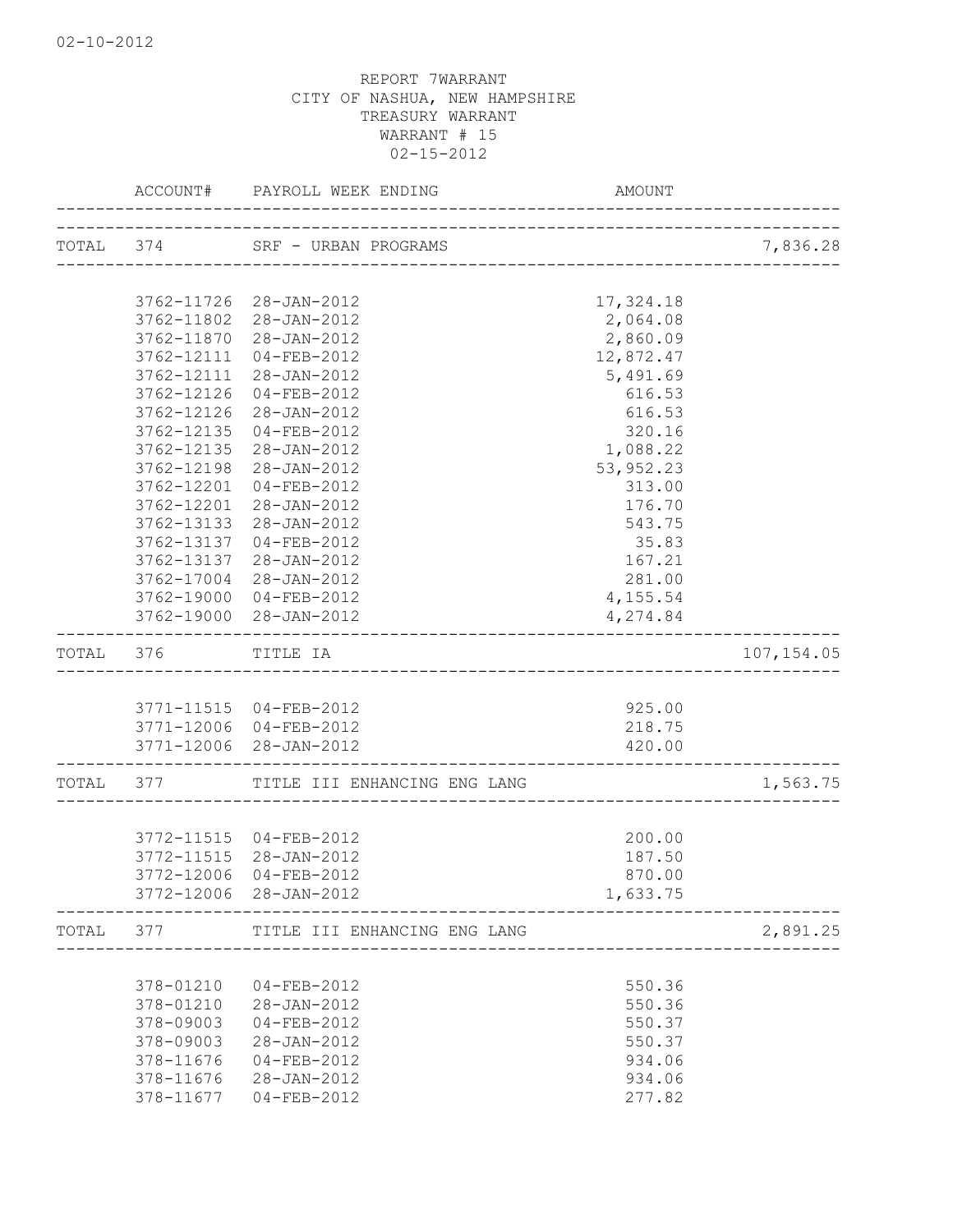|           |                    | ACCOUNT# PAYROLL WEEK ENDING                                                 | AMOUNT       |           |
|-----------|--------------------|------------------------------------------------------------------------------|--------------|-----------|
|           |                    | 378-11677 28-JAN-2012                                                        | 296.35       |           |
|           | 378-11679          | 04-FEB-2012                                                                  | 928.77       |           |
|           | 378-11679          | 28-JAN-2012                                                                  | 928.77       |           |
|           | 378-11680          | $04 - FEB - 2012$                                                            | 833.90       |           |
|           | 378-11680          | 28-JAN-2012                                                                  | 833.90       |           |
|           | 378-11683          | 04-FEB-2012                                                                  | 1,684.46     |           |
|           | 378-11683          | 28-JAN-2012                                                                  | 1,684.46     |           |
|           | 378-11688          | 04-FEB-2012                                                                  | 620.56       |           |
|           | 378-11688          | 28-JAN-2012                                                                  | 620.56       |           |
|           |                    | 378-11751 04-FEB-2012                                                        | 1,384.39     |           |
|           |                    | 378-11751 28-JAN-2012                                                        | 1,384.39     |           |
|           |                    | 378-12188  04-FEB-2012                                                       | 148.61       |           |
|           |                    | 378-12188 28-JAN-2012                                                        | 148.61       |           |
|           |                    | TOTAL 378 TRANSPORTATION                                                     |              | 15,845.13 |
|           |                    | 3902-13133 28-JAN-2012                                                       | 675.00       |           |
|           |                    | ______________________________________<br>TOTAL 390 VOC ED SECONDARY PERKINS |              | 675.00    |
|           |                    |                                                                              |              |           |
|           |                    | 3927-13133 28-JAN-2012                                                       | 150.00       |           |
| TOTAL 392 |                    | CULINARY ARTS                                                                |              | 150.00    |
|           |                    | 3937-19000 28-JAN-2012                                                       | 846.77       |           |
|           | TOTAL 393 DAY CARE |                                                                              |              | 846.77    |
|           |                    |                                                                              |              |           |
|           |                    | 3952-11726 28-JAN-2012                                                       | 67,183.23    |           |
|           |                    | 3952-12201 04-FEB-2012                                                       | 155.00       |           |
|           | 3952-12201         | 28-JAN-2012                                                                  | 186.00       |           |
|           | 3952-17004         | 28-JAN-2012                                                                  | $-1,124.00$  |           |
|           | 3952-17008         | 28-JAN-2012                                                                  | $-5, 176.00$ |           |
|           | 3952-17010         | 28-JAN-2012                                                                  | $-1,688.00$  |           |
| TOTAL     | 395                | IDEA B SPECIAL EDUCATION                                                     |              | 59,536.23 |
|           | 3962-11726         | 28-JAN-2012                                                                  | 1,702.98     |           |
|           |                    |                                                                              |              |           |

3977-12111 04-FEB-2012 2,163.56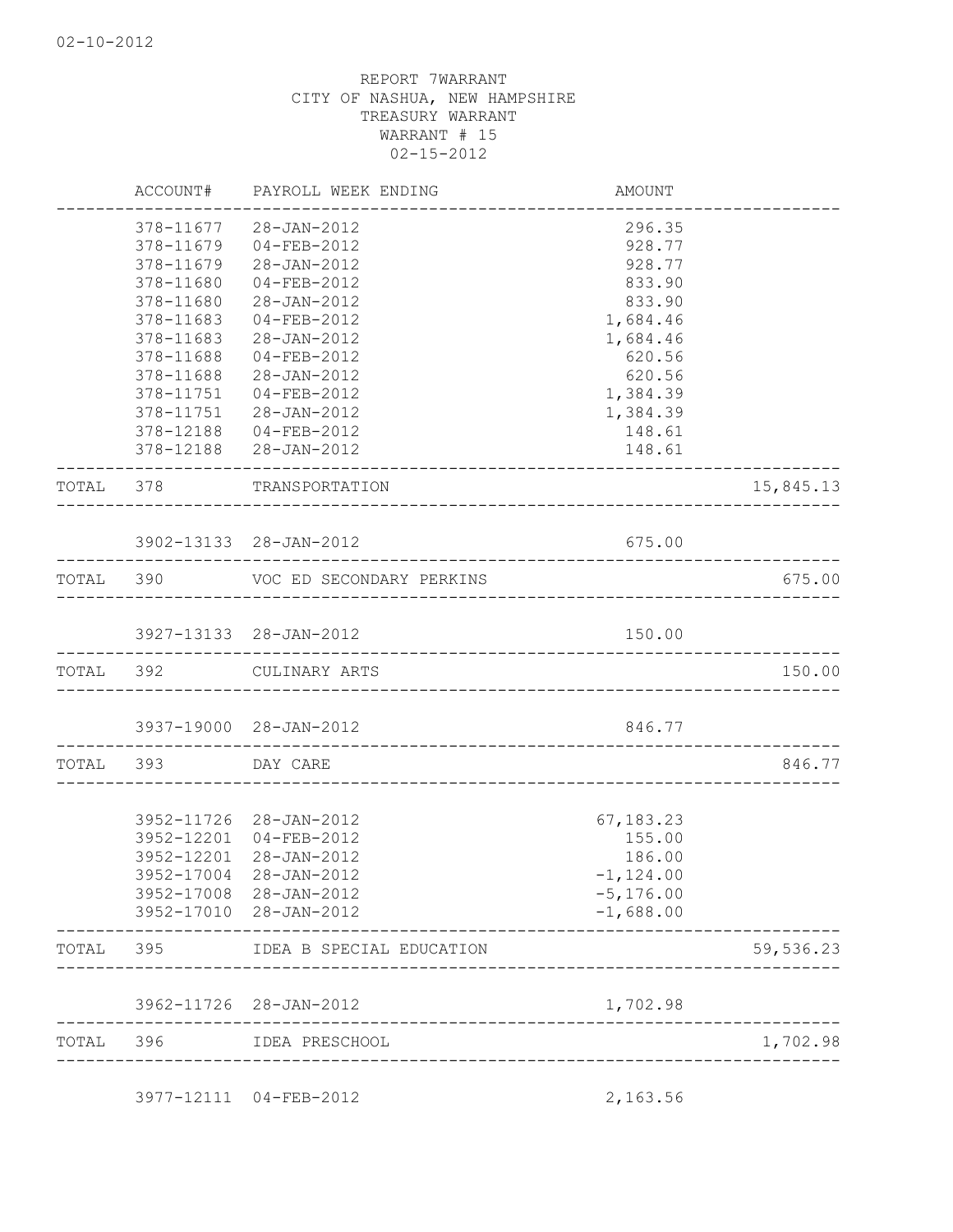|           | ACCOUNT# PAYROLL WEEK ENDING | AMOUNT   |          |
|-----------|------------------------------|----------|----------|
|           | 3977-12111 28-JAN-2012       | 2,138.34 |          |
| TOTAL 397 | SPECIAL ED LOCAL             |          | 4,301.90 |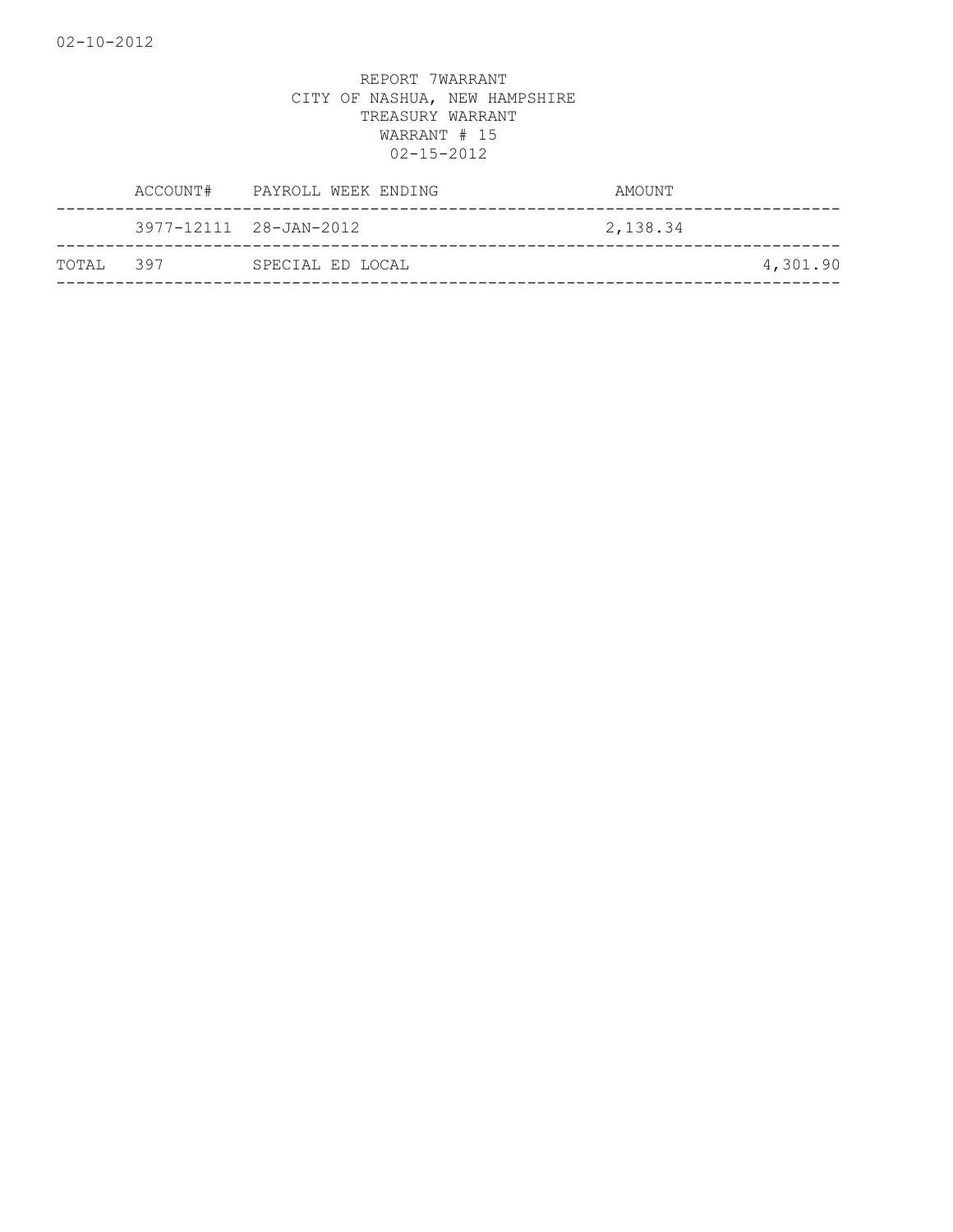|       | ACCOUNT#      | PAYROLL WEEK ENDING                             | <b>AMOUNT</b>        |           |
|-------|---------------|-------------------------------------------------|----------------------|-----------|
|       | 501-11033     | $04 - FEB - 2012$                               | 856.40               |           |
|       | 501-11033     | 28-JAN-2012                                     | 856.40               |           |
|       | $501 - 11445$ | $04 - FEB - 2012$                               | 437.44               |           |
|       | $501 - 11445$ | 28-JAN-2012                                     | 437.44               |           |
|       | 501-11463     | 04-FEB-2012                                     | 802.30               |           |
|       | 501-11463     | 28-JAN-2012                                     | 802.30               |           |
|       | 501-11470     | 04-FEB-2012                                     | 881.65               |           |
|       | 501-11470     | 28-JAN-2012                                     | 881.66               |           |
|       |               | 501-11471  04-FEB-2012<br>501-11471 28-JAN-2012 | 2,033.79<br>2,033.79 |           |
|       |               | 501-11611  04-FEB-2012                          | 546.80               |           |
|       |               | 501-11611 28-JAN-2012                           | 328.08               |           |
| TOTAL | 501           | MAYOR'S OFFICE                                  |                      | 10,898.05 |
|       |               |                                                 |                      |           |
|       |               | 502-11195 04-FEB-2012                           | 2,171.63             |           |
|       |               | 502-11195 28-JAN-2012                           | 2, 171.63            |           |
|       |               | 502-11219 04-FEB-2012                           | 3,711.27             |           |
|       |               | 502-11219 28-JAN-2012                           | 3,711.27             |           |
|       |               | 502-11518 04-FEB-2012                           | 888.18               |           |
|       |               | 502-11518 28-JAN-2012                           | 888.18               |           |
| TOTAL | 502           | LEGAL DEPARTMENT                                |                      | 13,542.16 |
|       |               |                                                 |                      |           |
|       |               | 503-11071  04-FEB-2012<br>503-11071 28-JAN-2012 | 1,293.15<br>1,293.15 |           |
|       |               | 503-12092  04-FEB-2012                          | 348.30               |           |
|       |               | 503-12092 28-JAN-2012                           | 348.30               |           |
| TOTAL | 503           | BOARD OF ALDERMEN                               |                      | 3,282.90  |
|       |               |                                                 |                      |           |
|       |               | 511-11247 04-FEB-2012                           | 670.28               |           |
|       | 511-11247     | $28 - JAN - 2012$                               | 670.28               |           |
|       | 511-11248     | $04 - FEB - 2012$                               | 1,442.84             |           |
|       | 511-11248     | $28 - JAN - 2012$                               | 1,442.84             |           |
| TOTAL | 511           | CITI-STAT                                       |                      | 4,226.24  |
|       |               |                                                 |                      |           |
|       | 512-11005     | $04 - FEB - 2012$                               | 863.55               |           |
|       | 512-11005     | $28 - JAN - 2012$                               | 863.56               |           |
|       | 512-11050     | 04-FEB-2012                                     | 742.06               |           |
|       | 512-11050     | $28 - JAN - 2012$                               | 742.06               |           |
|       | 512-11064     | $04 - FEB - 2012$                               | 1,017.55             |           |
|       | 512-11064     | $28 - JAN - 2012$                               | 1,017.55             |           |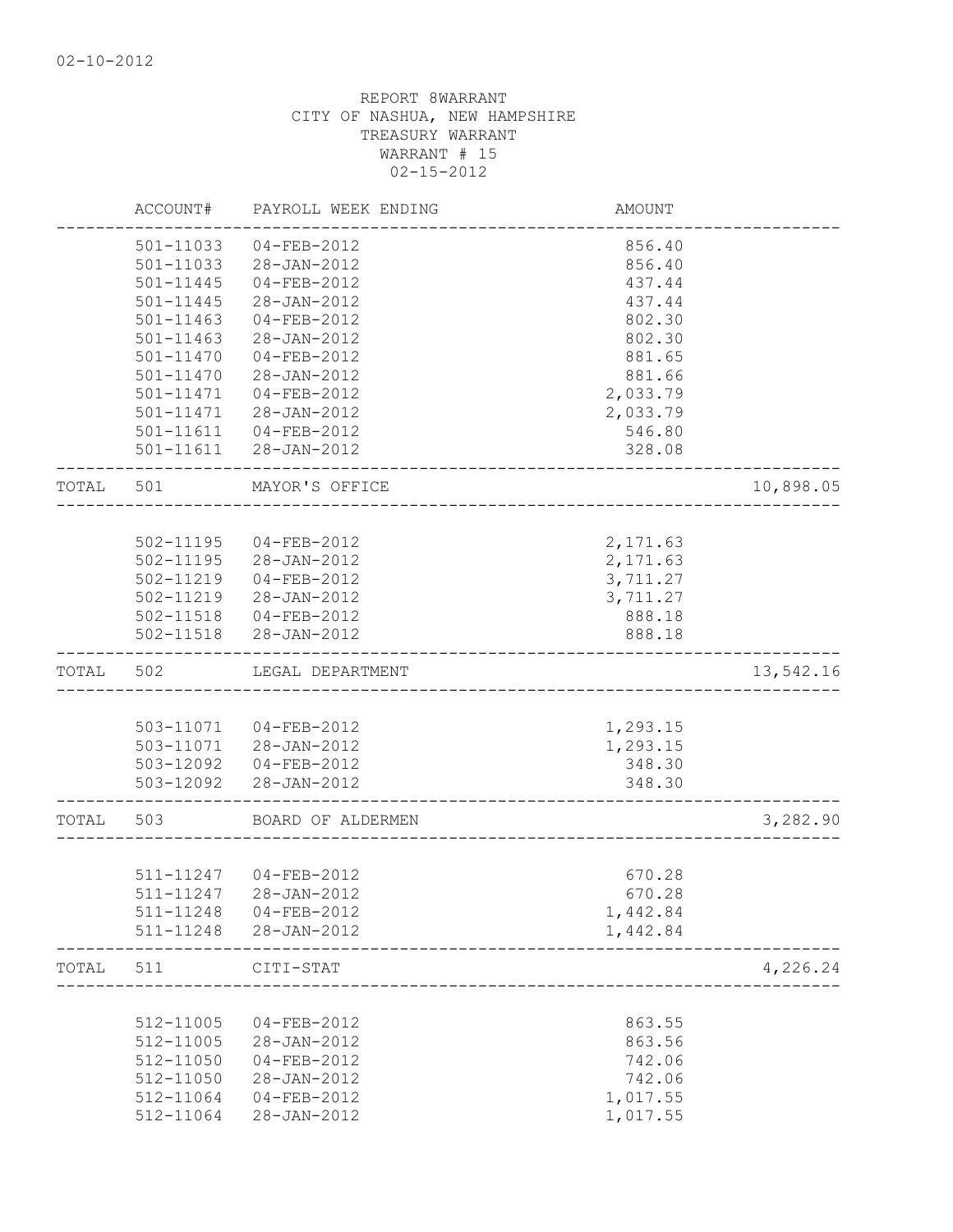| ACCOUNT#  | PAYROLL WEEK ENDING          | AMOUNT                             |            |
|-----------|------------------------------|------------------------------------|------------|
| 512-11073 | $04 - FEB - 2012$            | 1,627.85                           |            |
| 512-11073 | 28-JAN-2012                  | 1,627.85                           |            |
| 512-11134 | 04-FEB-2012                  | 796.65                             |            |
| 512-11134 | 28-JAN-2012                  | 796.65                             |            |
| 512-11165 | 04-FEB-2012                  | 1,605.06                           |            |
| 512-11165 | 28-JAN-2012                  | 1,605.06                           |            |
| 512-11167 | 04-FEB-2012                  | 580.91                             |            |
| 512-11167 | 28-JAN-2012                  | 580.90                             |            |
| 512-11173 | 04-FEB-2012                  | 1,453.64                           |            |
| 512-11173 | 28-JAN-2012                  | 1,453.63                           |            |
| 512-11177 | 04-FEB-2012                  | 1,895.15                           |            |
| 512-11177 | 28-JAN-2012                  | 1,895.14                           |            |
| 512-11222 | 04-FEB-2012                  | 1,020.07                           |            |
| 512-11222 | 28-JAN-2012                  | 1,020.07                           |            |
| 512-11224 | 04-FEB-2012                  | 1,005.33                           |            |
| 512-11224 | 28-JAN-2012                  | 1,005.33                           |            |
| 512-11265 | 04-FEB-2012                  | 888.17                             |            |
| 512-11265 | 28-JAN-2012                  | 888.18                             |            |
| 512-11431 | 04-FEB-2012                  | 1,998.71                           |            |
| 512-11431 | 28-JAN-2012                  | 1,998.71                           |            |
| 512-11531 | 04-FEB-2012                  | 1,693.76                           |            |
| 512-11531 | 28-JAN-2012                  | 1,693.75                           |            |
| 512-11673 | $04 - FEB - 2012$            | 1,062.19                           |            |
| 512-11673 | 28-JAN-2012                  | 1,062.20                           |            |
| 512-11684 | 04-FEB-2012                  | 877.27                             |            |
| 512-11684 | 28-JAN-2012                  | 877.27                             |            |
| 512-11714 | 04-FEB-2012                  | 962.06                             |            |
| 512-11714 | 28-JAN-2012                  | 962.06                             |            |
| 512-11740 | 04-FEB-2012                  | 1,678.70                           |            |
| 512-11740 | 28-JAN-2012                  | 1,678.70                           |            |
| 512-12033 | 04-FEB-2012                  | 619.05                             |            |
| 512-12033 | 28-JAN-2012                  | 619.06                             |            |
| 512-12056 | 04-FEB-2012                  | 363.06                             |            |
| 512-12056 | 28-JAN-2012                  | 363.07                             |            |
| 512-12749 | $04 - FEB - 2012$            | 622.71                             |            |
| 512-12749 | $28 - JAN - 2012$            | 622.72                             |            |
|           | 512-13004 04-FEB-2012        | 29.50                              |            |
|           | 512-13004 28-JAN-2012        | 135.81                             |            |
|           | TOTAL 512 FINANCIAL SERVICES | ----------------------             | 46, 912.33 |
|           |                              | ---------------------------------- |            |
|           | 513-11117 04-FEB-2012        | 1,626.12                           |            |
|           | 513-11117 28-JAN-2012        | 1,626.12                           |            |
|           | 513-11171  04-FEB-2012       | 2,056.01                           |            |
| 513-11171 | 28-JAN-2012                  | 2,056.01                           |            |
|           | 513-11213  04-FEB-2012       | 1,299.58                           |            |
|           | 513-11213 28-JAN-2012        | 1,299.58                           |            |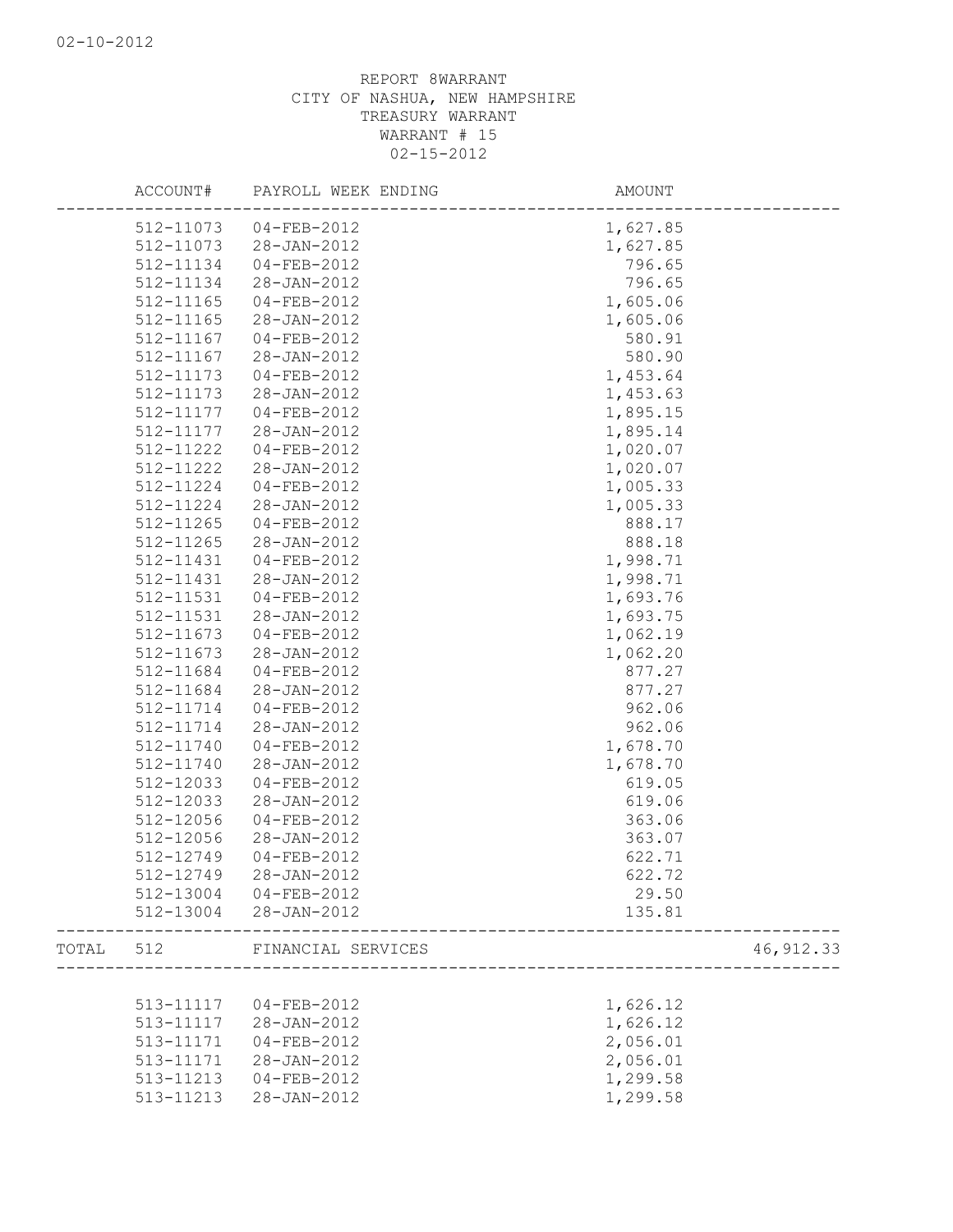|       | 519-11014<br>519-11014<br>519-11016<br>519-11016              | $04 - FEB - 2012$<br>28-JAN-2012<br>$04 - FEB - 2012$<br>28-JAN-2012                | 1,122.77<br>1,122.77<br>985.60<br>985.60         |           |
|-------|---------------------------------------------------------------|-------------------------------------------------------------------------------------|--------------------------------------------------|-----------|
| TOTAL | 517                                                           | BUILDING MAINT - CITY ADMIN                                                         |                                                  | 5,033.96  |
|       | 517-11198<br>517-11266<br>517-11266<br>517-11420<br>517-11420 | 28-JAN-2012<br>$04 - FEB - 2012$<br>28-JAN-2012<br>$04 - FEB - 2012$<br>28-JAN-2012 | 1,127.96<br>641.15<br>641.15<br>747.87<br>747.87 |           |
|       |                                                               | 517-11198 04-FEB-2012                                                               | 1,127.96                                         |           |
| TOTAL | 516                                                           | PURCHASING DEPARTMENT                                                               |                                                  | 7,734.01  |
|       | 516-13004                                                     | 04-FEB-2012                                                                         | 23.89                                            |           |
|       | 516-11573                                                     | 04-FEB-2012<br>516-11573 28-JAN-2012                                                | 939.12<br>939.12                                 |           |
|       | 516-11459                                                     | 28-JAN-2012                                                                         | 1,293.15                                         |           |
|       | 516-11459                                                     | 04-FEB-2012                                                                         | 1,293.15                                         |           |
|       | 516-11148                                                     | 28-JAN-2012                                                                         | 985.60                                           |           |
|       | 516-11148                                                     | 04-FEB-2012                                                                         | 985.60                                           |           |
|       |                                                               | 516-11147 04-FEB-2012<br>516-11147 28-JAN-2012                                      | 637.19<br>637.19                                 |           |
| TOTAL | 515                                                           | HUMAN RESOURCES                                                                     |                                                  | 8, 119.92 |
|       |                                                               | 515-12028 28-JAN-2012                                                               | 612.71                                           |           |
|       | 515-12028                                                     | $04 - FEB - 2012$                                                                   | 612.71                                           |           |
|       |                                                               | 515-11447 28-JAN-2012                                                               | 1,458.37                                         |           |
|       | 515-11447                                                     | 04-FEB-2012                                                                         | 1,458.37                                         |           |
|       | 515-11350                                                     | 28-JAN-2012                                                                         | 962.06                                           |           |
|       | 515-11185<br>515-11350                                        | 28-JAN-2012<br>$04 - FEB - 2012$                                                    | 1,026.82<br>962.06                               |           |
|       | 515-11185                                                     | $04 - FEB - 2012$                                                                   | 1,026.82                                         |           |
| TOTAL | 513                                                           | CITY CLERK'S OFFICE                                                                 |                                                  | 12,071.32 |
|       | 513-12085                                                     | 28-JAN-2012                                                                         | 250.00                                           |           |
|       | 513-12085                                                     | 04-FEB-2012                                                                         | 200.00                                           |           |
|       | 513-12024                                                     | $04 - FEB - 2012$                                                                   | 108.02                                           |           |
|       | 513-11223<br>513-11223                                        | 04-FEB-2012<br>28-JAN-2012                                                          | 774.94<br>774.94                                 |           |
|       |                                                               |                                                                                     |                                                  |           |
|       | ACCOUNT#                                                      | PAYROLL WEEK ENDING                                                                 | <b>AMOUNT</b>                                    |           |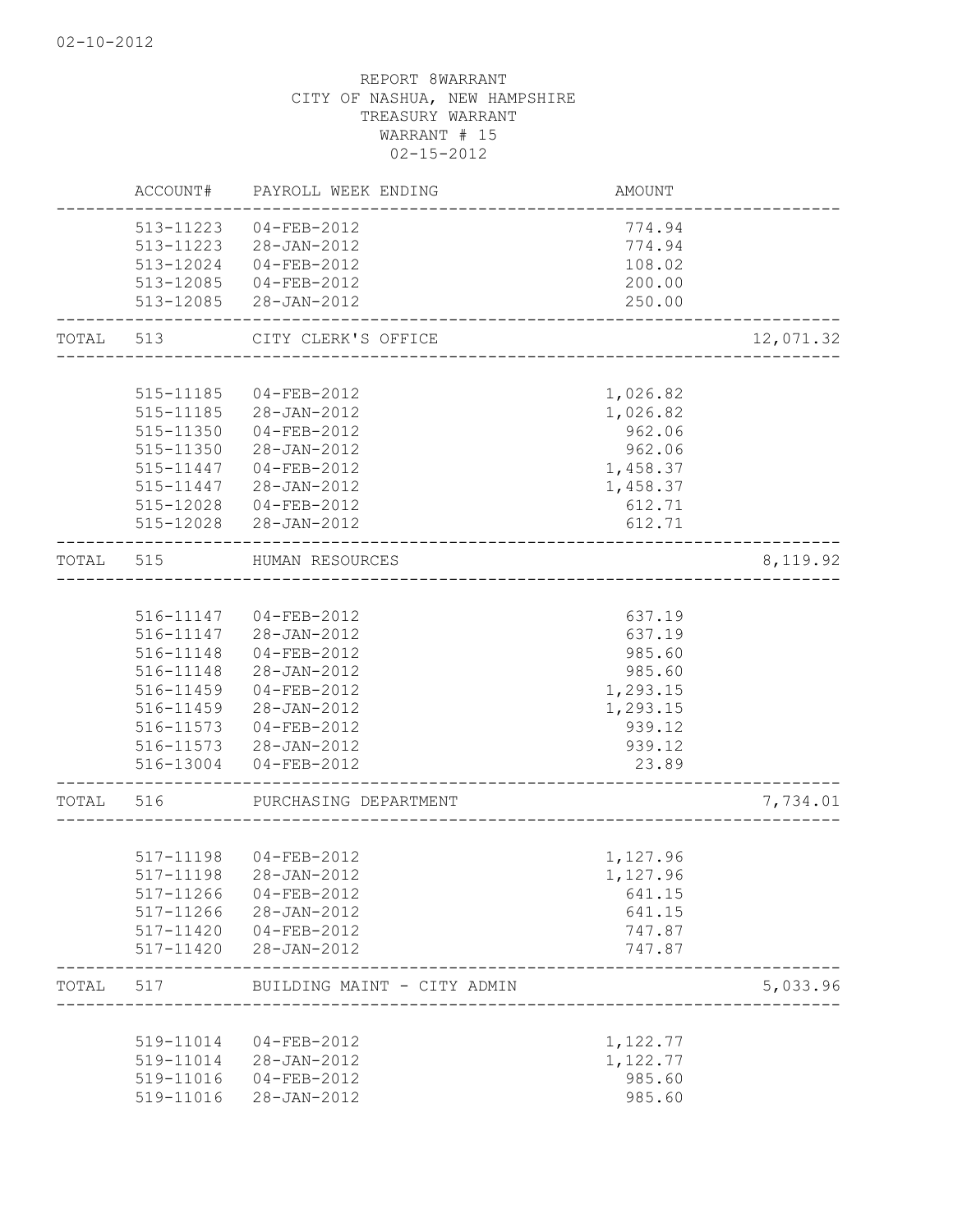|           |           | ACCOUNT# PAYROLL WEEK ENDING | AMOUNT                       |           |
|-----------|-----------|------------------------------|------------------------------|-----------|
|           | 519-11017 | 04-FEB-2012                  | 824.00                       |           |
|           | 519-11017 | 28-JAN-2012                  | 824.00                       |           |
|           | 519-11115 | $04 - FEB - 2012$            | 1,996.63                     |           |
|           | 519-11115 | 28-JAN-2012                  | 1,996.63                     |           |
|           | 519-11146 | 04-FEB-2012                  | 858.42                       |           |
|           | 519-11146 | 28-JAN-2012                  | 858.42                       |           |
|           | 519-11153 | 04-FEB-2012                  | 620.56                       |           |
|           | 519-11153 | 28-JAN-2012                  | 620.55                       |           |
|           | 519-11154 | 04-FEB-2012                  | 652.12                       |           |
|           | 519-11154 | 28-JAN-2012                  | 652.11                       |           |
|           | 519-11205 | $04 - FEB - 2012$            | 815.21                       |           |
|           | 519-11205 | 28-JAN-2012                  | 815.21                       |           |
|           | 519-11241 | 04-FEB-2012                  | 1,367.59                     |           |
|           |           | 519-11241 28-JAN-2012        | 1,367.58                     |           |
| TOTAL 519 |           | ASSESSORS                    | ____________________________ | 18,485.77 |
|           |           |                              |                              |           |
|           |           | 520-12077 04-FEB-2012        | 277.03                       |           |
|           |           | 520-12077 28-JAN-2012        | 277.03                       |           |
| TOTAL 520 |           | HUNT BUILDING                |                              | 554.06    |
|           |           |                              |                              |           |
|           |           | 522-11024 04-FEB-2012        | 639.71                       |           |
|           |           | 522-11024 28-JAN-2012        | 639.71                       |           |
|           | 522-11128 | 04-FEB-2012                  | 1,152.84                     |           |
|           | 522-11128 | 28-JAN-2012                  | 1,152.83                     |           |
|           | 522-11286 | 04-FEB-2012                  | 608.85                       |           |
|           | 522-11286 | 28-JAN-2012                  | 608.85                       |           |
|           | 522-11356 | 04-FEB-2012                  | 1,103.92                     |           |
|           | 522-11356 | 28-JAN-2012                  | 1,103.93                     |           |
|           | 522-11429 | 04-FEB-2012                  | 1,873.48                     |           |
|           | 522-11429 | 28-JAN-2012                  | 1,873.47                     |           |
|           | 522-11496 | 04-FEB-2012                  | 1,537.47                     |           |
|           | 522-11496 | 28-JAN-2012                  | 1,537.48                     |           |
|           | 522-11641 | 04-FEB-2012                  | 1,409.39                     |           |
|           | 522-11641 | 28-JAN-2012                  | 1,409.38                     |           |
|           | 522-11652 | 04-FEB-2012                  | 1,496.81                     |           |
|           | 522-11652 | 28-JAN-2012                  | 1,496.81                     |           |
|           | 522-11721 | 04-FEB-2012                  | 1,556.12                     |           |
|           | 522-11721 | 28-JAN-2012                  | 1,556.11                     |           |
|           | 522-11724 | $04 - FEB - 2012$            | 1,377.84                     |           |
|           | 522-11724 | 28-JAN-2012                  | 1,377.84                     |           |
|           | 522-11729 | $04 - FEB - 2012$            | 2,231.11                     |           |
|           | 522-11729 | 28-JAN-2012                  | 2,231.12                     |           |
|           | 522-13004 | $04 - FEB - 2012$            | 78.62                        |           |
|           | 522-31050 | 28-JAN-2012                  | 33.00                        |           |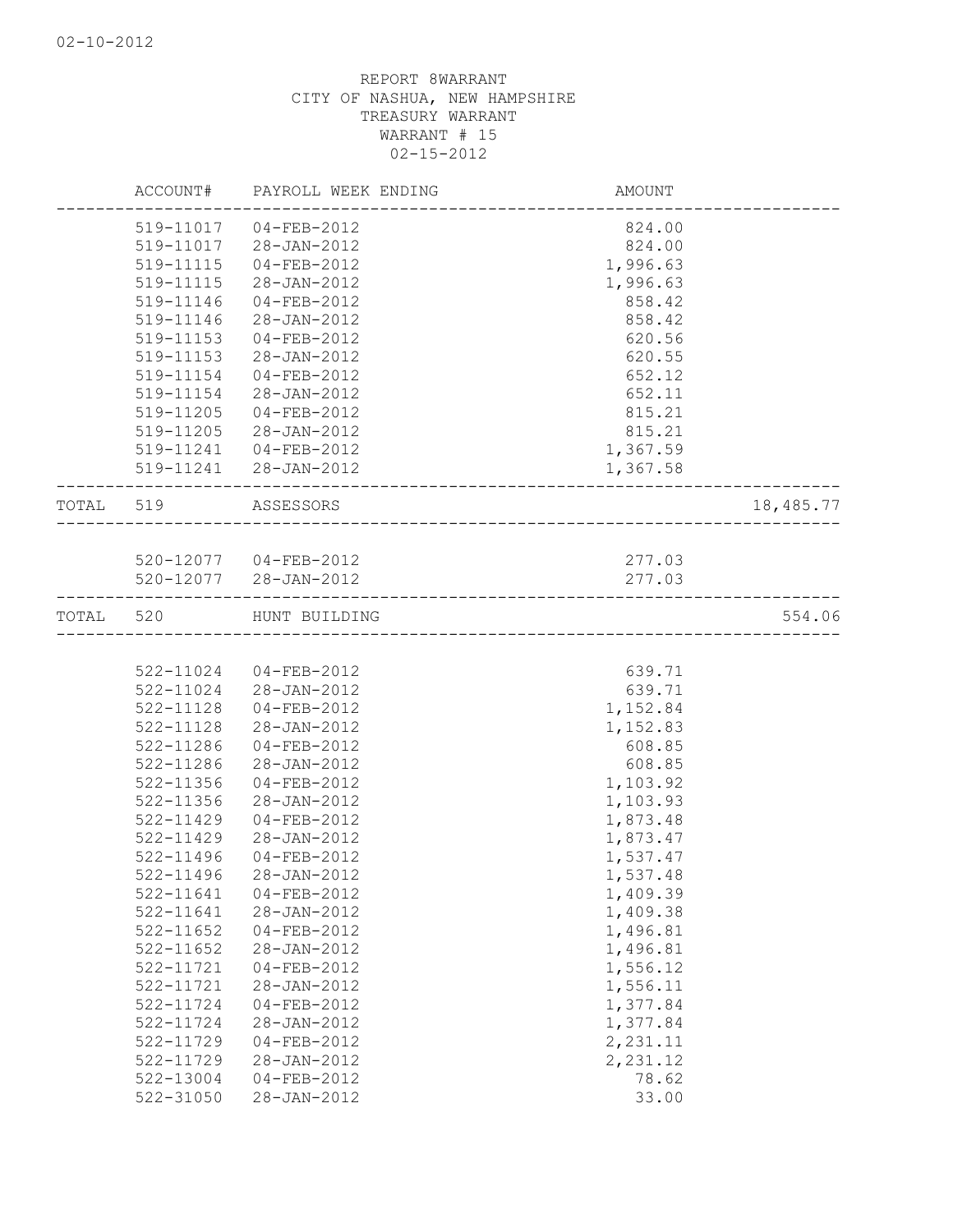|           |                | ACCOUNT# PAYROLL WEEK ENDING               | AMOUNT    |           |
|-----------|----------------|--------------------------------------------|-----------|-----------|
|           |                | TOTAL 522 INFORMATION TECHNOLOGY           |           | 30,086.69 |
|           | ______________ |                                            |           |           |
|           |                | 523-11332  04-FEB-2012                     | 1,006.33  |           |
|           |                | 523-11332 28-JAN-2012                      | 1,006.33  |           |
| TOTAL 523 |                | GIS<br>----------------------------------- |           | 2,012.66  |
|           |                |                                            |           |           |
|           | 531-11065      | 04-FEB-2012                                | 1,149.02  |           |
|           |                | 531-11065 28-JAN-2012                      | 1,149.02  |           |
|           | 531-11085      | 04-FEB-2012                                | 922.04    |           |
|           | 531-11085      | 28-JAN-2012                                | 922.04    |           |
|           | 531-11114      | 04-FEB-2012                                | 2,367.05  |           |
|           | 531-11114      | 28-JAN-2012                                | 2,367.05  |           |
|           | 531-11129      | 04-FEB-2012                                | 1,968.13  |           |
|           | 531-11129      | 28-JAN-2012                                | 1,968.13  |           |
|           | 531-11164      | $04 - FEB - 2012$                          | 1,178.65  |           |
|           | 531-11164      | 28-JAN-2012                                | 1,178.65  |           |
|           | 531-11166      | 04-FEB-2012                                | 1,937.99  |           |
|           | 531-11166      | 28-JAN-2012                                | 1,937.99  |           |
|           | 531-11170      | $04 - FEB - 2012$                          | 1,526.04  |           |
|           | 531-11170      | 28-JAN-2012                                | 1,526.04  |           |
|           | 531-11201      | 04-FEB-2012                                | 682.41    |           |
|           | 531-11201      | 28-JAN-2012                                | 682.41    |           |
|           | 531-11203      | 04-FEB-2012                                | 1,349.54  |           |
|           | 531-11203      | 28-JAN-2012                                | 1,349.54  |           |
|           | 531-11226      | 04-FEB-2012                                | 776.25    |           |
|           | 531-11226      | 28-JAN-2012                                | 776.25    |           |
|           | 531-11242      | 04-FEB-2012                                | 1,158.79  |           |
|           | 531-11242      | 28-JAN-2012                                | 1,158.79  |           |
|           | 531-11245      | $04 - FEB - 2012$                          | 643.00    |           |
|           | 531-11245      | 28-JAN-2012                                | 643.00    |           |
|           | 531-11257      | 04-FEB-2012                                | 5, 123.45 |           |
|           | 531-11257      | 28-JAN-2012                                | 5, 123.45 |           |
|           | 531-11287      | $04 - FEB - 2012$                          | 846.15    |           |
|           | 531-11287      | 28-JAN-2012                                | 846.15    |           |
|           | 531-11398      | $04 - FEB - 2012$                          | 646.25    |           |
|           | 531-11398      | 28-JAN-2012                                | 646.25    |           |
|           | 531-11474      | $04 - FEB - 2012$                          | 740.38    |           |
|           | 531-11474      |                                            | 740.39    |           |
|           | 531-11477      | 28-JAN-2012                                |           |           |
|           |                | $04 - FEB - 2012$                          | 735.62    |           |
|           | 531-11477      | 28-JAN-2012                                | 735.61    |           |
|           | 531-11487      | 04-FEB-2012                                | 1,400.35  |           |
|           | 531-11487      | 28-JAN-2012                                | 1,400.35  |           |
|           | 531-11495      | 04-FEB-2012                                | 1,037.26  |           |
|           | 531-11495      | $28 - JAN - 2012$                          | 1,037.27  |           |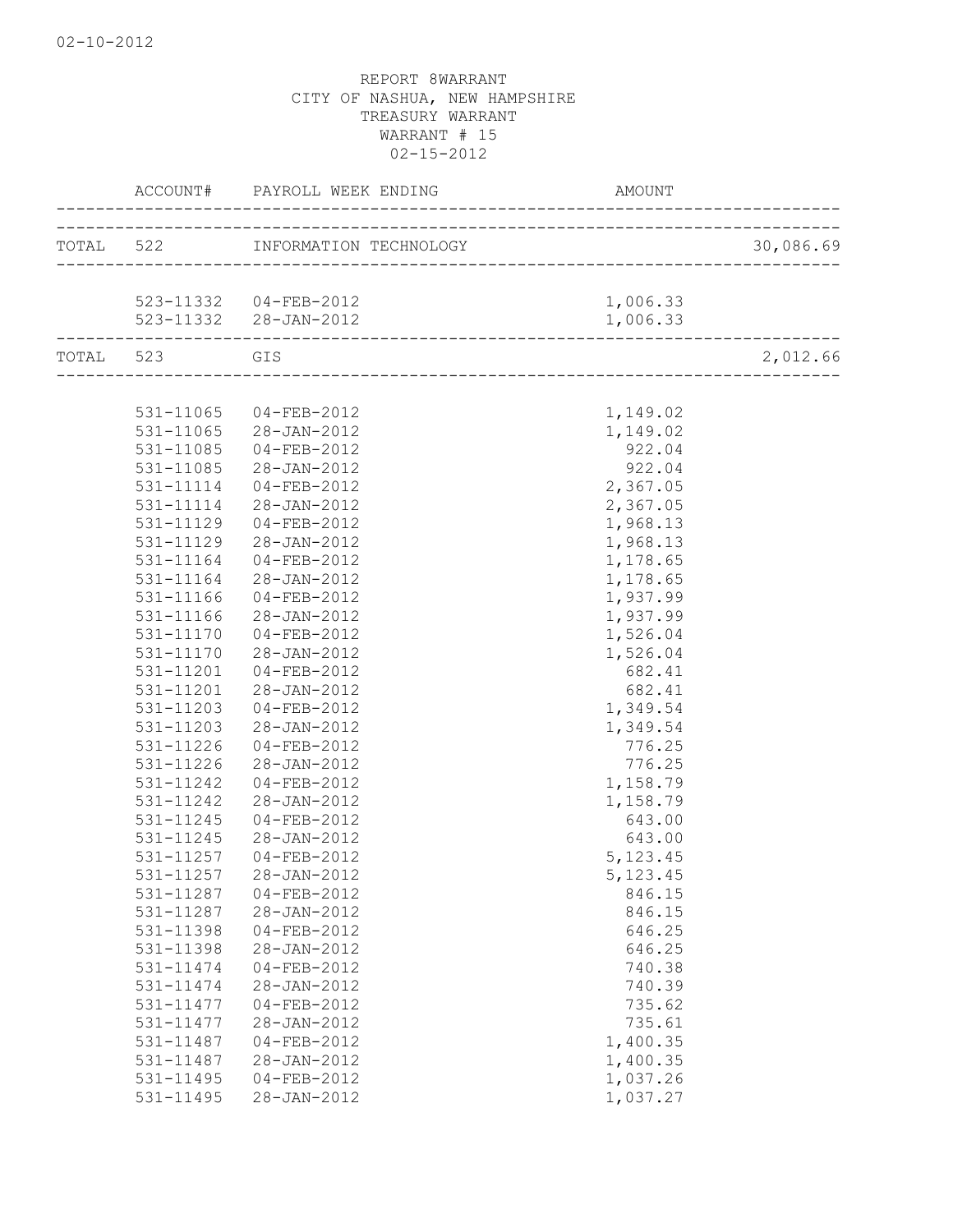|                        | ACCOUNT# PAYROLL WEEK ENDING     | AMOUNT               |
|------------------------|----------------------------------|----------------------|
| 531-11498              | 04-FEB-2012                      | 882.56               |
| 531-11498              | 28-JAN-2012                      | 882.57               |
| 531-11516              | 04-FEB-2012                      | 884.57               |
| 531-11516              | 28-JAN-2012                      | 884.57               |
| 531-11534              | 04-FEB-2012                      | 1,496.62             |
| 531-11534              | 28-JAN-2012                      | 1,496.62             |
| 531-11535              | $04 - FEB - 2012$                | 11,526.70            |
| 531-11535              | 28-JAN-2012                      | 11,526.70            |
| 531-11537              | 04-FEB-2012                      | 12,875.84            |
| 531-11537              | 28-JAN-2012                      | 12,875.84            |
| 531-11538              | 04-FEB-2012                      | 922.04               |
| 531-11538              | 28-JAN-2012                      | 922.04               |
| 531-11539              | 04-FEB-2012                      | 1,587.08             |
| 531-11539              | 28-JAN-2012                      | 1,587.08             |
| 531-11544              | 04-FEB-2012                      | 4,289.96             |
| 531-11544              | 28-JAN-2012                      | 4,289.96             |
| 531-11549              | 04-FEB-2012                      | 8,285.40             |
| 531-11549              | 28-JAN-2012                      | 8,285.40             |
| 531-11550              | 04-FEB-2012                      | 1,924.26             |
| 531-11550              | 28-JAN-2012                      | 1,924.26             |
| 531-11552              | 04-FEB-2012                      | 11,398.20            |
| 531-11552              | 28-JAN-2012                      | 11,398.20            |
| 531-11555              | 04-FEB-2012                      | 45, 435.43           |
| 531-11555              | 28-JAN-2012                      | 45, 435.00           |
| 531-11558              | 04-FEB-2012                      | 67,455.09            |
| 531-11558              | 28-JAN-2012                      | 67,455.08            |
| 531-11561              | 04-FEB-2012                      | 15,260.70            |
| 531-11561              | 28-JAN-2012                      | 15,260.70            |
| 531-11567              | 04-FEB-2012                      | 34, 187. 12          |
| 531-11567              | 28-JAN-2012                      | 34, 187. 11          |
| 531-11569              | 04-FEB-2012                      | 1,214.02             |
| 531-11569              | 28-JAN-2012                      | 1,214.02             |
| 531-11618              | $04 - FEB - 2012$                | 2,713.47             |
| 531-11618              | 28-JAN-2012                      | 2,713.47             |
| 531-11622              | 04-FEB-2012                      | 3,062.09             |
| 531-11622              | $28 - JAN - 2012$                | 3,062.10             |
| 531-11664              | $04 - FEB - 2012$                | 1, 171.17            |
| 531-11664              | 28-JAN-2012                      | 1, 171.17            |
| 531-11665              | $04 - FEB - 2012$                | 863.25               |
| 531-11665              | 28-JAN-2012                      | 863.23               |
| 531-11719              | $04 - FEB - 2012$                | 949.27               |
| 531-11719              | 28-JAN-2012<br>$04 - FEB - 2012$ | 949.27               |
| 531-11732<br>531-11732 | 28-JAN-2012                      | 6,034.25<br>6,034.25 |
| 531-12020              | $04 - FEB - 2012$                | 984.99               |
| 531-12020              | 28-JAN-2012                      | 984.99               |
| 531-12042              | $04 - FEB - 2012$                | 562.49               |
| 531-12042              | 28-JAN-2012                      | 1,531.98             |
|                        |                                  |                      |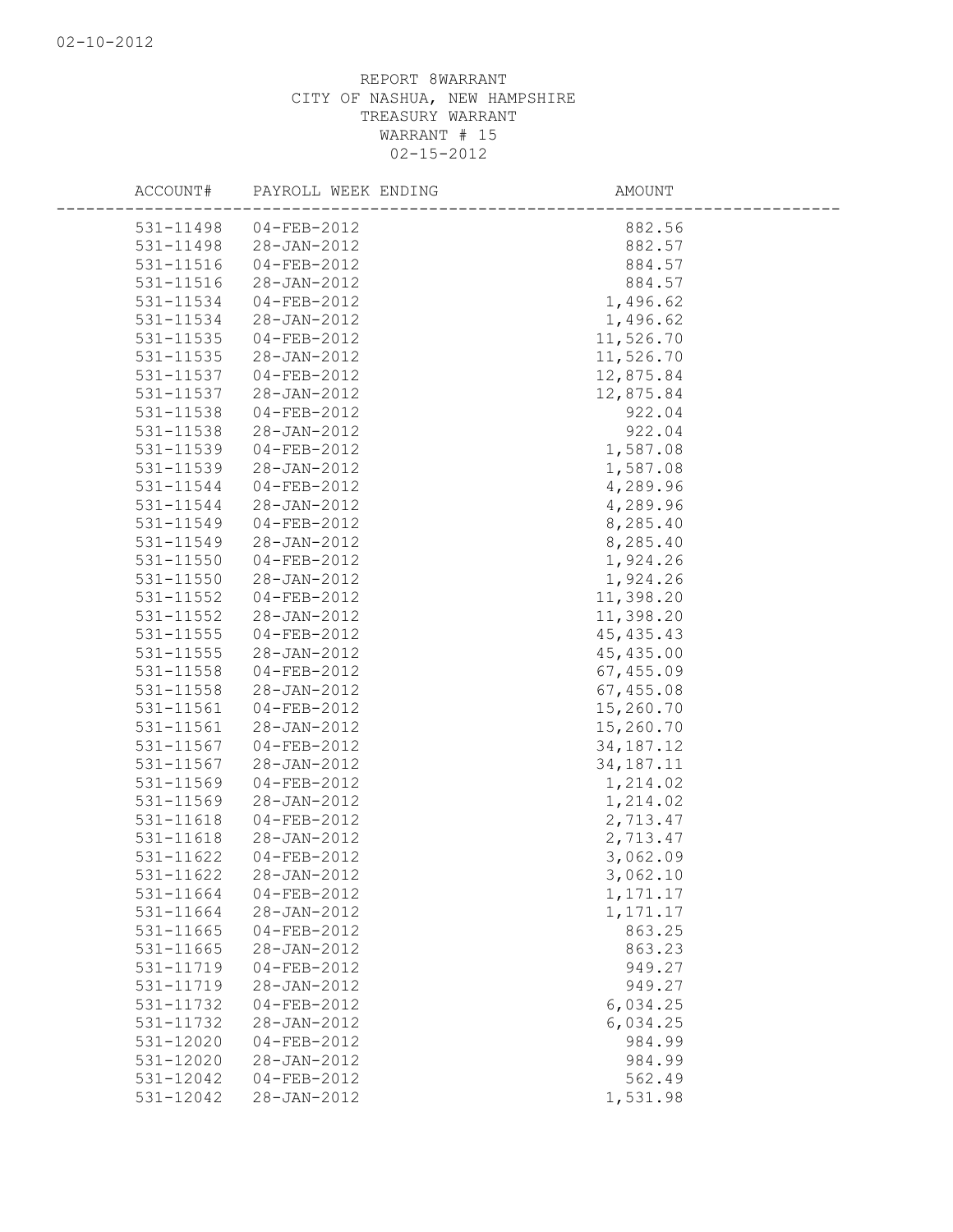|                        | ACCOUNT# PAYROLL WEEK ENDING     | AMOUNT                 |            |
|------------------------|----------------------------------|------------------------|------------|
| 531-12066              | 04-FEB-2012                      | 666.41                 |            |
| 531-12066              | 28-JAN-2012                      | 666.41                 |            |
| 531-12068              | $04 - FEB - 2012$                | 725.99                 |            |
| 531-12068              | 28-JAN-2012                      | 725.99                 |            |
| 531-12071              | 04-FEB-2012                      | 266.52                 |            |
| 531-12071              | 28-JAN-2012                      | 266.52                 |            |
| 531-12119              | $04 - FEB - 2012$                | 1,158.52               |            |
| 531-12119              | 28-JAN-2012                      | 1,158.52               |            |
| 531-13004              | 04-FEB-2012                      | 2,593.52               |            |
| 531-13004              | 28-JAN-2012                      | 3,946.80               |            |
| 531-13038              | 28-JAN-2012                      | 2,067.02               |            |
| 531-13040              | 04-FEB-2012                      | 4,695.77               |            |
| 531-13040              | 28-JAN-2012                      | 4,868.12               |            |
| 531-13044              | 04-FEB-2012                      | 729.01                 |            |
| 531-13044              | 28-JAN-2012                      | 4,250.00               |            |
| 531-13047              | $04 - FEB - 2012$                | 4,614.02               |            |
| 531-13047              | 28-JAN-2012                      | 4,782.10               |            |
| 531-13048              | $04 - FEB - 2012$                | 2,833.96               |            |
| 531-13048              | 28-JAN-2012                      | 5,716.68               |            |
|                        | TOTAL 531 POLICE DEPARTMENT      |                        | 572,010.81 |
|                        |                                  | ____________________   |            |
| 532-11024              | $04 - FEB - 2012$                | 2,120.50               |            |
|                        | 532-11024 28-JAN-2012            | 2,120.50               |            |
| 532-11036              | $04 - FEB - 2012$                | 1,929.25               |            |
| 532-11036              | 28-JAN-2012                      | 1,929.25               |            |
| 532-11063              | $04 - FEB - 2012$                | 1,377.04               |            |
| 532-11063              | 28-JAN-2012                      | 1,377.02               |            |
| 532-11066              | 04-FEB-2012                      | 1,363.38               |            |
| 532-11066              | 28-JAN-2012                      | 1,363.38               |            |
| 532-11069              | $04 - FEB - 2012$                | 2,726.88               |            |
| 532-11069              | 28-JAN-2012                      | 2,726.88               |            |
|                        | 532-11111  04-FEB-2012           | 2,240.77               |            |
| 532-11111              | 28-JAN-2012                      | 2,240.77               |            |
|                        | 532-11207 04-FEB-2012            | 6,793.70               |            |
| 532-11207              | $28 - JAN - 2012$                | 6,793.71               |            |
| 532-11281              | 04-FEB-2012                      | 1,005.80               |            |
| 532-11281              | 28-JAN-2012                      | 1,005.80               |            |
| 532-11285              | $04 - FEB - 2012$                | 8, 414.54              |            |
| 532-11285              | 28-JAN-2012                      | 8, 414.53              |            |
| 532-11291              | $04 - FEB - 2012$                | 7,080.60               |            |
| 532-11291              | 28-JAN-2012                      | 7,134.94               |            |
| 532-11298              | $04 - FEB - 2012$                | 1,104.55               |            |
| 532-11298<br>532-11300 | $28 - JAN - 2012$                | 988.28                 |            |
|                        |                                  |                        |            |
|                        | $04 - FEB - 2012$                | 37, 451.09             |            |
| 532-11300<br>532-11303 | 28-JAN-2012<br>$04 - FEB - 2012$ | 37, 497.78<br>1,252.32 |            |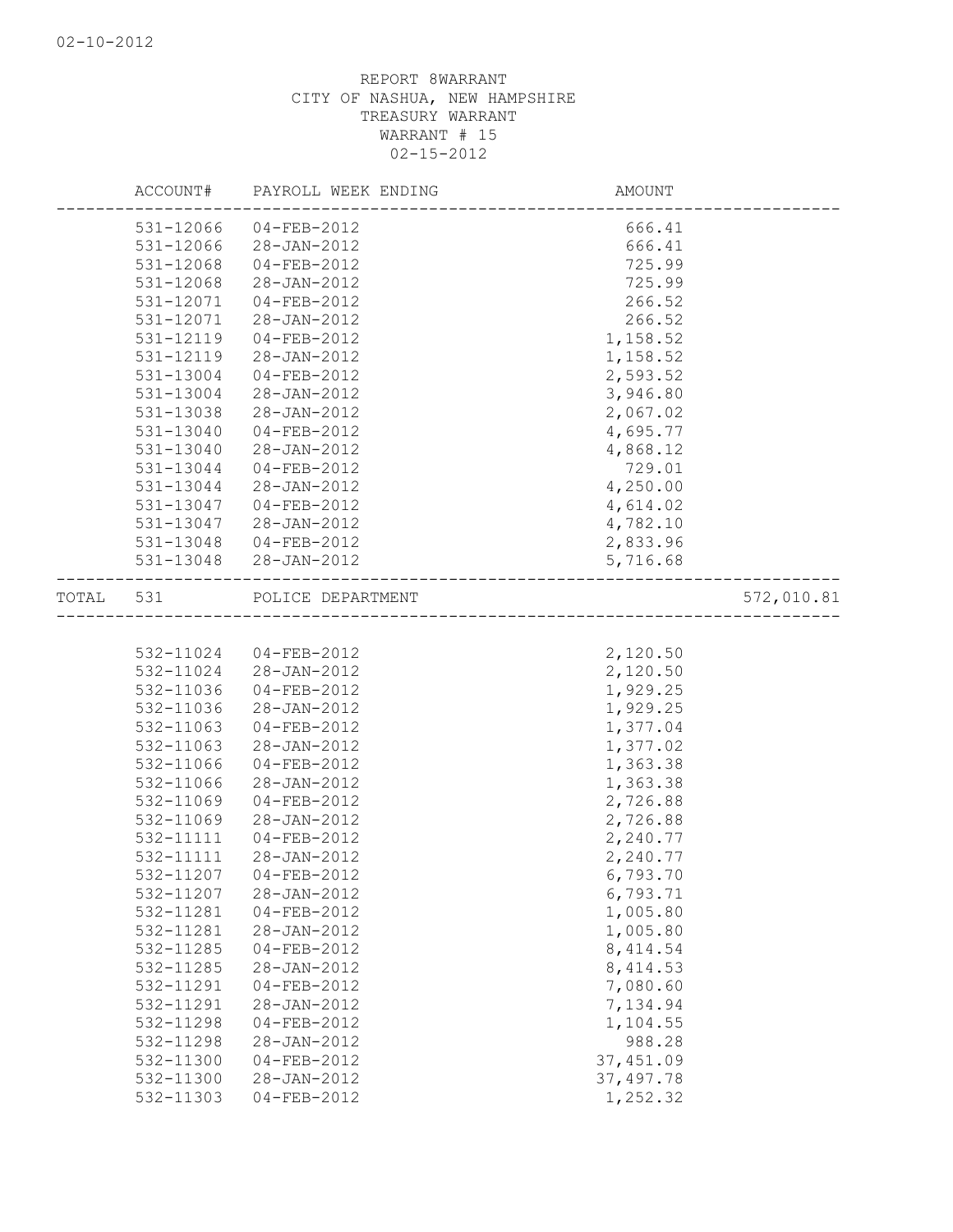|       | ACCOUNT#  | PAYROLL WEEK ENDING  | AMOUNT     |            |
|-------|-----------|----------------------|------------|------------|
|       | 532-11303 | 28-JAN-2012          | 1,252.31   |            |
|       | 532-11309 | 04-FEB-2012          | 101,569.46 |            |
|       | 532-11309 | 28-JAN-2012          | 101,569.45 |            |
|       | 532-11660 | 04-FEB-2012          | 1,535.86   |            |
|       | 532-11660 | 28-JAN-2012          | 1,535.86   |            |
|       | 532-11663 | 04-FEB-2012          | 1,535.88   |            |
|       | 532-11663 | 28-JAN-2012          | 1,535.86   |            |
|       | 532-11666 | 04-FEB-2012          | 1,535.86   |            |
|       | 532-11666 | 28-JAN-2012          | 1,535.86   |            |
|       | 532-11668 | 04-FEB-2012          | 1,551.21   |            |
|       | 532-11668 | 28-JAN-2012          | 1,551.21   |            |
|       | 532-12070 | 04-FEB-2012          | 26,196.30  |            |
|       | 532-12070 | 28-JAN-2012          | 20,981.89  |            |
|       | 532-13004 | $04 - FEB - 2012$    | 173.99     |            |
|       | 532-13004 | 28-JAN-2012          | 54.00      |            |
|       | 532-13018 | 04-FEB-2012          | 2,209.30   |            |
|       | 532-13018 | 28-JAN-2012          | 2,704.39   |            |
|       | 532-13024 | 04-FEB-2012          | 289.20     |            |
|       | 532-13050 | 04-FEB-2012          | 8,762.35   |            |
|       | 532-13050 | 28-JAN-2012          | 7,704.98   |            |
|       | 532-15002 | 28-JAN-2012          | 11.52      |            |
|       | 532-19231 | 04-FEB-2012          | 1,215.28   |            |
|       | 532-19231 | 28-JAN-2012          | 1,215.28   |            |
|       | 532-19232 | 04-FEB-2012          | 1,860.98   |            |
|       | 532-19232 | 28-JAN-2012          | 1,860.98   |            |
|       | 532-19233 | 04-FEB-2012          | 2,783.37   |            |
|       | 532-19233 | 28-JAN-2012          | 2,834.05   |            |
|       | 532-19234 | 04-FEB-2012          | 1,788.07   |            |
|       | 532-19234 | 28-JAN-2012          | 1,788.07   |            |
|       |           |                      |            |            |
| TOTAL | 532       | FIRE DEPARTMENT      |            | 449,596.08 |
|       |           |                      |            |            |
|       | 535-11436 | 04-FEB-2012          | 1,384.61   |            |
|       | 535-11436 | 28-JAN-2012          | 1,384.62   |            |
|       | 535-11980 | $04 - FEB - 2012$    | 96.15      |            |
|       | 535-11980 | $28 - JAN - 2012$    | 96.15      |            |
| TOTAL | 535       | EMERGENCY MANAGEMENT |            | 2,961.53   |
|       |           |                      |            |            |
|       | 536-11200 | $04 - FEB - 2012$    | 1,449.60   |            |
|       | 536-11200 | $28 - JAN - 2012$    | 1,449.60   |            |
|       | 536-12137 | 04-FEB-2012          | 1,230.12   |            |
|       | 536-12137 | $28 - JAN - 2012$    | 1,230.12   |            |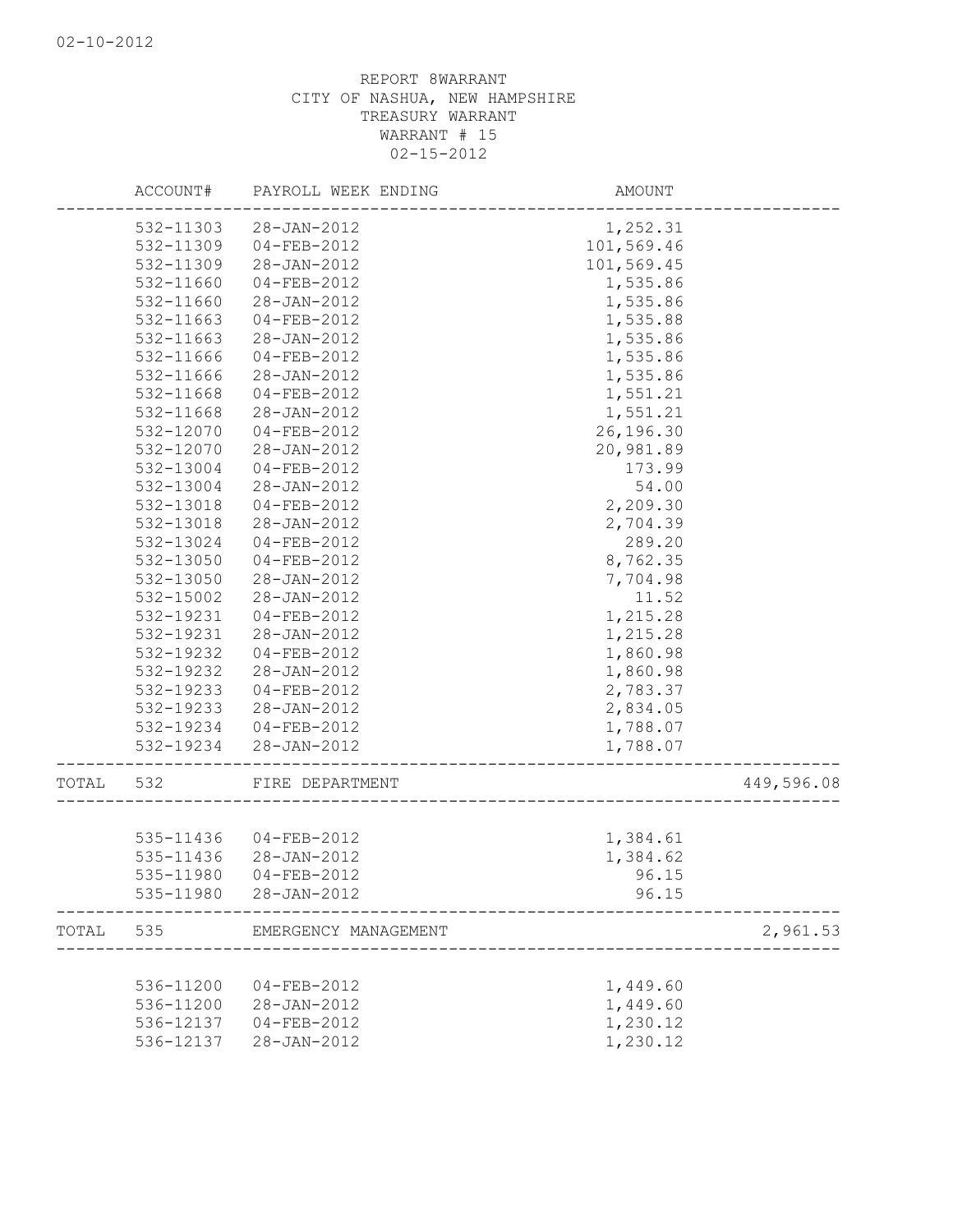|       | ACCOUNT#               | PAYROLL WEEK ENDING               | <b>AMOUNT</b>      |           |
|-------|------------------------|-----------------------------------|--------------------|-----------|
|       |                        | TOTAL 536 CITYWIDE COMMUNICATIONS |                    | 5,359.44  |
|       |                        |                                   |                    |           |
|       | 541-11024              | 04-FEB-2012                       | 396.53             |           |
|       | 541-11024              | 28-JAN-2012                       | 396.53             |           |
|       | 541-11240<br>541-11240 | 04-FEB-2012<br>28-JAN-2012        | 1,558.90           |           |
|       |                        | 541-11346 04-FEB-2012             | 1,558.90<br>437.48 |           |
|       |                        | 541-11346 28-JAN-2012             | 437.48             |           |
| TOTAL | 541                    | COMMUNITY SERVICES DIVISION       |                    | 4,785.82  |
|       |                        |                                   |                    |           |
|       |                        | 542-11024 04-FEB-2012             | 660.88             |           |
|       |                        | 542-11024 28-JAN-2012             | 660.88             |           |
|       | 542-11426              | $04 - FEB - 2012$                 | 1,286.72           |           |
|       | 542-11426              | 28-JAN-2012                       | 1,286.72           |           |
|       |                        | 542-11484 04-FEB-2012             | 156.80             |           |
|       |                        | 542-11484 28-JAN-2012             | 156.80             |           |
|       |                        | 542-11584 04-FEB-2012             | 3,853.60           |           |
|       |                        | 542-11584 28-JAN-2012             | 3,853.59           |           |
|       |                        | 542-12044 28-JAN-2012             | 136.35             |           |
| TOTAL | 542                    | COMMUNITY HEALTH                  |                    | 12,052.34 |
|       |                        |                                   |                    |           |
|       | 543-11380              | 04-FEB-2012                       | 993.15             |           |
|       |                        | 543-11380 28-JAN-2012             | 993.15             |           |
|       | 543-11438              | 04-FEB-2012                       | 1,331.51           |           |
|       | 543-11438              | 28-JAN-2012                       | 1,331.51           |           |
|       | 543-11602              | 04-FEB-2012                       | 914.39             |           |
|       | 543-11602              | 28-JAN-2012                       | 914.39             |           |
|       | 543-11604              | 04-FEB-2012                       | 790.75             |           |
|       | 543-11604              | 28-JAN-2012                       | 790.75             |           |
|       | 543-11605              | $04 - FEB - 2012$                 | 990.06             |           |
|       | 543-11605              | 28-JAN-2012                       | 990.06             |           |
| TOTAL | 543                    | ENVIRONMENTAL HEALTH DEPT.        |                    | 10,039.72 |
|       |                        |                                   |                    |           |
|       | 544-11008              | 04-FEB-2012                       | 770.29             |           |
|       | 544-11008              | 28-JAN-2012                       | 770.29             |           |
|       | 544-11099              | $04 - FEB - 2012$                 | 2,121.08           |           |
|       | 544-11099              | 28-JAN-2012                       | 2,171.97           |           |
|       | 544-11112              | $04 - FEB - 2012$                 | 881.65             |           |
|       | 544-11112              | 28-JAN-2012                       | 881.66             |           |
|       | 544-11367              | $04 - FEB - 2012$                 | 862.73             |           |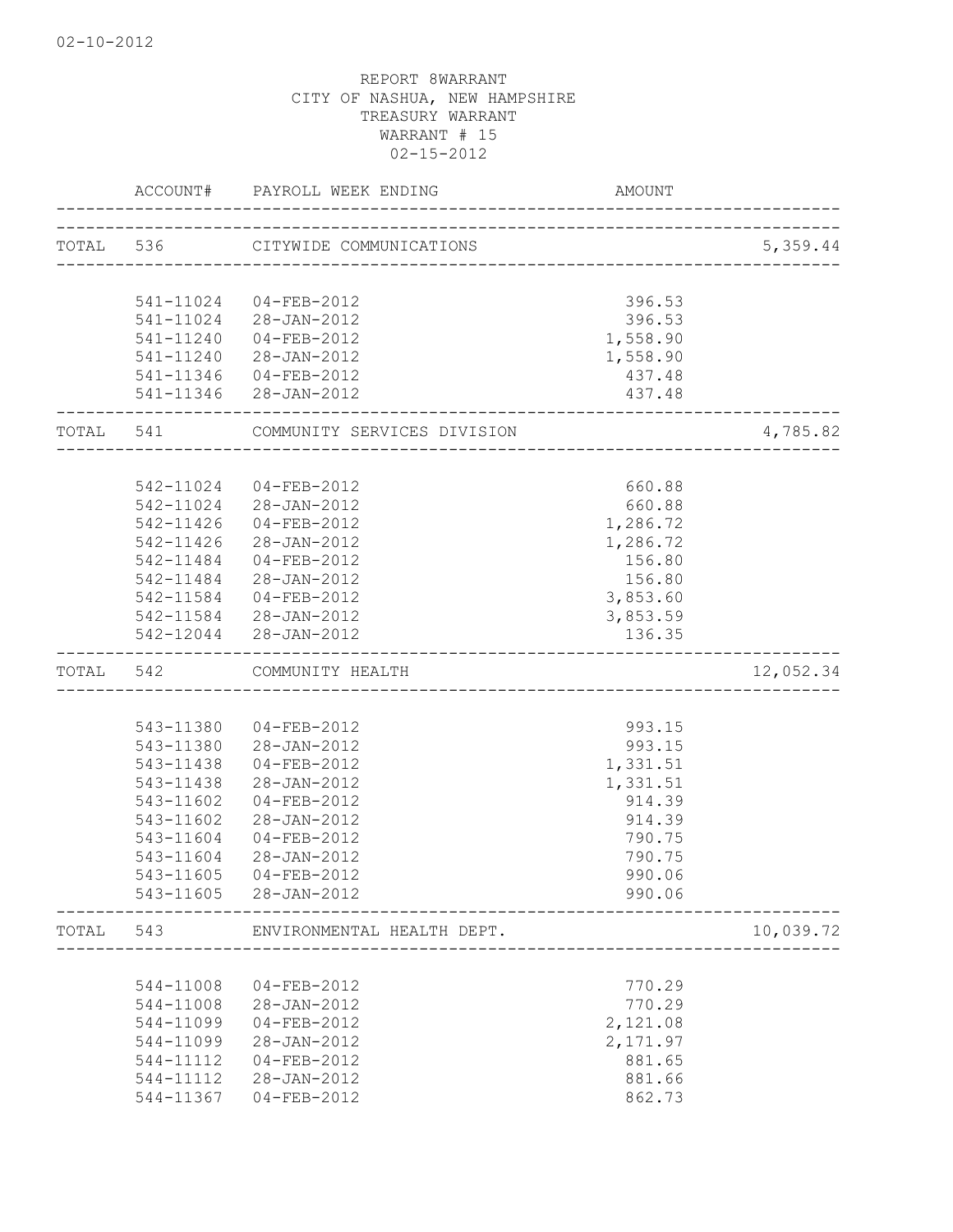|       |               | ACCOUNT# PAYROLL WEEK ENDING     | AMOUNT   |           |
|-------|---------------|----------------------------------|----------|-----------|
|       |               | 544-11367 28-JAN-2012            | 862.73   |           |
|       |               | 544-11777 04-FEB-2012            | 1,334.82 |           |
|       |               | 544-11777 28-JAN-2012            | 1,334.82 |           |
|       |               | TOTAL 544 WELFARE ADMINISTRATION |          | 11,992.04 |
|       |               |                                  |          |           |
|       | 551-11024     | 04-FEB-2012                      | 639.71   |           |
|       | 551-11024     | 28-JAN-2012                      | 639.71   |           |
|       | 551-11057     | 04-FEB-2012                      | 920.69   |           |
|       | 551-11057     | 28-JAN-2012                      | 920.69   |           |
|       | 551-11094     | 04-FEB-2012                      | 313.78   |           |
|       | 551-11094     | 28-JAN-2012                      | 313.78   |           |
|       | 551-11097     | 04-FEB-2012                      | 1,101.98 |           |
|       | 551-11097     | 28-JAN-2012                      | 1,101.99 |           |
|       | 551-11211     | $04 - FEB - 2012$                | 635.27   |           |
|       | 551-11211     | 28-JAN-2012                      | 635.27   |           |
|       | 551-11249     | $04 - FEB - 2012$                | 1,359.29 |           |
|       | 551-11249     | 28-JAN-2012                      | 1,359.29 |           |
|       | 551-11268     | $04 - FEB - 2012$                | 650.13   |           |
|       | 551-11268     | 28-JAN-2012                      | 650.13   |           |
|       | 551-11273     | 04-FEB-2012                      | 1,735.80 |           |
|       | 551-11273     | 28-JAN-2012                      | 1,735.80 |           |
|       | 551-11435     | $04 - FEB - 2012$                | 941.42   |           |
|       | 551-11435     | 28-JAN-2012                      | 941.42   |           |
|       | $551 - 11462$ | 04-FEB-2012                      | 1,059.21 |           |
|       | 551-11462     | 28-JAN-2012                      | 1,059.21 |           |
|       | $551 - 11620$ | 04-FEB-2012                      | 1,190.53 |           |
|       | $551 - 11620$ | 28-JAN-2012                      | 1,190.53 |           |
|       | 551-11638     | 04-FEB-2012                      | 1,218.12 |           |
|       |               | 551-11638 28-JAN-2012            | 1,218.12 |           |
|       | 551-13004     | 28-JAN-2012                      | 82.35    |           |
| TOTAL | 551           | PUBLIC WORKS DIV & ENGINEERING   |          | 23,614.22 |
|       |               | ___________________              |          |           |
|       | 552-11024     | $04 - FEB - 2012$                | 706.27   |           |
|       | 552-11024     | 28-JAN-2012                      | 706.27   |           |
|       | 552-11077     | $04 - FEB - 2012$                | 1,338.13 |           |
|       | 552-11077     | $28 - JAN - 2012$                | 1,338.14 |           |
|       | 552-11087     | $04 - FEB - 2012$                | 878.00   |           |
|       | 552-11087     | 28-JAN-2012                      | 878.00   |           |
|       | 552-11143     | $04 - FEB - 2012$                | 878.00   |           |
|       | 552-11143     | 28-JAN-2012                      | 878.00   |           |
|       | 552-11324     | $04 - FEB - 2012$                | 4,236.84 |           |
|       | 552-11324     | 28-JAN-2012                      | 4,236.84 |           |
|       | 552-11339     | $04 - FEB - 2012$                | 3,012.80 |           |
|       |               |                                  |          |           |
|       | 552-11339     | 28-JAN-2012                      | 3,012.80 |           |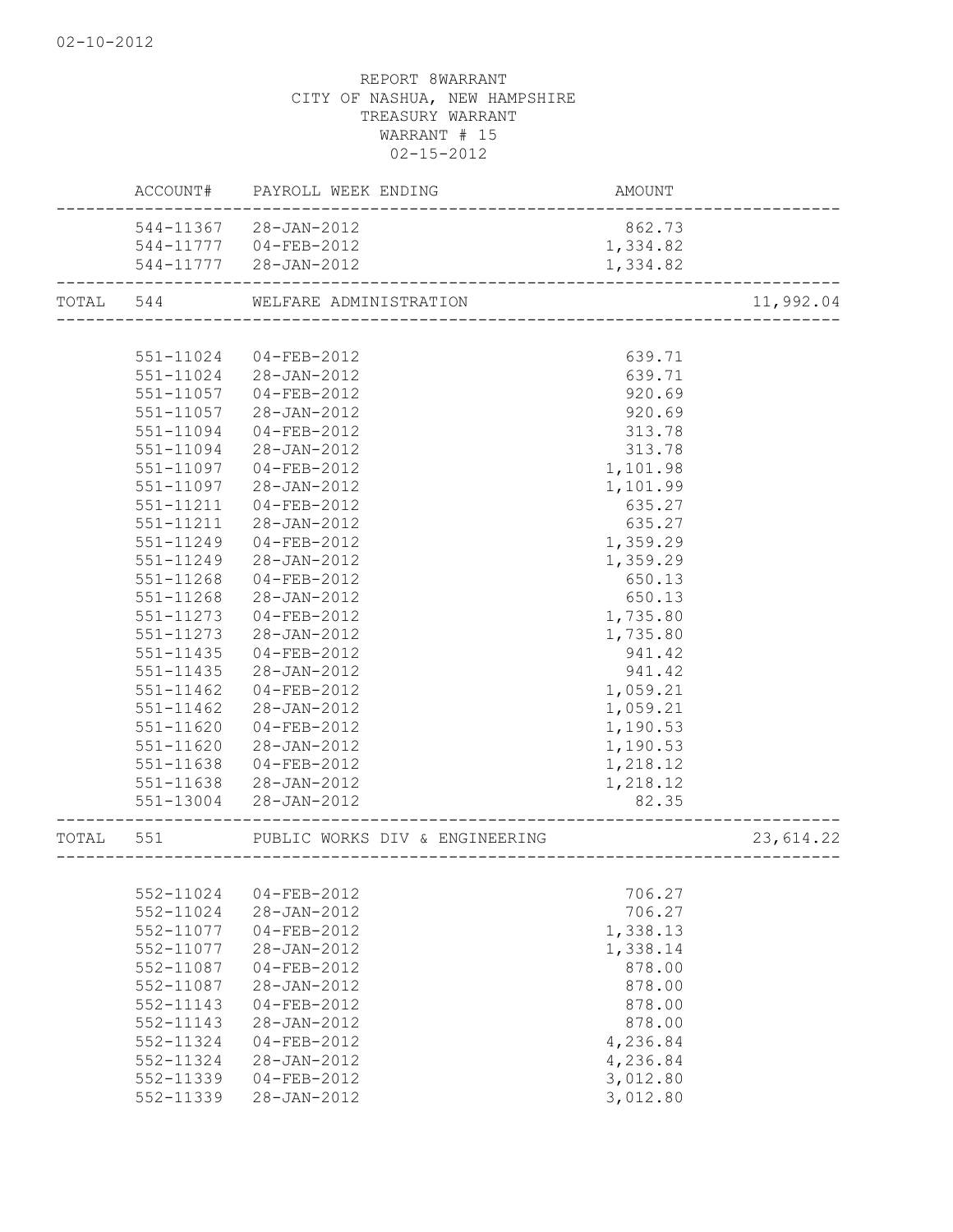|           |           | ACCOUNT# PAYROLL WEEK ENDING | AMOUNT                            |           |
|-----------|-----------|------------------------------|-----------------------------------|-----------|
|           | 552-11342 | 04-FEB-2012                  | 790.80                            |           |
|           | 552-11342 | 28-JAN-2012                  | 790.80                            |           |
|           | 552-11343 | 04-FEB-2012                  | 2,420.89                          |           |
|           | 552-11343 | 28-JAN-2012                  | 2,655.87                          |           |
|           | 552-11407 | 04-FEB-2012                  | 5,469.60                          |           |
|           | 552-11407 | 28-JAN-2012                  | 5,497.52                          |           |
|           | 552-11492 | 04-FEB-2012                  | 836.40                            |           |
|           | 552-11492 | 28-JAN-2012                  | 836.40                            |           |
|           | 552-11562 | 04-FEB-2012                  | 420.52                            |           |
|           | 552-11562 | 28-JAN-2012                  | 462.56                            |           |
|           | 552-11580 | 04-FEB-2012                  | 1,019.77                          |           |
|           | 552-11580 | 28-JAN-2012                  | 1,019.77                          |           |
|           | 552-11672 | 04-FEB-2012                  | 1,575.29                          |           |
|           | 552-11672 | 28-JAN-2012                  | 1,575.29                          |           |
|           | 552-11750 | 04-FEB-2012                  | 803.60                            |           |
|           | 552-11750 | 28-JAN-2012                  | 803.60                            |           |
|           | 552-13004 | 04-FEB-2012                  | 278.04                            |           |
|           | 552-13004 | 28-JAN-2012                  | 278.04                            |           |
|           | 552-13009 | 04-FEB-2012                  | 1,628.63                          |           |
|           | 552-13009 | 28-JAN-2012                  | 2,638.21                          |           |
|           | 552-13067 | 04-FEB-2012                  | 3,897.99                          |           |
|           |           | 552-13067 28-JAN-2012        | 4,474.77                          |           |
|           |           | 552-17004 04-FEB-2012        | 700.00                            |           |
| TOTAL 552 |           | PARKS AND RECREATION         |                                   | 62,974.45 |
|           |           |                              |                                   |           |
|           |           |                              | --------------------------------- |           |
|           | 553-11024 | 04-FEB-2012                  | 344.49                            |           |
|           |           | 553-11024 28-JAN-2012        | 344.49                            |           |
|           | 553-11078 | 04-FEB-2012                  | 1,374.43                          |           |
|           | 553-11078 | 28-JAN-2012                  | 1,374.43                          |           |
|           | 553-11098 | $04 - FEB - 2012$            | 1,038.42                          |           |
|           | 553-11098 | 28-JAN-2012                  | 1,038.42                          |           |
|           | 553-11192 | 04-FEB-2012                  | 977.06                            |           |
|           | 553-11192 | 28-JAN-2012                  | 977.05                            |           |
|           | 553-11279 | $04 - FEB - 2012$            | 7,058.64                          |           |
|           | 553-11279 | 28-JAN-2012                  | 7,024.00                          |           |
|           | 553-11327 | $04 - FEB - 2012$            | 4,236.83                          |           |
|           | 553-11327 | 28-JAN-2012                  | 4,236.84                          |           |
|           | 553-11375 | 04-FEB-2012                  | 753.20                            |           |
|           | 553-11375 | 28-JAN-2012                  | 753.20                            |           |
|           | 553-11465 | $04 - FEB - 2012$            | 2,509.20                          |           |
|           | 553-11465 | 28-JAN-2012                  | 2,509.21                          |           |
|           | 553-11474 | 04-FEB-2012                  | 3,856.81                          |           |
|           | 553-11474 | $28 - JAN - 2012$            | 3,856.81                          |           |
|           | 553-11475 | $04 - FEB - 2012$            | 2,931.61                          |           |
|           | 553-11475 | 28-JAN-2012                  | 2,931.60                          |           |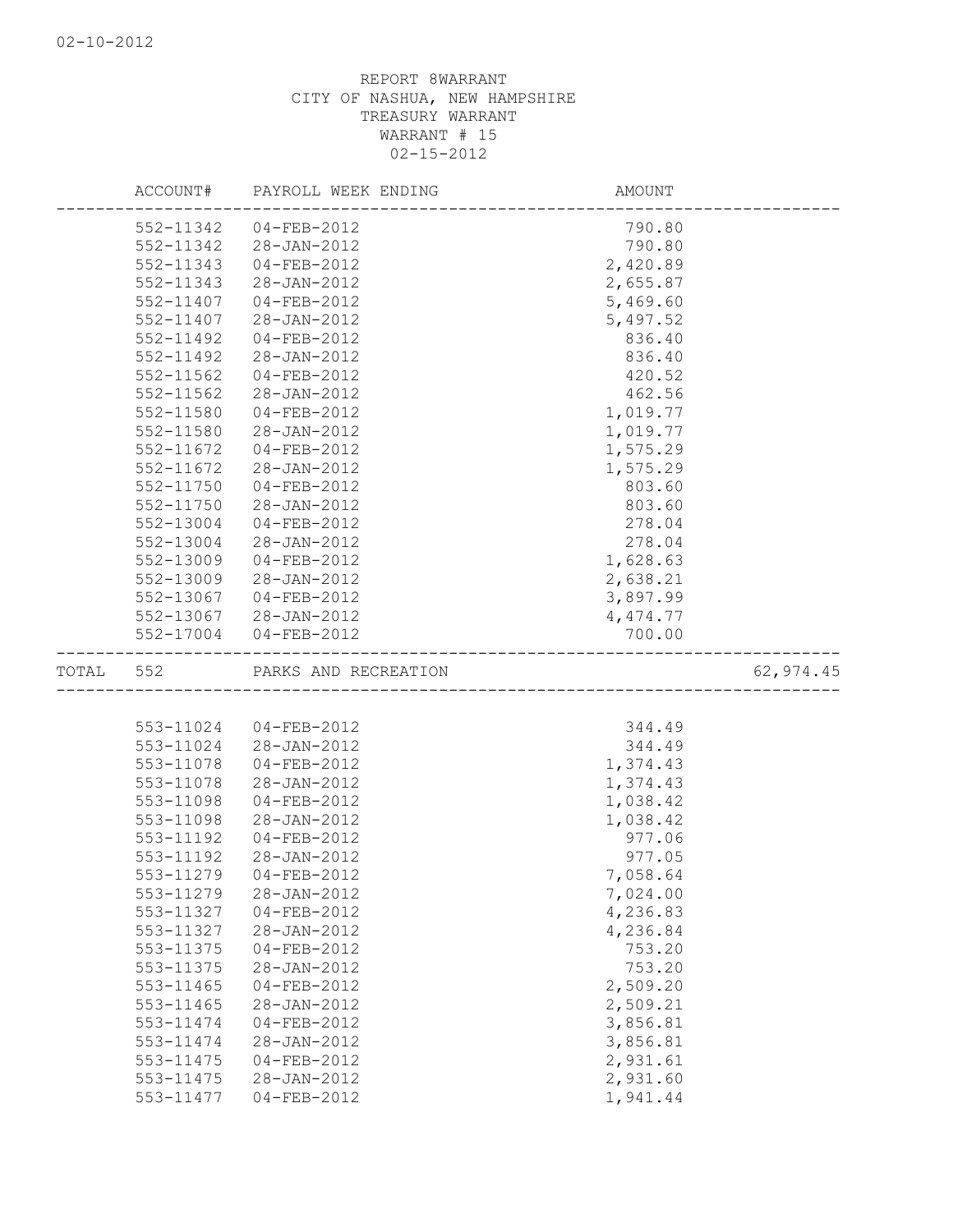|           | ACCOUNT#               | PAYROLL WEEK ENDING | AMOUNT           |            |
|-----------|------------------------|---------------------|------------------|------------|
|           | 553-11477              | 28-JAN-2012         | 1,941.44         |            |
|           | 553-11478              | 04-FEB-2012         | 890.00           |            |
|           | 553-11478              | 28-JAN-2012         | 890.00           |            |
|           | 553-11648              | $04 - FEB - 2012$   | 860.56           |            |
|           | 553-11648              | 28-JAN-2012         | 860.56           |            |
|           | 553-11678              | 04-FEB-2012         | 1,622.11         |            |
|           | 553-11678              | 28-JAN-2012         | 1,622.11         |            |
|           | 553-11759              | $04 - FEB - 2012$   | 14,520.04        |            |
|           | 553-11759              | 28-JAN-2012         | 14,573.20        |            |
|           | 553-11771              | $04 - FEB - 2012$   | 1,901.60         |            |
|           | 553-11771              | 28-JAN-2012         | 1,901.60         |            |
|           | 553-13004              | 04-FEB-2012         | 326.02           |            |
|           | 553-13004              | 28-JAN-2012         | 469.41           |            |
|           | 553-13009              | 04-FEB-2012         | 5,075.00         |            |
|           | 553-13009              | 28-JAN-2012         | 14,981.69        |            |
|           | 553-13901              |                     | 9,800.77         |            |
|           |                        | 04-FEB-2012         |                  |            |
|           | 553-13901              | 28-JAN-2012         | 10,647.75        |            |
| TOTAL 553 |                        | STREET DEPARTMENT   |                  | 134,952.04 |
|           |                        |                     |                  |            |
|           | 555-11024              | 04-FEB-2012         | 344.49           |            |
|           | 555-11024              | 28-JAN-2012         | 344.49           |            |
|           | 555-11461              | 04-FEB-2012         | 1,446.40         |            |
|           | 555-11461              | 28-JAN-2012         | 1,446.40         |            |
|           | 555-11505              | 04-FEB-2012         | 1,225.81         |            |
|           | 555-11505              | 28-JAN-2012         | 1,225.81         |            |
|           | 555-11639              | 04-FEB-2012         | 836.40           |            |
|           | 555-11639              | 28-JAN-2012         | 836.40           |            |
|           | 555-11640              | 04-FEB-2012         | 790.64           |            |
|           | 555-11640              | 28-JAN-2012         | 779.20           |            |
|           | 555-11738              | 04-FEB-2012         | 2,000.00         |            |
|           | 555-11738              | 28-JAN-2012         | 2,000.00         |            |
|           | 555-11745              | 04-FEB-2012         | 831.60           |            |
|           | 555-11745              | 28-JAN-2012         | 831.60           |            |
|           | 555-13004              | $04 - FEB - 2012$   | 113.15           |            |
|           | 555-13004              | 28-JAN-2012         |                  |            |
|           |                        | $04 - FEB - 2012$   | 113.15           |            |
|           | 555-13068<br>555-13068 | 28-JAN-2012         | 263.15<br>263.37 |            |
|           |                        |                     |                  |            |
| TOTAL     | 555                    | TRAFFIC DEPARTMENT  |                  | 15,692.06  |
|           |                        |                     |                  |            |
|           | 557-11024              | $04 - FEB - 2012$   | 639.71           |            |
|           | 557-11024              | 28-JAN-2012         | 639.71           |            |
|           | 557-11161              | 04-FEB-2012         | 1,268.16         |            |
|           | 557-11161              | 28-JAN-2012         | 1,268.17         |            |
|           | 557-11751              | $04 - FEB - 2012$   | 72.86            |            |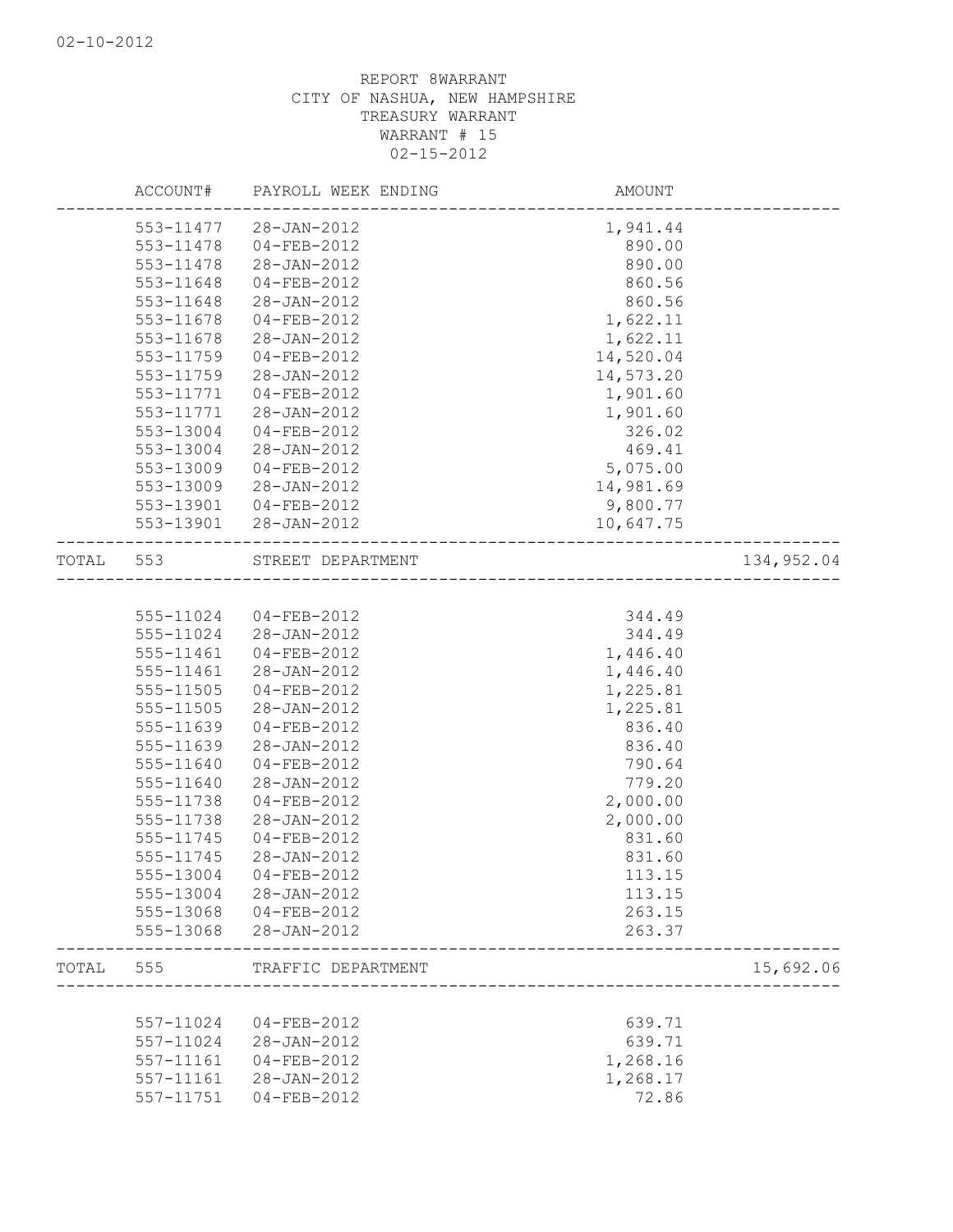|           | ACCOUNT#      | PAYROLL WEEK ENDING   | AMOUNT    |           |
|-----------|---------------|-----------------------|-----------|-----------|
|           |               | 557-11751 28-JAN-2012 | 72.86     |           |
| TOTAL 557 |               | PARKING LOTS          |           | 3,961.47  |
|           | 560-19236     | 28-JAN-2012           | 429.04    |           |
|           | 560-91010     | 28-JAN-2012           | 88.77     |           |
| TOTAL 560 |               | PINE WOOD CEMETERY    |           | 517.81    |
|           |               |                       |           |           |
|           | 561-11345     | 04-FEB-2012           | 1,247.10  |           |
|           | 561-11345     | 28-JAN-2012           | 1,247.10  |           |
|           | 561-11651     | 04-FEB-2012           | 890.19    |           |
|           | 561-11651     | 28-JAN-2012           | 890.19    |           |
|           | $561 - 11658$ | 04-FEB-2012           | 1,080.99  |           |
|           | 561-11658     | 28-JAN-2012           | 1,080.99  |           |
|           | 561-13004     | $28 - JAN - 2012$     | 60.05     |           |
| TOTAL     | 561           | EDGEWOOD CEMETERY     |           | 6,496.61  |
|           |               |                       |           |           |
|           | 563-11345     | $04 - FEB - 2012$     | 1,199.46  |           |
|           | 563-11345     | 28-JAN-2012           | 1,199.46  |           |
|           | 563-11651     | 04-FEB-2012           | 792.54    |           |
|           | 563-11651     | 28-JAN-2012           | 792.54    |           |
|           | 563-11657     | 28-JAN-2012           | 15,043.04 |           |
| TOTAL     | 563           | WOODLAWN CEMETERY     |           | 19,027.04 |
|           |               |                       |           |           |
|           | 571-11024     | 04-FEB-2012           | 639.71    |           |
|           | 571-11024     | 28-JAN-2012           | 639.71    |           |
|           | 571-11237     | 04-FEB-2012           | 2,059.24  |           |
|           | 571-11237     | 28-JAN-2012           | 2,059.24  |           |
| TOTAL     | 571           | COMMUNITY DEVELOPMENT |           | 5,397.90  |
|           |               |                       |           |           |
|           | 572-11024     | 04-FEB-2012           | 672.17    |           |
|           | 572-11024     | 28-JAN-2012           | 672.17    |           |
|           | 572-11215     | $04 - FEB - 2012$     | 3,727.01  |           |
|           | 572-11215     | 28-JAN-2012           | 3,727.01  |           |
|           | 572-11238     | 04-FEB-2012           | 882.38    |           |
|           | 572-11238     | 28-JAN-2012           | 882.38    |           |
|           | 572-11450     | $04 - FEB - 2012$     | 1,780.04  |           |
|           | 572-11450     | 28-JAN-2012           | 1,780.04  |           |
|           | 572-11522     | $04 - FEB - 2012$     | 858.42    |           |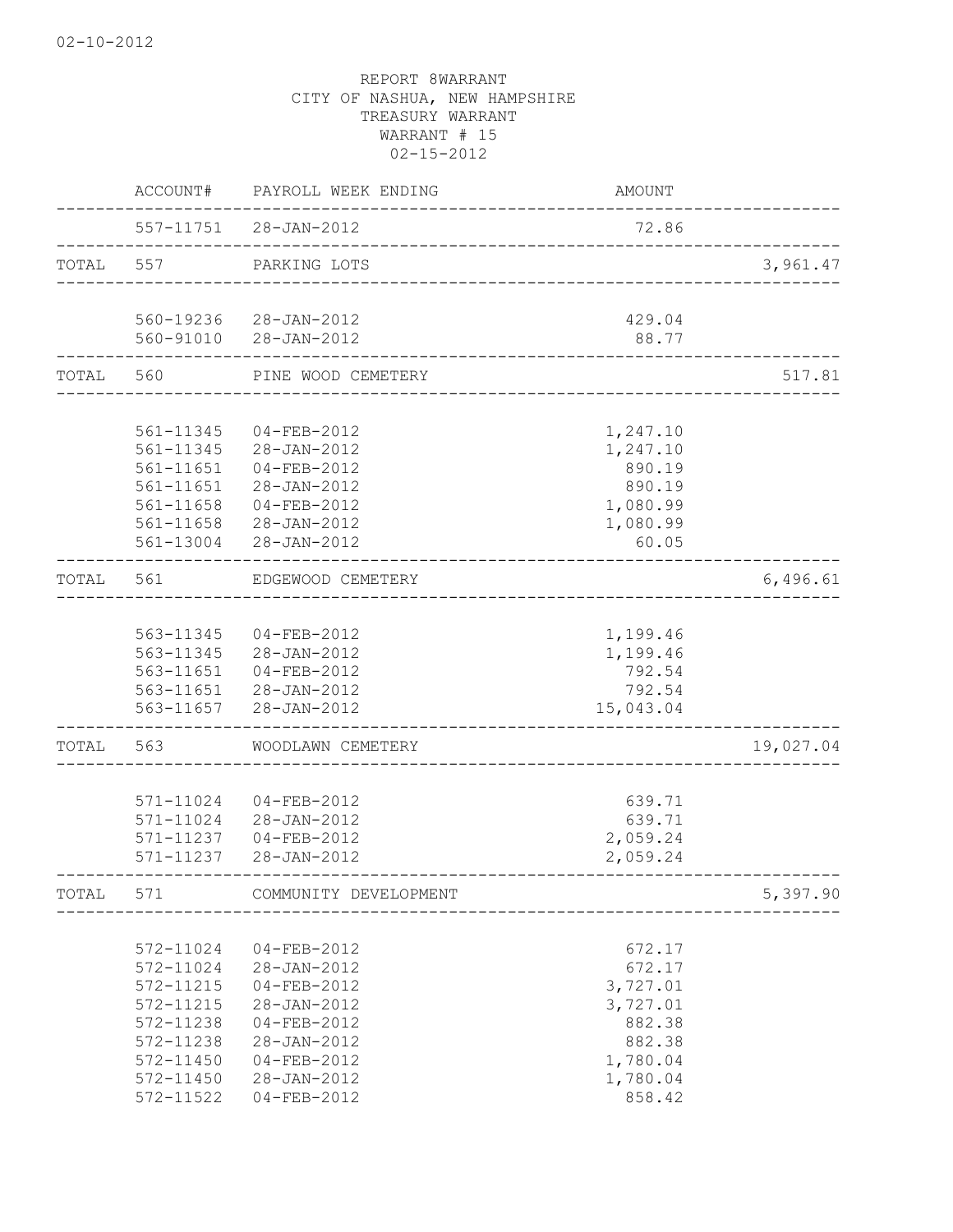|           |           | ACCOUNT# PAYROLL WEEK ENDING | AMOUNT                         |           |
|-----------|-----------|------------------------------|--------------------------------|-----------|
|           | 572-11522 | 28-JAN-2012                  | 858.42                         |           |
|           | 572-11525 | 04-FEB-2012                  | 1,058.00                       |           |
|           | 572-11525 | 28-JAN-2012                  | 1,058.00                       |           |
|           | 572-58005 | 04-FEB-2012                  | 100.00                         |           |
|           |           | 572-58005 28-JAN-2012        | 200.00                         |           |
| TOTAL 572 |           | PLANNING DEPARTMENT          |                                | 18,256.04 |
|           |           |                              |                                |           |
|           |           | 573-11444 04-FEB-2012        | 1,715.72                       |           |
|           |           | 573-11444 28-JAN-2012        | 1,715.72                       |           |
|           |           | 573-11646 04-FEB-2012        | 370.43                         |           |
|           |           | 573-11646 28-JAN-2012        | 370.43                         |           |
|           | TOTAL 573 | ECONOMIC DEVELOPMENT         | ______________________________ | 4,172.30  |
|           |           |                              |                                |           |
|           | 575-11032 | 04-FEB-2012                  | 742.01                         |           |
|           |           | 575-11032 28-JAN-2012        | 742.01                         |           |
|           | 575-11042 | 04-FEB-2012                  | 1,478.66                       |           |
|           | 575-11042 | 28-JAN-2012                  | 1,478.66                       |           |
|           | 575-11189 | 04-FEB-2012                  | 1,135.75                       |           |
|           | 575-11189 | 28-JAN-2012                  | 1,135.75                       |           |
|           | 575-11246 | 04-FEB-2012                  | 1,735.56                       |           |
|           | 575-11246 | 28-JAN-2012                  | 1,735.56                       |           |
|           | 575-11365 | 04-FEB-2012                  | 462.30                         |           |
|           | 575-11365 | 28-JAN-2012                  | 462.30                         |           |
|           | 575-11387 | 04-FEB-2012                  | 7,061.51                       |           |
|           | 575-11387 | 28-JAN-2012                  | 7,061.52                       |           |
|           | 575-11393 | 04-FEB-2012                  | 3,696.26                       |           |
|           | 575-11393 | 28-JAN-2012                  | 3,696.25                       |           |
|           | 575-11400 | 04-FEB-2012                  | 8,465.61                       |           |
|           | 575-11400 | 28-JAN-2012                  | 8,465.62                       |           |
|           | 575-11401 | 04-FEB-2012                  | 3,311.90                       |           |
|           | 575-11401 | 28-JAN-2012                  | 3,311.90                       |           |
|           | 575-11403 | $04 - FEB - 2012$            | 790.75                         |           |
|           | 575-11403 | 28-JAN-2012                  | 790.75                         |           |
|           | 575-11404 | $04 - FEB - 2012$            | 803.50                         |           |
|           | 575-11404 | 28-JAN-2012                  | 803.50                         |           |
|           | 575-11627 | 04-FEB-2012                  | 646.72                         |           |
|           | 575-11627 | $28 - JAN - 2012$            | 646.72                         |           |
|           | 575-12090 | $04 - FEB - 2012$            | 1,174.58                       |           |
|           | 575-12090 | 28-JAN-2012                  | 1, 174.57                      |           |
|           | 575-12114 | 04-FEB-2012                  | 1,575.07                       |           |
|           | 575-12114 | 28-JAN-2012                  | 1,520.31                       |           |
|           | 575-13035 | $04 - FEB - 2012$            | 777.21                         |           |
|           | 575-13035 | $28 - JAN - 2012$            | 1,055.53                       |           |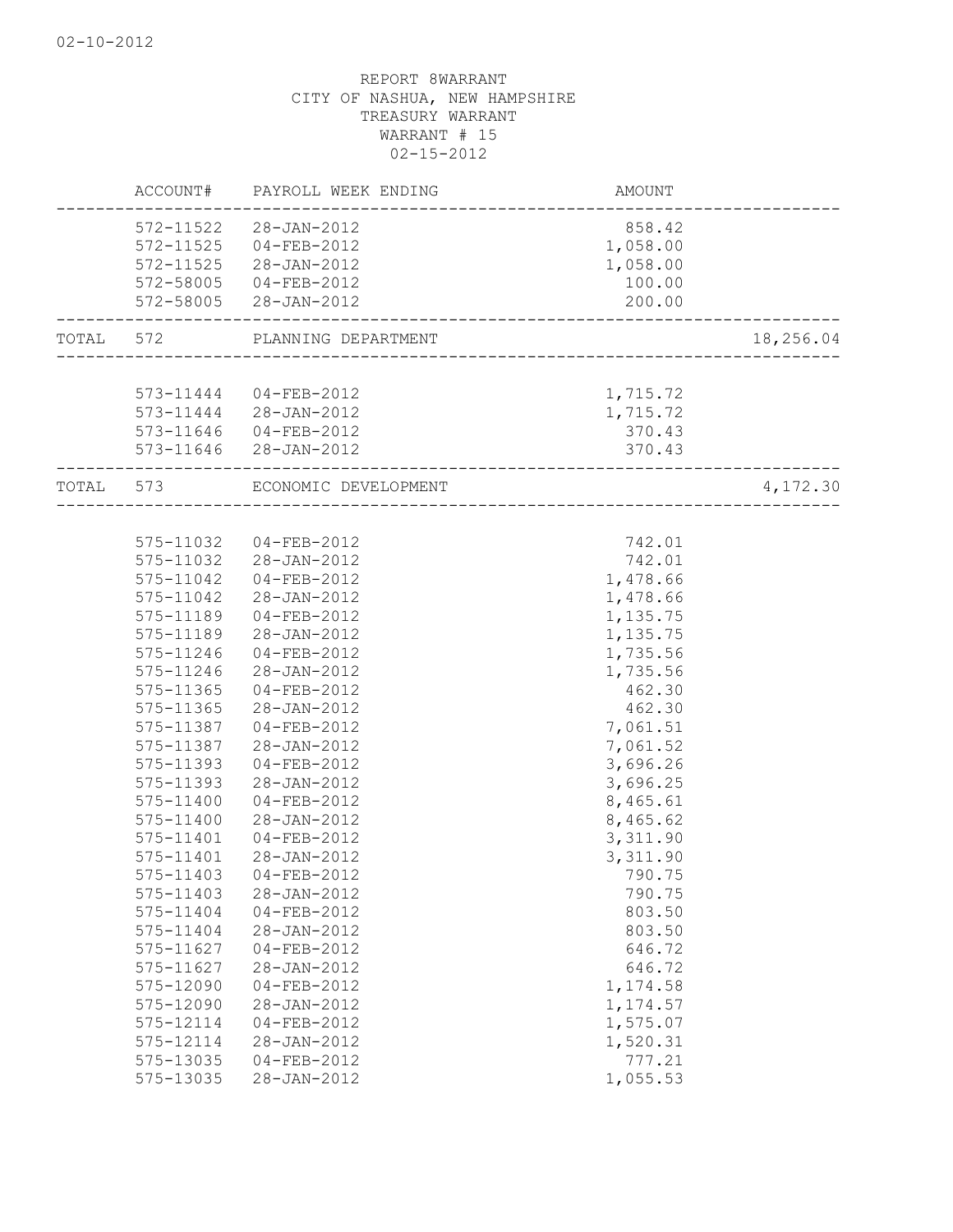|                        | ACCOUNT# PAYROLL WEEK ENDING  | AMOUNT                  |           |
|------------------------|-------------------------------|-------------------------|-----------|
|                        | TOTAL 575 PUBLIC LIBRARIES    |                         | 67,938.34 |
|                        |                               |                         |           |
| 576-11059              | 28-JAN-2012                   | 667.40                  |           |
| 576-11221              | 04-FEB-2012                   | 1,326.81                |           |
| 576-11221              | 28-JAN-2012                   | 2,265.54                |           |
| 576-11315              | 04-FEB-2012                   | 762.16                  |           |
| 576-11315              | 28-JAN-2012                   | 762.16                  |           |
| 576-11361              | 04-FEB-2012                   | 3, 113.67               |           |
| 576-11361              | 28-JAN-2012                   | 3, 113.66               |           |
| 576-11362              | 04-FEB-2012                   | 1, 114.73               |           |
| 576-11362              | 28-JAN-2012                   | 1, 114.73               |           |
| 576-12045              | 04-FEB-2012                   | 304.26                  |           |
| 576-12045              | 28-JAN-2012                   | 304.26                  |           |
| 576-12134              | $04 - FEB - 2012$             | 494.59                  |           |
| 576-12134              | 28-JAN-2012                   | 494.60                  |           |
| 576-12149              | $04 - FEB - 2012$             | 399.20                  |           |
|                        | 576-12149 28-JAN-2012         | 399.20                  |           |
|                        | TOTAL 576 BUILDING DEPARTMENT | _______________________ | 16,636.97 |
|                        |                               |                         |           |
|                        | 577-11067 04-FEB-2012         | 1,222.78                |           |
| 577-11067              | 28-JAN-2012                   | 1,222.78                |           |
| 577-11183              | 04-FEB-2012                   | 1,894.23                |           |
|                        | 577-11183 28-JAN-2012         | 1,894.23                |           |
| TOTAL 577              | CODE ENFORCEMENT              | _______________________ | 6, 234.02 |
|                        |                               |                         |           |
|                        | 581-11012 28-JAN-2012         | 3,791.85                |           |
|                        | 581-11076 28-JAN-2012         | 3,907.92                |           |
| 581-11162              | $04 - FEB - 2012$             | 55, 156.52              |           |
| 581-11162              | 28-JAN-2012                   | 55,264.76               |           |
|                        | 581-11204 04-FEB-2012         | 13, 126.64              |           |
| 581-11204              | 28-JAN-2012                   | 12,340.41               |           |
| 581-11347              | 28-JAN-2012                   | 2,472.35                |           |
| 581-11348              | 28-JAN-2012                   | 86,894.54               |           |
| 581-11366              | 04-FEB-2012                   | 54,793.45               |           |
| 581-11366              | 28-JAN-2012                   | 55,882.16               |           |
| 581-11396              | 28-JAN-2012                   | 40,563.59               |           |
| 581-11402              | $04 - FEB - 2012$             | 3,453.47                |           |
| 581-11402              | $28 - JAN - 2012$             | 3,453.48                |           |
| 581-11408              | 04-FEB-2012                   | 18,281.77               |           |
| 581-11408<br>581-11486 | 28-JAN-2012<br>28-JAN-2012    | 18, 165.85<br>42,714.34 |           |
| 581-11515              |                               | 1,657.59                |           |
|                        | 28-JAN-2012                   |                         |           |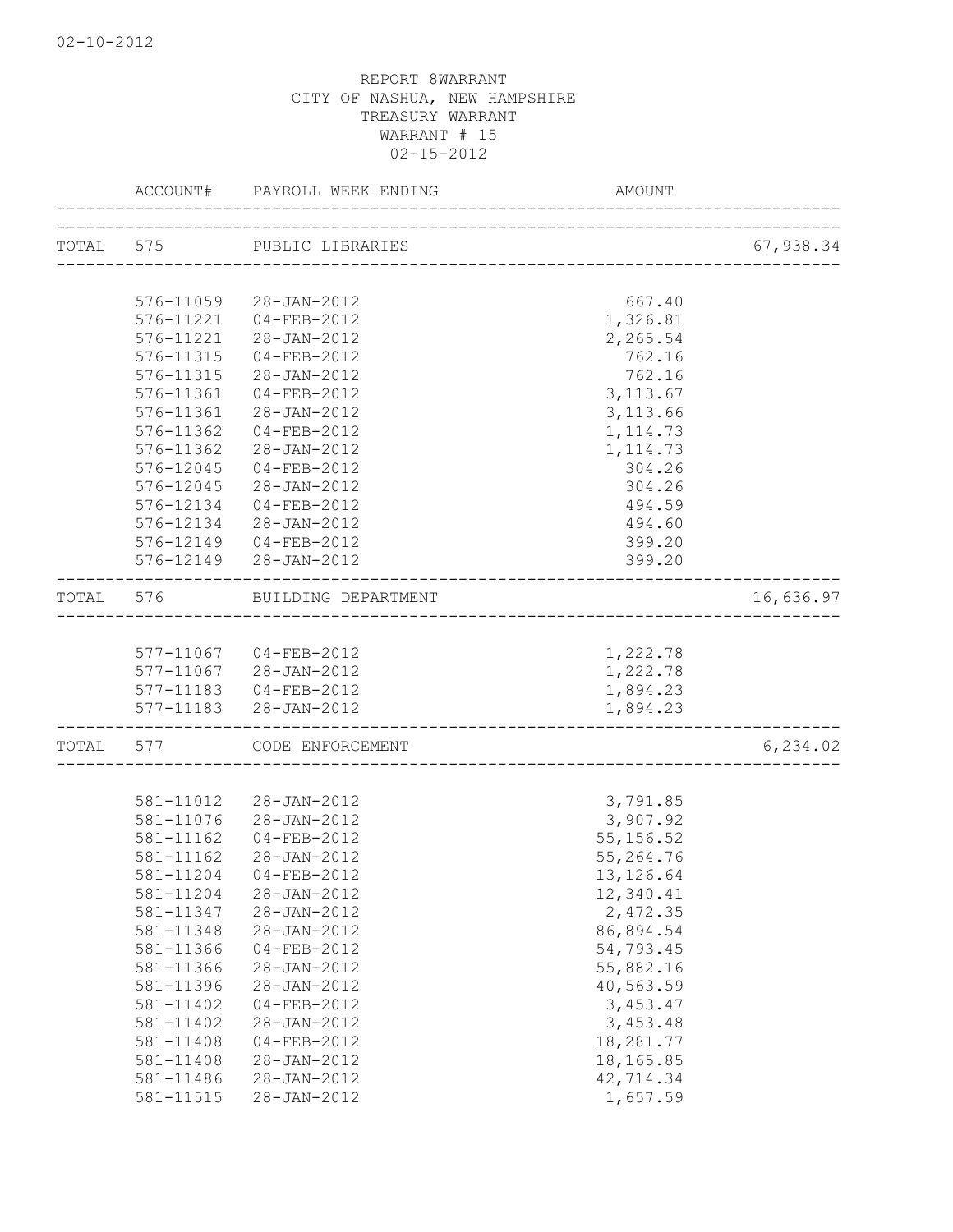|           | ACCOUNT# PAYROLL WEEK ENDING     | AMOUNT           |  |
|-----------|----------------------------------|------------------|--|
| 581-11570 | 28-JAN-2012                      | 65,045.93        |  |
| 581-11572 | 28-JAN-2012                      | 59,663.56        |  |
| 581-11579 | 28-JAN-2012                      | 41, 112.17       |  |
| 581-11628 | 04-FEB-2012                      | 3,859.76         |  |
| 581-11628 | 28-JAN-2012                      | 3,615.09         |  |
| 581-11675 | 28-JAN-2012                      | 5,223.46         |  |
| 581-11709 | 28-JAN-2012                      | 5,838.12         |  |
| 581-11711 | 28-JAN-2012                      | 2,946.52         |  |
| 581-11726 | 28-JAN-2012                      | 1,667,164.79     |  |
| 581-11800 | 28-JAN-2012                      | 36,188.01        |  |
| 581-11801 | 04-FEB-2012                      | 366.00           |  |
| 581-11801 | 28-JAN-2012                      | 19,731.36        |  |
| 581-11802 | 28-JAN-2012                      | 12,663.52        |  |
| 581-11803 | 04-FEB-2012                      | 731.55           |  |
| 581-11803 | 28-JAN-2012                      | 14,566.32        |  |
| 581-11805 | 28-JAN-2012                      | 32, 423.83       |  |
| 581-11812 | 28-JAN-2012                      | 2,693.55         |  |
| 581-11830 | 28-JAN-2012                      | 5,853.95         |  |
| 581-11845 | 04-FEB-2012                      | $-1, 221.46$     |  |
| 581-11845 | 28-JAN-2012                      | 665.50           |  |
| 581-11850 | 04-FEB-2012                      | 1,946.70         |  |
| 581-11850 | 28-JAN-2012                      | 1,946.70         |  |
| 581-11860 | 28-JAN-2012                      | 8,491.76         |  |
| 581-12006 | 28-JAN-2012                      | 25,713.14        |  |
| 581-12021 | 04-FEB-2012                      | $-1,088.00$      |  |
| 581-12021 | 28-JAN-2012                      | 3,229.65         |  |
| 581-12060 | 04-FEB-2012                      | 2,866.28         |  |
| 581-12060 | 28-JAN-2012                      | 3,032.27         |  |
| 581-12078 | 04-FEB-2012                      | 375.00           |  |
| 581-12078 | 28-JAN-2012                      | 2,887.50         |  |
| 581-12081 | 28-JAN-2012                      | 2,463.73         |  |
| 581-12084 | 28-JAN-2012                      | 2,137.50         |  |
| 581-12111 | 04-FEB-2012                      | 146, 137.28      |  |
| 581-12111 | 28-JAN-2012                      | 153,838.74       |  |
| 581-12112 | 04-FEB-2012                      | 7,553.62         |  |
| 581-12112 | 28-JAN-2012                      | 6,961.11         |  |
| 581-12126 | $04 - FEB - 2012$                | 4, 412.92        |  |
| 581-12126 | 28-JAN-2012                      | 4,429.30         |  |
| 581-12135 | $04 - FEB - 2012$                | 4,214.10         |  |
| 581-12135 | 28-JAN-2012                      | 4,923.61         |  |
| 581-12136 | $04 - FEB - 2012$                | 393.47           |  |
| 581-12136 | 28-JAN-2012                      | 603.71           |  |
| 581-12138 | 04-FEB-2012                      | 760.73           |  |
| 581-12138 | 28-JAN-2012                      | 760.73           |  |
| 581-12141 | $04 - FEB - 2012$                | 200.00<br>500.00 |  |
| 581-12141 | 28-JAN-2012<br>$04 - FEB - 2012$ |                  |  |
| 581-12153 |                                  | 30.00            |  |
| 581-12198 | 28-JAN-2012                      | 35,804.71        |  |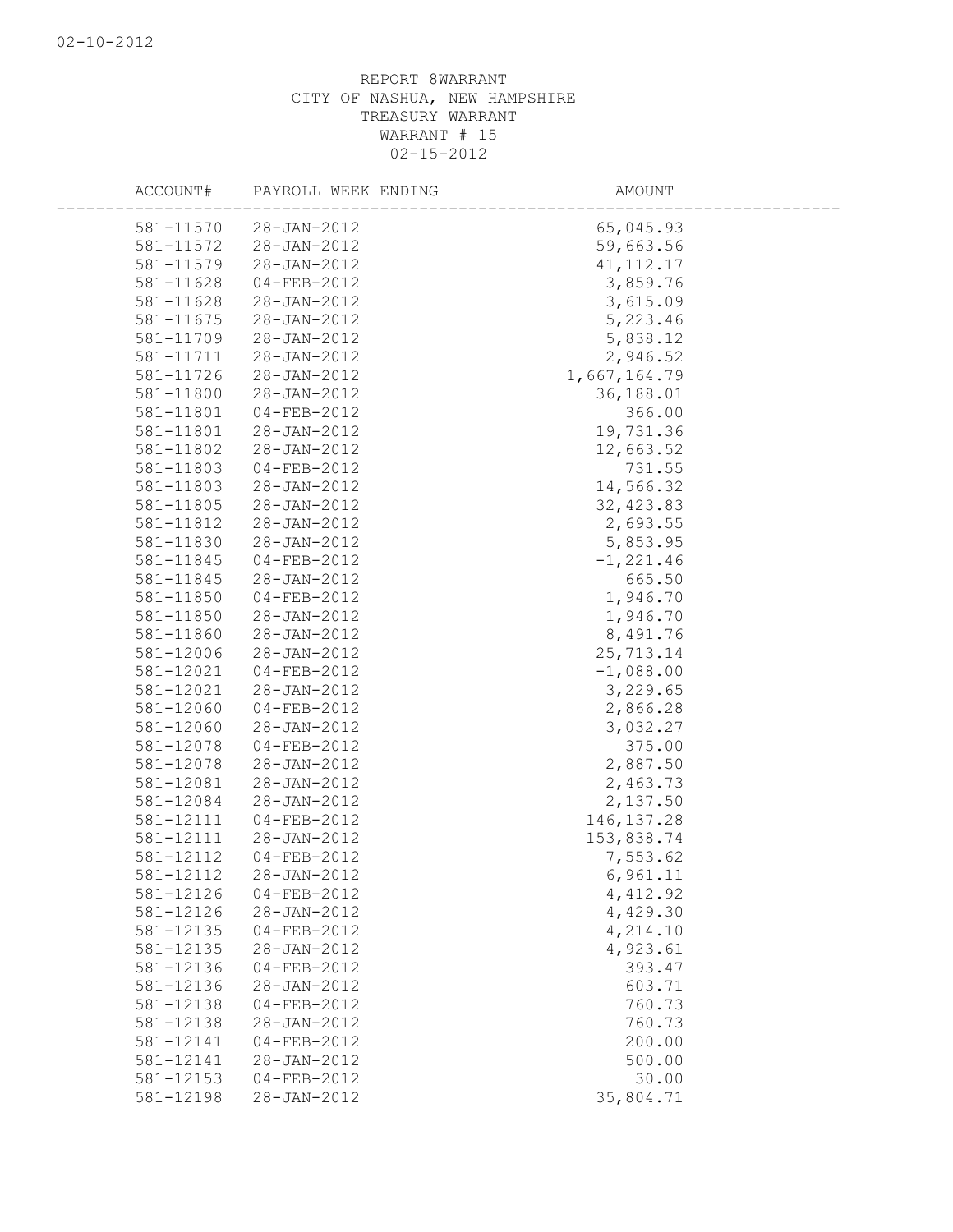|       |           | ACCOUNT# PAYROLL WEEK ENDING | AMOUNT    |              |
|-------|-----------|------------------------------|-----------|--------------|
|       | 581-12200 | 28-JAN-2012                  | 1,338.48  |              |
|       |           | 581-12201  04-FEB-2012       | 27,889.26 |              |
|       | 581-12201 | 28-JAN-2012                  | 24,755.69 |              |
|       | 581-13004 | 04-FEB-2012                  | 370.00    |              |
|       | 581-13004 | 28-JAN-2012                  | 2,290.00  |              |
|       | 581-13021 | 04-FEB-2012                  | 436.18    |              |
|       | 581-13021 | 28-JAN-2012                  | 844.51    |              |
|       | 581-13032 | $04 - FEB - 2012$            | 763.73    |              |
|       | 581-13032 | 28-JAN-2012                  | 666.05    |              |
|       | 581-13120 | 04-FEB-2012                  | 7,026.11  |              |
|       | 581-13120 | 28-JAN-2012                  | 5,585.86  |              |
|       | 581-13133 | 04-FEB-2012                  | 1,268.75  |              |
|       | 581-13133 | 28-JAN-2012                  | 6,314.93  |              |
|       | 581-13137 | 04-FEB-2012                  | 120.00    |              |
|       | 581-17004 | 28-JAN-2012                  | 5,058.00  |              |
|       | 581-17008 | 28-JAN-2012                  | 17,332.00 |              |
|       | 581-17010 | 28-JAN-2012                  | 5,234.00  |              |
|       | 581-19000 | 28-JAN-2012                  | 8,200.89  |              |
|       | 581-19210 | 28-JAN-2012                  | 647.70    |              |
|       | 581-19230 | 28-JAN-2012                  | 700.00    |              |
|       | 581-19240 | 28-JAN-2012                  | 278.88    |              |
|       | 581-31050 | 28-JAN-2012                  | 40.00     |              |
| TOTAL | 581       | SCHOOL DEPARTMENT            |           | 2,993,739.50 |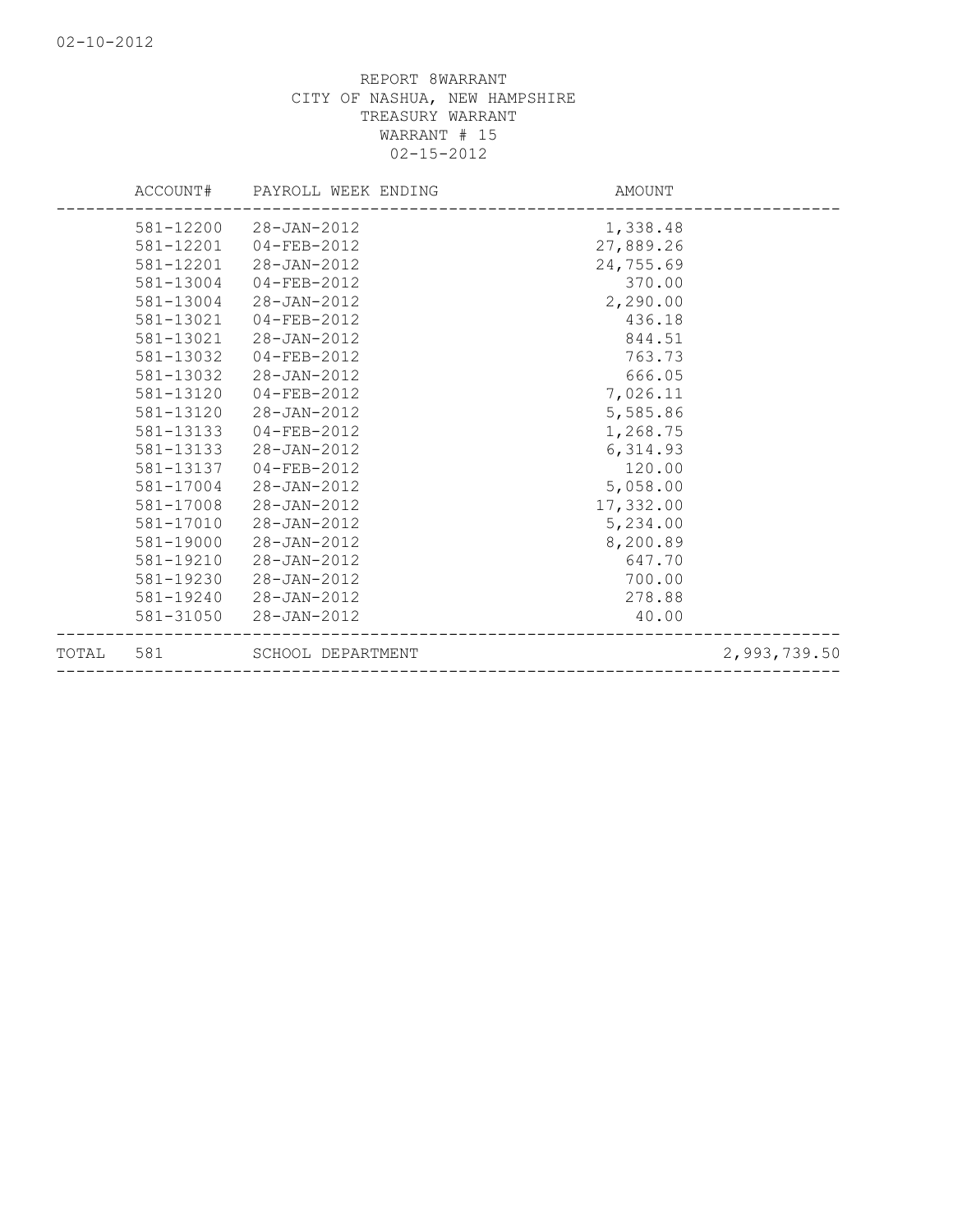|        | ACCOUNT#  | PAYROLL WEEK ENDING                            | AMOUNT               |          |
|--------|-----------|------------------------------------------------|----------------------|----------|
|        | 722-12890 | 04-FEB-2012<br>$722 - 12890$ $28 - JAN - 2012$ | 1,468.32<br>1,429.25 |          |
| TOTAI, | 722       | CPF-INFORMATION TECHNOLOGY                     |                      | 2,897.57 |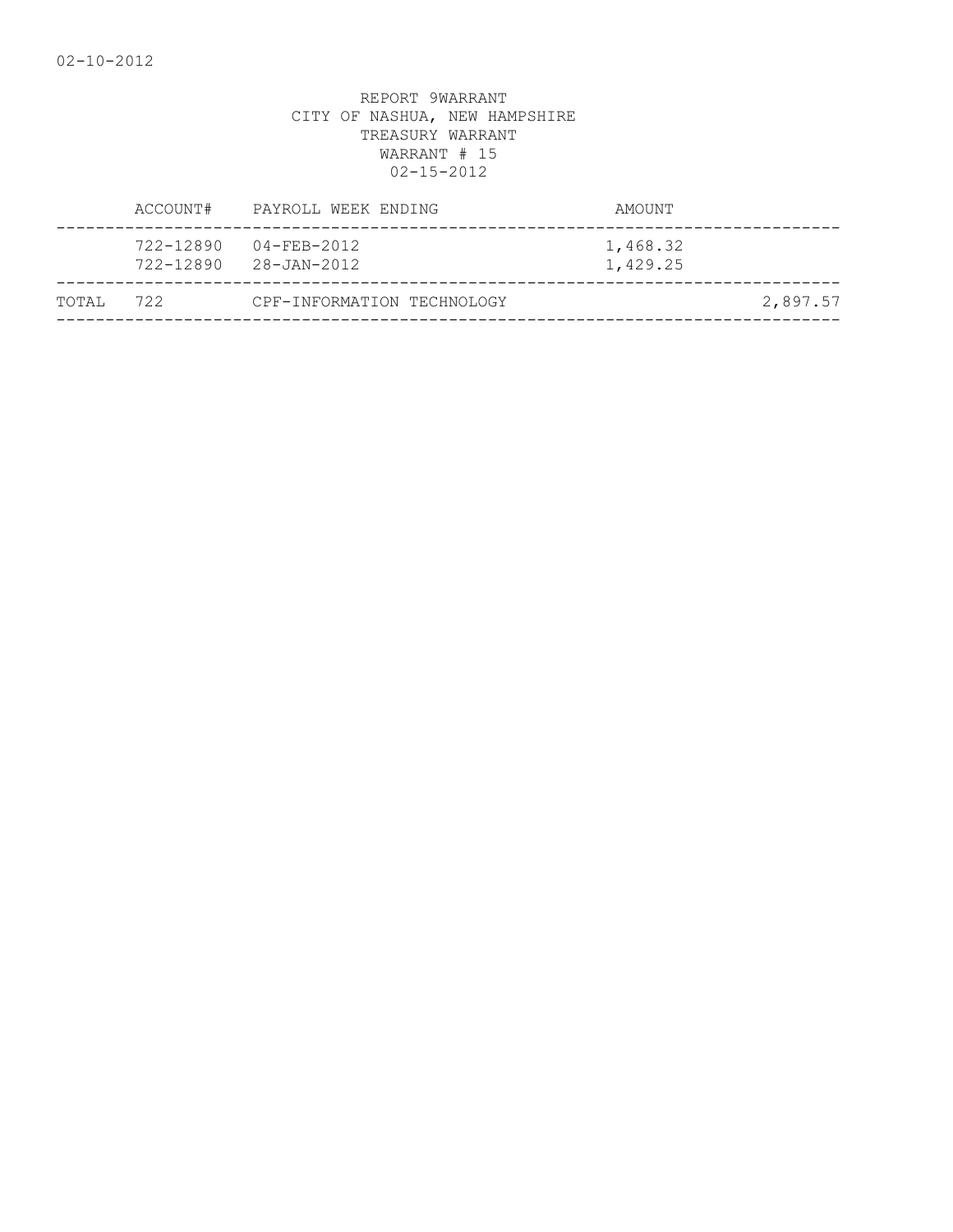| ACCOUNT#  | PAYROLL WEEK ENDING | AMOUNT    |
|-----------|---------------------|-----------|
| 801-11008 | $04 - FEB - 2012$   | 608.42    |
| 801-11008 | 28-JAN-2012         | 608.42    |
| 801-11024 | 04-FEB-2012         | 639.71    |
| 801-11024 | 28-JAN-2012         | 639.72    |
| 801-11064 | 04-FEB-2012         | 145.36    |
| 801-11064 | 28-JAN-2012         | 145.36    |
| 801-11094 | 04-FEB-2012         | 104.59    |
| 801-11094 | 28-JAN-2012         | 104.59    |
| 801-11190 | 04-FEB-2012         | 421.44    |
| 801-11190 | 28-JAN-2012         | 421.44    |
| 801-11193 | 04-FEB-2012         | 1,025.45  |
| 801-11193 | 28-JAN-2012         | 1,025.44  |
| 801-11211 | $04 - FEB - 2012$   | 70.59     |
| 801-11211 | 28-JAN-2012         | 70.59     |
| 801-11222 | 04-FEB-2012         | 218.59    |
| 801-11222 | 28-JAN-2012         | 218.59    |
| 801-11249 | 04-FEB-2012         | 194.19    |
| 801-11249 | 28-JAN-2012         | 194.19    |
| 801-11268 | 04-FEB-2012         | 139.32    |
| 801-11268 | 28-JAN-2012         | 139.32    |
| 801-11271 | $04 - FEB - 2012$   | 1,190.53  |
| 801-11271 | 28-JAN-2012         | 1,190.53  |
| 801-11276 | 04-FEB-2012         | 5,416.40  |
| 801-11276 | 28-JAN-2012         | 5,424.40  |
| 801-11289 | 04-FEB-2012         | 350.06    |
| 801-11289 | 28-JAN-2012         | 350.06    |
| 801-11431 | $04 - FEB - 2012$   | 351.17    |
| 801-11431 | 28-JAN-2012         | 351.17    |
| 801-11435 | 04-FEB-2012         | 282.43    |
| 801-11435 | 28-JAN-2012         | 282.43    |
| 801-11595 | 04-FEB-2012         | 5,003.68  |
| 801-11595 | 04-FEB-2012         | 4,153.99  |
| 801-11595 | 28-JAN-2012         | 5,032.00  |
| 801-11595 | 28-JAN-2012         | 4,153.99  |
| 801-11596 | $04 - FEB - 2012$   | 3,512.00  |
| 801-11596 | $28 - JAN - 2012$   | 3,512.00  |
| 801-11598 | $04 - FEB - 2012$   | 870.00    |
| 801-11598 | 28-JAN-2012         | 870.00    |
| 801-11599 | $04 - FEB - 2012$   | 1, 114.71 |
| 801-11599 | 04-FEB-2012         | 1, 114.71 |
| 801-11599 | 28-JAN-2012         | 1, 114.71 |
| 801-11599 | 28-JAN-2012         | 1, 114.71 |
| 801-11606 | 04-FEB-2012         | 725.29    |
| 801-11606 | 28-JAN-2012         | 725.29    |
| 801-11647 | $04 - FEB - 2012$   | 1,485.69  |
| 801-11647 | 28-JAN-2012         | 1,485.69  |
| 801-13004 | 04-FEB-2012         | 1,023.12  |
| 801-13004 | $04 - FEB - 2012$   | 342.10    |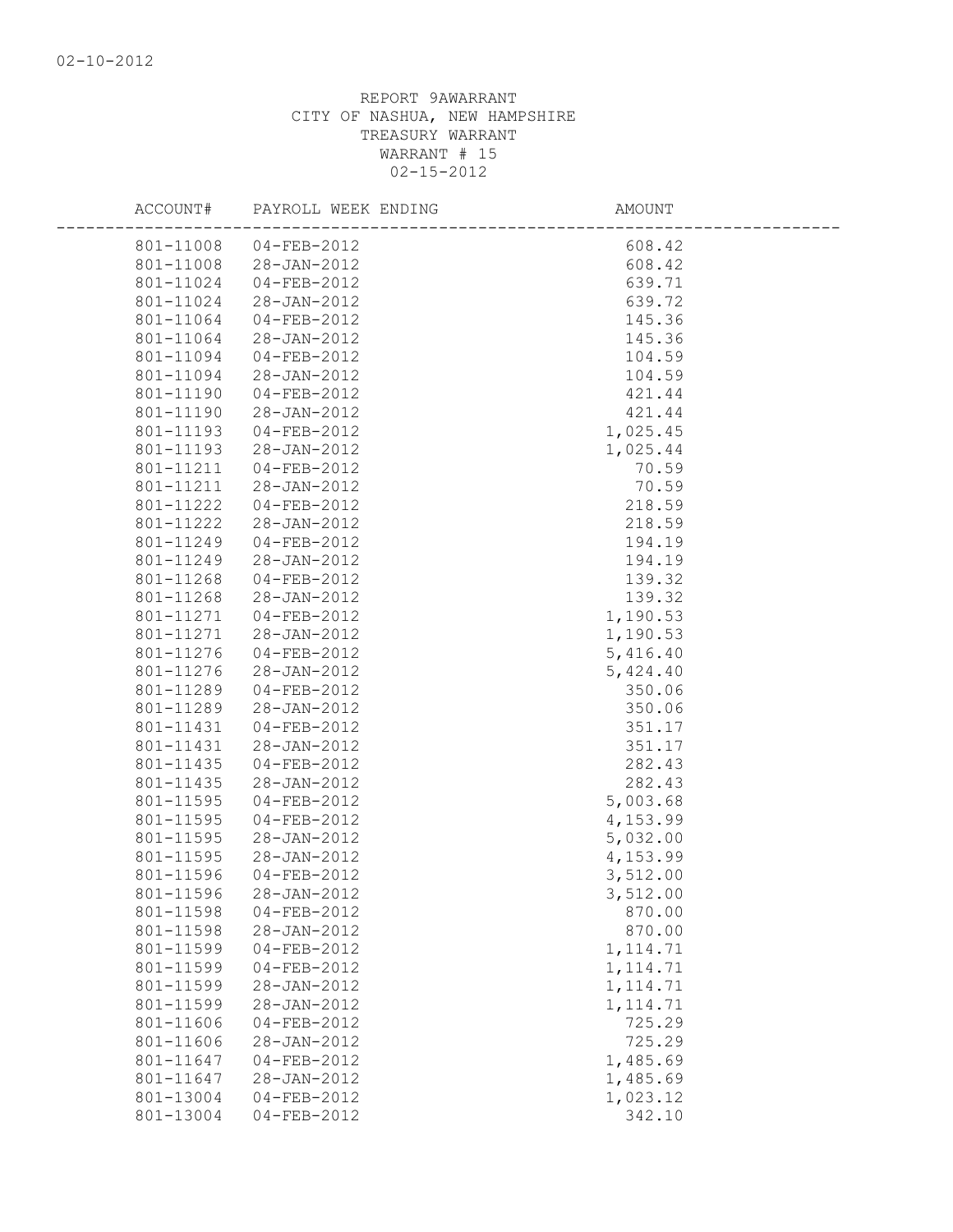|           |           | ACCOUNT# PAYROLL WEEK ENDING | AMOUNT   |           |
|-----------|-----------|------------------------------|----------|-----------|
|           |           | 801-13004 04-FEB-2012        | 126.64   |           |
|           | 801-13004 | 28-JAN-2012                  | 1,276.31 |           |
|           | 801-13004 | 28-JAN-2012                  | 332.01   |           |
|           |           | 801-13004 28-JAN-2012        | 127.79   |           |
|           |           | 801-17001 28-JAN-2012        | 600.00   |           |
| TOTAL 801 |           | SOLID WASTE DISPOSAL         |          | 62,140.93 |
|           |           |                              |          |           |
|           |           | 802-11024 04-FEB-2012        | 155.94   |           |
|           |           | 802-11024 04-FEB-2012        | 623.78   |           |
|           | 802-11024 | 28-JAN-2012                  | 155.94   |           |
|           | 802-11024 | 28-JAN-2012                  | 623.77   |           |
|           | 802-11064 | 04-FEB-2012                  | 145.36   |           |
|           | 802-11064 | $04 - FEB - 2012$            | 145.36   |           |
|           | 802-11064 | 28-JAN-2012                  | 145.36   |           |
|           | 802-11064 | 28-JAN-2012                  | 145.36   |           |
|           | 802-11091 | $04 - FEB - 2012$            | 1,145.45 |           |
|           |           | 802-11091 28-JAN-2012        | 1,145.45 |           |
|           | 802-11092 | $04 - FEB - 2012$            | 825.36   |           |
|           | 802-11092 | 28-JAN-2012                  | 825.36   |           |
|           | 802-11094 | $04 - FEB - 2012$            | 313.79   |           |
|           | 802-11094 | $04 - FEB - 2012$            | 313.78   |           |
|           | 802-11094 | 28-JAN-2012                  | 313.79   |           |
|           | 802-11094 | 28-JAN-2012                  | 313.78   |           |
|           | 802-11096 | 04-FEB-2012                  | 959.79   |           |
|           | 802-11096 | 28-JAN-2012                  | 959.79   |           |
|           | 802-11105 | 04-FEB-2012                  | 1,051.15 |           |
|           | 802-11105 | 28-JAN-2012                  | 1,065.05 |           |
|           | 802-11124 | 04-FEB-2012                  | 760.65   |           |
|           | 802-11124 | 28-JAN-2012                  | 760.65   |           |
|           | 802-11155 | 04-FEB-2012                  | 1,050.41 |           |
|           | 802-11155 | 28-JAN-2012                  | 1,084.20 |           |
|           | 802-11157 | 04-FEB-2012                  | 1,748.00 |           |
|           | 802-11157 | 28-JAN-2012                  | 1,748.00 |           |
|           | 802-11158 | $04 - FEB - 2012$            | 1,884.80 |           |
|           | 802-11158 | $28 - JAN - 2012$            | 1,884.80 |           |
|           | 802-11190 | $04 - FEB - 2012$            | 421.44   |           |
|           | 802-11190 | $28 - JAN - 2012$            | 421.44   |           |
|           | 802-11211 | $04 - FEB - 2012$            | 282.34   |           |
|           | 802-11211 | $04 - FEB - 2012$            | 423.52   |           |
|           | 802-11211 | $28 - JAN - 2012$            | 282.34   |           |
|           | 802-11211 | 28-JAN-2012                  | 423.52   |           |
|           | 802-11222 | $04 - FEB - 2012$            | 218.59   |           |
|           | 802-11222 | 28-JAN-2012                  | 218.59   |           |
|           | 802-11249 | $04 - FEB - 2012$            | 194.19   |           |
|           | 802-11249 | $04 - FEB - 2012$            | 194.19   |           |
|           | 802-11249 | $28 - JAN - 2012$            | 194.19   |           |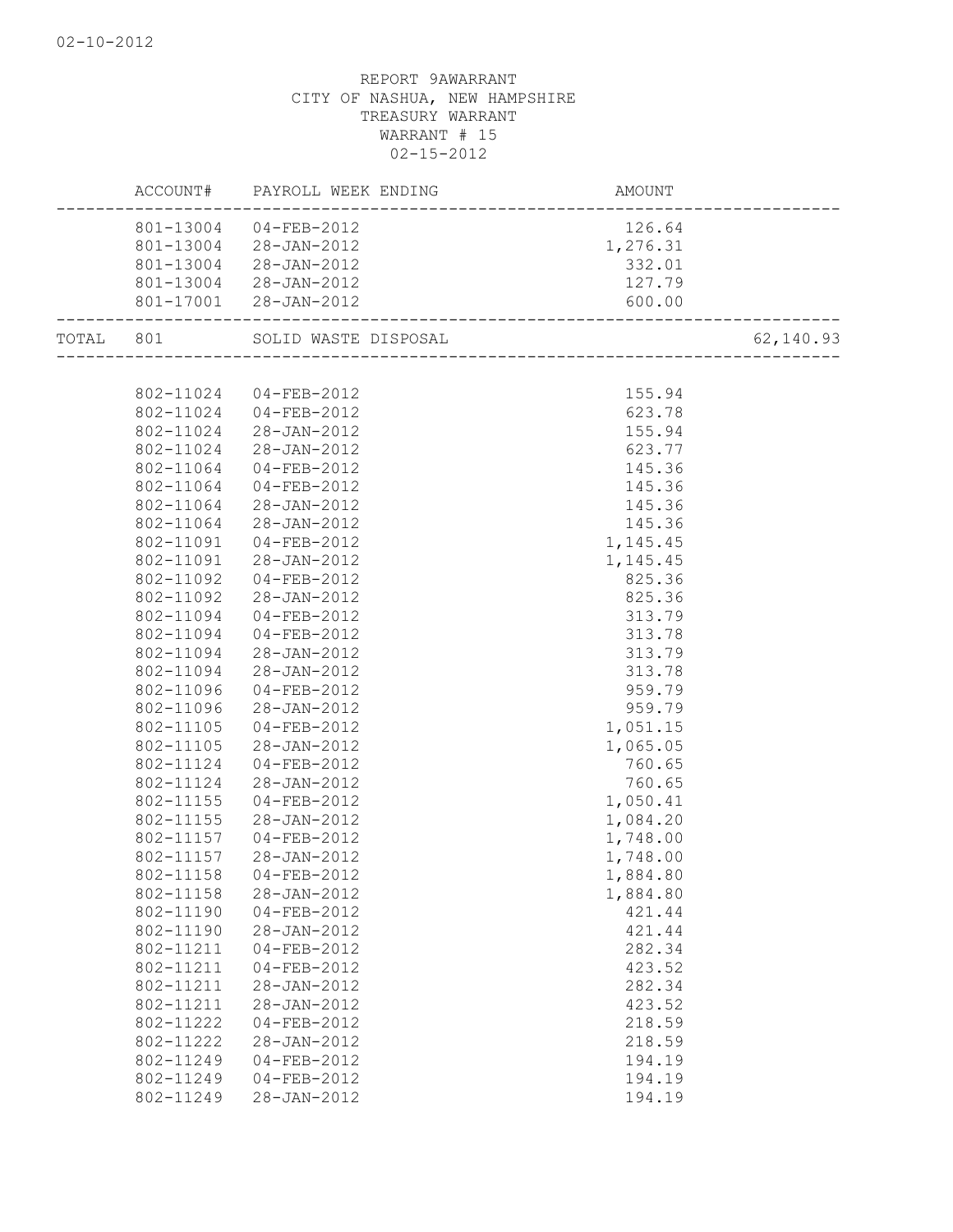|       | ACCOUNT#  | PAYROLL WEEK ENDING      | AMOUNT                          |           |
|-------|-----------|--------------------------|---------------------------------|-----------|
|       | 802-11249 | 28-JAN-2012              | 194.19                          |           |
|       | 802-11260 | 04-FEB-2012              | 2,008.00                        |           |
|       | 802-11260 | 28-JAN-2012              | 2,008.00                        |           |
|       | 802-11268 | 04-FEB-2012              | 46.44                           |           |
|       | 802-11268 | $04 - FEB - 2012$        | 92.88                           |           |
|       | 802-11268 | 28-JAN-2012              | 46.44                           |           |
|       | 802-11268 | 28-JAN-2012              | 92.88                           |           |
|       | 802-11270 | 04-FEB-2012              | 1, 114.73                       |           |
|       | 802-11270 | 28-JAN-2012              | 1, 114.74                       |           |
|       | 802-11289 | 04-FEB-2012              | 350.06                          |           |
|       | 802-11289 | 28-JAN-2012              | 350.06                          |           |
|       | 802-11330 | 04-FEB-2012              | 1, 114.71                       |           |
|       | 802-11330 | 28-JAN-2012              | 1, 114.71                       |           |
|       | 802-11333 | 04-FEB-2012              | 1,092.86                        |           |
|       | 802-11333 | 28-JAN-2012              | 1,092.86                        |           |
|       | 802-11431 | 04-FEB-2012              | 351.17                          |           |
|       | 802-11431 | 28-JAN-2012              | 351.17                          |           |
|       | 802-11435 | 04-FEB-2012              | 470.71                          |           |
|       | 802-11435 | 04-FEB-2012              | 188.28                          |           |
|       | 802-11435 | 28-JAN-2012              | 470.71                          |           |
|       | 802-11435 | 28-JAN-2012              | 188.28                          |           |
|       | 802-11480 | 04-FEB-2012              | 4,642.56                        |           |
|       | 802-11480 | 28-JAN-2012              | 2,901.60                        |           |
|       | 802-11513 | 04-FEB-2012              | 5, 136.27                       |           |
|       | 802-11513 | 28-JAN-2012              | 5, 124.27                       |           |
|       | 802-11514 | 04-FEB-2012              | 3,036.40                        |           |
|       | 802-11514 | 28-JAN-2012              | 3,036.40                        |           |
|       | 802-11681 | 04-FEB-2012              | 326.04                          |           |
|       | 802-11681 | 04-FEB-2012              | 1,304.18                        |           |
|       | 802-11681 | 28-JAN-2012              | 326.04                          |           |
|       | 802-11681 | 28-JAN-2012              | 1,304.18                        |           |
|       | 802-11693 | 04-FEB-2012              | 1, 114.73                       |           |
|       | 802-11693 | 28-JAN-2012              | 1,094.97                        |           |
|       | 802-11764 | 04-FEB-2012              | 1,225.81                        |           |
|       | 802-11764 | 28-JAN-2012              | 1,225.81                        |           |
|       | 802-13004 | $04 - FEB - 2012$        | 573.34                          |           |
|       |           | 802-13004 04-FEB-2012    | 759.60                          |           |
|       |           | 802-13004 28-JAN-2012    | 1,739.62                        |           |
|       |           | 802-13004 28-JAN-2012    | 3,044.44                        |           |
|       |           | 802-17001 28-JAN-2012    | 300.00                          |           |
|       |           |                          |                                 |           |
| TOTAL | 802       | SEWERAGE DISPOSAL SYSTEM | _______________________________ | 77,639.41 |
|       | 951-01510 | 04-FEB-2012              | 230.00                          |           |
|       | 951-05056 | 04-FEB-2012              | 36,778.91                       |           |
|       | 951-05056 | 28-JAN-2012              | 36,778.91                       |           |
|       | 951-05076 | $04 - FEB - 2012$        | 18,585.75                       |           |
|       |           |                          |                                 |           |